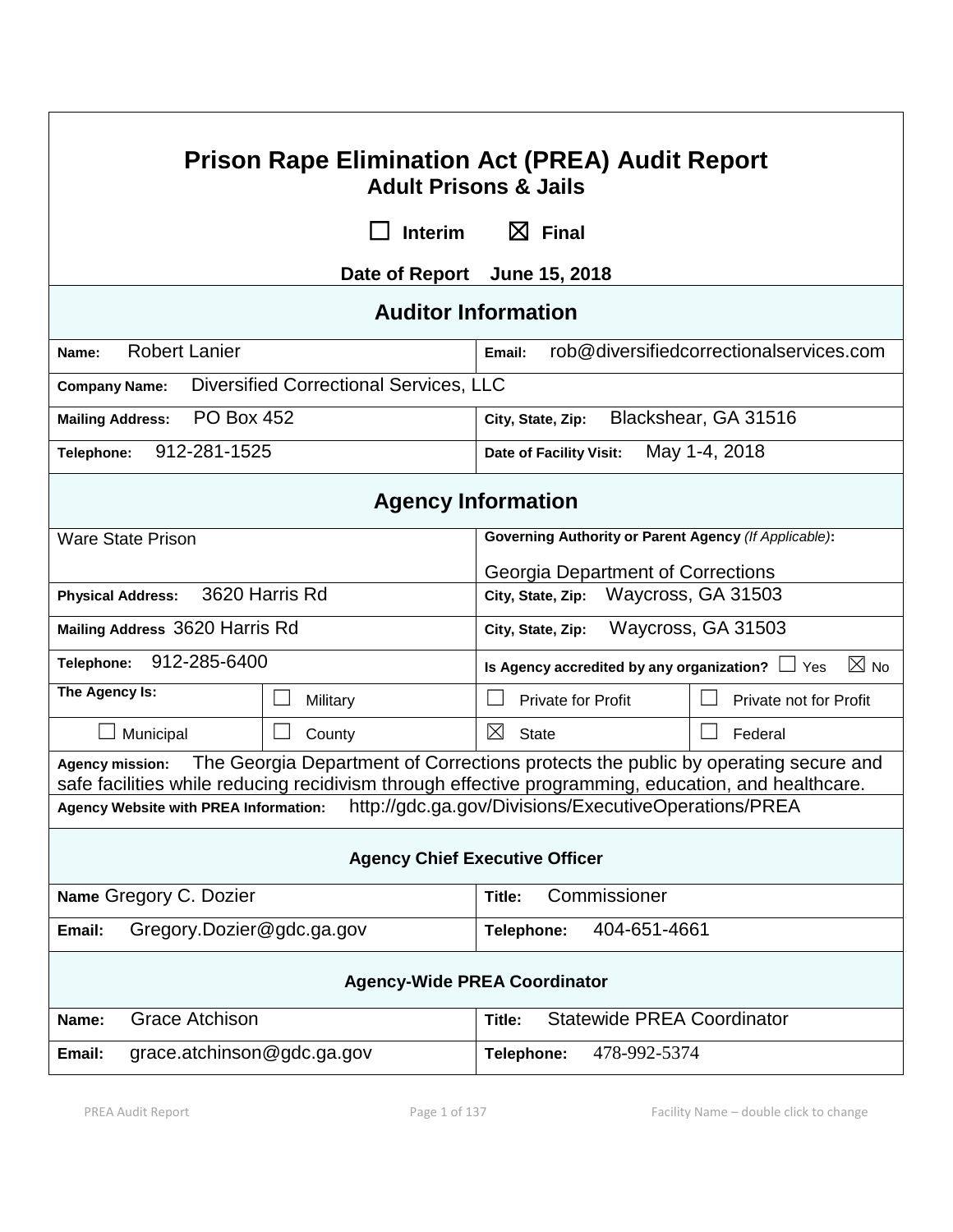| <b>PREA Coordinator Reports to:</b><br>Sharon Shaver, Director, Compliance                                                                                                      |                            |                            | Number of Compliance Managers who report to the<br>82<br><b>PREA Coordinator</b> |                                      |                        |  |
|---------------------------------------------------------------------------------------------------------------------------------------------------------------------------------|----------------------------|----------------------------|----------------------------------------------------------------------------------|--------------------------------------|------------------------|--|
| <b>Facility Information</b>                                                                                                                                                     |                            |                            |                                                                                  |                                      |                        |  |
| Name of Facility: Ware State Prison                                                                                                                                             |                            |                            |                                                                                  |                                      |                        |  |
| 3620 Harris Rd, Waycross, GA, 31503<br><b>Physical Address:</b>                                                                                                                 |                            |                            |                                                                                  |                                      |                        |  |
| Mailing Address (if different than above):<br>Click or tap here to enter text.                                                                                                  |                            |                            |                                                                                  |                                      |                        |  |
| <b>Telephone Number</b>                                                                                                                                                         |                            |                            |                                                                                  |                                      |                        |  |
| The Facility Is:                                                                                                                                                                | Military                   |                            | Private for profit                                                               |                                      | Private not for profit |  |
| Municipal                                                                                                                                                                       | County                     | ⊠<br><b>State</b>          |                                                                                  | Federal                              |                        |  |
| <b>Facility Type:</b>                                                                                                                                                           | Jail                       |                            | ⊠                                                                                | Prison                               |                        |  |
| To protect the public by operating secure and safe facilities while reducing<br><b>Facility Mission:</b><br>recidivism through effective programming, education and healthcare. |                            |                            |                                                                                  |                                      |                        |  |
| http://www.dcor.state.ga.us/Facilities/coastal-state-prison<br><b>Facility Website with PREA Information:</b>                                                                   |                            |                            |                                                                                  |                                      |                        |  |
| <b>Warden/Superintendent</b>                                                                                                                                                    |                            |                            |                                                                                  |                                      |                        |  |
| <b>James Deal</b><br>Name:                                                                                                                                                      | Title:                     | Warden                     |                                                                                  |                                      |                        |  |
| james.deal@gdc.ga.gov<br>Email:                                                                                                                                                 | 912-285-6432<br>Telephone: |                            |                                                                                  |                                      |                        |  |
| <b>Facility PREA Compliance Manager</b>                                                                                                                                         |                            |                            |                                                                                  |                                      |                        |  |
| <b>Elizabeth Bowles</b><br>Unit Manager<br>Name:<br>Title:                                                                                                                      |                            |                            |                                                                                  |                                      |                        |  |
| elizabeth.bowles@gdc.ga.gov<br>Email:                                                                                                                                           |                            | 912-285-6400<br>Telephone: |                                                                                  |                                      |                        |  |
| <b>Facility Health Service Administrator</b>                                                                                                                                    |                            |                            |                                                                                  |                                      |                        |  |
| <b>Terry Wilson</b><br>Name:                                                                                                                                                    | Title:                     |                            |                                                                                  | <b>Health Services Administrator</b> |                        |  |
| Email:                                                                                                                                                                          | terry.wilson@gdc.ga.gov    |                            | 912-285-6457<br>Telephone:                                                       |                                      |                        |  |
| <b>Facility Characteristics</b>                                                                                                                                                 |                            |                            |                                                                                  |                                      |                        |  |
| 1530<br>1488<br><b>Designated Facility Capacity</b><br><b>Current Population of Facility</b>                                                                                    |                            |                            |                                                                                  |                                      |                        |  |
| Number of inmates admitted to facility during the past 12 months                                                                                                                |                            |                            |                                                                                  |                                      | 1154                   |  |
| Number of inmates admitted to facility during the past 12 months whose length of stay in the<br>facility was for 30 days or more:                                               |                            |                            |                                                                                  |                                      | 1154                   |  |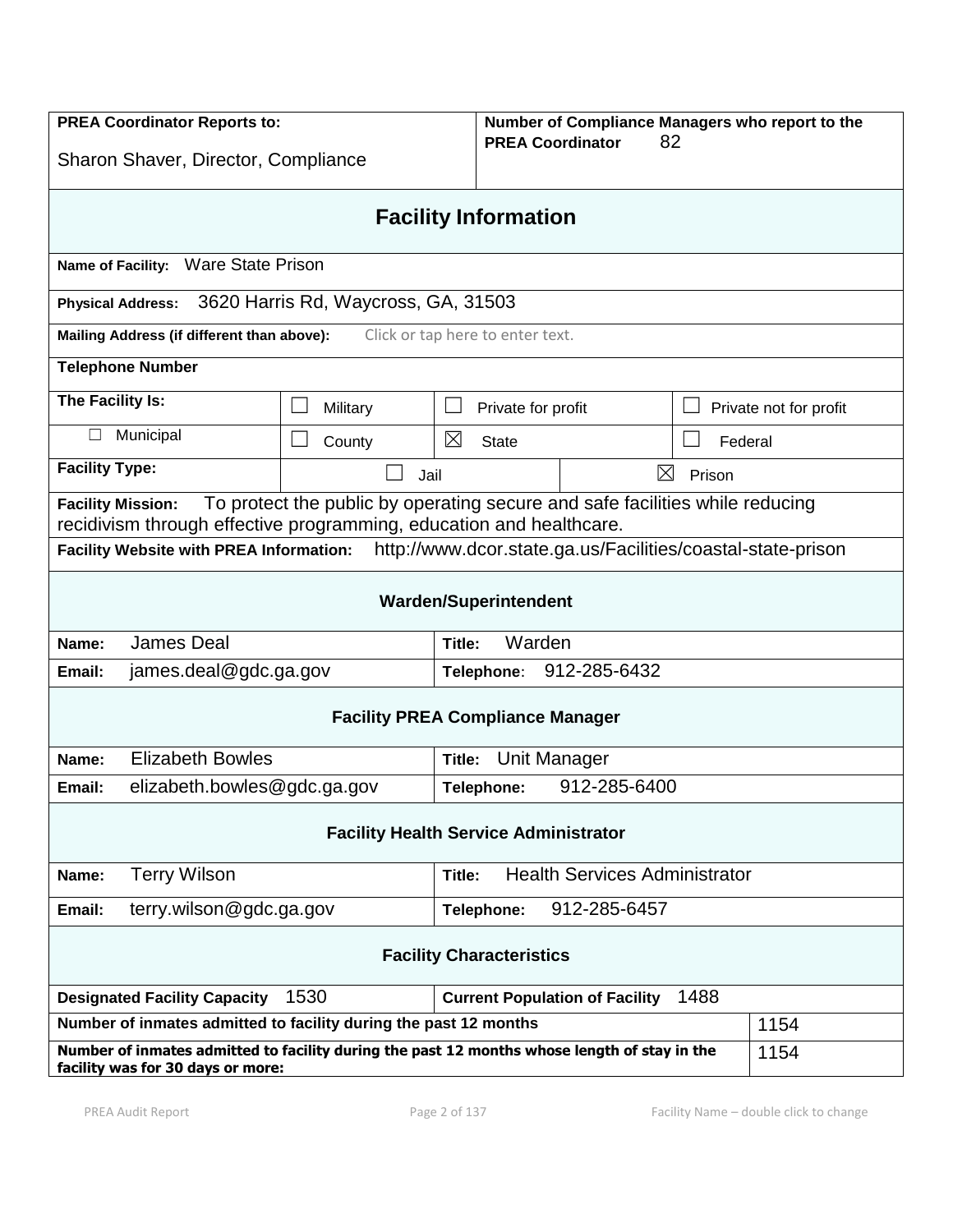| Number of inmates admitted to facility during the past 12 months whose length of stay in the<br>facility was for 72 hours or more:                                                                                                                                                                                             | 1154                                    |                     |  |  |  |  |
|--------------------------------------------------------------------------------------------------------------------------------------------------------------------------------------------------------------------------------------------------------------------------------------------------------------------------------|-----------------------------------------|---------------------|--|--|--|--|
| Number of inmates on date of audit who were admitted to facility prior to August 20, 2012:                                                                                                                                                                                                                                     | Click or tap here to                    |                     |  |  |  |  |
|                                                                                                                                                                                                                                                                                                                                |                                         | enter text.         |  |  |  |  |
| Age Range of<br><b>Youthful Inmates Under 18:</b><br>$\Omega$<br><b>Population:</b>                                                                                                                                                                                                                                            | 18-85<br><b>Adults:</b>                 |                     |  |  |  |  |
| Are youthful inmates housed separately from the adult<br>population?                                                                                                                                                                                                                                                           | $\boxtimes$ Yes                         | <b>No</b><br>$\sim$ |  |  |  |  |
| Number of youthful inmates housed at this facility during the past 12 months :                                                                                                                                                                                                                                                 | 0                                       |                     |  |  |  |  |
| Average length of stay or time under supervision:                                                                                                                                                                                                                                                                              | 2 yr 251 days                           |                     |  |  |  |  |
| Facility security level/inmate custody levels:                                                                                                                                                                                                                                                                                 | Close/Min, Med,<br>and Close            |                     |  |  |  |  |
| Number of staff currently employed by the facility who may have contact with inmates:                                                                                                                                                                                                                                          | 362                                     |                     |  |  |  |  |
| Number of staff hired by the facility during the past 12 months who may have contact with<br>inmates:                                                                                                                                                                                                                          | 79                                      |                     |  |  |  |  |
| Number of contracts in the past 12 months for services with contractors who may have contact<br>with inmates:                                                                                                                                                                                                                  | 9                                       |                     |  |  |  |  |
| <b>Physical Plant</b>                                                                                                                                                                                                                                                                                                          |                                         |                     |  |  |  |  |
| $\overline{7}$<br>Number of Single Cell Housing Units: 2<br><b>Number of Buildings:</b>                                                                                                                                                                                                                                        |                                         |                     |  |  |  |  |
| <b>Number of Multiple Occupancy Cell Housing Units:</b>                                                                                                                                                                                                                                                                        |                                         |                     |  |  |  |  |
| <b>Number of Open Bay/Dorm Housing Units:</b>                                                                                                                                                                                                                                                                                  |                                         |                     |  |  |  |  |
| Number of Segregation Cells (Administrative and<br>Disciplinary:                                                                                                                                                                                                                                                               |                                         |                     |  |  |  |  |
| Description of any video or electronic monitoring technology (including any relevant information about where<br>cameras are placed, where the control room is, retention of video, etc.): Video monitoring equipment with DVR<br>in housing units, central control, front entry, perimeter, food service area, and maintenance |                                         |                     |  |  |  |  |
| <b>Medical</b>                                                                                                                                                                                                                                                                                                                 |                                         |                     |  |  |  |  |
| <b>Type of Medical Facility:</b>                                                                                                                                                                                                                                                                                               | 24 hour medical                         |                     |  |  |  |  |
| Forensic sexual assault medical exams are conducted at:                                                                                                                                                                                                                                                                        | <b>SANE</b> on-site or Satilla Memorial |                     |  |  |  |  |
| <b>Other</b>                                                                                                                                                                                                                                                                                                                   |                                         |                     |  |  |  |  |
| Number of volunteers and individual contractors, who may have contact with inmates, currently<br>authorized to enter the facility:                                                                                                                                                                                             | 66                                      |                     |  |  |  |  |
| Number of investigators the agency currently employs to investigate allegations of sexual abuse:                                                                                                                                                                                                                               | 87                                      |                     |  |  |  |  |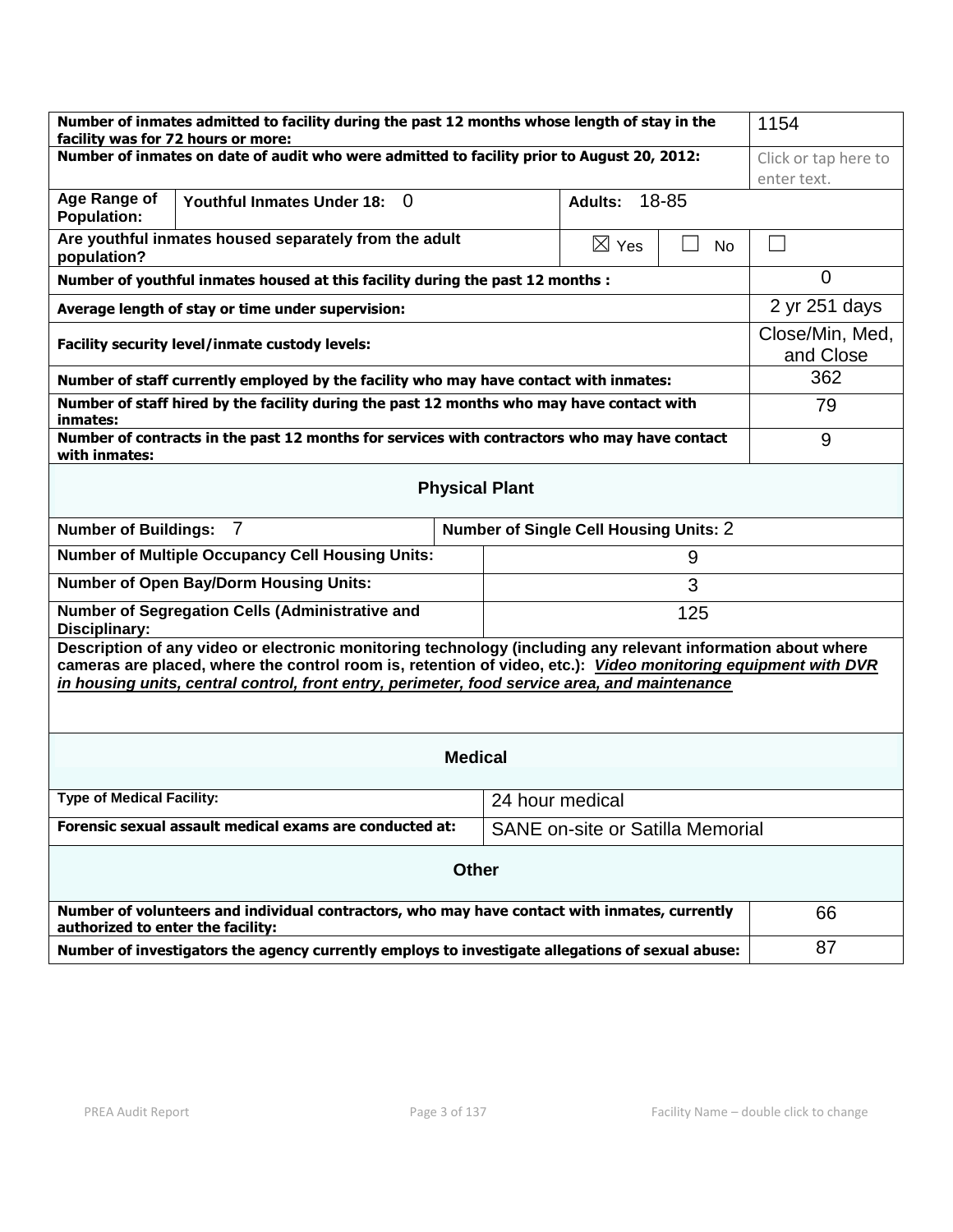# **Audit Findings**

# **Audit Narrative**

*The auditor's description of the audit methodology should include a detailed description of the following processes during the pre-onsite audit, onsite audit, and post-audit phases: documents and files reviewed, discussions and types of interviews conducted, number of days spent on-site, observations made during the site-review, and a detailed description of any follow-up work conducted during the post-audit phase. The narrative should describe the techniques the auditor used to sample documentation and select interviewees, and the auditor's process for the site review.*

# **Pre-Audit Activities**

**Notice of PREA Audit**: The Notice of PREA Audit for the Ware State Prison was forwarded to the Georgia Department of Corrections PREA Coordinator on February 23, 2018 eight weeks prior to the on-site audit, for posting in the Ware State Prison. The PREA Coordinator was asked via email to the facility, to post the notices in areas accessible to offenders, staff, contractors, and visitors. The purpose of the posting of the Notice is to allow anyone with a PREA issue or concern, or an allegation of sexual abuse or sexual harassment to correspond, confidentially, with the Certified PREA Auditor. The facility confirmed posting. During the onsite PREA Audit, Notices of PREA Audit were observed posted everywhere in that facility; in every living unit and area of the prison, including the segregation unit.

**Pre-Audit Questionnaire/ Flash Drive Review**: The agency's PREA Coordinator, in an email to the PREA Compliance Manager of Ware State Prison, advised that the Pre-Audit Questionnaire and flash drive with Georgia Department of Corrections' policies and procedures, local operating procedures and directives, and other supporting documentation should be forwarded to the auditor not later than 30 days prior to the onsite audit. The reviewed flash drive did not contain much documentation to confirm practice but was replete with policies and procedures. The auditor developed and forwarded a comprehensive list of the documentation that would be needed for review during the on-site audit to assess practice. The PREA Coordinator and the PREA Compliance Manager and alternate PREA Compliance Manager were always responsive to any request and assured the auditor the information would be made available.

**Selection of Staff and Inmates**: Prior to the audit, the auditor requested and received a list of staff who work on each of the "keys" for both shifts to ensure that staff, randomly selected, would be those who were working during the days of the on-site audit. Additional staff were chosen from the list to ensure staff from a cross-section of positions and jobs within the facility were selected to be interviewed.

Additionally, the auditor requested and received, a list of inmates listed by housing units to enable the auditor to select inmates from each living unit in both facilities. Additional list requested and received included inmates who were transgender, disabled inmates, inmates who were sexually abused either at the facility or who disclosed prior victimization during their initial vulnerability assessment or at any other time, inmates who identified as being gay, bisexual, or lesbian, and those who were identified as mentally challenged inmates.

PREA Audit Report **Page 4 of 137** Facility Name – double click to change The Agency's PREA Unit was asked to secure a report of disabilities from the Department's Technical staff. This report is multiple pages identifying disabled inmates and the nature of their disabilities. This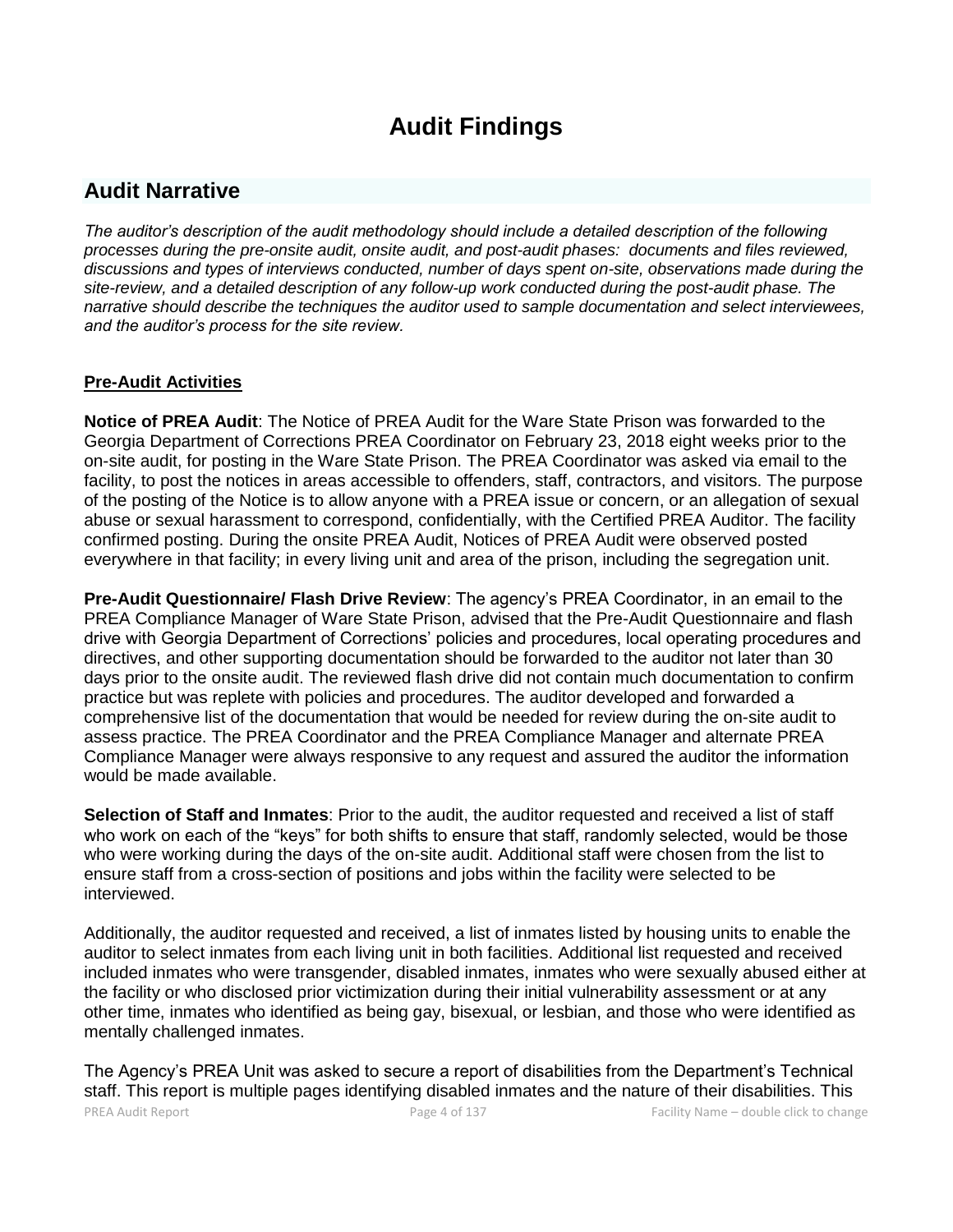enables the auditor to verify inmates who are hard of hearing, deaf, visually impaired or blind. The report was sent to the auditor to review. The auditor also requested a list of all inmates who had placed calls to the PREA Hotline during the past 12 months. (See Inmate and Staff Interviews below)

# **On-Site Audit Activities (May 1-4, 2018)**

By prior arrangement the auditor arrived at the Ware State Prison at 0800 in the morning on May 1, 2018. Entering the facility through the gate shack/bunker, the auditor was greeted by a very professional and personable sergeant. This is a close security prison and visitors and staff are required to have their belongings scanned and then the auditor was "body scanned" prior to being allowed entry into the prison. The auditor was escorted to the administrative building and met by the PREA Compliance Manager. Following a brief meet and greet, the auditor met the Warden and plans and logistics were discussed.

# **Site Review (Please refer for facility characteristics for a complete description of the facility)**

During the site review the auditor made numerous observations, including the posting of Notices of PREA Audits, PREA Related Posters and especially those providing reporting instructions, notices advising inmates that female staff routinely work in the facility, locations of showers and privacy issues, if any, grievances and grievance boxes, requests forms and boxes for requests, configuration of living units, capacities of dorms, observations of blind spots, camera deployment, the use of mirrors to mitigate blind spots, staffing levels, supervision of inmates, accessibility to telephones, accessibility to KIOSKS and Tablets, instructions for using the phones to report sexual abuse.

# **Staff Interviews:**

# **Randomly Selected Staff: Ware State Prison (15)**

Using the current staffing roster, the auditor selected 15random staff, ensuring that those selected represented a variety and cross section of positions, including:

- Teacher
- Correctional Officers (representing day shift, split shift and overnight shift)
- (1) Lieutenant (Officer in Charge)
- Food Service Supervisor

# **Specialized Staff; Ware State Prison: (19)**

Following the Site Review, the auditor began interviewing staff who were randomly selected from the Staffing Roster for all staff and randomly as well as specialized category staff including the following:

- Agency Head Designee (Previous Interview)
- Warden
- Contract Manager Designee (Pervious Interview)
- Agency PREA Coordinator (Previous Interview)
- Assistant Agency PREA Coordinator (Previous Interview)
- Warden
- PREA Compliance Manager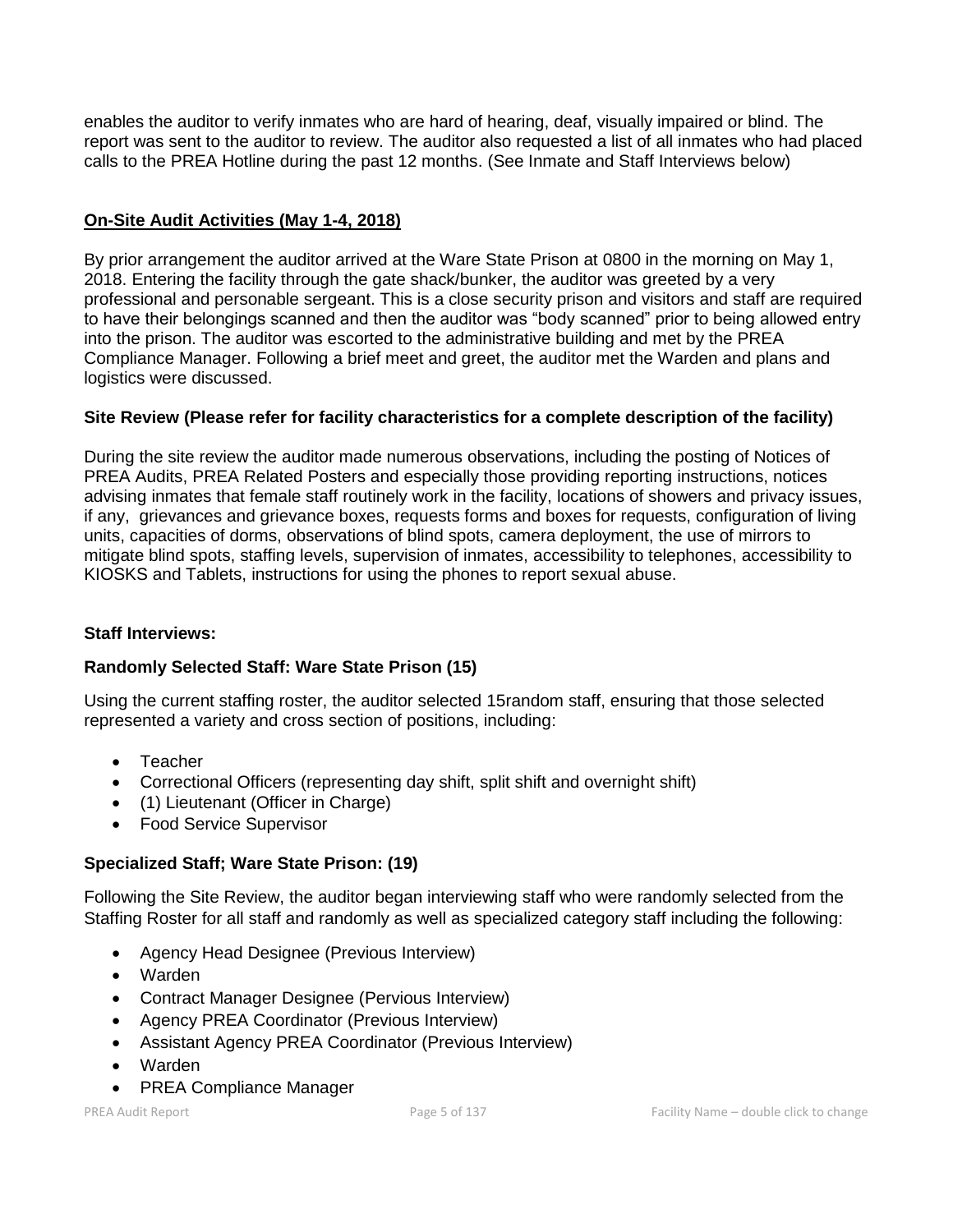- Intake Staff
- Staff Conducting Orientation
- Facility-Based Investigator
- Special Agent (Previous Interview)
- Incident Review Team Member
- Health Services Administrator
- Staff supervising segregation
- Staff conducting the victim/aggressor assessments
- Upper level staff conducting unannounced rounds- (2)
- Human Resources Manager
- Contractor
- Retaliation Monitor
- First Responder

# **Randomly Selected Inmates: (29)**

A total of 29 randomly selected inmates were interviewed. These inmates were randomly selected from the facility's inmate alpha roster, by housing units. Care was taken to include young and old, all housing units, and racial and ethnic groups.

# **Targeted/Special Category Inmates; 16**

There were no youthful inmates nor were there any inmates in segregation for protection or as the result of being at imminent risk or for sexual victimization.

- (1) Hearing Impaired
- (1) Limited English Proficient
- (1) Cognitively Disabled
- (3) Transgender
- (3) Reported Sexual Abuse while in this facility
- (6) Reporting Prior Sexual Victimization
- $\bullet$  (1) LGB

# **Documents and Files Reviewed**

- Facility Organizational Chart
- Ware State Prison Staffing Plan
- Ware Local Operating Directive
- Eighteen (18) Day 1- In-Service Training Sheets (PREA)
- Forty (40) PREA Acknowledgment Statements Staff
- Forty (40) Acknowledgments of Watching the PREA Video,
- Forty (40) Receiving information at intake
- Forty (40) Orientation Checklists
- Forty-One (41) Right to Know Acknowledgments
- Twenty (20) Contractor PREA Acknowledgment Statements
- Forty (40) Victim/Aggressor Assessments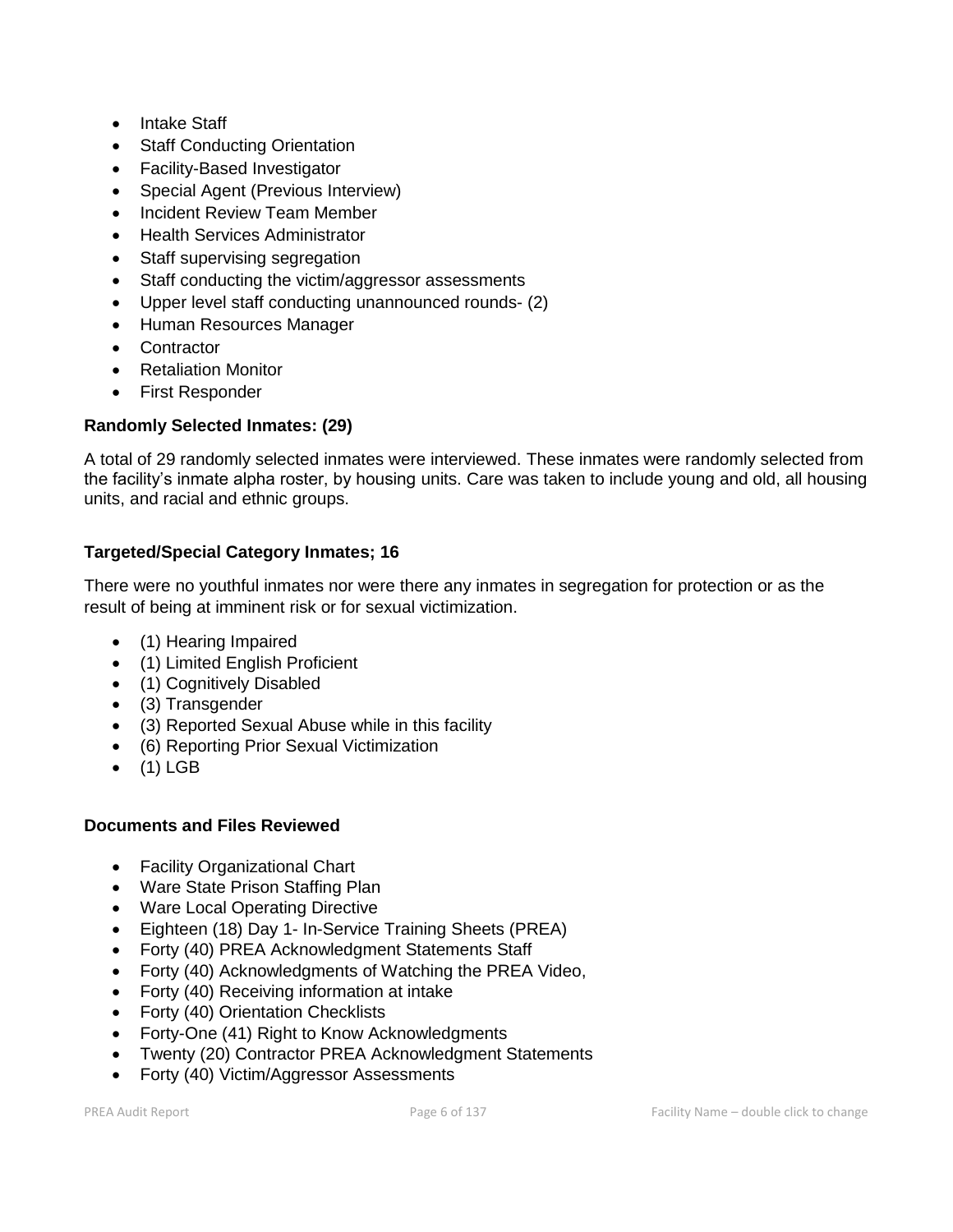- Forty (40) Reassessments
- Twenty-two (22) Investigation Packages
- Six (6) NIC Certificates documenting Specialized Investigations Training
- Ten (10) Certificates of Specialized Training for Medical
- Ten (10) Certificates of Specialized Training for Mental Health Staff
- Forty (40) Grievances
- Twenty-six (26) Volunteer Files
- Twelve (12) Monthly Compstat Reports
- Twelve (12) Monthly PREA Reports
- Forty (40) Communicating Effectively with LGBTI Inmates (NIC Certificates)

# **Testing of Processes**

During a site review of the facility, the auditor requested the Agency Assistant PREA Coordinator test a PREA phone and leave a message asking the PREA Analyst to email the auditor the results. The auditor observed a demonstration by an inmate showing the auditor how he could email the Georgia Department of Corrections PREA Unit and family and friends using the KIOSK and observed another inmate demonstrating for the auditor how to email using her Tablet. The call to the PREA unit was confirmed by the PREA Analyst providing a memo to the auditor stating the call on the PREA hotline was received.

The auditor also interviewed the Identification Staff and observed the process for ensuring victims and aggressors are not housed together. The system consists of identification cards of inmates by dorm and cell, with a color-coded dot representing either a victim or aggressor. The information is secured in a locked box accessible to the ID Staff. Prior to a movement or change of housing assignment, staff indicated the ID Board is checked to ensure a victim and aggressor are not housed together.

**Post Audit Activities:** The auditor communicated with the facility requesting additional information and clarifying issues.

# **Site Review of the Entire Facility/Facility Characteristics**

*The auditor's description of the audited facility should include details about the facility type, demographics and size of the inmate, resident or detainee population, numbers and type of staff positions, configuration and layout of the facility, numbers of housing units, description of housing units including any special housing units, a description of programs and services, including food service and recreation. The auditor should describe how these details are relevant to PREA implementation and compliance.*

Ware State Prison is a sprawling complex in Ware County, Georgia. The facility houses a capacity of 1546 adult male felons, whose security level is designated as "close". The population on the first day of the audit was 1476.

Racial demographics were as follows:

• Black 1100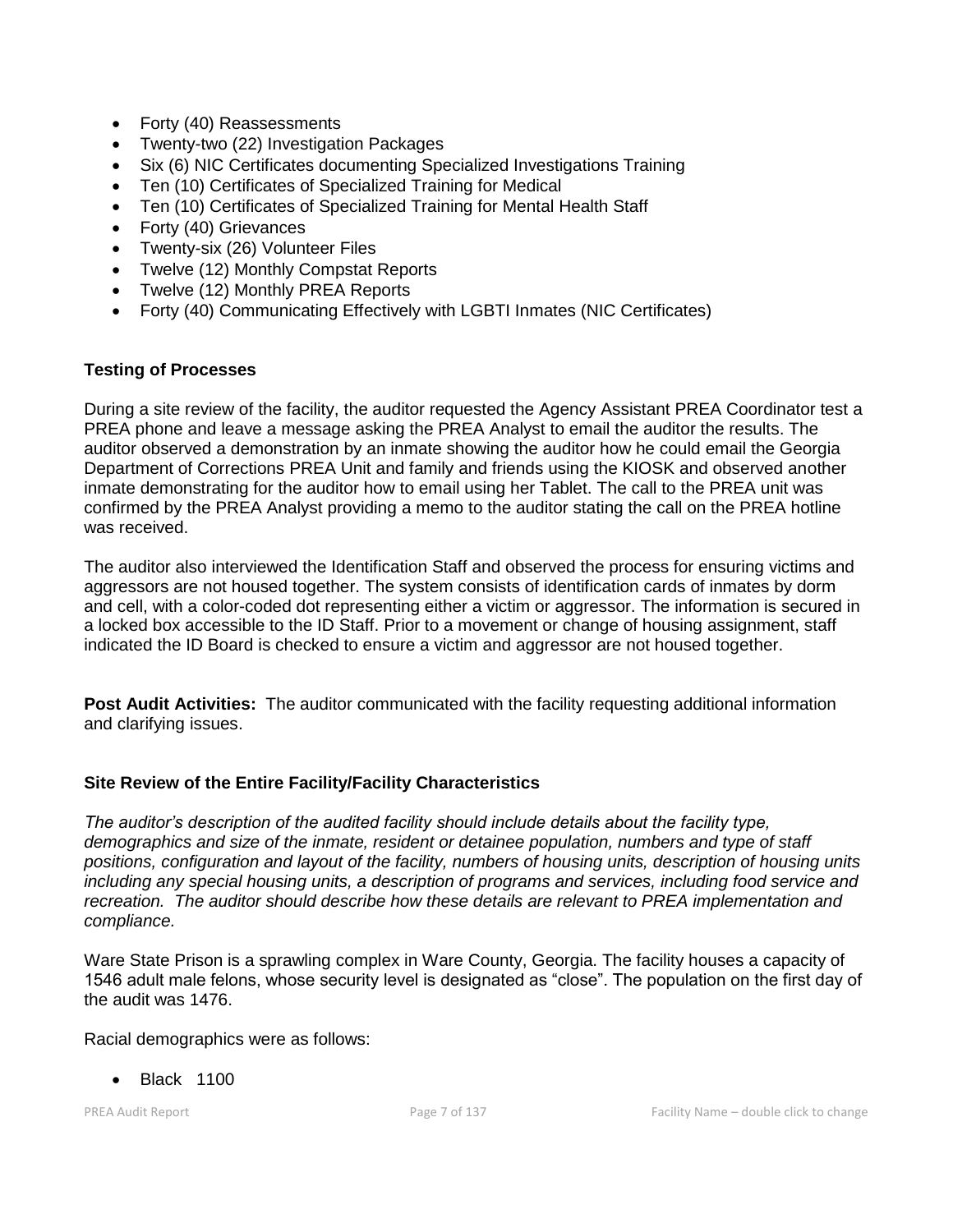- White 380
- Hispanic 47
- Asian 1
- Other 1

Security levels are:

- Close 847
- Medium 653
- Minimum 41

The agency's website states the facility consists of eight housing units with 50 double cells each. The infirmary has 12 beds and Segregation houses 150 beds. A fast track unit contains four dorms for a total of 256 beds housed in an open bay design. There is a building on the compound inside the secured perimeter known as the Old Ware Building. This was the original Ware Prison many years ago and still houses 112 beds. I- Building consists of four dorms for a total of 256 beds. The facility also houses a CERT Team, Tactical Squad, Canine Unit and a Fire Station.

The Staffing Plan for Ware State Prison reported there are 365 total employees, of which 261 are security staff. Two-hundred four (204) of the security positions are Correctional Officers. (Staffing is discussed in more detail in 115.13)

There is a diversity of programs at this facility. According to the website the following are some of those programs:

- *Academic – Including Literacy Remedial, Adult Basic Education, General Education*
- *Counseling – Counseling programs include: Family Violence, Re-Entry, Moral Recognition Therapy, Sex Offender Psychoeducational Program, Motivation for Change, Thinking for a Change, Career Center, Matrix Relapse Prevention, Alcoholics Anonymous, Detours, Individual Counseling, Lifer's Group, Matrix Early Recovery Skills, Narcotics Anonymous*
- *Recreation – General Recreation*
- *Religious Activities – Various Worship Services, Bible Study*
- *Vocational/OJT: Upholstery, Carpentry, Food Service, Electronics, CADD, Building Maintenance, Vehicle Maintenance, Welding, Culinary Arts, Barbershop, Horticulture, Boot Repair, Diesel Mechanics*

Work details included:

Eight (8) Details serving various city, county and state governments

Georgia State Patrol

**Recycling** 

**Fabrication**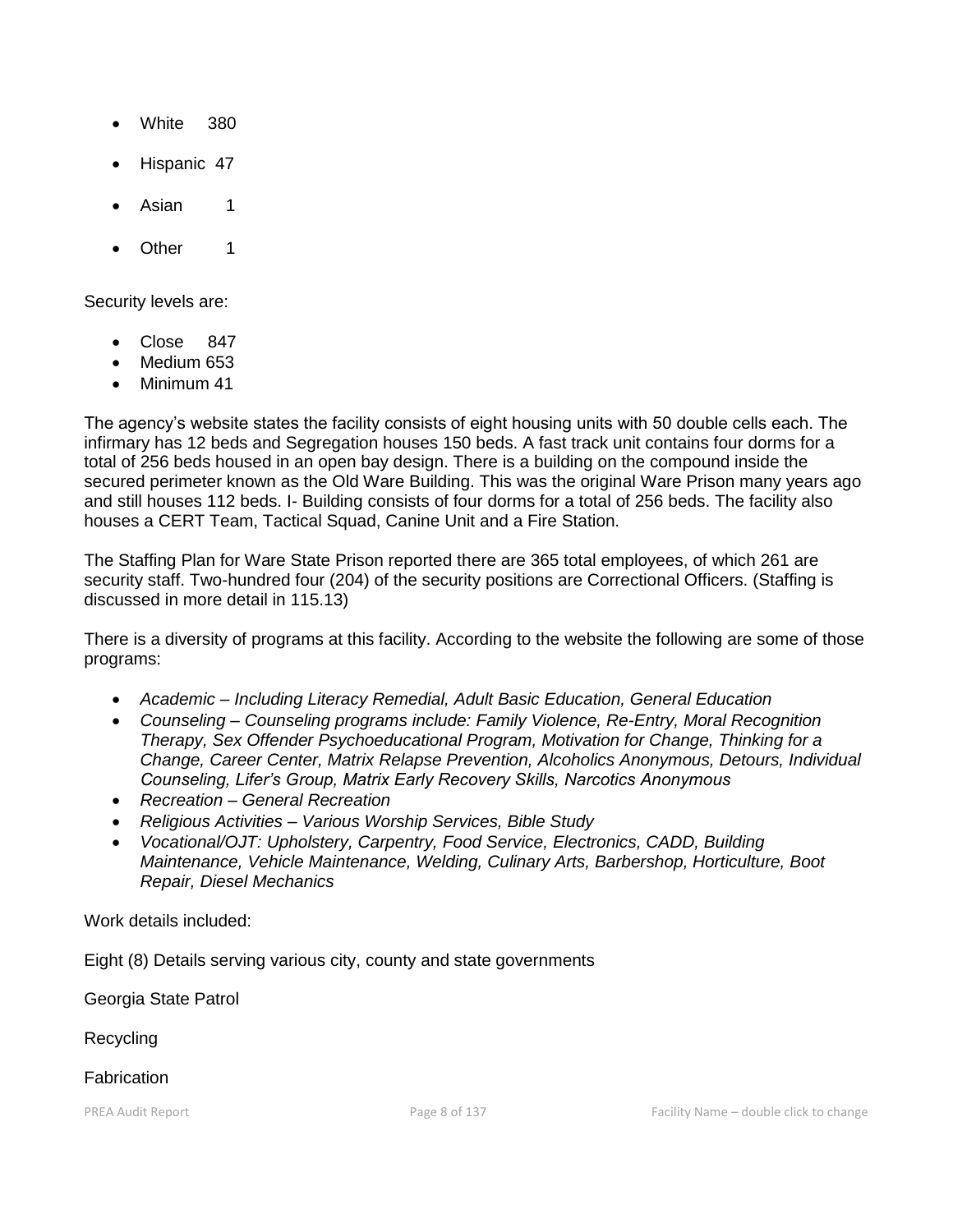**Canine** 

Back Gate

Outside Ground Maintenance

Fire Station

The site review of the Ware State Prison begins at the Front Gate House where staff and visitors process in by showing photo identification, going through a metal detector, having their personal items searched for contraband and going through a body scanner. This is a priority one post meaning it is mandatory that this post is manned 24/7. There are five cameras covering the area.

Main Administrative Building – This area includes the Warden's Office, Deputy Warden of Business Administration, Operations Analyst, Records Clerks, Administrative Support. There are five cameras in this area.

There are 33 buildings associated with this prison.

Central Control – This area is the nerve center of the prison and is manned by one correctional officer. This is a priority one post as well. The area is highly restricted and inmate presence is prohibited. The facility camera and recoding system is maintained in this area.

Counseling/Visitation – Visitation is provided each Saturday, Sunday and all state holidays from 0900 until 1500 and is staffed by one correctional officers and one gender specific officer for shakedown following visitation. There are 17 cameras covering the area. This area is also used for programming Monday through Friday and a correctional officer is on post here during the hours of programming.

Behavioral Health Counselors- Ten counselors are housed in this area, including the Chief Counselor.

ID/Intake – During operation one non-gender specific Correctional Officer and one gender specific officer is assigned. Inmates assist in this area and reportedly work under constant supervision.

Medical – There are no cameras in this area. This area is in operation 24/7, There are multiple windows in offices in the area and the area is wide open.

Education – This is a large and complex area with programming from 0730 to 1530 Monday through Friday. There are four cameras covering the hallway area. During the site review there were five teachers. The education area is a wide-open space and there were four cameras observed monitoring the area. The office has a large window and the law library also has a window facilitating viewing.

Electronics – There were a total of nine cameras with a monitor in the office. The staff here indicated he could view all areas. This vocational class is operating from 0600 until 1630, excluding weekends and holidays. There is a maximum of ten (10) inmates assigned. This is essentially a buffer repair area. PREA posters were observed in the area.

Upholstery – There are maximum of ten inmates assigned. No cameras are in the area. One correctional officer supervises inmates in this area. PREA Posters were observed in the area.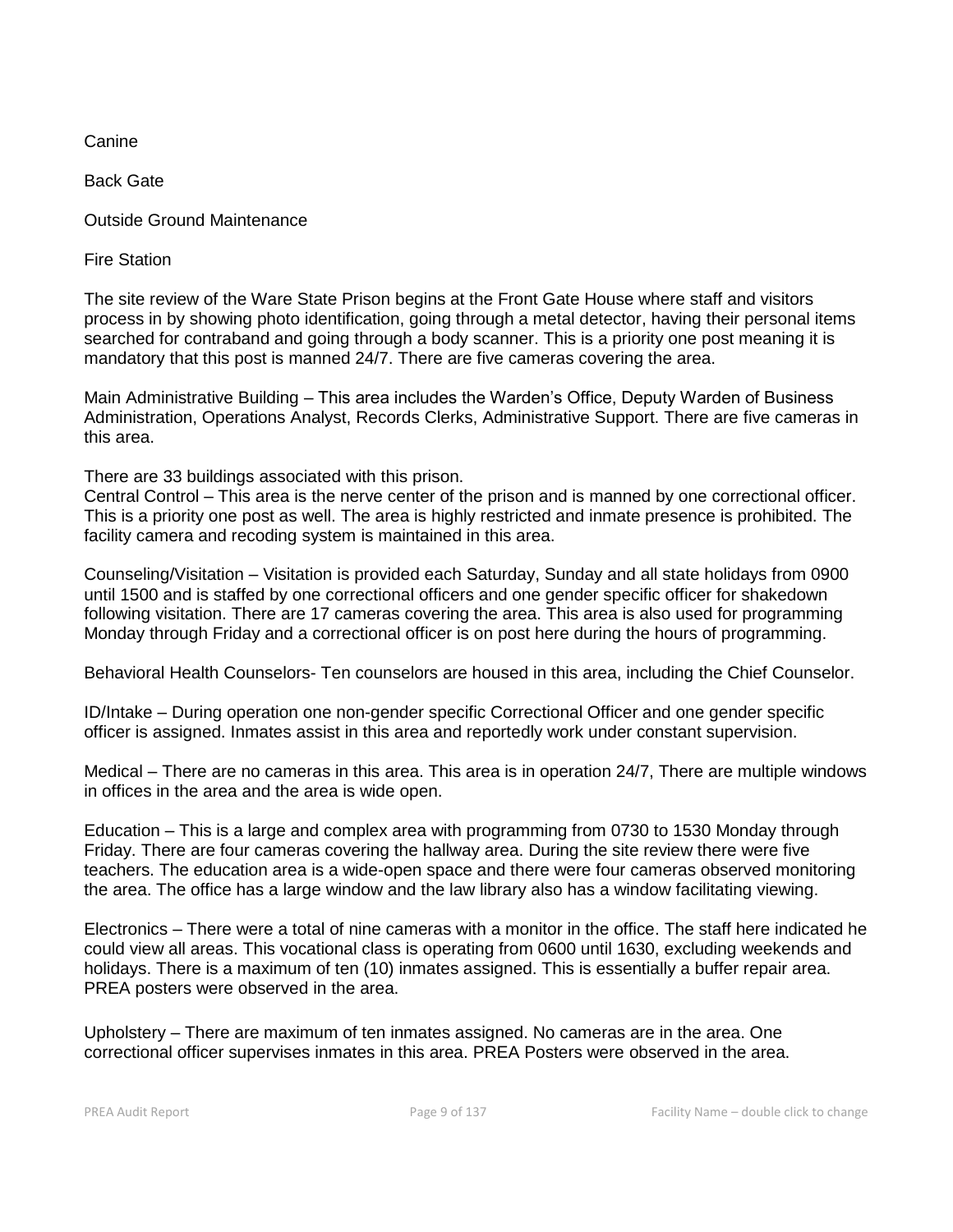Woodshop/Office – There are no cameras in this area. One correctional officer is assigned during the hours of operation. There is a maximum of twenty inmates assigned. The woodwork these inmates do is exceptional and includes making furniture and podiums and a host of other woodworked items. Some of the work in this area reflected exceptional inmate talent.

Kitchen/Dining Area – This area is staffed with one correctional officer during the hours of operation, 0300 until 1900, Monday through Sunday. There were 28 inmates assigned. Six cameras cover the areas. The kitchen area is a wide-open space with a Food Service Office is equipped with wrap around windows enabling viewing from the office. Each of the dining halls is equipped with one camera.

Diesel Mechanics Vocational Class – This is an interesting class in which inmates are taught how to break down and put back together and work on diesel engines. The class is taught by an instructor from a technical college. There are ten inmates assigned. One correctional officer provides supervision during the hours of operation Monday through Thursday, 0600 until 1600.

Laundry – This area is supervised by one Correctional Officer to supervise inmates working from 0800 until 1630.The area is covered by one camera and reflective mirrors installed to view areas behind the washers and dryers for increased visibility. A maximum of 12 inmates work in the laundry.

Maintenance – There are no cameras covering the area. This area houses seven building construction trades specialists. There is a maximum of 20 innates assigned.

Gymnasium – The gymnasium has no cameras. A barbershop in the gym area has windows facilitating viewing inside the barbershop. There is a maximum of ten inmates assigned and they are reportedly supervised by a Correctional Officer during the hours of operation. In the gym, when inmates are present, a Correctional Officer is assigned.

The auditor informally interacted/interviewed inmates in every unit and staff at random but not necessarily in each dorm.

A Building consists of two sides, A-1 and A-2, with a control room in between the two pods/dorms. The control room is a priority one post manned 24.7. Each of the pods is designed to house up to 50 offenders in double occupancy cells. Restrooms are in the cells. There are two showers on the upper tier and two on the lower tier. Each is separated by a full wall enabling one inmate to shower at a time. There are three cameras located in each dorm/pod and one camera in the sally port going into the buildings. The auditor observed a KIOSK in each pod, PREA Posters, and a phone with dialing instructions to enable offenders to dial the PREA Hotline.

B-1 and B-2 through G-1 and G-2 are of the same construction and design. The auditor went into each of the pods of each of the dorms and saw in each one a KIOSK, PREA phones with dialing instructions for accessing PREA, and PREA Posters.

H-1 is a Segregation/Isolation Unit. Side one (H-1) houses 50 inmates in 25 double-bunked cells. Three cameras cover each side of the dorm, excluding showers and bathrooms; two cameras monitoring the exterior of each side of the dorm. There is a medical exam room in this dorm.

H-2 is an Honor Dorm and houses up to 50 inmates in double occupancy housing. The design and configuration are the same as the other pods and dorms.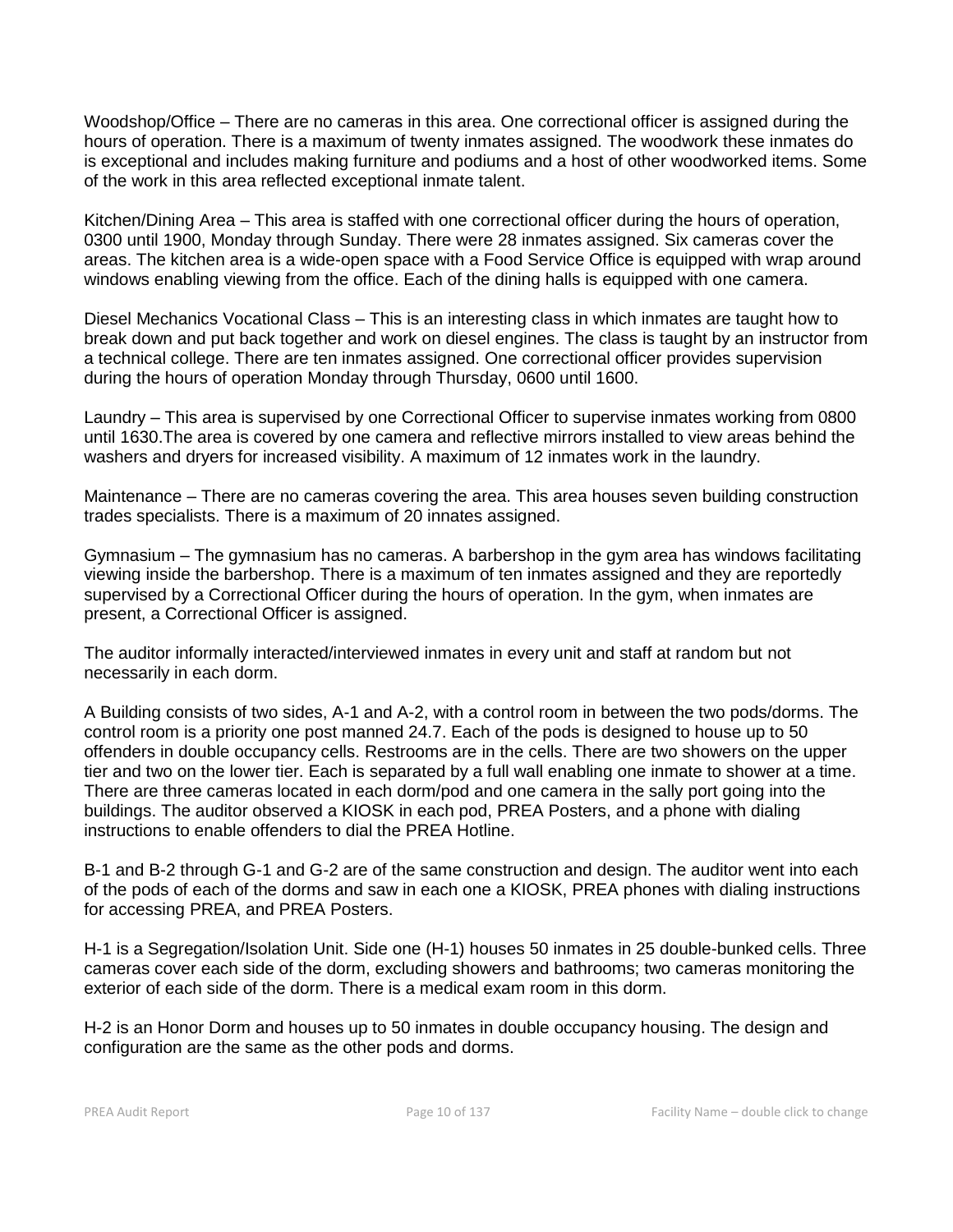I-Building consists of 4 dormitories, 56 inmates in each open bay dorm for a total capacity of 258. This dorm houses ADA inmates, inmates who are less problems and who may be in wheel chairs. Three are three cameras in each dorm. There are three shower stalls with privacy in each dorm and three toilets with ½ walls. There is a KIOSK, PREA Phones and PREA related posters. A control room is centrally located to enable viewing into each pod/dorm.

J-Building houses a total of 100, with 50 in each side (J-1 and J-2), Tier 1 offenders, double bunked. This is a tier building and in addition to the floor officer, there are ten z-team officers for escorts and multi-function purposes, Monday through Friday 0630 to 1530. Three cameras cover each side of the building. One camera is in the sally port.

K-Building consists of two sides, like the other units, however each housing unit will house 50 inmates in 50 single occupancy cells. K-1 houses 25 inmates in 25 single occupancy cells. There is an exam room for medical and an office for a behavioral health counselor. There are three cameras on each side.

L-Building is an open bay building housing two units/pods, with a total capacity of 112 inmates in two sides. A group shower has extended walls and a group restroom is blocked by ¾ walls.

M-Building consists of four sides. There are two cameras in each side and the entire unit houses up to 216 inmates in 108 double-bunked cells. Pod/Dorm 1 through 4 houses 52 inmates in 26 double bunks. This has been designated as a PREA safe dorm. A control room is staffed 24/7.

The facility was very clean with highly shined floors. Inmates were orderly and respectful to the auditor. Interactions during the site review were generally helpful and positive, with inmate cooperating. PREA Notices were observed posted throughout the facility, accessible to staff inmates, contractors, volunteers and visitors. PREA Posters were observed in all areas of the facility. Phones with dialing instructions were in each living unit, along with a KIOSK. Inmates reported having GOAL Devices (Tablets) from which they can email the PREA Unit directly with one click as well as emailing family. Showers are restrooms were observed providing privacy enabling inmates not to be naked in full view of staff while changing clothing, using the restroom and while showering.

Staffing was observed to be as described with one officer in each control room between each pod of each living unit. These are priority one posts and are manned 24/7 and provide an extra "set of eyes" because of their ability to watch the two pods. Open bay dorms had a control room observing all of the pods. One staff rotates between the two pod dorms.

*The summary should include the number of standards exceeded, number of standards met, and number of standards not met, along with a list of each of the standards in each category. If relevant, provide a summarized description of the corrective action plan, including deficiencies observed, recommendations made, actions taken by the agency, relevant timelines, and methods used by the auditor to reassess compliance.*

*Auditor Note: No standard should be found to be "Not Applicable" or "NA". A compliance determination must be made for each standard.*

# **Number of Standards Exceeded:** 5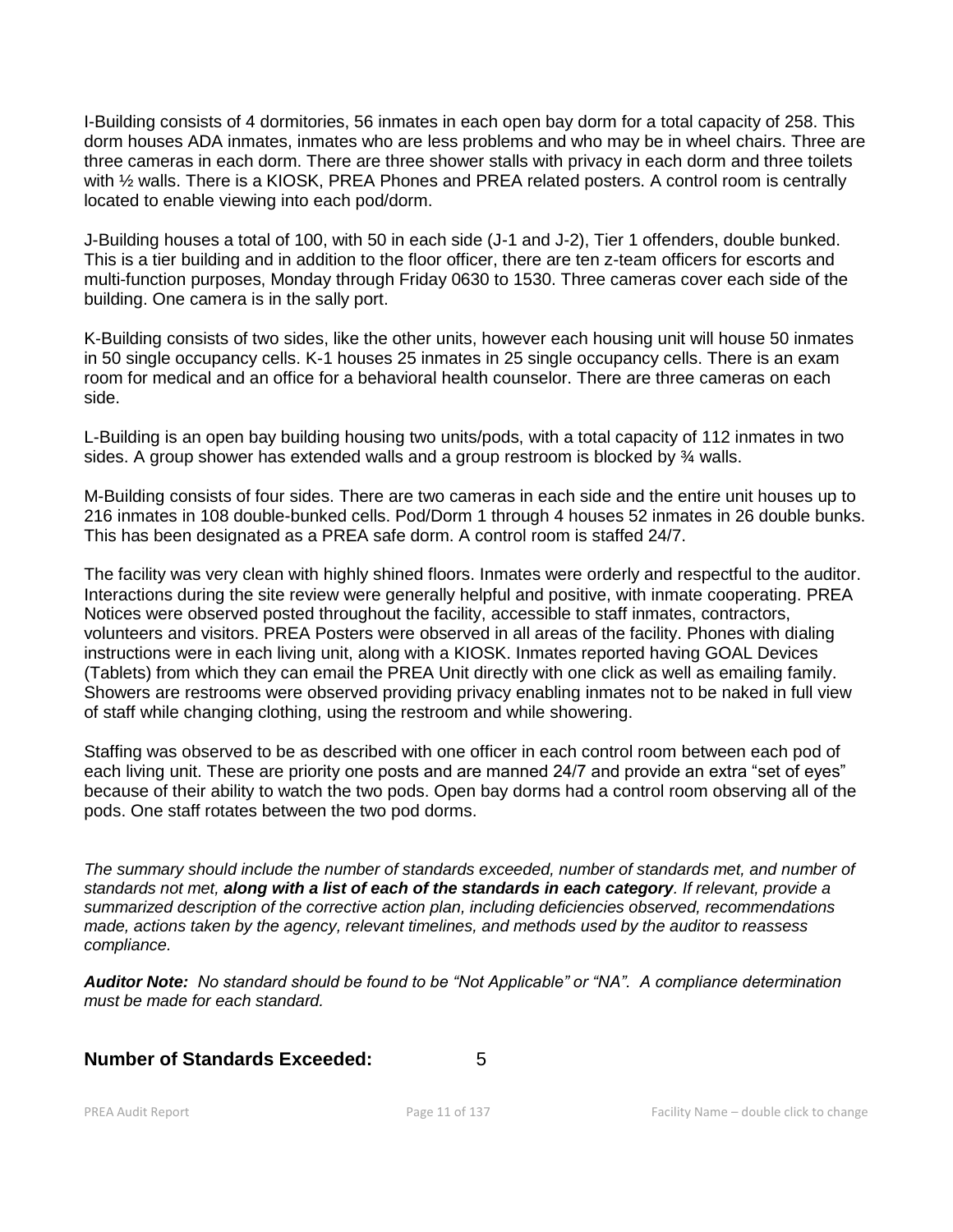115.11; 115.31; 115.34;115.51; 115.87

# **Number of Standards Met:** 40

115.12; 115.13; 115.14; 115.15; 115.16; 115.17 15.18; 115.21; 115.22; 115.32; 115.33; 115.35; 115.41; 115.42; 115.43; 115.52; 115.53; 115.54; 115.61; 115.62; 115.63; 115.64; 115.65; 115.66; 115.67; 115.68; 115.71; 115.72; 115.73; 115.76; 115.77; 115.78; 115.81; 115.82; 115.83; 115.86; 115.88; 115.89; 115.401; 115.403

# **Number of Standards Not Met:** 0

 $\Omega$ 

# **Summary of Corrective Action:**

1. Interviews with inmates regarding whether female staff announce their presence was a mixed bag with some saying yes, some saying no and some saying some do and some don't. Every dorm has a sing reminding inmates that opposite gender staff work in the dorms. Staff know this does not eliminate the requirement for cross-gender announcements. The PREA Compliance Manager agreed to re-emphasize the requirements to the staff and hold them accountable.

**Corrective Action**: The PREA Compliance Manager issued a memo to all staff emphasizing the requirement for cross-gender announcements when entering the units housing opposite gender inmates.

2. The facility has attempted to locate a rape crisis center that would be available to provide outside emotional support services to inmate victims of sexual abuse. There are no rape crisis centers centrally located in this area to provide those services. The auditor suggested the SAFE Harbor Center in Brunswick, Georgia, about 55 miles from the facility. Having talked with the Director at that facility recently, the auditor was informed the agency was developing a satellite office in Baxley, Georgia which is about 45-50 miles from the prison. Too, the agency is willing to take calls on their hotline for any inmate making a report or just needing to talk with someone. In the interim, the facility has designated a qualified staff to serve as victim advocate.

**Corrective Action:** The advocate has completed the Victim Advocacy on-line training.

3. A review of the ID Board indicated there were some potential victims assigned to cells with some potential aggressors. A review of the victim/aggressor assessments for those inmates documented that they assessments had changed the status however changes were not made due to staff not communicating effectively with the ID staff.

**Corrective Action;** PREA Compliance Manager will conduct a review of housing assignments, remind staff of the communication requirements with ID and to develop a quality assurance program to monitor housing assignments in an effort to keep potential victims separated from potential aggressors. The PREA Compliance Manager reviewed housing assignments, provided a training roster documenting staff being retrained in that as well as the quality assurance program.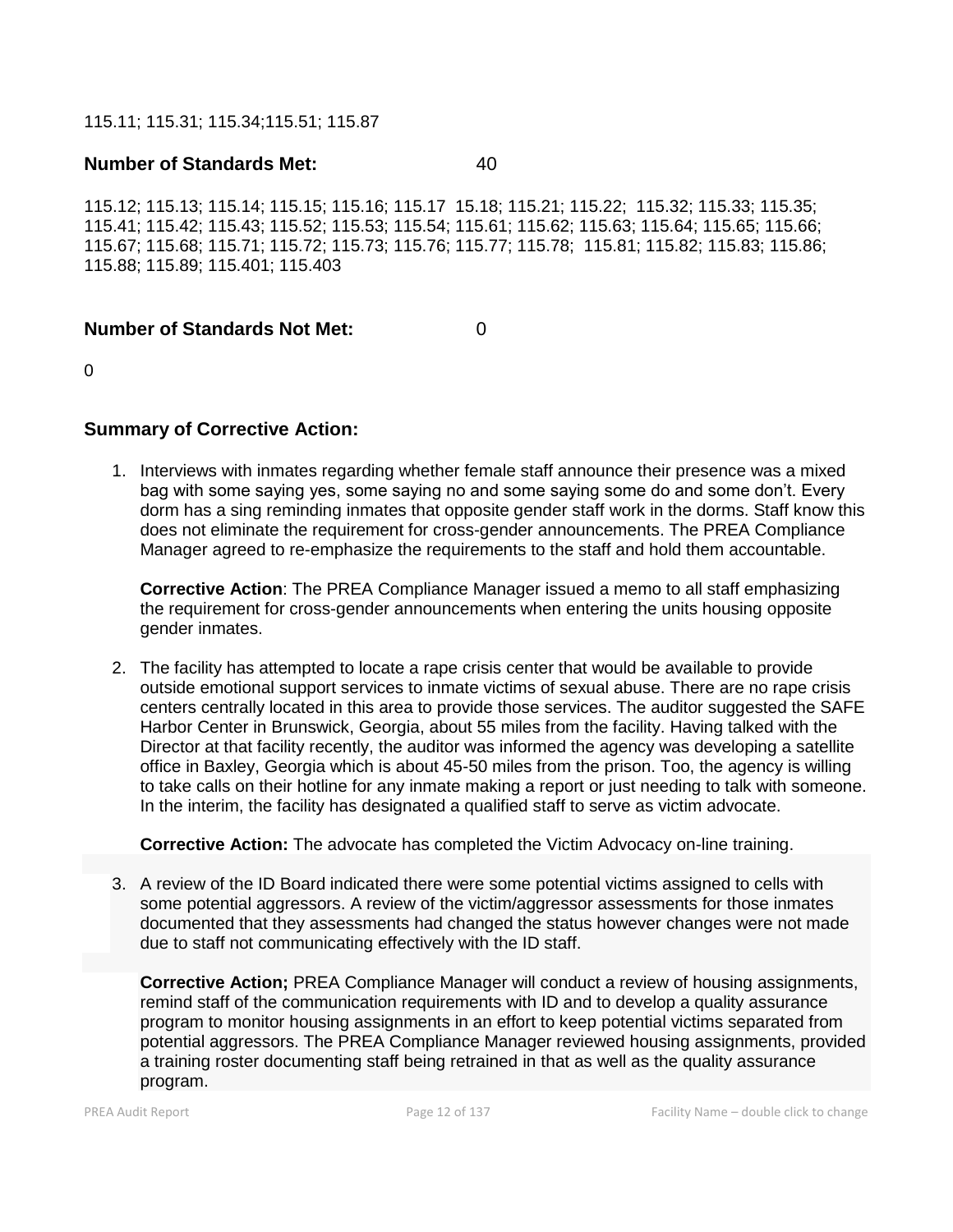4. Interviewed staff indicated they would not rely on an inmate to interpret for another inmate making a report of sexual abuse or sexual harassment absent an emergency however apart from stating they had a bilingual staff, staff did not seem to be aware of language line or how to access it if they needed it. All the interviewed staff reported they had not had that situation.

**Corrective Action:** The PREA Compliance Manager sent an email to all staff, to be read at shift briefing six consecutive times informing staff, once again, of the availability of Language Line and how to access. Confirmation that this has occurred was provided in an email to the auditor on May 5, 2018.

5. The auditor reviewed Sixteen (16) files for newly hired employees. Three (3) of the Sixteen (16) did not have the applicant verification form documenting the PREA prohibitions. Ten (10) Promoted Staff files were reviewed. 100% of the promoted files did not contain the Applicant Verification Forms.

**Corrective Action:** Fifty-two employment verification forms were provided on June 15, 2018 documenting the employment verification forms as well as those for contractors**.**

# **PREVENTION PLANNING**

# **Standard 115.11: Zero tolerance of sexual abuse and sexual harassment; PREA coordinator**

# **All Yes/No Questions Must Be Answered by The Auditor to Complete the Report**

# **115.11 (a)**

- Does the agency have a written policy mandating zero tolerance toward all forms of sexual abuse and sexual harassment?  $\boxtimes$  Yes  $\Box$  No
- Does the written policy outline the agency's approach to preventing, detecting, and responding to sexual abuse and sexual harassment?  $\boxtimes$  Yes  $\Box$  No

# **115.11 (b)**

- **■** Has the agency employed or designated an agency-wide PREA Coordinator?  $\boxtimes$  Yes  $\Box$  No
- **■** Is the PREA Coordinator position in the upper-level of the agency hierarchy?  $\boxtimes$  Yes  $\Box$  No
- Does the PREA Coordinator have sufficient time and authority to develop, implement, and oversee agency efforts to comply with the PREA standards in all of its facilities? ☒ Yes ☐ No

# **115.11 (c)**

▪ If this agency operates more than one facility, has each facility designated a PREA compliance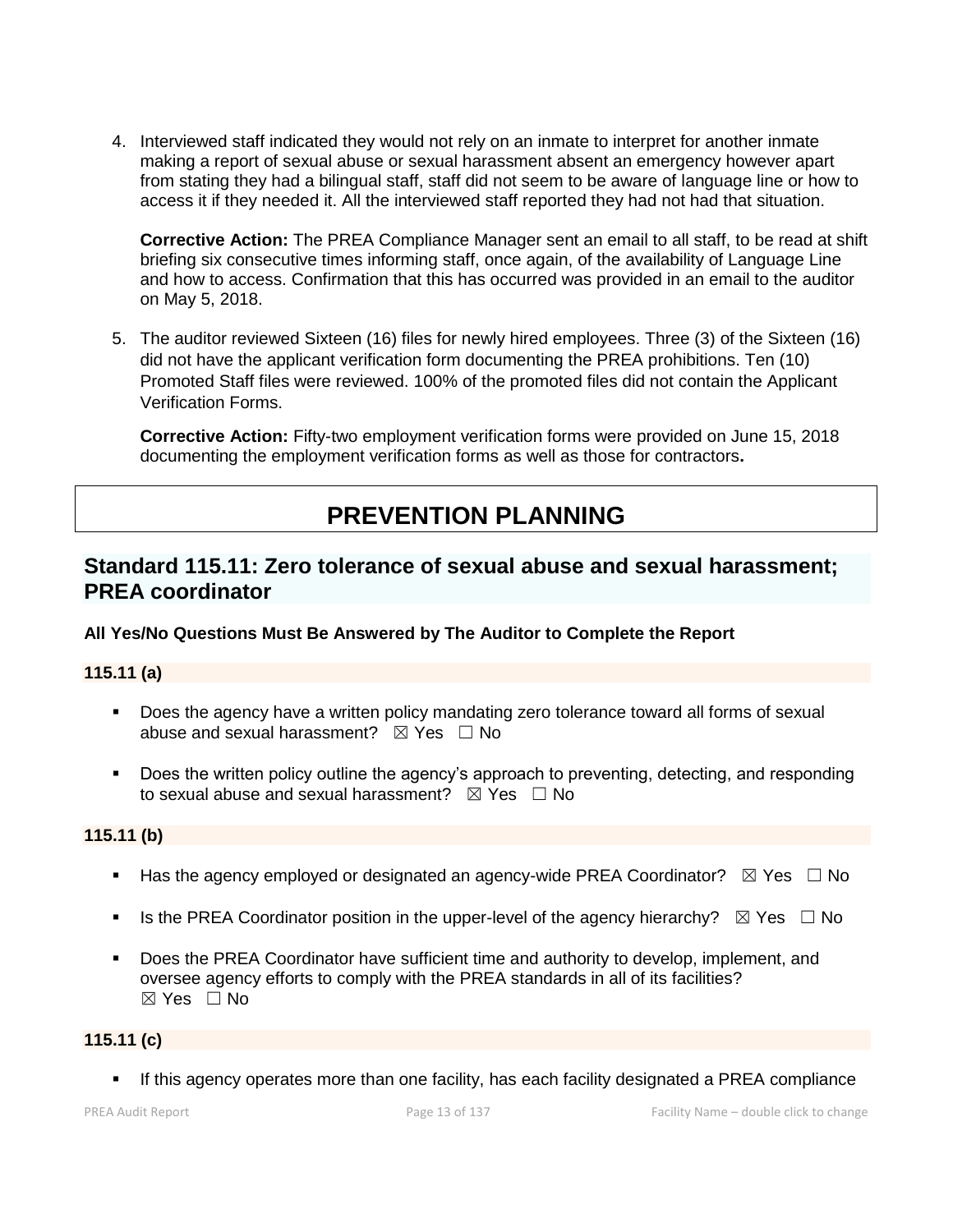manager? (N/A if agency operates only one facility.)  $\boxtimes$  Yes  $\Box$  No  $\Box$  NA

▪ Does the PREA compliance manager have sufficient time and authority to coordinate the facility's efforts to comply with the PREA standards? (N/A if agency operates only one facility.) ☒ Yes ☐ No ☐ NA

#### **Auditor Overall Compliance Determination**

- ☒ **Exceeds Standard** (*Substantially exceeds requirement of standards*)
- ☐ **Meets Standard** (*Substantial compliance; complies in all material ways with the standard for the relevant review period*)
- ☐ **Does Not Meet Standard** (*Requires Corrective Action*)

# **Instructions for Overall Compliance Determination Narrative**

*The narrative below must include a comprehensive discussion of all the evidence relied upon in making the compliance or non-compliance determination, the auditor's analysis and reasoning, and the auditor's conclusions. This discussion must also include corrective action recommendations where the facility does not meet the standard. These recommendations must be included in the Final Report, accompanied by information on specific corrective actions taken by the facility.*

**Policy and Documents Reviewed:** Georgia Department of Corrections (GDC) Policy 208.6, Prison Rape Elimination Act-PREA, Sexually Abusive Behavior Prevention and Intervention Program; PREA Brochures; Resident Handbook; (18) Training Rosters with signatures documenting Day One In-Service Training (that includes PREA); Forty (40) Staff PREA Acknowledgment Statements; (20) Contractors PRE Acknowledgment Statements; Forty (40) Inmate PREA Acknowledgment Statements; (41) Right to Know Acknowledgments-Inmates; (40) Orientation Checklists; Organizational Chart; Zero Tolerance Posters located throughout the facility; Ware State Prison PREA, Ware State Prison Staffing Plan.

**Interviews:** Warden; Superintendent; PREA Coordinator, PREA Compliance Managers, 18 Randomly Selected Staff 22 Specialized Staff, 15 Random Inmates, 15 Targeted Inmates.

**Other:** Observed posters throughout the facility; Inmate Tablets; Phones with dialing instructions, KIOSKs. Posters, KIOSKs and Phones were observed in all living units.

**Policy Review:** Georgia Department of Corrections (GDC) Policy 208.6, Prison Rape Elimination Act-PREA, Sexually Abusive Behavior Prevention and Intervention Program, is a comprehensive PREA Policy that not only details the agency's approach to prevention, detection, reporting and responding to allegations of sexual abuse and sexual harassment but also integrates this information in a manner that flows logically and is easily understood. The policy affirms that the Department will not tolerate any form of sexual abuse or sexual harassment of any offender. Policy states that the Department has a zero tolerance for all forms of sexual abuse, sexual harassment and sexual activity among inmates. It further indicates the purpose of the policy is to prevent all forms of sexual abuse, sexual harassment and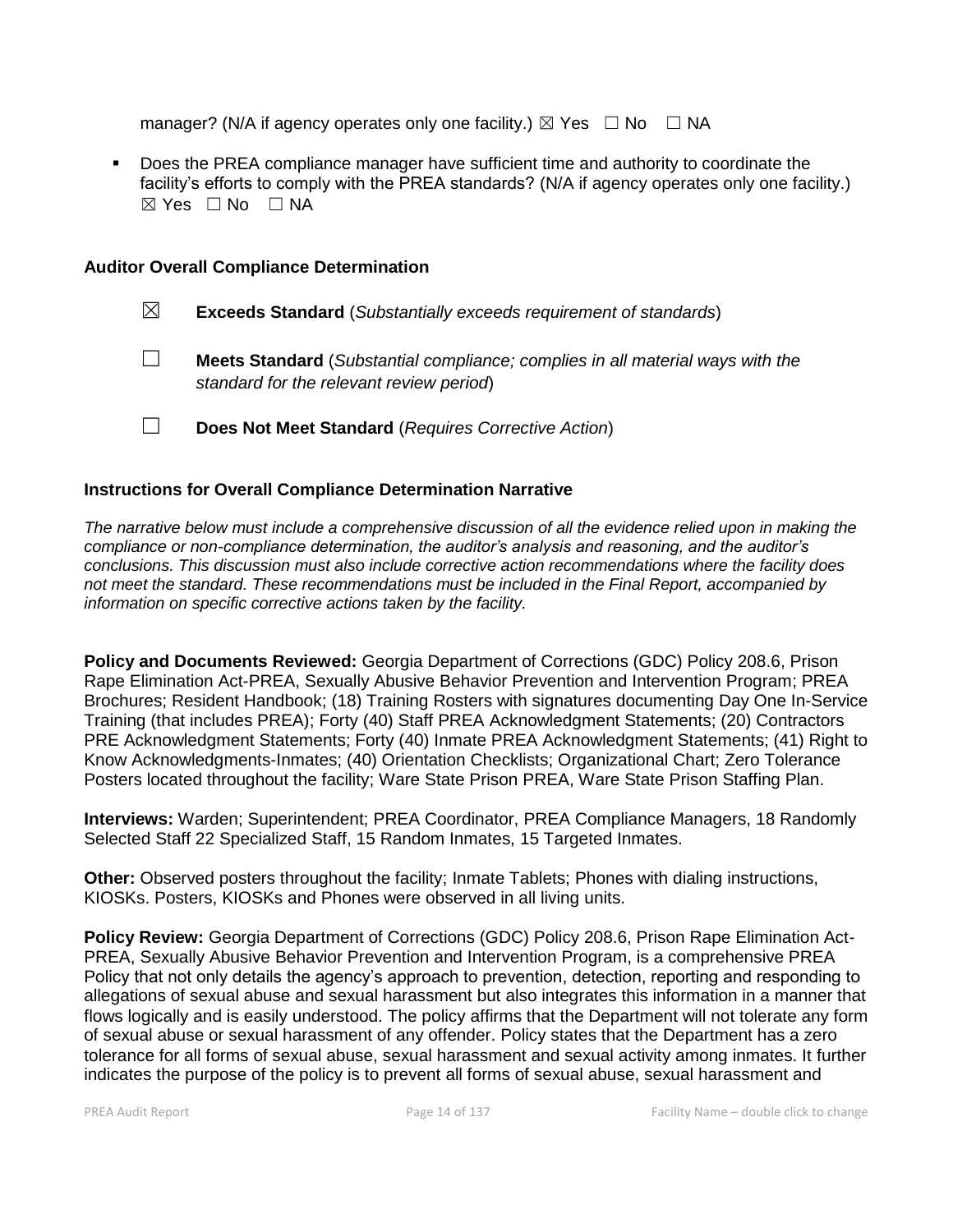sexual activity among inmates by implementing provisions of the PREA Standards to help prevent, detect and respond to sexual abuse in confinement facilities.

It appears that the Georgia Department of Corrections takes sexual safety seriously. This is based on a number of factors. The GDC appointed a Director of Compliance who is ultimately responsible for the Department's compliance with the PREA Standards, the Americans with Disabilities Act and the American Correctional Association Standards. This staff person was previously the agency's PREA Coordinator.

Additionally, the Department has appointed a statewide PREA Coordinator and an Assistant Agency Statewide PREA Coordinator with sufficient time and authority to develop, implement, and oversee the Department's efforts to comply with the PREA Standards in the GDC facilities. The Statewide PREA Coordinator has responsibility for the entire state. Both staff are experienced in adult corrections. They are heavily involved in training staff; whether it is training for the PREA Compliance Managers, Sexual Assault Response Team Members, of staff first responders to mention a few. PREA Compliance Manager training and SART training is held consistently at least twice a year. The PREA Coordinator is training to be a POST Certified Instructor (Peace Officer Standards Training).

The PREA Coordinator is one of the most knowledgeable PREA Coordinators I have had the pleasure of working with. She is not just knowledgeable of PREA, but she brings to the table experience working in adult facilities prior to her appointment. She has been responsible for ensuring that the prisons and facilities are in compliance with the PREA Standards and that they maintain compliance. To that end she serves as a resource person for the GDC facilities and programs and visits her facilities often. Those visits are working visits during which she often sits with the facility's investigators and reviews each investigation of allegations of sexual abuse and sexual harassment. A previous interview with the PREA Coordinator and the Assistant Statewide PREA Coordinator confirmed that they have sufficient time to perform their PREA related duties.

The PREA Unit appears to be heavily involved as well in capturing data for planning and other purposes. To that end, the agency and PREA Unit has a PREA Analyst assigned to the PREA Unit. His job is to collect and analyze the data that is submitted to the PREA Unit, on a monthly basis, by each facility. This staff also receives the calls from inmates on the Department of Corrections PREA Hotline. In working with the PREA Auditor, the PREA Analyst assists by retrieving information on all calls to the PREA Hotline from each facility prior to the on-site audit. He also assists the auditor by securing from the Georgia Department of Corrections Technical Section, rosters of disabled inmates, identifying the inmate and his/her disability, enabling the auditor to select disabled inmates to interview during on-site visits. He keeps statistics for each facility and cumulatively for the agency that are used by the Department in analyzing issues related to PREA.

The agency has a designated staff responsible for ADA and has arranged for the GDC to utilize statewide contracts for inmates with disabilities. This state level position, also under the umbrella of the Office of Professional Standards, Compliance section, has also been actively involved in trying get GDC staff trained in ADA.

Additionally, the Warden/Superintendent at each institution is charged with ensuring that all aspects of the agency's PREA Policy are implemented. To this end, they are required to develop a Local Procedure Directive for response to sexual allegations. The Directive reflects the institution's unique characteristics and specifies how each institution will respond to sexual allegations and the notification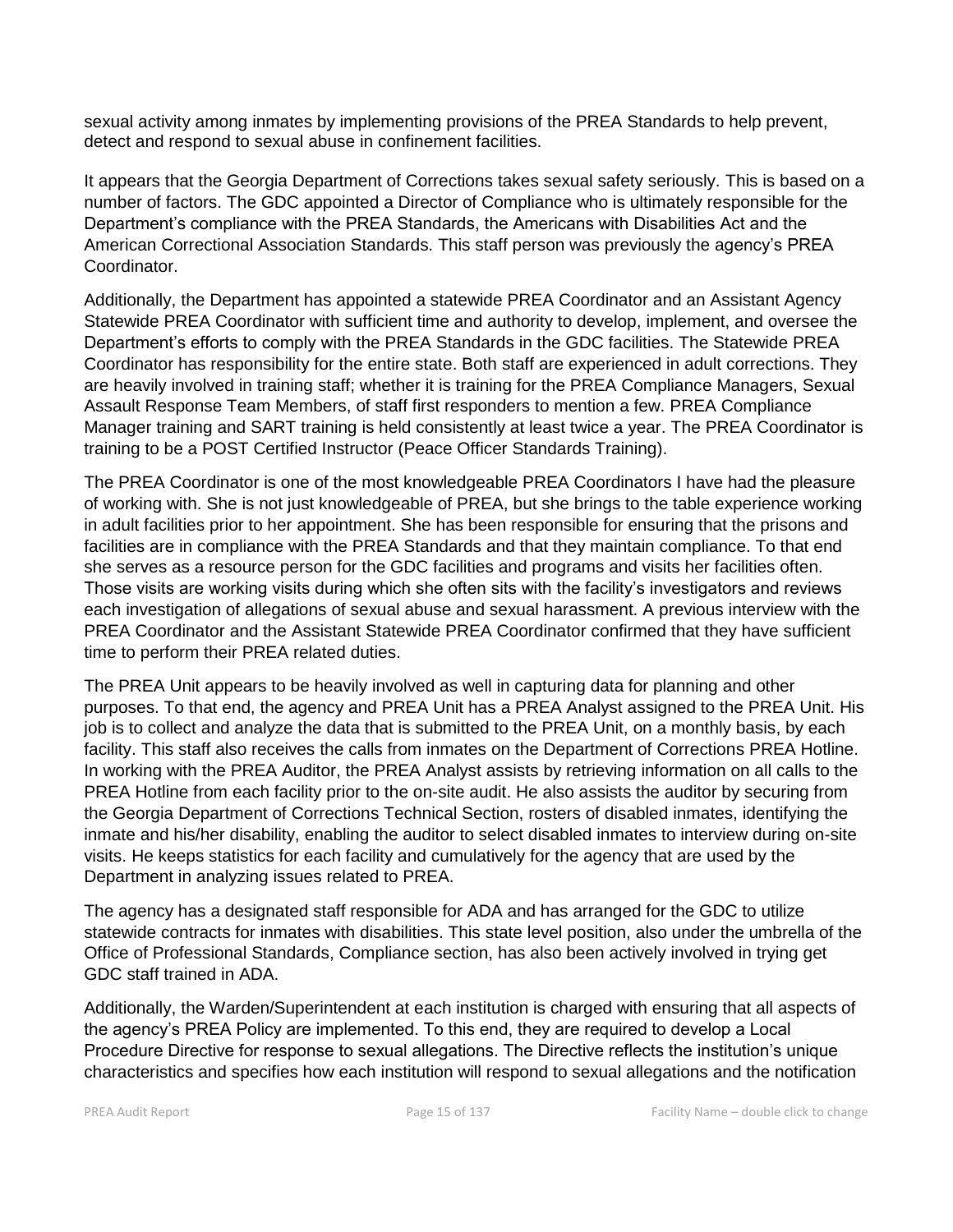procedures followed for reports of sexual allegations. (Local Procedure Directive discussed in a later standard).

Recent communication with the Agency PREA Coordinator indicated that Ware State Prison and all other GDC Prisons are in the process of hiring compliance managers as well who will be responsible for ACA, PREA, and ADA.

Wardens/Superintendents are also required to assign an Institutional PREA Compliance Manager, who also has sufficient time and authority to develop, implement and oversee the facility efforts to comply with the PREA Standards.

The PREA Compliance Manager at the Ware State Prison is a higher- level staff. The Warden designated recently promoted Medical Unit Director/Manager. Prior to that she served as the facility's Chief Counselor. She reports to the facility Warden. Because of her higher- level position, she has the responsibility and authority to implement PREA and to access the Warden frequently and throughout the day, as needed. Interviews with the PREA Compliance Manager (PCM) and the Warden confirmed the Warden fully supports the PCM and that she has both the responsibility and authority to implement and maintain PREA. In addition, the PREA Compliance Manager has an alternate PREA Compliance Manager who serves in her absence.

Additionally, the facility has morning executive team meetings enabling communication. This is confirmed by interviews with the Warden, PREA Compliance Manager and staff.

The PREA Compliance Manager is very knowledgeable of PREA. It is evident too, from the documentation she has been able to provide, that she is committed to PREA and its implementation and maintenance (institutionalization) creating a culture of zero tolerance. When asked for information, this facility did not have to spend an inordinate amount of time providing what the auditor asked for.

All the prisons and community based correctional facilities have PREA Compliance Managers who relate to the PREA Coordinator. This is confirmed by interviews with the PREA Coordinator and the PREA Compliance Manager as well as reviewed Annual Reports and the Pre-Audit Questionnaire.

The agency's proactive approach to working towards preventing, detecting, responding and reporting PREA incidents was described by the PREA Coordinator and included the fact that they have been working with Just Detention International on a variety of initiatives and projects. The agency provided documentation of their JDI PREA Demonstration Grant, including the Final Close-Out Report dated March 2, 2018. The grant included nine (9) GDC project pilot facilities. The initiatives included: 1) Promote broad-based culture shift within GDC through new staff training programs that comply with the PREA Standards and address each employee's role in preventing and responding to sexual abuse. This included assessing the cultures in the pilot facilities and then developing and providing training. 2) Develop a trauma-informed response to sexual assault, ensuring incarcerated survivors have access to the same quality of care that is available in the community. During this part of the project the JDI worked with the Georgia Network to End Sexual Assault (GNESA in providing training to staff in providing trauma-informed response to inmates reporting sexual abuse, in building partnerships with community-based rape crisis centers and to provide training to the facility-based sexual assault response team members, ensuring a coordinated response to inmates reporting sexual abuse. This goal included objectives related to more training for staff and SARTs as well as securing written MOUs with rape crisis centers. 3) Develop PREA inmate education programs that address the needs of detainees with GDC's facilities. This included an assessment of existing inmate education curricula and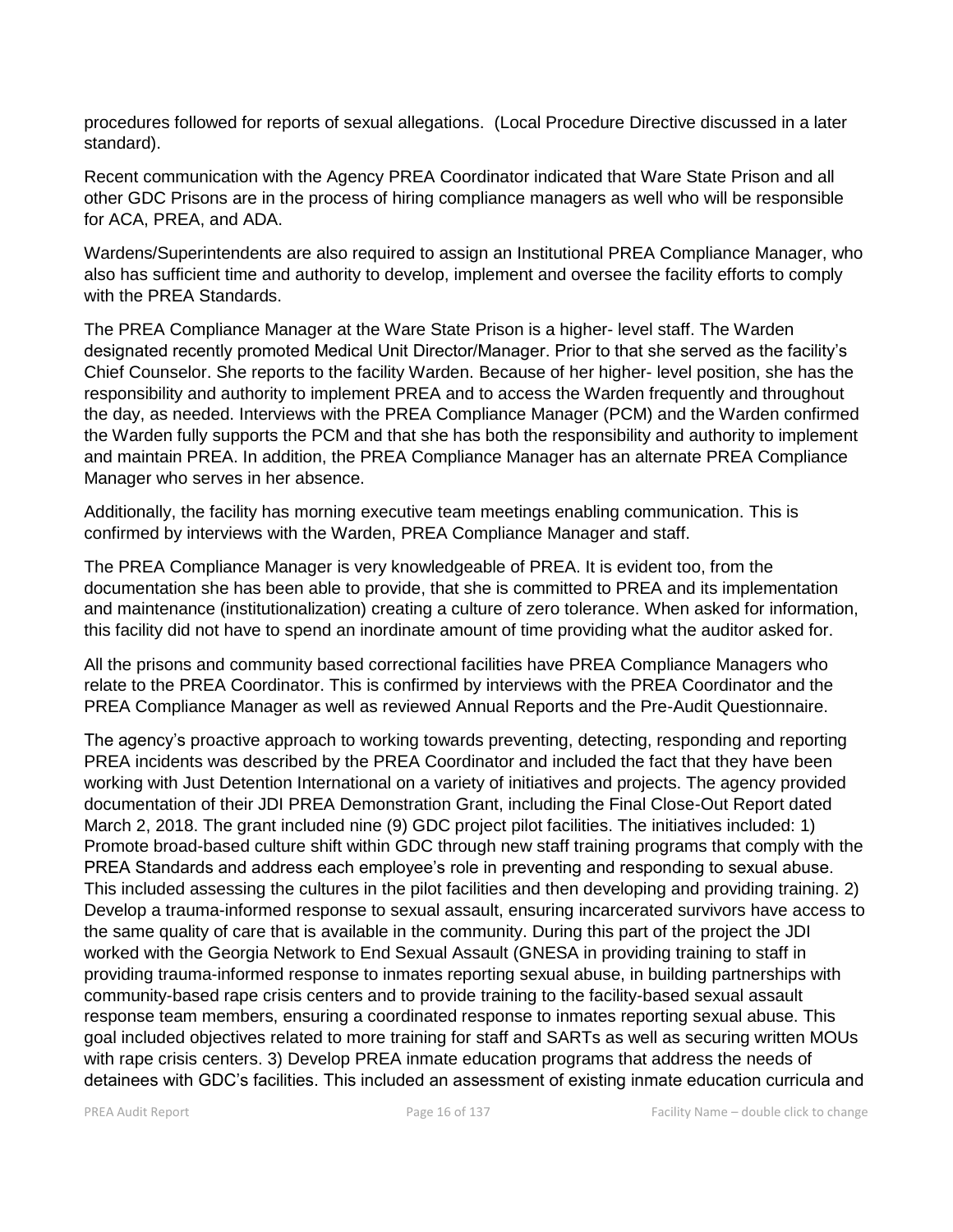materials, identifying inmate education delivery methods best suited for each of GDC's facility types and revising or developing new inmate education curricula and materials tailored to the needs of each facility type, and stabling a plan for delivering that education to new inmates and on an ongoing basis. 4) Enhance GDC's procedures regarding PREA standards and audit compliance.

Zero Tolerance permeates the GDC prisons this auditor has audited. Inmates tell the auditor they have received this information in every facility they have been in and most have been transferred multiple times throughout the years. This is also reflected in multiple documents, including PREA Acknowledgment Statements for staff, contractors, volunteers and inmates. Posters were observed in every area of the building, and in every living unit.

The Resident Handbook (PREA) asserts that the GDC fully supports the Prison Rape Elimination Act and is committed to a zero-tolerance policy against sexual violence. The PREA section of the handbook begins telling what PREA is and why is was established. It asserts in the first paragraph that the GDC fully supports the guidelines set forth in the law and remains committed to a zero-tolerance policy against sexual violence. IT also affirms there will be no retaliation against a staff or offender who has reported an allegation of sexual assault or sexual misconduct made in good faith.

Inmates, staff, contractors and volunteers are trained in the zero-tolerance policy. They acknowledge that in signed PREA Acknowledgment Statements. The facility provided 40 PREA Acknowledgment Statements documenting staff understanding zero tolerance and PREA and 18 pages of training rosters documenting Day 1 of Annual In-Service Training that includes PREA training. Acknowledgement Statements for Employees and Unsupervised Contractors and Volunteers affirms that they have received training on the Department's Zero Tolerance Policy on Sexual Abuse and Sexual Harassment and that they have read to GDC Standard Operating Procedure 208.06, Sexually Abusive Behavior Prevention and Intervention Program. They also acknowledge that violation of the policy will result in disciplinary action, including termination or being banned from entering any correctional institution. 26 PREA Acknowledgment Statements for selected volunteers was also provided to the auditor in hard copy.

The agency appears to value training to assist in the agency's prevention efforts. The agency plans and provides additional training for Sexual Assault Response Team Members as well as ongoing training for PREA Compliance Managers. The Agency also requires all staff to complete, in addition to their regular PREA Training, the NIC Online Training Course, "Communicating Effectively with LGBTI Inmates." Sexual Assault Team Members attend training at least semi-annually and often complete the NIC online Specialized Training for Investigating Sexual Abuse in Confinement Settings, in addition to the specialized training for their respective fields; i.e., Medical and mental health. Healthcare staff attend training in Nursing Protocols. A qualified staff in most or all the GDC facilities is trained as a staff advocate.

**Interviews:** The PREA Compliance Manager/Unit Manager, has responsibilities for the entire treatment program at the facility but indicated she makes time for PREA but her additional duties are many.

One-hundred percent (100%) of the interviewed staff were all aware of the zero-tolerance policy and agency's zero tolerance for any form of sexual abuse, sexual assault, sexual harassment or retaliation. All of them stated they are trained to and required to report all allegations of sexual abuse or sexual harassment including suspicions. Allegations and reports, regardless of the source, are required to be documented and investigated. They affirmed they receive training annually during in-service training (Day 1) and during shift briefings periodically. Training records documenting staff attending Day 1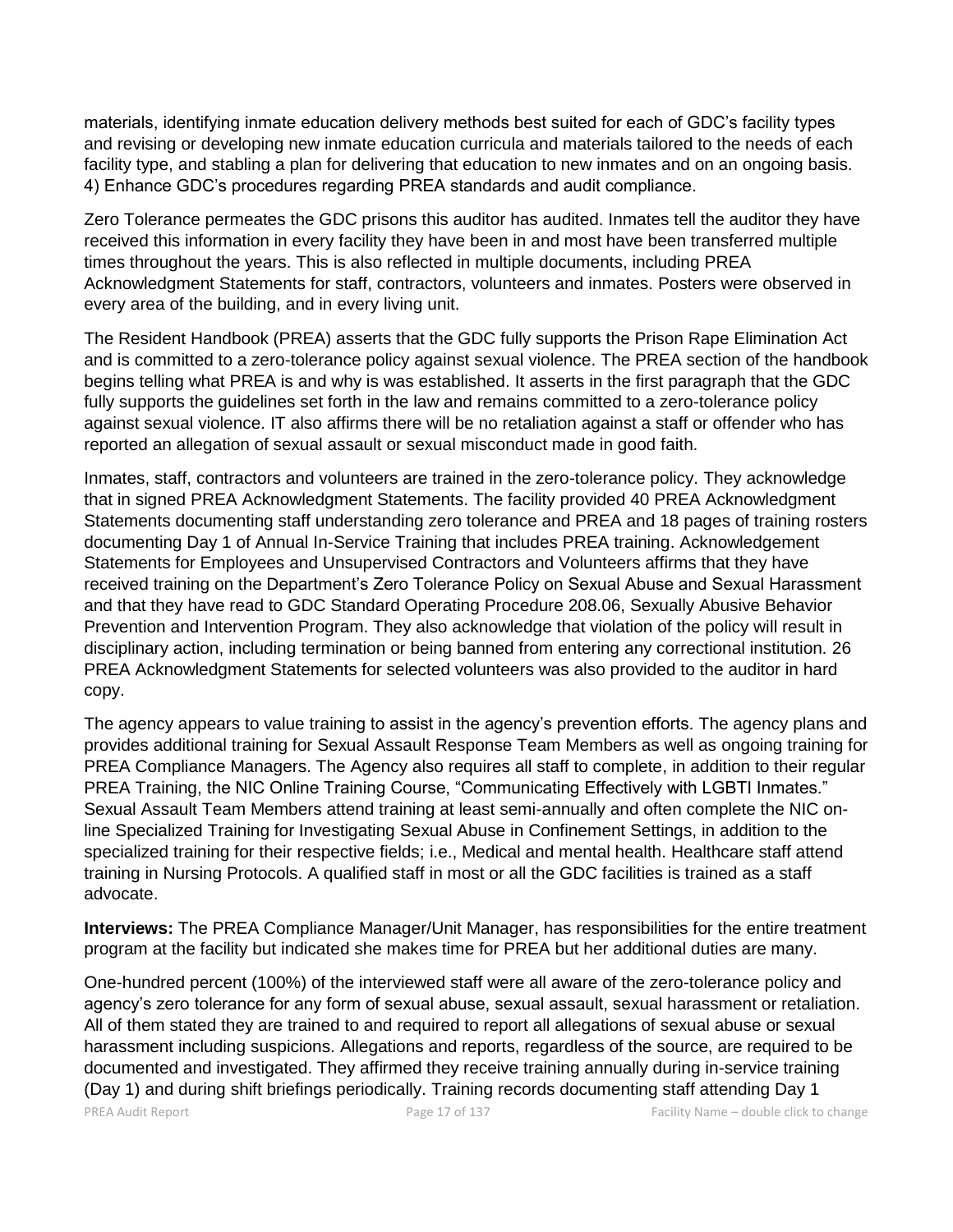Annual In-Service Training containing the PREA component were asked for and provided. Staff also are required by the PREA Unit to complete the National Institute of Corrections on-line training entitled: "Communicating Effectively and Professionally with LGBTI Offenders".

Residents, staff, contractors and volunteers are trained in the zero-tolerance policy. All 40 plus Interviewed inmates were aware the facility and GDC has a zero tolerance for all forms of sexual activity. Inmates knew how to report, knew there was no such thing as consensual sex, said they have posters all over the facility and that they received a PREA Brochure asserting the agency has a zero tolerance for all forms of sexual abuse and sexual harassment and retaliation for reporting or cooperating with an investigation.

**Other:** Zero Tolerance is reflected in multiple documents, including PREA Acknowledgment Statements for staff, contractors, volunteers and residents. Posters were observed in every building, every living unit and in areas like the barbershop, kitchen, education, the gym, medical, segregation and in the fire department and others. Posters and wall paintings observed throughout this facility continuously remind staff and inmates of the agency's zero tolerance for sexual abuse, sexual harassment, or sexual misconduct. The Ware Sate Prison PREA Staffing Plan affirmed the zero tolerance the facility has for any form of sexual abuse.

The facility provided twenty (40) PREA Acknowledgment Statements confirming staff have been trained in PREA and are aware the agency and facility has a zero tolerance for sexual abuse, sexual harassment and retaliation. The PREA Acknowledgement Statements for Employees and Unsupervised Contractors and Volunteers affirms that they have received training on the Department's Zero Tolerance Policy on Sexual Abuse and Sexual Harassment and that they have read to GDC Standard Operating Procedure 208.06, Sexually Abusive Behavior Prevention and Intervention Program. They also acknowledge that violation of the policy will result in disciplinary action, including termination or being banned from entering any correctional institution. The auditor also reviewed personnel files of staff including newly hired staff, promoted staff, regular non-security staff, contractors and volunteers. Each of the pulled files contained the signed PREA Acknowledgement Statements and other documents indicating they have been informed multiple times about the agency's zero tolerance policy.

This standard is rated "exceeds" because of the agency's and the agency and this facility's commitment to zero tolerance and to PREA. The Department has designated a Statewide Compliance Director with overall responsibility for implementing PREA. Additionally, the Department has designated a Statewide PREA Coordinator to oversee the implementation of PREA in the GDC facilities. In addition to these proactive measures, yet another staff has been designated as the Agency's Assistant PREA Coordinator. Observations of the work of the Statewide PREA Coordinator convinced the auditor that she is "hands on" and works with her facilities by monitoring and providing technical assistance. She was very knowledgeable of what was going on in her facilities. Too, she makes herself available throughout the on-site audits to provide additional information and/or clarification when needed. An interview with the Assistant PREA Coordinator confirmed he too is knowledgeable of PREA and with his institutional experience, is resourceful in helping the facilities with compliance issues. GDC has also provided the PREA Unit the position of "analyst" who collects data from monthly reports sent to the PREA Unit. He is also a valuable resource to auditors in that he can pull PREA reports from facilities; identify inmates who have called the PREA Hotline in the past twelve months; and can provide a roster identifying the disabled inmates in the prisons. The Agency has an Americans with Disabilities Coordinator who facilitates getting translators for inmates. The Warden demonstrated a commitment to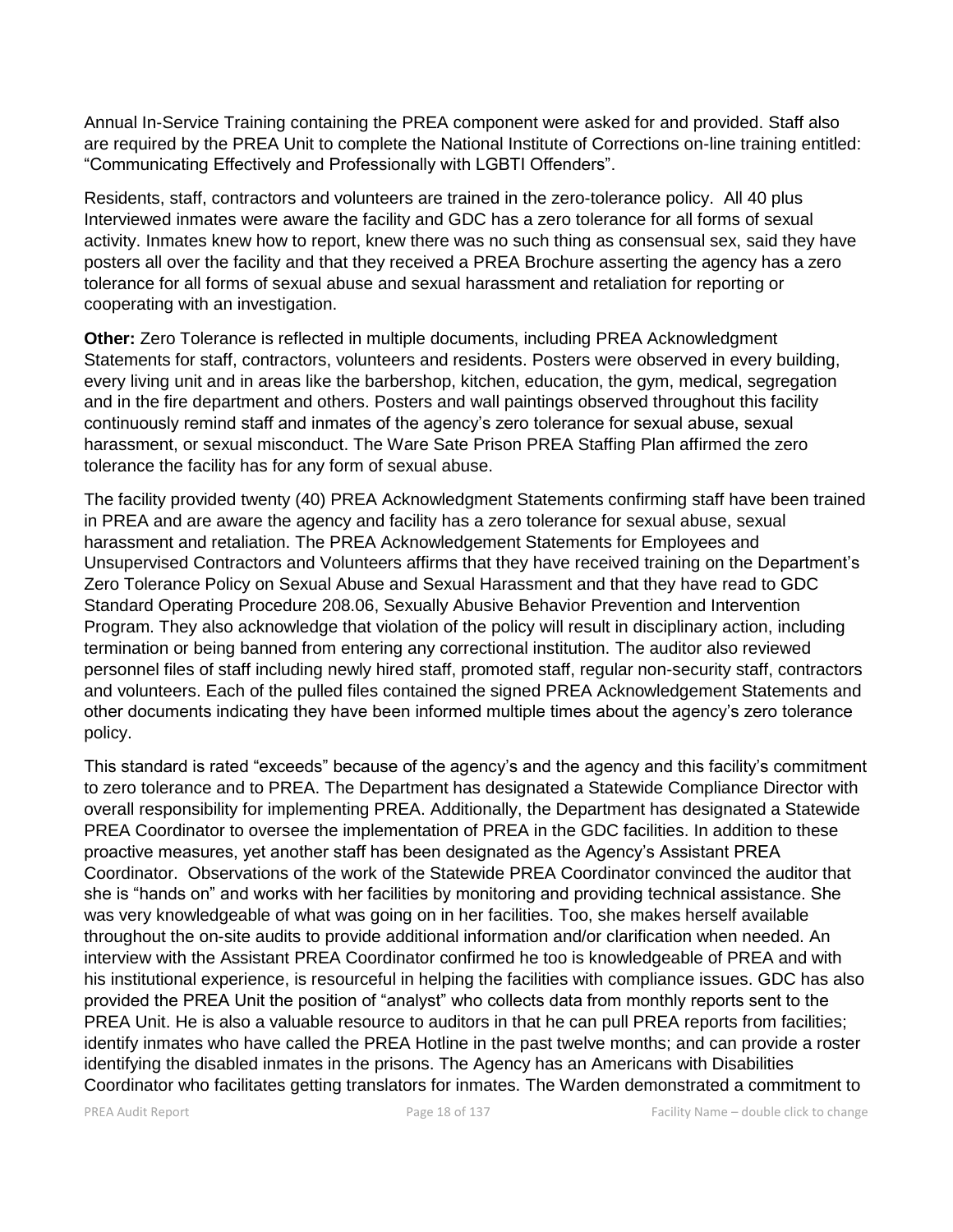PREA by designating his Unit Manager/Medical, an intelligent and motivated young lady. She is a knowledgeable PREA Compliance Manager and reports directly to the Warden. Staff and inmates are aware of the zero-tolerance policy and of the agency's approach to preventing, detecting, responding and reporting all suspicions, allegations, knowledge, or reports of sexual abuse, sexual harassment or retaliation.

# **Standard 115.12: Contracting with other entities for the confinement of inmates**

# **All Yes/No Questions Must Be Answered by the Auditor to Complete the Report**

**115.12 (a)**

If this agency is public and it contracts for the confinement of its inmates with private agencies or other entities including other government agencies, has the agency included the entity's obligation to comply with the PREA standards in any new contract or contract renewal signed on or after August 20, 2012? (N/A if the agency does not contract with private agencies or other entities for the confinement of inmates.)  $\boxtimes$  Yes  $\Box$  No  $\Box$  NA

# **115.12 (b)**

▪ Does any new contract or contract renewal signed on or after August 20, 2012 provide for agency contract monitoring to ensure that the contractor is complying with the PREA standards? (N/A if the agency does not contract with private agencies or other entities for the confinement of inmates OR the response to 115.12(a)-1 is "NO".)  $\boxtimes$  Yes  $\Box$  No  $\Box$  NA

# **Auditor Overall Compliance Determination**

- ☐ **Exceeds Standard** (*Substantially exceeds requirement of standards*)
- ☒ **Meets Standard** (*Substantial compliance; complies in all material ways with the standard for the relevant review period*)
- ☐ **Does Not Meet Standard** (*Requires Corrective Action*)

# **Instructions for Overall Compliance Determination Narrative**

*The narrative below must include a comprehensive discussion of all the evidence relied upon in making the compliance or non-compliance determination, the auditor's analysis and reasoning, and the auditor's conclusions. This discussion must also include corrective action recommendations where the facility does not meet the standard. These recommendations must be included in the Final Report, accompanied by information on specific corrective actions taken by the facility.*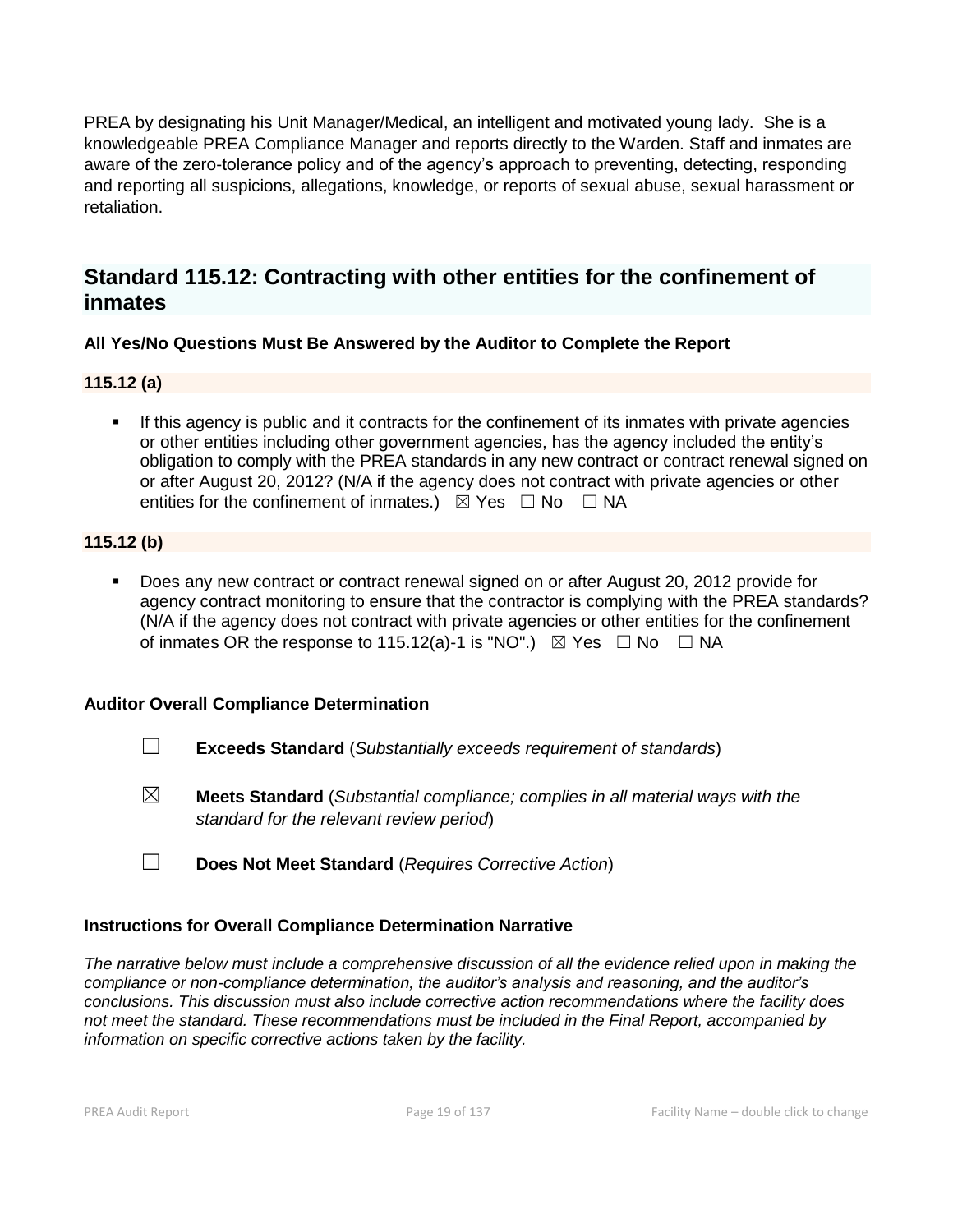**Policy and Documents Reviewed:** Georgia Department of Corrections Policy, 208.6, Prison Rape Elimination Act, Sexually Abusive Behavior, Prevention and Intervention Program, A. Prevention Planning, Paragraph 2; Two (2) contracts promulgated by the GDC for the confinement of inmates; Pre-Audit Questionnaire.

**Interviews:** Warden; PREA Compliance Manager; PREA Coordinator; Previous interview with the Agency's Contract Manager Designee

**Policy and Documents Review**: Georgia Department of Corrections Policy, 208.6, Prison Rape Elimination Act, Sexually Abusive Behavior, Prevention and Intervention Program, A. Prevention Planning, Paragraph 2, requires the Department to ensure that contracts for the confinement of its inmates with private agencies or other entities, including governmental agencies, includes in any new contract or contract renewal the entity's obligation to adopt and comply with the Any new contract or contract renewal shall provide for Department contract monitoring to ensure that the contractor is complying with the PREA Standards.

Ware State Prison does not contract for the confinement of offenders. This was confirmed through interviews with the PREA Coordinator, Superintendent, PREA Compliance Manager and the reviewed Pre-Audit Questionnaire.

The Agency PREA Coordinator provided the auditor two contracts the agency promulgated for the confinement of inmates by a county prison and a private vendor. Both contracts contained requirements for the contactor to comply with PREA and to acknowledge that the Georgia GDC has the right to monitor for compliance.

# **Standard 115.13: Supervision and monitoring**

# **All Yes/No Questions Must Be Answered by the Auditor to Complete the Report**

# **115.13 (a)**

- Does the agency ensure that each facility has developed a staffing plan that provides for adequate levels of staffing and, where applicable, video monitoring, to protect inmates against sexual abuse? ⊠ Yes □ No
- Does the agency ensure that each facility has documented a staffing plan that provides for adequate levels of staffing and, where applicable, video monitoring, to protect inmates against sexual abuse?  $\boxtimes$  Yes  $\Box$  No
- Does the agency ensure that each facility's staffing plan takes into consideration the generally accepted detention and correctional practices in calculating adequate staffing levels and determining the need for video monitoring?  $\boxtimes$  Yes  $\Box$  No
- Does the agency ensure that each facility's staffing plan takes into consideration any judicial findings of inadequacy in calculating adequate staffing levels and determining the need for video monitoring? ⊠ Yes □ No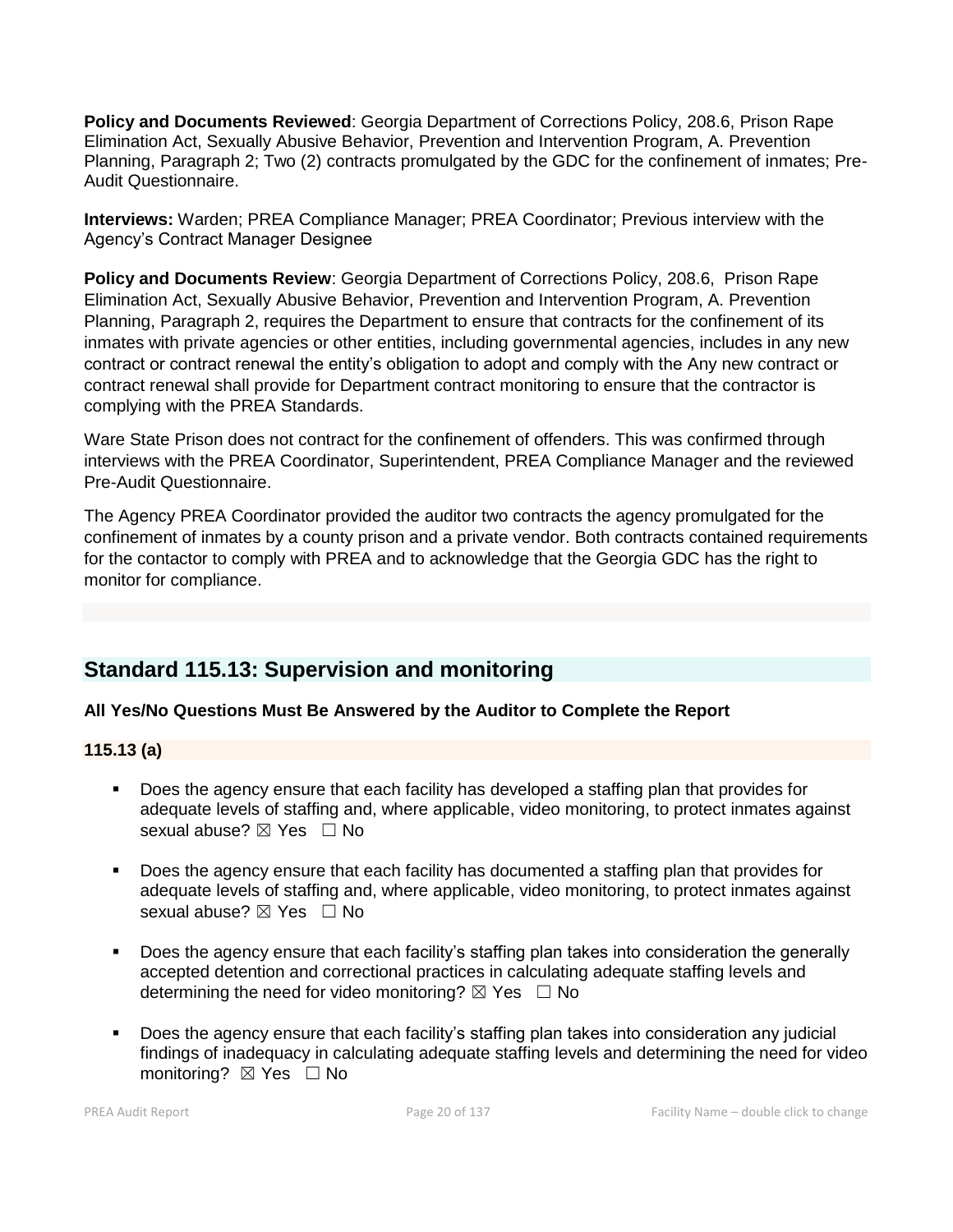- Does the agency ensure that each facility's staffing plan takes into consideration any findings of inadequacy from Federal investigative agencies in calculating adequate staffing levels and determining the need for video monitoring?  $\boxtimes$  Yes  $\Box$  No
- Does the agency ensure that each facility's staffing plan takes into consideration any findings of inadequacy from internal or external oversight bodies in calculating adequate staffing levels and determining the need for video monitoring?  $\boxtimes$  Yes  $\Box$  No
- Does the agency ensure that each facility's staffing plan takes into consideration all components of the facility's physical plant (including "blind-spots" or areas where staff or inmates may be isolated) in calculating adequate staffing levels and determining the need for video monitoring? ☒ Yes ☐ No
- Does the agency ensure that each facility's staffing plan takes into consideration the composition of the inmate population in calculating adequate staffing levels and determining the need for video monitoring?  $\boxtimes$  Yes  $\Box$  No
- Does the agency ensure that each facility's staffing plan takes into consideration the number and placement of supervisory staff in calculating adequate staffing levels and determining the need for video monitoring?  $\boxtimes$  Yes  $\Box$  No
- Does the agency ensure that each facility's staffing plan takes into consideration the institution programs occurring on a particular shift in calculating adequate staffing levels and determining the need for video monitoring?  $\boxtimes$  Yes  $\Box$  No  $\Box$  NA
- Does the agency ensure that each facility's staffing plan takes into consideration any applicable State or local laws, regulations, or standards in calculating adequate staffing levels and determining the need for video monitoring?  $\boxtimes$  Yes  $\Box$  No
- Does the agency ensure that each facility's staffing plan takes into consideration the prevalence of substantiated and unsubstantiated incidents of sexual abuse in calculating adequate staffing levels and determining the need for video monitoring?  $\boxtimes$  Yes  $\Box$  No
- Does the agency ensure that each facility's staffing plan takes into consideration any other relevant factors in calculating adequate staffing levels and determining the need for video monitoring? ⊠ Yes □ No

# **115.13 (b)**

In circumstances where the staffing plan is not complied with, does the facility document and justify all deviations from the plan? (N/A if no deviations from staffing plan.)  $\boxtimes$  Yes  $\Box$  No  $\Box$  NA

# **115.13 (c)**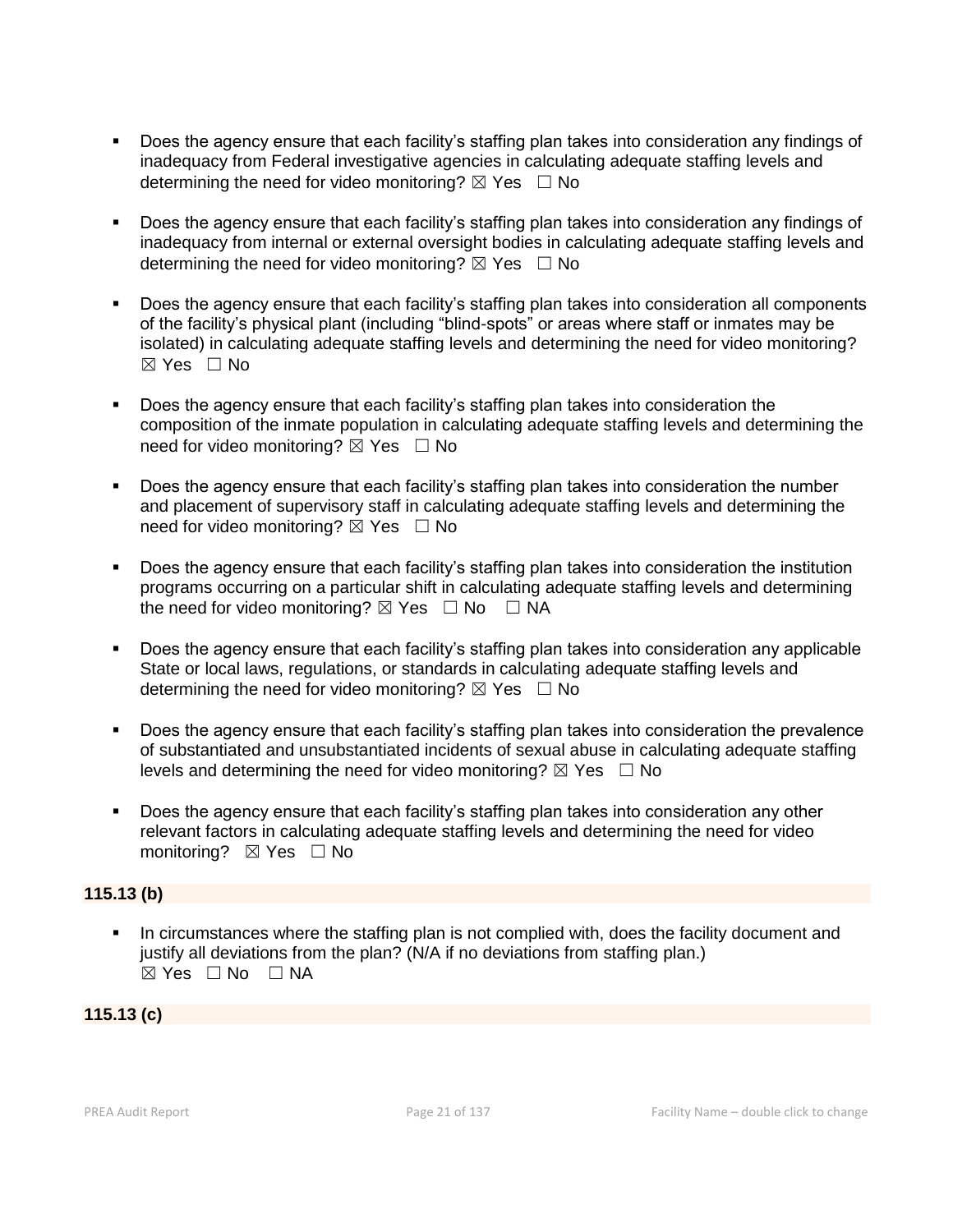- **•** In the past 12 months, has the facility, in consultation with the agency PREA Coordinator, assessed, determined, and documented whether adjustments are needed to: The staffing plan established pursuant to paragraph (a) of this section?  $\boxtimes$  Yes  $\Box$  No
- In the past 12 months, has the facility, in consultation with the agency PREA Coordinator, assessed, determined, and documented whether adjustments are needed to: The facility's deployment of video monitoring systems and other monitoring technologies?  $\boxtimes$  Yes  $\Box$  No
- In the past 12 months, has the facility, in consultation with the agency PREA Coordinator, assessed, determined, and documented whether adjustments are needed to: The resources the facility has available to commit to ensure adherence to the staffing plan?  $\boxtimes$  Yes  $\Box$  No

# **115.13 (d)**

- Has the facility/agency implemented a policy and practice of having intermediate-level or higherlevel supervisors conduct and document unannounced rounds to identify and deter staff sexual abuse and sexual harassment?  $\boxtimes$  Yes  $\Box$  No
- **■** Is this policy and practice implemented for night shifts as well as day shifts?  $\boxtimes$  Yes  $\Box$  No
- Does the facility/agency have a policy prohibiting staff from alerting other staff members that these supervisory rounds are occurring, unless such announcement is related to the legitimate operational functions of the facility?  $\boxtimes$  Yes  $\Box$  No

# **Auditor Overall Compliance Determination**

- ☐ **Exceeds Standard** (*Substantially exceeds requirement of standards*)
- ☒ **Meets Standard** (*Substantial compliance; complies in all material ways with the standard for the relevant review period*)
- ☐ **Does Not Meet Standard** (*Requires Corrective Action*)

# **Instructions for Overall Compliance Determination Narrative**

*The narrative below must include a comprehensive discussion of all the evidence relied upon in making the compliance or non-compliance determination, the auditor's analysis and reasoning, and the auditor's conclusions. This discussion must also include corrective action recommendations where the facility does not meet the standard. These recommendations must be included in the Final Report, accompanied by information on specific corrective actions taken by the facility.*

**Policy and Documents Reviewed:** Community Corrections and Rehabilitation, Administration, Chapter 12, PREA, Staffing Patterns and Resident Supervision; Reviewed Ware State Prison Staffing Plan; Daily Shift Reports; Staffing Plan Assessments; Reviewed Staffing Analysis FY 2014; Requests for Additional Cameras; Pre-Audit Questionnaire; Local Operating Directive.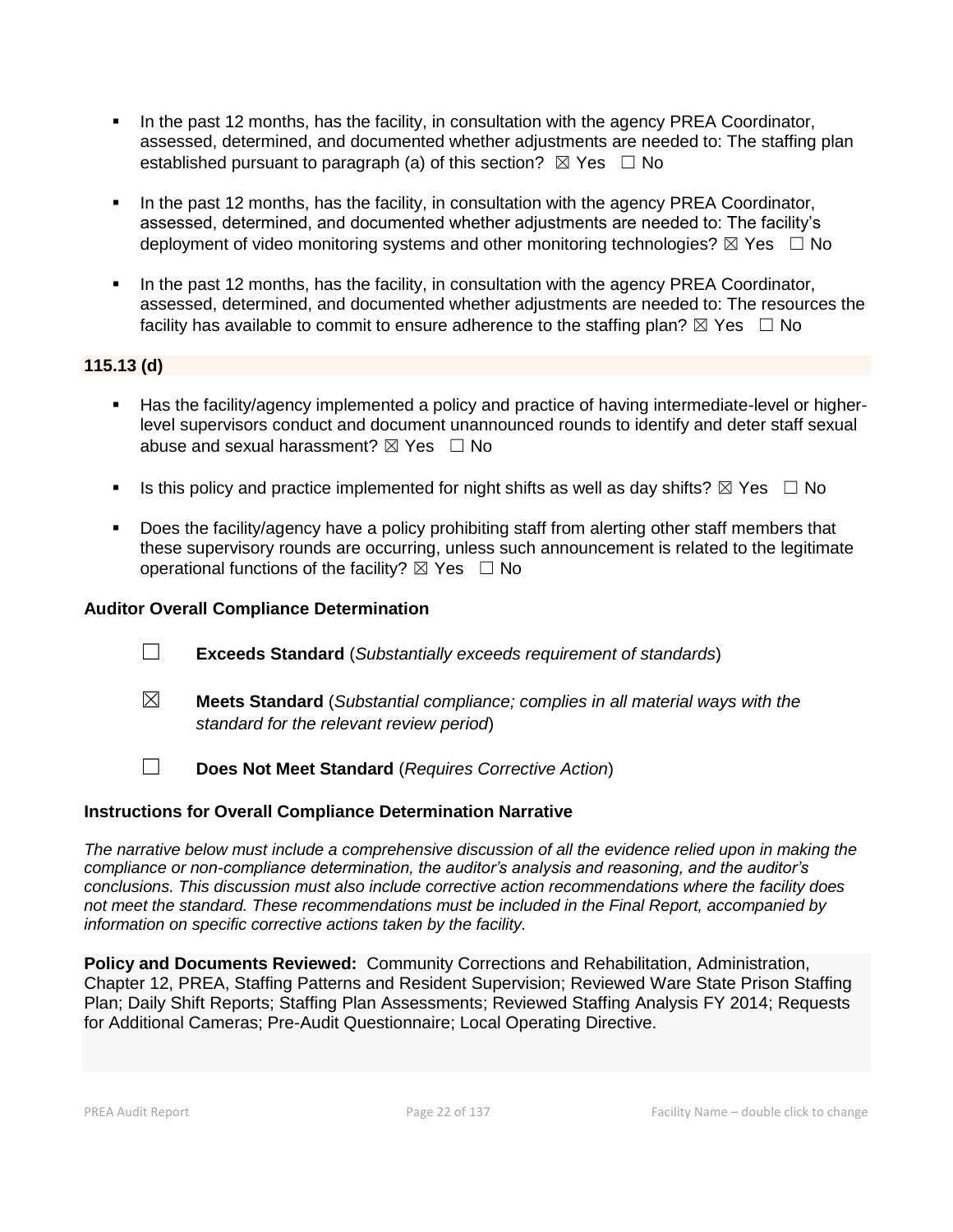**Interviews:** Warden, Previous interview with the Agency PREA Coordinator, PREA Compliance Manager, (18) Random Staff; (22) Specialized Staff.

**Other**: Observations made during the site review and onsite audit of the Ware State Prison.

**Policy Review:** The reviewed PREA Policy, Georgia Department of Corrections Policy, 208.6, Prison Rape Elimination Act, Sexually Abusive Behavior Prevention and Intervention Program, A. Prevention Planning, Paragraph 3, requires each facility to develop a written staffing plan in accordance with the SOP, using Attachment 11, Staffing Plan Template.

To enhance the supervision and monitoring of offenders, each facility will document and make its best efforts to comply on a regular basis with the established staffing plan that provides for adequate levels of staffing, and, where applicable, video monitoring to protect inmates against sexual abuse. In circumstances where the staffing plan is not complied with, the facility will document and justify all deviations on the Daily Post Roster. Facility Management is required to review those deviations on a regular basis, no less than annually, to identify the most common reasons for deviations. This information will be used to make adjustments, as necessary, to the facility staffing plan. Completed plans are required to be forwarded to the PREA Coordinator for review and approval.

Policy also requires that no less than annually, each facility must assess, determine and document whether adjustments are needed to the established staffing plan. Revised plans are also required to forward these to the PREA Coordinator for review and approval.

New or existing facility designs, modifications, and technology upgrades must include considerations of how they could enhance the Department's ability to protect offenders against sexual abuse.

Additionally, policy requires unannounced rounds by supervisory staff with the intent of identifying and deterring sexual abuse and sexual harassment every week, including all shifts and of all areas. These rounds are documented in area logbooks. Duty Officers are required to conduct unannounced rounds at least once per week in all areas and these rounds are required to be documented in the Duty Officer Log book.

# **Staffing Plan Review**:

# **Ware State Prison**

The staffing plan for Ware State Prison is addressed in their local operating procedure Ware State Prison Staffing Plan, 115,13 with an effective date ofDecember15, 2017. The staffing plan is predicated upon an operational capacity of 1530 inmates. This 47-page document, with great specificity and detail describes the minimum staffing levels for each area of the large and sprawling compound.

The plan, according to interviews with the Warden and PREA Compliance Manager, addresses each of the following:

- Generally Accepted Detention and Correctional Practices
- Finds of Inadequacy
- Physical Plant; including blind spots
- Staffing
- Institution Programs
- Inmate Transportation Considerations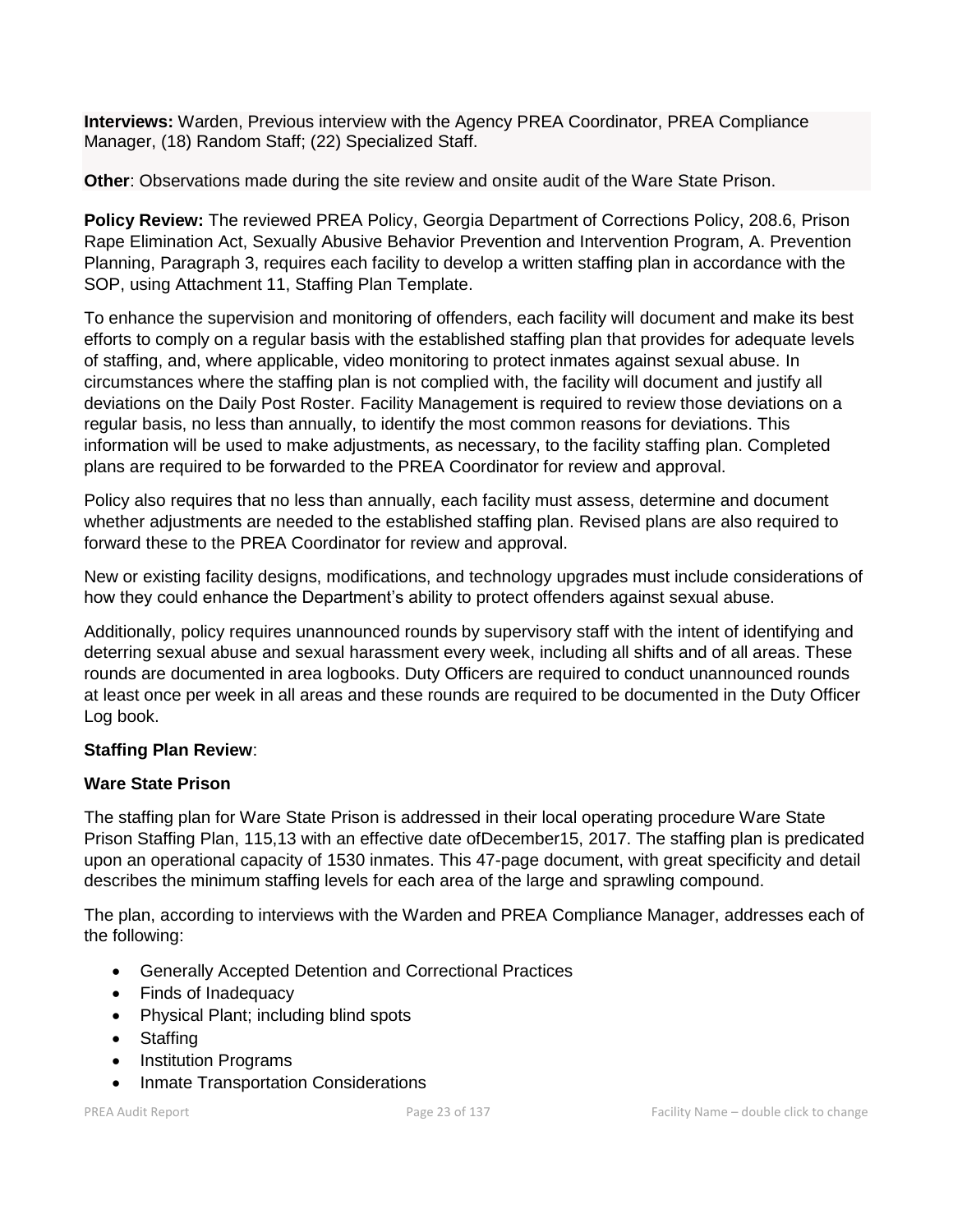- Composition of the Offender Population
- Any applicable State Laws, Regulations,
- Prevalence of Substantiated and Unsubstantiated Incidents of Sexual Abuse and Harassment
- Other Factors

The deployment of video is described in detail as well as in the plan when addressing each building and area of the compound. Documentation was provided to affirm the Warden has requested additional cameras.

Georgia Department of Corrections staffing patterns are based on departmental staffing analyses, that determines the priority one posts (posts that are staffed 24/7) and other non-priority one posts and utilizing a factor allowing for staff absences due to leave, days off and training, determines the total number of staff necessary to staff those posts. The Warden and his team have some flexibility as to the deployment of those staff. Staffing is planned based on the mission of the facility, composition of the population, any substantiated incidents of sexual abuse, and other factors, including any findings of outside facility reviews or audits, and the availability of video monitoring to supplement staffing.

The agency experiences a large turn-over in the correctional staff throughout the state. Because of that, the Department was successful in getting the pay for the Correctional Staff increased. Too, the agency has placed recruiters in the prisons, usually at the rank of Lieutenant who attend job fairs and other events to promote the work of the Department and to recruit potential applicants and officers.

The agency has determined that there will be two primary shifts; 6AM – 6PM and 6PM – 6AM and a split shift. The split shift works primarily during normal duty hours and staff on that shift perform multiple duties including, key control, tool control, laundry, and other duties They may be called on to supplement the staffing on a shift.

The staffing plan considers the composition of the inmate population. The composition of the facility is as follows:

# **Security Level Demographics**

- **Close Security 847**
- **Medium 653**
- **Minimum 41**

# **Racial/Ethnic Composition**

- **Black 1100**
- **White 350**
- **Hispanic 47**
- **Asian 1**
- **Native American 1**
- **Other 1**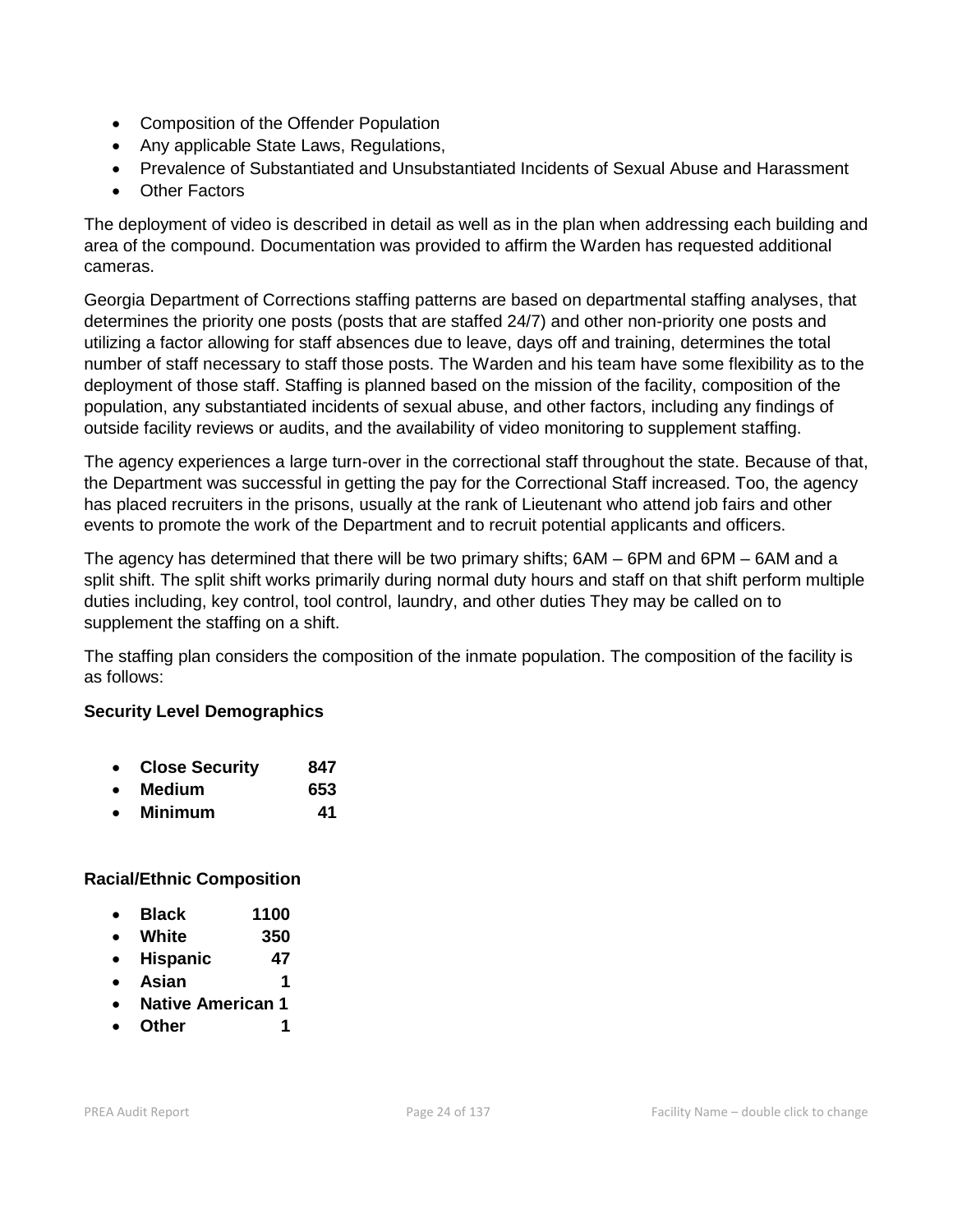The facility has twenty-six (26) Gender specific security posts that are manned by male staff only. Only four of those are priority one post requiring 24/7coverage.With the movement of inmates to and from other facilities and appointments, Wardens must consider and plan for the transportation needs of the facility as well as the potential for inmates having to be hospitalized, requiring additional staff as well as routine situations like staff calling out and not reporting for work.

If for any reason at the beginning of the shift or during the shift a priority one, gender specific post cannot be covered as required by the 20016 approved post analysis, the on-duty staff will be required to stay on post until the Captain is notified. The Captain will grant permission to contact off duty staff and give additional instructions as the situation dictates. Also, all priority two and three posts will be pulled to fill priority on gender specific posts.

The staffing plan determined to be adequate by the administration includes the following:

# **STAFF: TOTAL STAFF: (365)**

# **SECURITY: (261)**

Security Staffing at the facility includes the following:

- Warden
- Deputy Warden of Security
- One (1) Captain
- Three (3) Unit Managers
- Eleven (11) Lieutenants
- Fifteen (15) Sergeants
- Two (2) Critical Emergency Response Sergeants
- Ten (10) CERT Officers
- Two Hundred-Four (204) Correctional Officers
- Ten (10) Part Time Correctional Officers
- One (1) Facility Safety Officer
- Two (2) Canine Handlers

# Administration

Staffing in administration includes:

- One (1) Deputy Warden of Business Administration
- One (10 Financial Ops Generalist 3
- Three (3) Financial Ops Generalist1
- One Financial Worker
- Six (6) Secretaries
- Six (6) Clerks
- Three (3) Human Resources Techs
- One (1) Library and Media Service Specialist
- One (1) Operations Analyst
- One (1) Office Administration Generalist
- One (1) Public Safety Trainer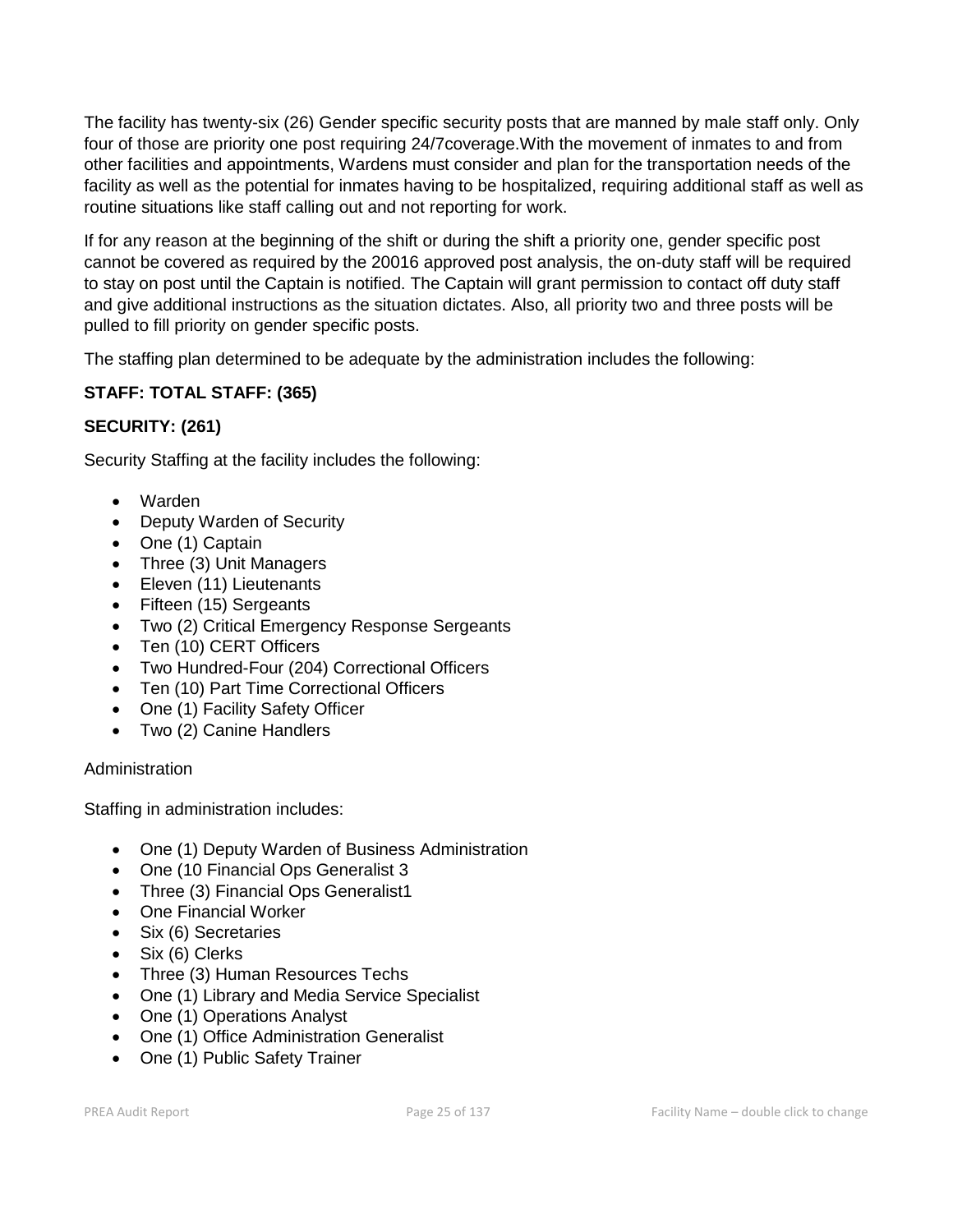# Food Service

One (1) Food Service Operations Manager 1 Two (2) Food Service Operations Specialist Five (5) Food Service Operations Workers

#### Education Staff

• Three (3) Part Time Teachers

#### Vocational Staff

- Three (3) Practical Instructors
- One (1) Contract Instructor

#### Recreational Staff

- One (1) Recreational Director
- Two (2) Recreation Supervisors

#### **Counselors**

- One Deputy Warden of Care and Treatment
- Three (3) Behavioral Health Counselor 1
- SIx (6) Behavioral Health Counselor 2
- Two (2) Behavioral Health Counselor 3
- One (1) Behavioral Health Counselor Supervisor
- One (1P Rehabilitation Counselor 3

# Inmate Store

- Two (2) Supply/Inventor/Warehouse Worker
- One (1) Procurement/Supply/Warehouse Tech

# **Maintenance**

- Facility Maintenance Engineer 2
- Two (2) Correctional Officers
- Three (3) Building Construction Trades Specialists

# Contract Employees

Augusta University – (35)

- One (1) Medical Director
- Two (2) Nurse Practitioners/Physician's Assistant
- One (1) Health Service Administrator
- One (1) Director of Nursing
- Twelve (12) Registered Nurses
- Eleven (11) Licensed Practical Nurses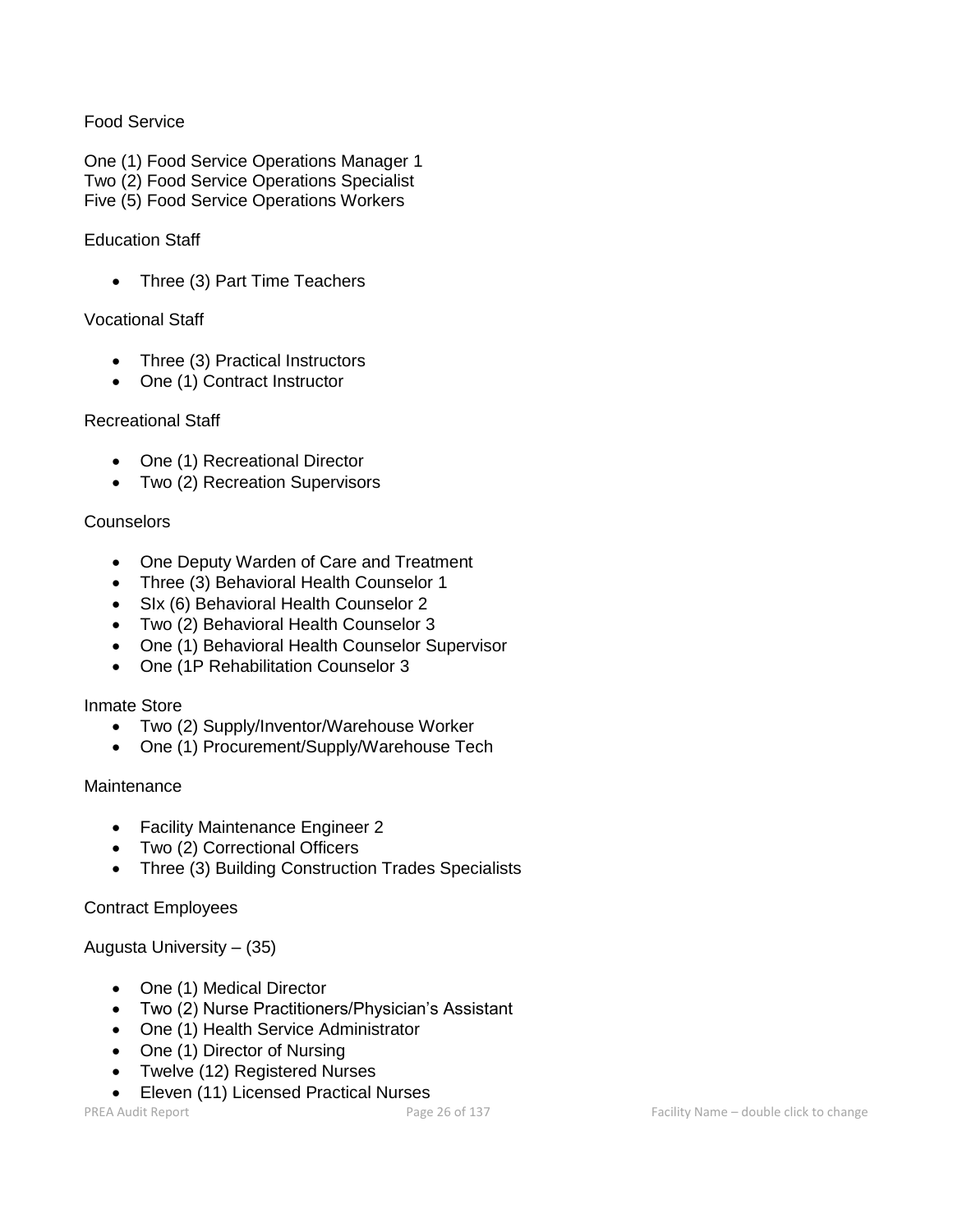- One (1) Certified Nursing Assistant
- Two (2) Medical Records Clerk
- One (1) Medical Doctor
- Two (2) Dentist Part Time
- One (1) Dental Assistant
- One (1) Dental Hygienist

The staffing plan, with detail, describes the physical layout of the facility and the staffing required as well as the presence or absence of video monitoring to supplement staff supervision of inmates. Priority One Posts (Mandatory Posts to be covered 24/7) without fail are included in the plan.

The facility's staffing plan documented there have been no occasions in which a priority one post was not covered without deviation. The plan addresses the actions that facility would take if a gender specific priority one post could not be covered because of staff absence. This includes holding staff over, closing post that are less than priority one, and calling in staff, after notifying the Captain, who approves calling in staff using the staff call-in roster in the control room.

The Staffing Plan identifies facility blind spots. Theses are identified on pages 43-47. The plan also affirms the actions staff will take to ensure these areas are checked more frequently. The need for additional cameras is also noted. Again, the Warden has documented requests for some additional cameras.

Unannounced rounds are a part of the plan and requires all supervisory staff including sergeants and above. Sergeants are required to conduct three (3) unannounced rounds per shift and document them in the long books. Weekly rounds are required by the Warden, Deputy Wardens, Duty Officers and Captain and to document them in the post logbooks.

**Interviews:** The interviewed Superintendent, PREA Compliance Manager, and Shift Supervisors confirmed unannounced PREA rounds are conducted each shift.

# **Standard 115.14: Youthful inmates**

# **All Yes/No Questions Must Be Answered by the Auditor to Complete the Report**

# **115.14 (a)**

Does the facility place all youthful inmates in housing units that separate them from sight, sound, and physical contact with any adult inmates through use of a shared dayroom or other common space, shower area, or sleeping quarters? (N/A if facility does not have youthful inmates [inmates <18 years old].)  $\Box$  Yes  $\Box$  No  $\boxtimes$  NA

# **115.14 (b)**

**•** In areas outside of housing units does the agency maintain sight and sound separation between youthful inmates and adult inmates? (N/A if facility does not have youthful inmates [inmates <18 years old].)  $\Box$  Yes  $\Box$  No  $\boxtimes$  NA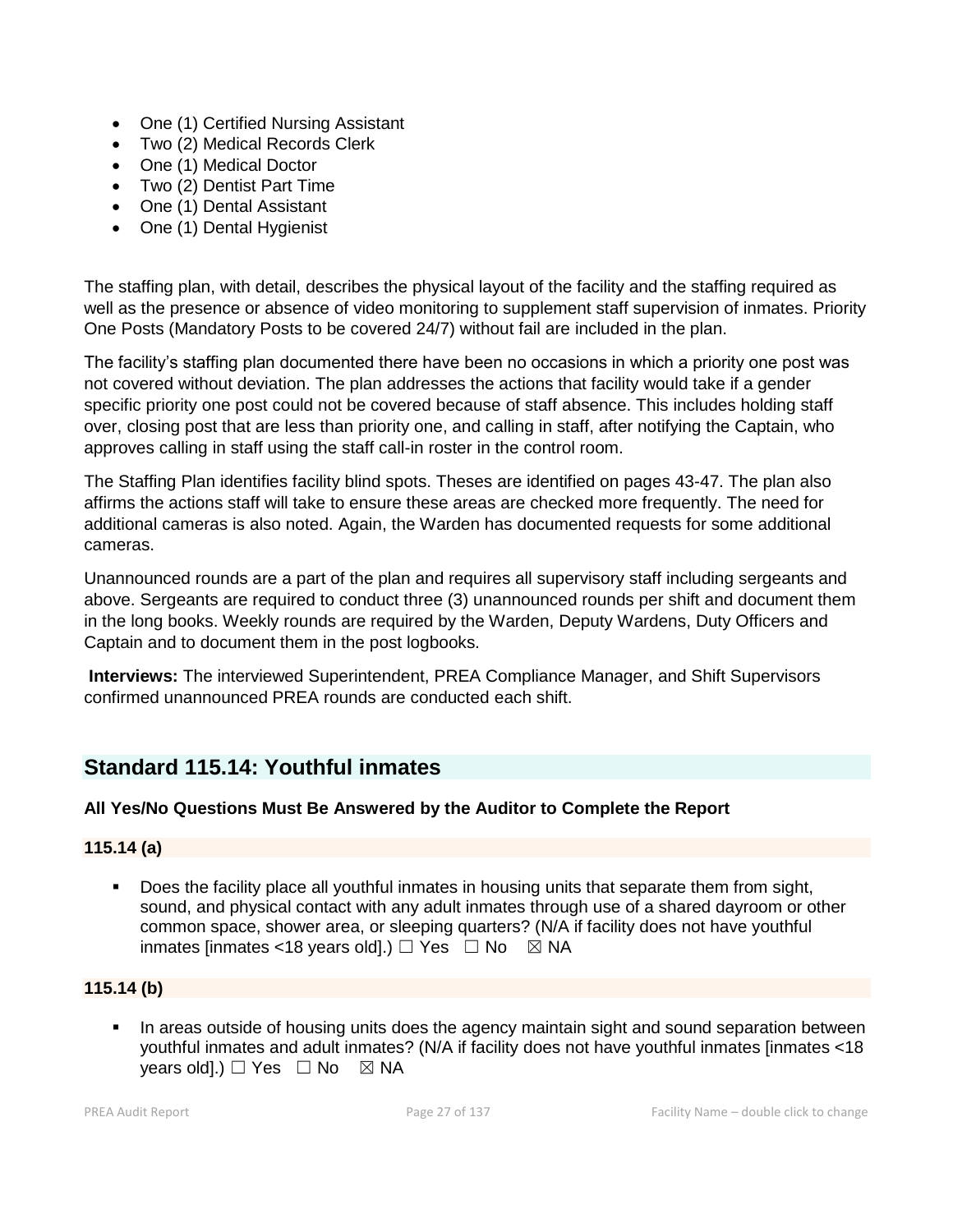**•** In areas outside of housing units does the agency provide direct staff supervision when youthful inmates and adult inmates have sight, sound, or physical contact? (N/A if facility does not have youthful inmates [inmates <18 years old].)  $\Box$  Yes  $\Box$  No  $\boxtimes$  NA

# **115.14 (c)**

- Does the agency make its best efforts to avoid placing youthful inmates in isolation to comply with this provision? (N/A if facility does not have youthful inmates [inmates <18 years old].) ☐ Yes ☐ No ☒ NA
- Does the agency, while complying with this provision, allow youthful inmates daily large-muscle exercise and legally required special education services, except in exigent circumstances? (N/A if facility does not have youthful inmates [inmates <18 years old].)  $\Box$  Yes  $\Box$  No  $\boxtimes$  NA
- Do youthful inmates have access to other programs and work opportunities to the extent possible? (N/A if facility does not have youthful inmates [inmates <18 years old].) ☐ Yes ☐ No ☒ NA

# **Auditor Overall Compliance Determination**

- ☐ **Exceeds Standard** (*Substantially exceeds requirement of standards*)
- ☒ **Meets Standard** (*Substantial compliance; complies in all material ways with the standard for the relevant review period*)
- ☐ **Does Not Meet Standard** (*Requires Corrective Action*)

# **Instructions for Overall Compliance Determination Narrative**

*The narrative below must include a comprehensive discussion of all the evidence relied upon in making the compliance or non-compliance determination, the auditor's analysis and reasoning, and the auditor's conclusions. This discussion must also include corrective action recommendations where the facility does not meet the standard. These recommendations must be included in the Final Report, accompanied by information on specific corrective actions taken by the facility.*

**Policy and Documents Reviewed**: Georgia Department of Corrections PREA Policy, Ware State Prison; Pre-Audit Questionnaire, Reviewed Description of Burrus Training Center, where youthful inmates are housed.

**Interviews:** Warden, Ware State Prison, PREA Compliance Manager, PREA Coordinator, Interviews with 40 inmates (random and targeted; Interviews with staff from the Ware Sate Prison (37) including both random and special category staff

**Observations**: Youthful offenders were not observed during any of the interviews nor were any youthful offenders observed during the site review.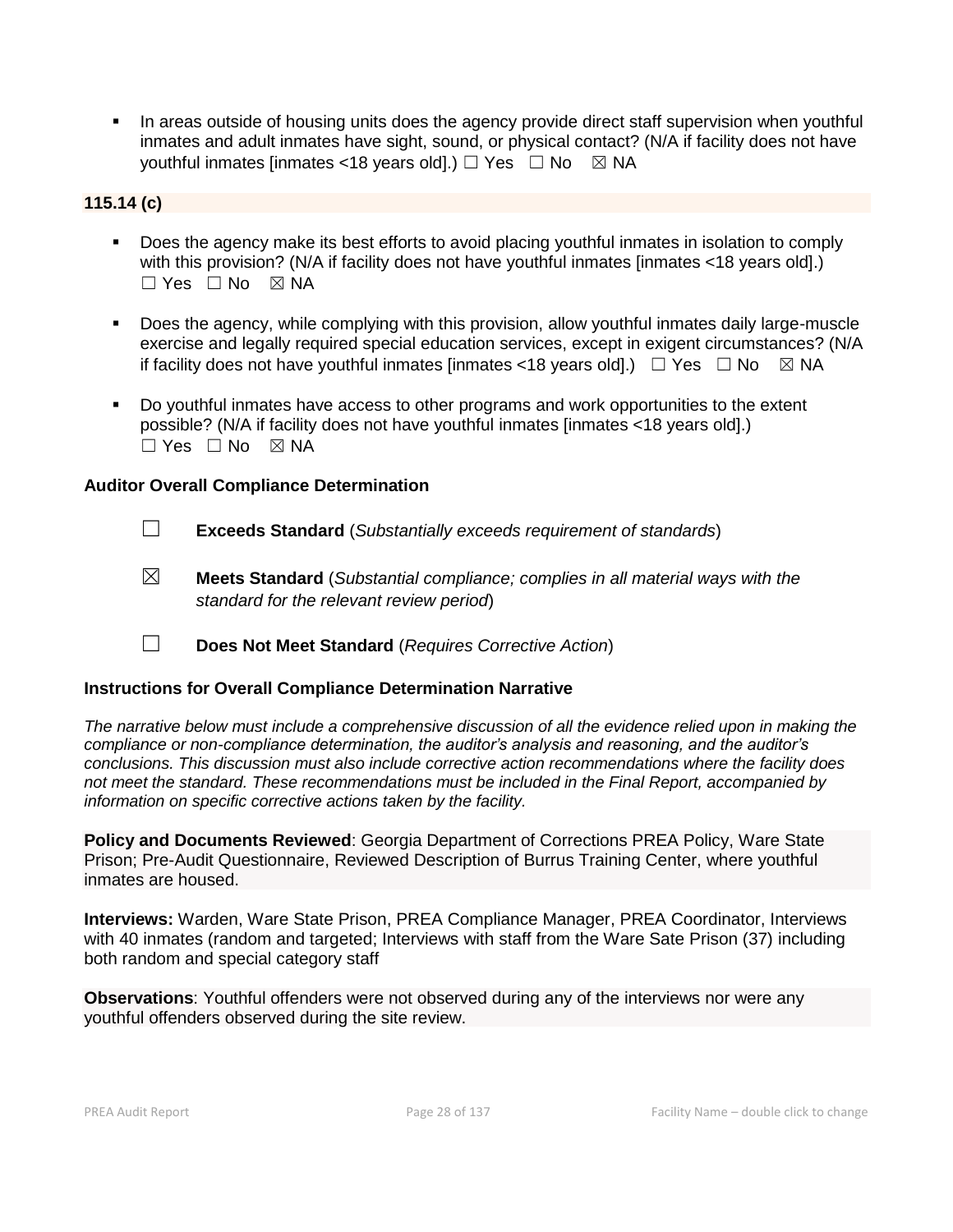**Policy Review:** The Georgia Department of Corrections PREA Policy requires that youthful offenders will not be placed in a housing unit in which the youthful offender will have sight, sound, or physical contact with any adult offender through the use of a shared dayroom or other common space, shower area of sleeping quarters. It also requires that in areas outside the housing units, staff must either maintain sight and sound separation between youthful offenders and adult offenders or provide direct staff member supervision when youthful offenders and adult offenders have sight and sound or physical contact. Policy requires efforts to be made by the institution to avoid placing youthful offenders in isolation to comply with this provision. Absent exigent circumstances, youthful offenders will not be denied large-muscle exercise and any legally required special education services to comply with this provision. They are also required to have access to other programs and work opportunities to the extent possible.

**Document Reviews**: The Pre-Audit Questionnaire documented that youthful offenders are not housed at either the Ware `State Prison. Information provided related to Mission of Burrus Correctional Training Center on the GDC website affirms that Burrus has a housing capacity for 94 offenders sentenced as adults between the ages of 14-16 years of age. The Burrus Correctional Training Center also houses "At Risk Youthful Offenders between the ages of 17-24.

**Interviews**: The Warden, PREA Coordinator and PREA Compliance Manger and randomly selected and specialized staff at the prison confirmed that there were no youthful offenders at this facility nor does the facility house them.

# **Standard 115.15: Limits to cross-gender viewing and searches**

# **All Yes/No Questions Must Be Answered by the Auditor to Complete the Report**

# **115.15 (a)**

Does the facility always refrain from conducting any cross-gender strip or cross-gender visual body cavity searches, except in exigent circumstances or by medical practitioners? ☒ Yes ☐ No

# **115.15 (b)**

- Does the facility always refrain from conducting cross-gender pat-down searches of female inmates in non-exigent circumstances? (N/A here for facilities with less than 50 inmates before August 20,2017.)  $\boxtimes$  Yes  $\Box$  No  $\Box$  NA
- Does the facility always refrain from restricting female inmates' access to regularly available programming or other out-of-cell opportunities in order to comply with this provision? (N/A here for facilities with less than 50 inmates before August 20, 2017.)  $\boxtimes$  Yes  $\Box$  No  $\Box$  NA

# **115.15 (c)**

▪ Does the facility document all cross-gender strip searches and cross-gender visual body cavity searches? ⊠ Yes □ No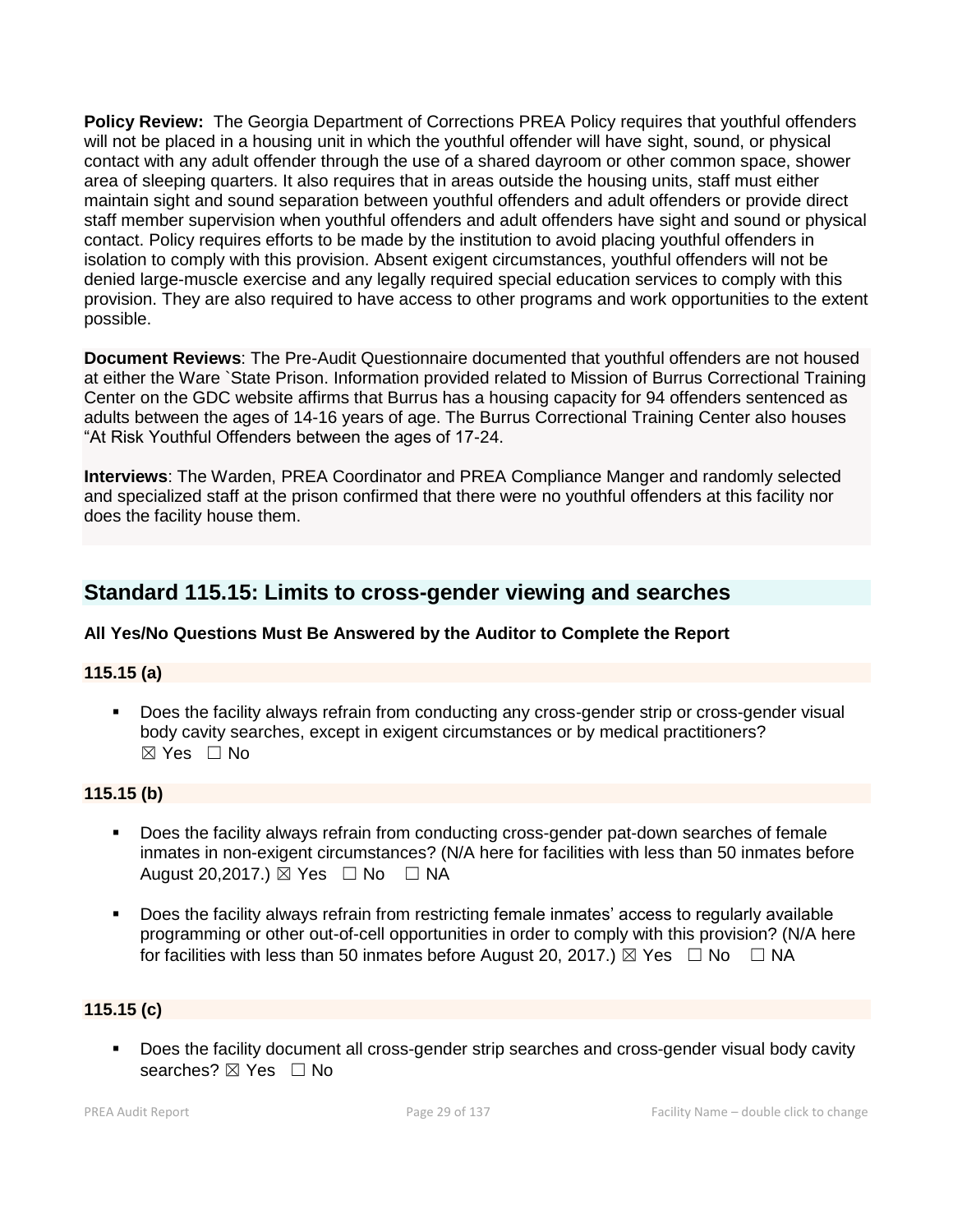▪ Does the facility document all cross-gender pat-down searches of female inmates?  $\boxtimes$  Yes  $\Box$  No

### **115.15 (d)**

- Does the facility implement a policy and practice that enables inmates to shower, perform bodily functions, and change clothing without nonmedical staff of the opposite gender viewing their breasts, buttocks, or genitalia, except in exigent circumstances or when such viewing is incidental to routine cell checks?  $\boxtimes$  Yes  $\Box$  No
- Does the facility require staff of the opposite gender to announce their presence when entering an inmate housing unit?  $\boxtimes$  Yes  $\Box$  No

#### **115.15 (e)**

- **Does the facility always refrain from searching or physically examining transgender or intersex** inmates for the sole purpose of determining the inmate's genital status?  $\boxtimes$  Yes  $\Box$  No
- **•** If an inmate's genital status is unknown, does the facility determine genital status during conversations with the inmate, by reviewing medical records, or, if necessary, by learning that information as part of a broader medical examination conducted in private by a medical practitioner? ⊠ Yes □ No

# **115.15 (f)**

- Does the facility/agency train security staff in how to conduct cross-gender pat down searches in a professional and respectful manner, and in the least intrusive manner possible, consistent with security needs?  $\boxtimes$  Yes  $\Box$  No
- Does the facility/agency train security staff in how to conduct searches of transgender and intersex inmates in a professional and respectful manner, and in the least intrusive manner possible, consistent with security needs?  $\boxtimes$  Yes  $\Box$  No

#### **Auditor Overall Compliance Determination**

- ☐ **Exceeds Standard** (*Substantially exceeds requirement of standards*)
- ☒ **Meets Standard** (*Substantial compliance; complies in all material ways with the standard for the relevant review period*)
- 
- ☐ **Does Not Meet Standard** (*Requires Corrective Action*)

#### **Instructions for Overall Compliance Determination Narrative**

PREA Audit Report **Page 30** of 137 Facility Name – double click to change *The narrative below must include a comprehensive discussion of all the evidence relied upon in making the compliance or non-compliance determination, the auditor's analysis and reasoning, and the auditor's*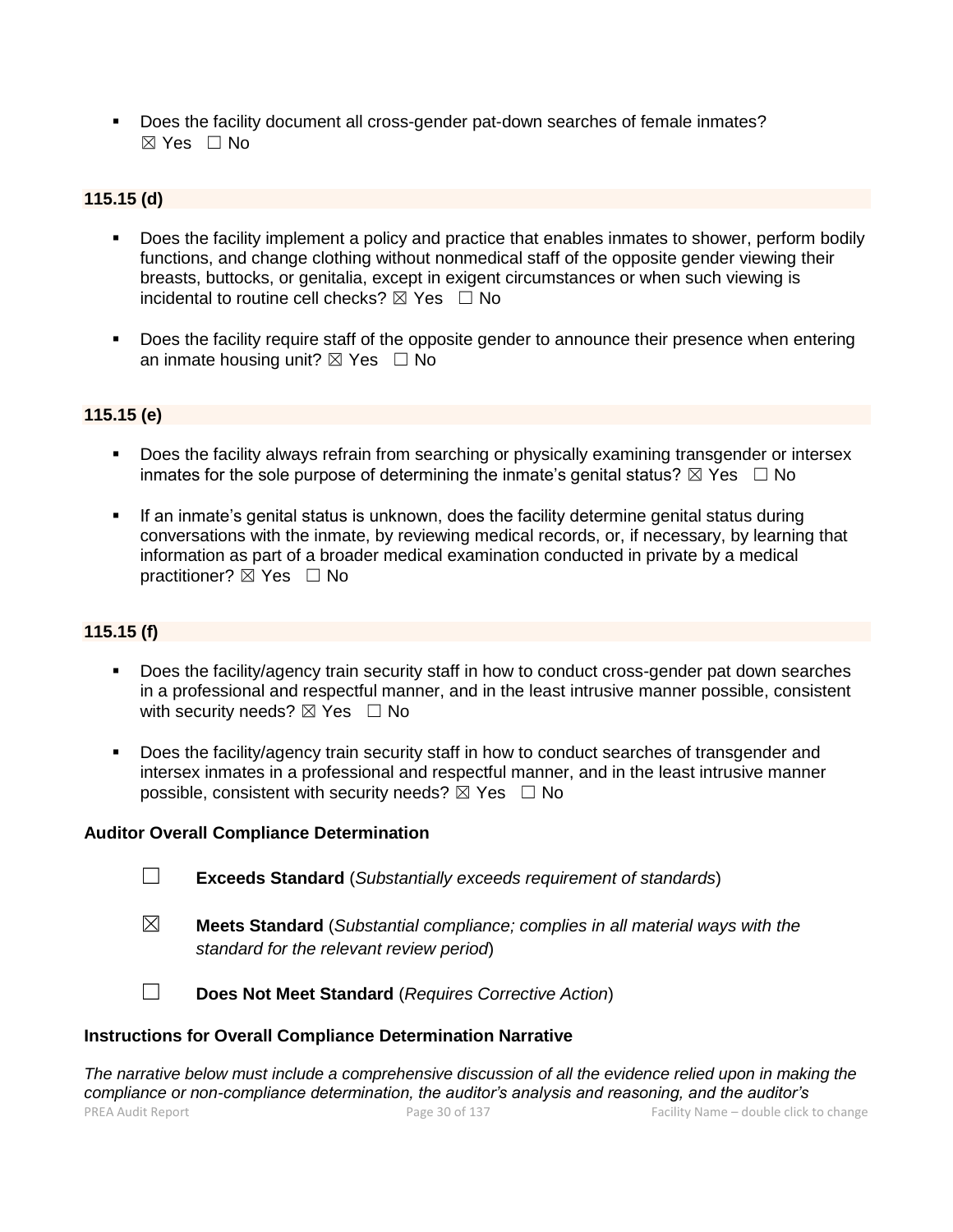*conclusions. This discussion must also include corrective action recommendations where the facility does not meet the standard. These recommendations must be included in the Final Report, accompanied by information on specific corrective actions taken by the facility.*

**Policies and Documents Reviewed:** Georgia Department of Corrections (GDC) Policy 208.6, Prison Rape Elimination Act, Sexually Abusive Behavior Prevention and Intervention Program; GDC Policy 226.01, Searches, 1.d; Training Module for In-Service Training for 2017; In-Service Training Records Documenting PREA Training; Pre-Audit Questionnaire; observed GDC website describing Ware State Prison.

**Interviews**: (15) Randomly selected staff, (29) Randomly selected inmates, (29) Special Category Inmates; (19) Specialized Staff, Warden, PREA Compliance Manager.

**Observations**: See below; observations made during the site visit and throughout the on-site audit period.

# **Policy Review**:

Georgia Department of Corrections (GDC) Policy, 208.6, Prison Rape Elimination Act, Sexually Abusive Behavior Prevention and Intervention Program, prohibits cross-gender strip or visual body cavity searches except in exigent circumstances or when performed by medical practitioners. If there were any exigent circumstances, they are required to be documented. The reviewed Pre-Audit Questionnaire and interviews with staff and inmates confirmed that there has been no cross-gender strip or body cavity searches during the past twelve months.

Ware State Prison houses adult male inmates and is staffed with male and female officers providing direct supervision in the living units. Female staff are prohibited from conducting strip searches absent "exigent" circumstances. They can conduct "frisk" searches and have been trained to use the back of their hands in conducting a "frisk" search.

GDC Policy 226.01, Searches, 1.d., requires that strip search of females will be conducted by female correctional officers and that males will be strip searched by male correctional officers absent exigent circumstances (escapes, riot, etc.) and only if a same gender officer is not available. Cross gender searches in exigent circumstances are required to be conducted with dignity and professionalism. Search policy requires in the event of exigent circumstances searches of the opposite gender conducted under exigent circumstances must be documented on an incident report.

Paragraph 2. Frisk or Pat Search requires the pat search will be conducted, when possible, by an officer of the same sex. However, male offenders may be frisk or pat searched by both male and female security staff. Instructions for conducting pat searches, including using the back of the hand and edge of the hand. Although there are no females at this facility, policy prohibits male staff from conducting pat searches of female inmates absent exigent circumstances that are documented.

GDC Policy 208.6, Prisons Rape Elimination Act (PREA) Sexually Abusive Behavior Prevention and Intervention Program, 8. Limits to Cross-Gender Viewing and Searches, Paragraph F., prohibits staff from searching a transgender inmate for the sole purpose of determining the inmate's genital status. Staff are also required by policy to search transgender and intersex inmates in a professional and respectful manner.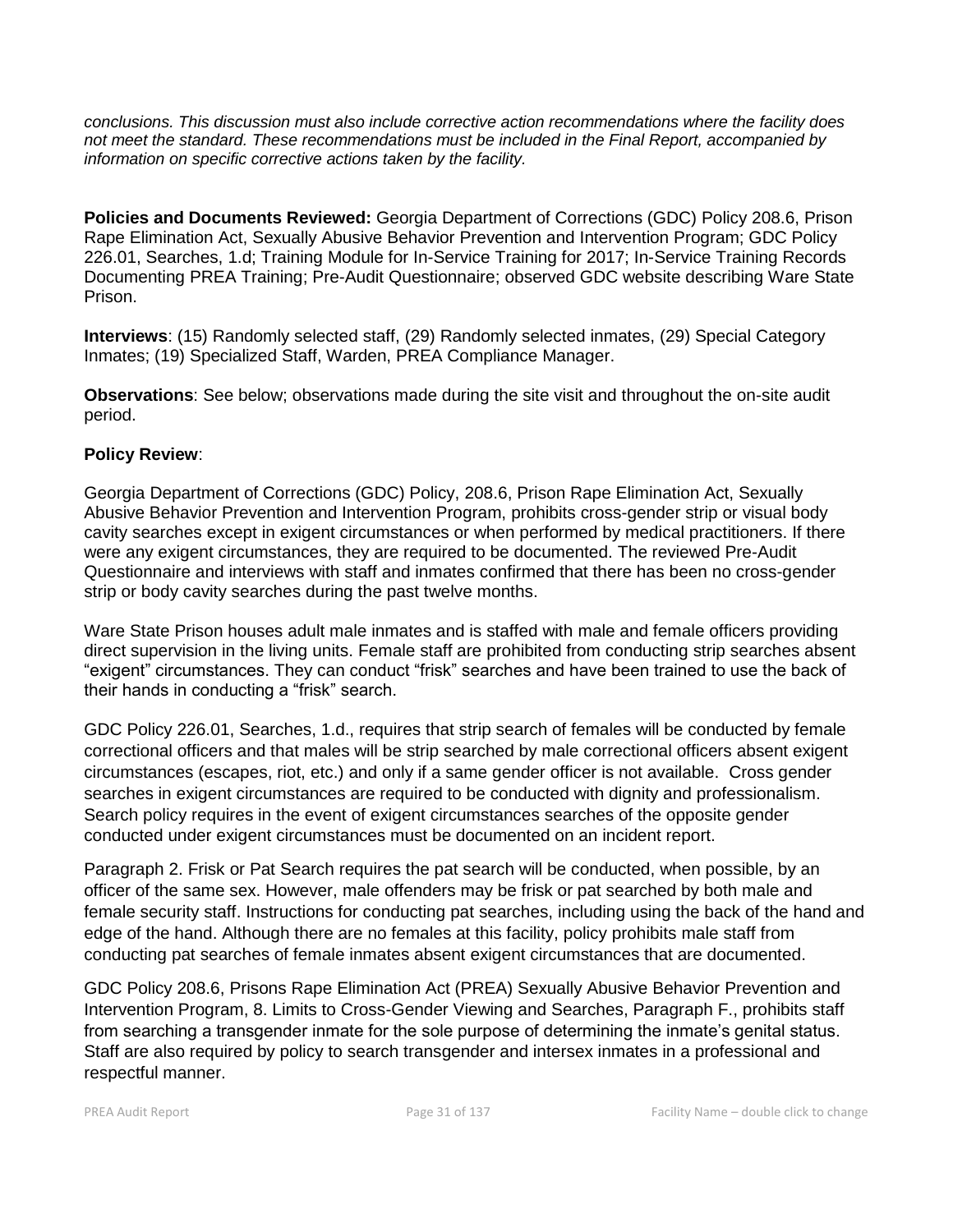DOC requires facilities to implement procedures enabling inmates to shower, perform bodily functions and change clothing without nonmedical staff of the opposite gender viewing their breasts, buttocks or genitalia, except in exigent circumstances or when such viewing is incidental to routine cell checks. Policy requires that inmates should shower, perform bodily functions and change clothing in designated areas. Interviews with staff confirmed residents can shower, perform bodily functions and change clothing without being viewed by staff.

An additional measure required by policy is for staff of the opposite gender to announce their presence when entering an inmate housing unit. Notices are prominently posted advising inmates that female staff routinely work and visit inmate housing areas. Interviewed staff, randomly selected as well as specialized staff, affirmed that staff consistently announce their presence before entering the housing area. Signs are also located in each dorm and in other areas stating the male staff routinely work these areas and that video surveillance is occurring in each dorm. During the tour the auditor did not observe cameras in any restroom area or in any cell.

# **Documents Review:**

The Pre-Audit Questionnaire for the prison documented that there has been no cross-gender searches, either strip, body cavity or pat searches during the reporting period. The reviewed training module for annual in-service training deals with search procedures in Paragraph C., Search Procedures. The following are required, as explained in the training module: 1) Staff must conduct searches in a professional and respectful manner (and never with the intent to harass or degrade the offender); 2) Male offenders may be pat searched by both male and female security staff;3) Male offenders will only be searched by male security staff, except under exigent circumstances and are documented by an Incident Report, and 4)Transgender and intersex offenders' gender designation will coincide with the prison assignment made during classification. Pat search techniques are then discussed and the use of the back of the hand is described for the trainee.

Staff are trained to conduct cross-gender searches in exigent circumstances. Search training occurs during Basic Correctional Officers Training (BCOT), as newly hired correctional officers and in annual in-service training. Staff could demonstrate how to conduct a pat search using the back of the hand.

# **Interviews:**

Ware State Prison houses adult male offenders only. One-hundred percent (100%) of the interviewed random staff affirmed that the male residents are strip-searched by male staff, unless there were emergency situations requiring it and if no other male staff were available. These searches would require the Warden's approval and would be documented. One-hundred percent (100%) of the interviewed random staff confirmed that female staff may conduct a pat search of a male inmate. All the staff indicated they have been trained to conduct cross-gender pat searches and that this training is conducted in a variety of venues including Field Training at the facility, at Basic Correctional Officer Training (new employees), in annual in-service and through reviewing GDC Policy and in-house training, including during shift briefing. The auditor asked some of the female officers to demonstrate the techniques they were trained in and all of them demonstrated the back of the hand techniques.

Staff are trained to conduct those searches in a manner designed to lessen the chances of the staff receiving an allegation from a resident. Interviewed staff reported they have been trained to conduct cross-gender pat searches. The reviewed training module (2017) for Annual In-Service, reminds staff that security staff must conduct searches in a professional and respectful manner and in the least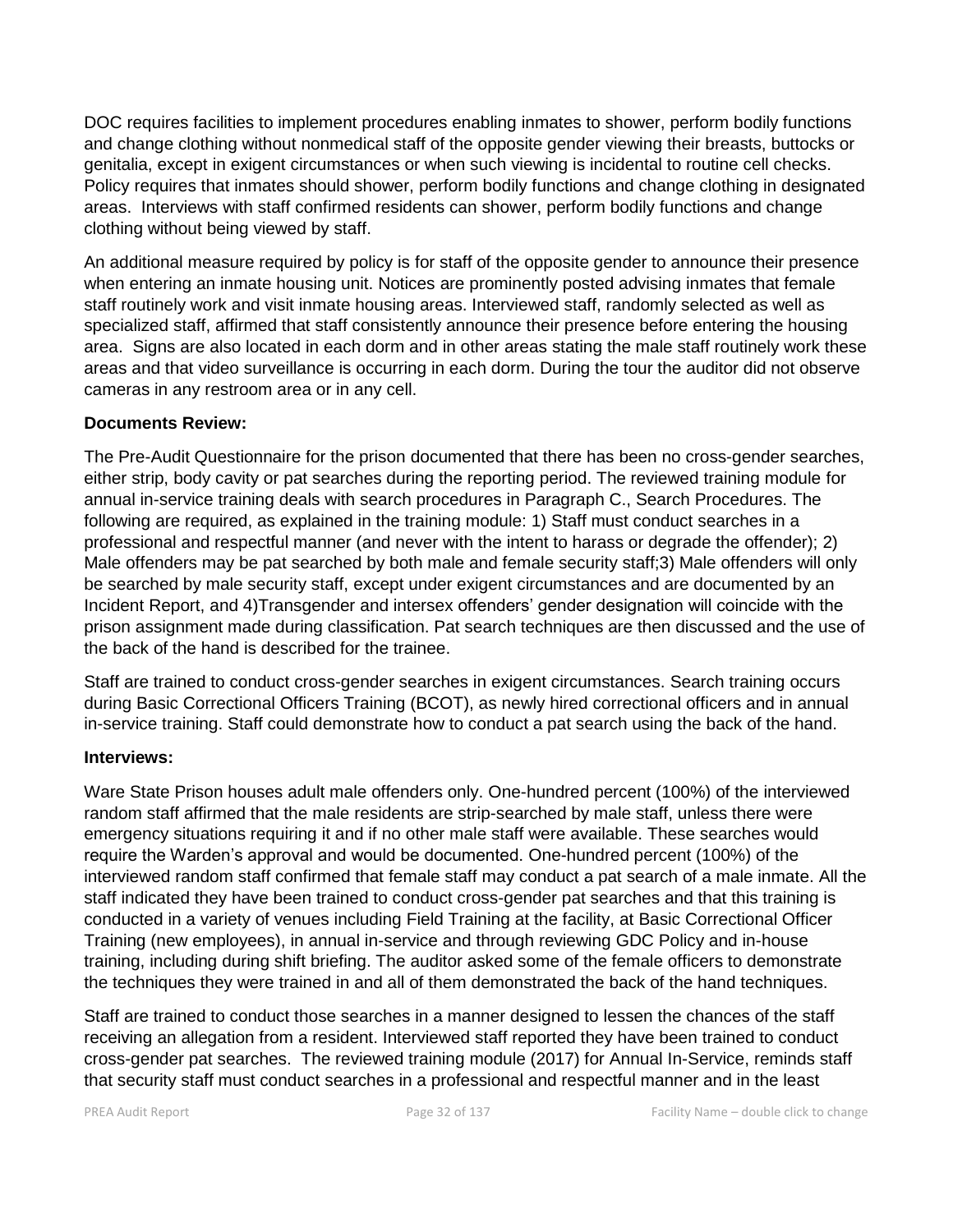intrusive manner possible, consistent with security needs. Staff are instructed that female staff may conduct strip and body cavity searches of male inmates only in exigent circumstances that are documented on an incident report.

Interviews with 45 inmates from the prison representing every housing unit confirmed they have never been strip searched by a female staff. They indicated females can conduct pat searches but most commonly it is a male conducting the search. Almost 100% of all interviewed inmates reported they have privacy while showering. Thirty (30) offenders said female staff announce their presence and Thirteen (13) said they did not and Two (2) said some do and some don't.

**Observations:** Inmates are generally housed in double occupancy cells. Observations during the site review confirmed that inmates have privacy while showering. Curtains are used to provide privacy. Signs are posted in each living unit advising offenders that opposite gender staff work routinely in the living units.

# **Standard 115.16: Inmates with disabilities and inmates who are limited English proficient**

# **All Yes/No Questions Must Be Answered by the Auditor to Complete the Report**

# **115.16 (a)**

- **•** Does the agency take appropriate steps to ensure that inmates with disabilities have an equal opportunity to participate in or benefit from all aspects of the agency's efforts to prevent, detect, and respond to sexual abuse and sexual harassment, including: inmates who are deaf or hard of hearing?  $\boxtimes$  Yes  $\Box$  No
- Does the agency take appropriate steps to ensure that inmates with disabilities have an equal opportunity to participate in or benefit from all aspects of the agency's efforts to prevent, detect, and respond to sexual abuse and sexual harassment, including: inmates who are blind or have low vision?  $\boxtimes$  Yes  $\Box$  No
- Does the agency take appropriate steps to ensure that inmates with disabilities have an equal opportunity to participate in or benefit from all aspects of the agency's efforts to prevent, detect, and respond to sexual abuse and sexual harassment, including: inmates who have intellectual disabilities? ☒ Yes ☐ No
- Does the agency take appropriate steps to ensure that inmates with disabilities have an equal opportunity to participate in or benefit from all aspects of the agency's efforts to prevent, detect, and respond to sexual abuse and sexual harassment, including: inmates who have psychiatric disabilities?  $\boxtimes$  Yes  $\Box$  No
- Does the agency take appropriate steps to ensure that inmates with disabilities have an equal opportunity to participate in or benefit from all aspects of the agency's efforts to prevent, detect, and respond to sexual abuse and sexual harassment, including: inmates who have speech disabilities? ⊠ Yes □ No
- **•** Does the agency take appropriate steps to ensure that inmates with disabilities have an equal opportunity to participate in or benefit from all aspects of the agency's efforts to prevent, detect,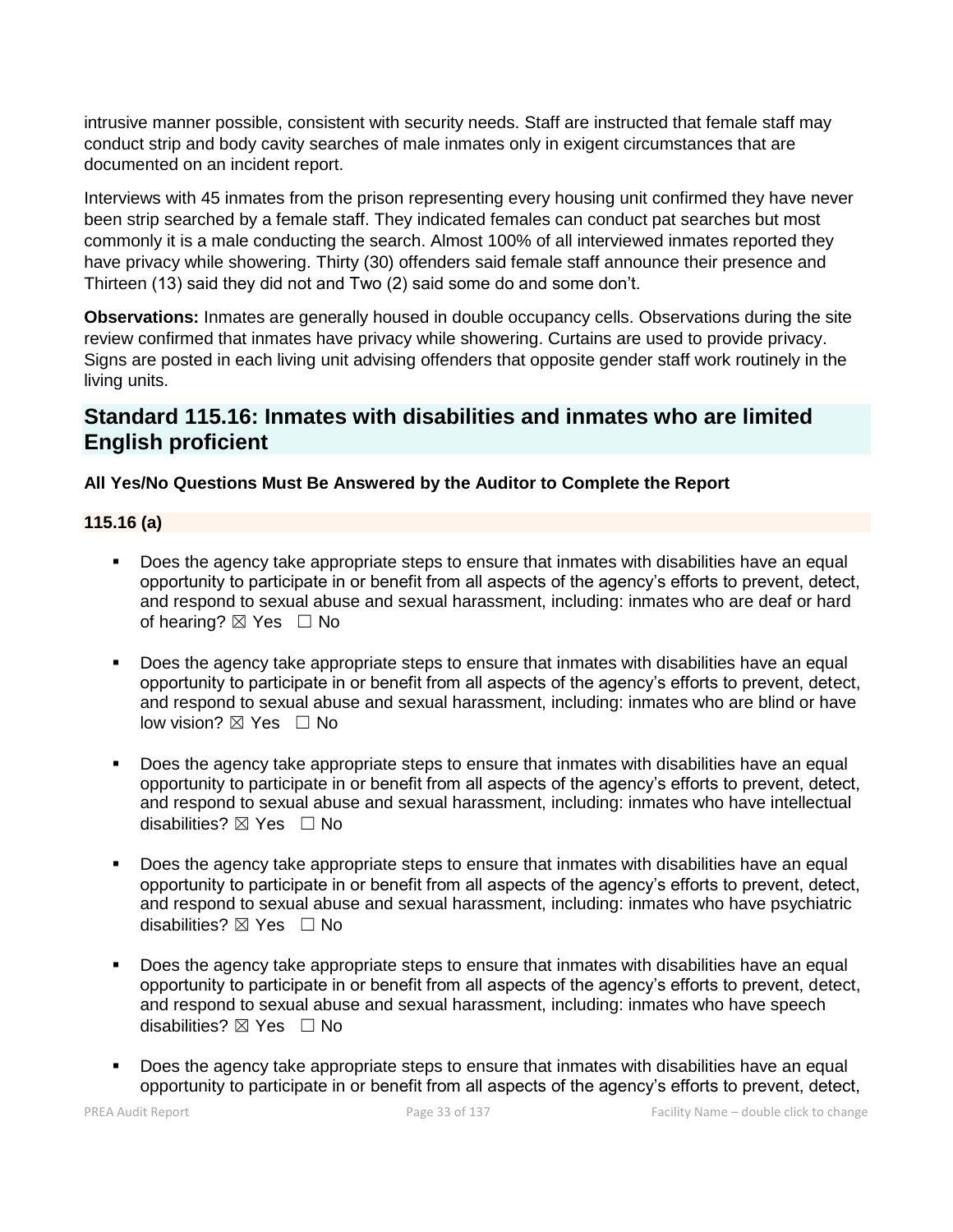and respond to sexual abuse and sexual harassment, including: Other (if "other," please explain in overall determination notes)?  $\boxtimes$  Yes  $\Box$  No

- Do such steps include, when necessary, ensuring effective communication with inmates who are deaf or hard of hearing?  $\boxtimes$  Yes  $\Box$  No
- Do such steps include, when necessary, providing access to interpreters who can interpret effectively, accurately, and impartially, both receptively and expressively, using any necessary specialized vocabulary?  $\boxtimes$  Yes  $\Box$  No
- Does the agency ensure that written materials are provided in formats or through methods that ensure effective communication with inmates with disabilities including inmates who: Have intellectual disabilities?  $\boxtimes$  Yes  $\Box$  No
- **•** Does the agency ensure that written materials are provided in formats or through methods that ensure effective communication with inmates with disabilities including inmates who: Have limited reading skills?  $\boxtimes$  Yes  $\Box$  No
- Does the agency ensure that written materials are provided in formats or through methods that ensure effective communication with inmates with disabilities including inmates who: Are blind or have low vision?  $\boxtimes$  Yes  $\Box$  No

# **115.16 (b)**

- Does the agency take reasonable steps to ensure meaningful access to all aspects of the agency's efforts to prevent, detect, and respond to sexual abuse and sexual harassment to inmates who are limited English proficient?  $\boxtimes$  Yes  $\Box$  No
- Do these steps include providing interpreters who can interpret effectively, accurately, and impartially, both receptively and expressively, using any necessary specialized vocabulary?  $\boxtimes$  Yes  $\Box$  No

# **115.16 (c)**

Does the agency always refrain from relying on inmate interpreters, inmate readers, or other types of inmate assistance except in limited circumstances where an extended delay in obtaining an effective interpreter could compromise the inmate's safety, the performance of firstresponse duties under §115.64, or the investigation of the inmate's allegations?  $\boxtimes$  Yes  $\Box$  No

# **Auditor Overall Compliance Determination**

- ☐ **Exceeds Standard** (*Substantially exceeds requirement of standards*)
- ☒ **Meets Standard** (*Substantial compliance; complies in all material ways with the standard for the relevant review period*)
- ☐ **Does Not Meet Standard** (*Requires Corrective Action*)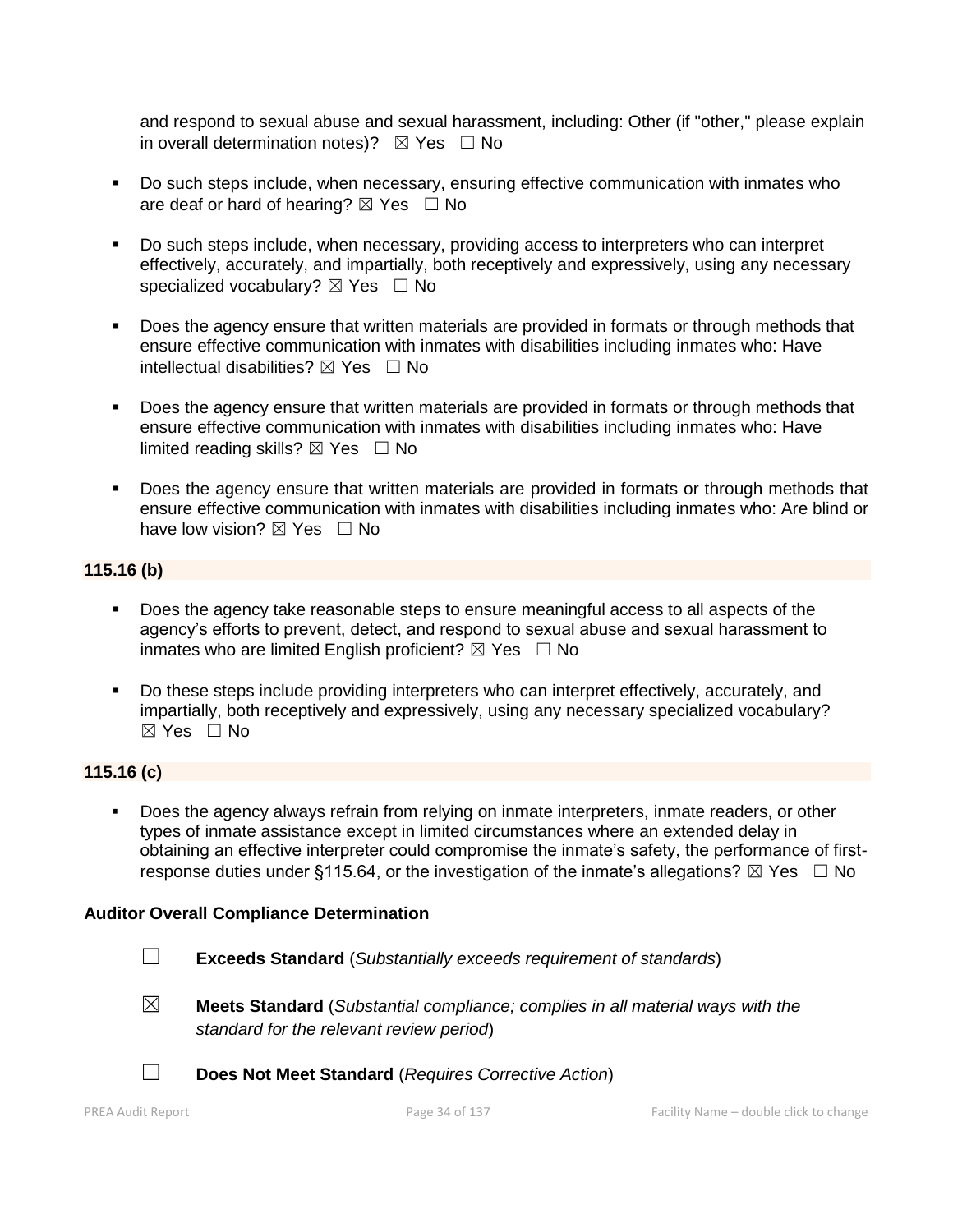# **Instructions for Overall Compliance Determination Narrative**

*The narrative below must include a comprehensive discussion of all the evidence relied upon in making the compliance or non-compliance determination, the auditor's analysis and reasoning, and the auditor's conclusions. This discussion must also include corrective action recommendations where the facility does not meet the standard. These recommendations must be included in the Final Report, accompanied by information on specific corrective actions taken by the facility.*

# **Policies and Documents Reviewed:**

Georgia Department of Corrections Policy, 208.6, Prison Rape Elimination Act, Sexually Abusive Behavior Prevention and Intervention Program, A. Prevention Planning, Paragraph 6; Contract with Language Line Solutions; Instructions for Accessing Language Line; and PREA Brochures in English and Spanish;

**Interviews**: Randomly selected staff Ware State Prison (15); Specialized Staff Ware State Prison (19); Randomly Selected Inmates Ware State Prison (29); Targeted Inmates Ware State Prison (16); (Previously) State ADA Coordinator; Warden; PREA Compliance Manager; Medical Staff; hearing

(3) Targeted Disabled Offenders included:

- One (1) LEP (Spanish); interview conducted with a Spanish speaking staff
- One (1) Hearing Impaired Offender
- One (1) Cognitively Disabled Offender

**Observations**: Posting of PREA Brochures in English and Spanish; Dialing instructions for Reporting to the PREA Unit:

# **Policy Review**:

Department of Corrections Policy 208.6, Prison Rape Elimination Act, Sexually Abusive Behavior Prevention and Intervention Program, A. Prevention Planning, Paragraph 9, Offenders with Disabilities ; Who are Limited English Proficient, requires the local PREA Compliance Manager to ensure that appropriate resources are available to offenders with disabilities and those who are LEP so they may understand the facility policies around reporting, preventing, detecting and responding to sexual abuse and sexual harassment.

That same policy in subparagraph b. asserts that the facility shall not rely on offender interpreters, offender readers, or other types of offender assistants, except in Exigent Circumstances where an extended delay in obtaining an effective interpreter could compromise the offender's safety, the performance of first response duties or the investigation of the offender's allegations.

# **Document Review**:

The facility has a contract with Language Line Solutions for providing telephonic interpretive services. Additionally, the instructions for accessing Language Line are posted. The facility also provided Statewide Contract Information Sheets for a variety of translation and interpretive services. These included: Sign Language and Hearing and limited English proficiency interpreting (contact information is provided). The auditor reviewed the PREA Brochures in both Spanish and English.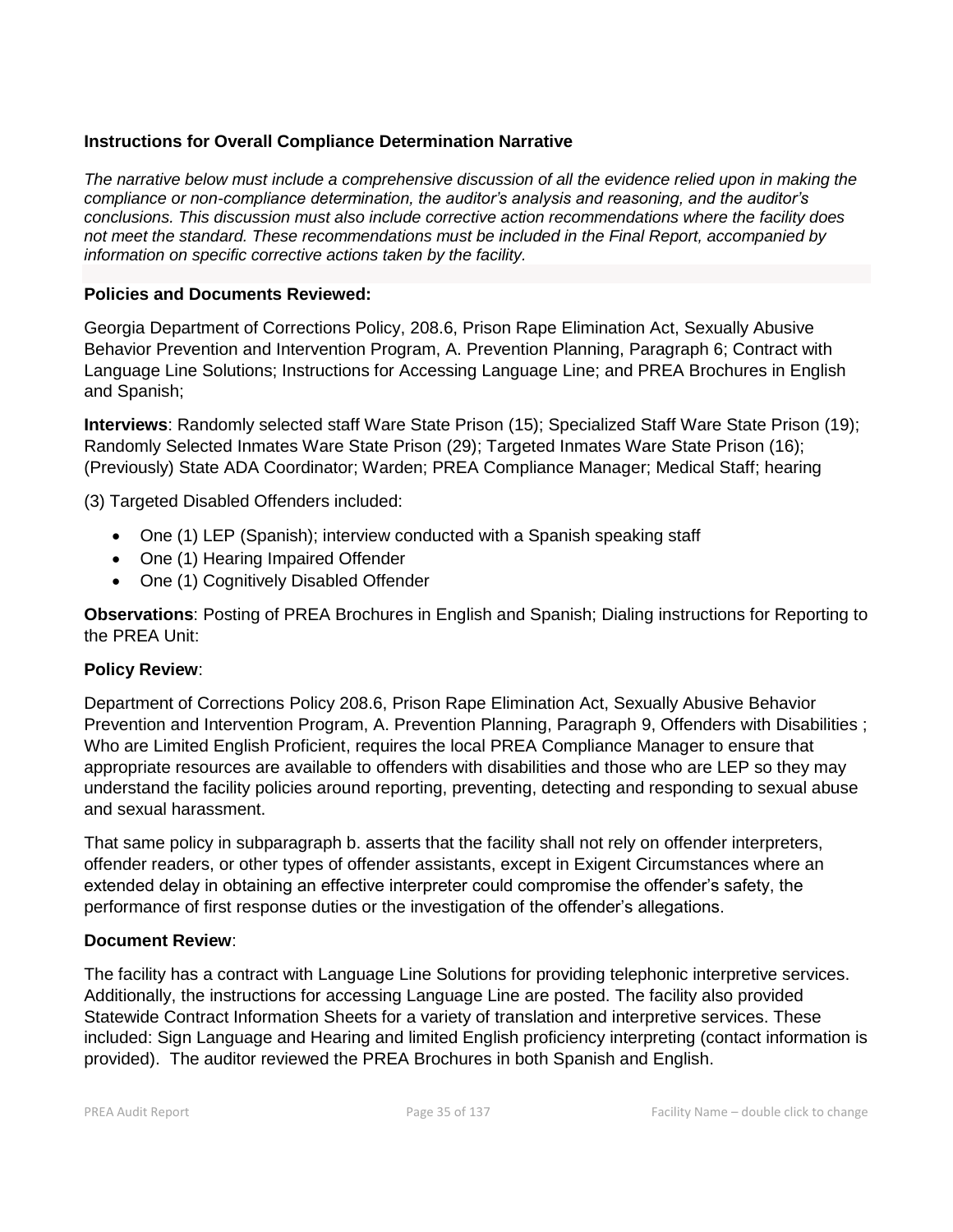The agency also has an Americans with Disabilities Act Coordinator. An interview with her confirmed the agency has plans in place for any contingency related to translation and interpretive services. Too, if assistance is needed in securing the services for a disabled offender, the facility can contact the ADA Coordinator who may expedite the rendering of those services.

This facility also has an education program and highly qualified mental health staff who could assist if an inmate was not understanding/comprehending the intake information, especially that related to PREA information given at intake; during orientation or when making a report of sexual abuse or sexual harassment. The Facility' General Education Diploma teacher(s), Adult Basic Education teacher, and teachers conducting the remedial education classes may be called on to provide information to offenders in formats that will help them understand the intake and orientation material and that explaining the offender's rights to be free from sexual abuse and sexual harassment and how to report allegations of sexual abuse and sexual harassment. A staff has been identified to interpret for inmates if she is on-site. On two occasions the auditor relied on the staff to interpret for interviews with two (2) Hispanic inmates. The responses from the offenders, during those interviews indicated they understood and had received PREA information in an appropriate manner to enable them to understand it.

The PREA Video is available in Spanish and English and has closed caption for the hearing impaired.

# **Interviews:**

An interview with the Agency's ADA Coordinator indicated the agency has a variety of interpretive services available and accessible to staff. These services included not only language line but also for the hearing and visually impaired as well. On sight American Sign Language is one of the services available. The Coordinator indicated if the facility had any disabled inmates needing interpretive services that they were unable to access; they are instructed to call her, and she will make those arrangements. She indicated that although the Georgia Department of Administrative Services has issued "Statewide" Contracts for interpretive services, the turn-around time may be longer than acceptable, so the facility can contact the ADA Coordinator to expedite those services.

Interviewed randomly selected staff stated consistently indicated they would not rely on an offender to translate for another offender however about ½ of them were not sure who they would use and indicated such responses as, "I'd go to the supervisor", "never had one"; and ": not protocol."

**Corrective Action**: Educate staff on the availability of Language Line and the procedures for accessing it.

Targeted inmates included several limited English proficient inmates. The auditor did not have to utilize Language Line to translate for the inmates because a bilingual staff was on-site at the time and the interviews were conducted in private and indicated that the inmates had received the PREA information they needed, including how to report it if it happened. One Hispanic offender, at the conclusion of his interview, got up to leave and spoke Spanish to the interpreter and she replied to me: "He says to thank you for trying to keep us all safe."

# **Standard 115.17: Hiring and promotion decisions**

# **All Yes/No Questions Must Be Answered by the Auditor to Complete the Report**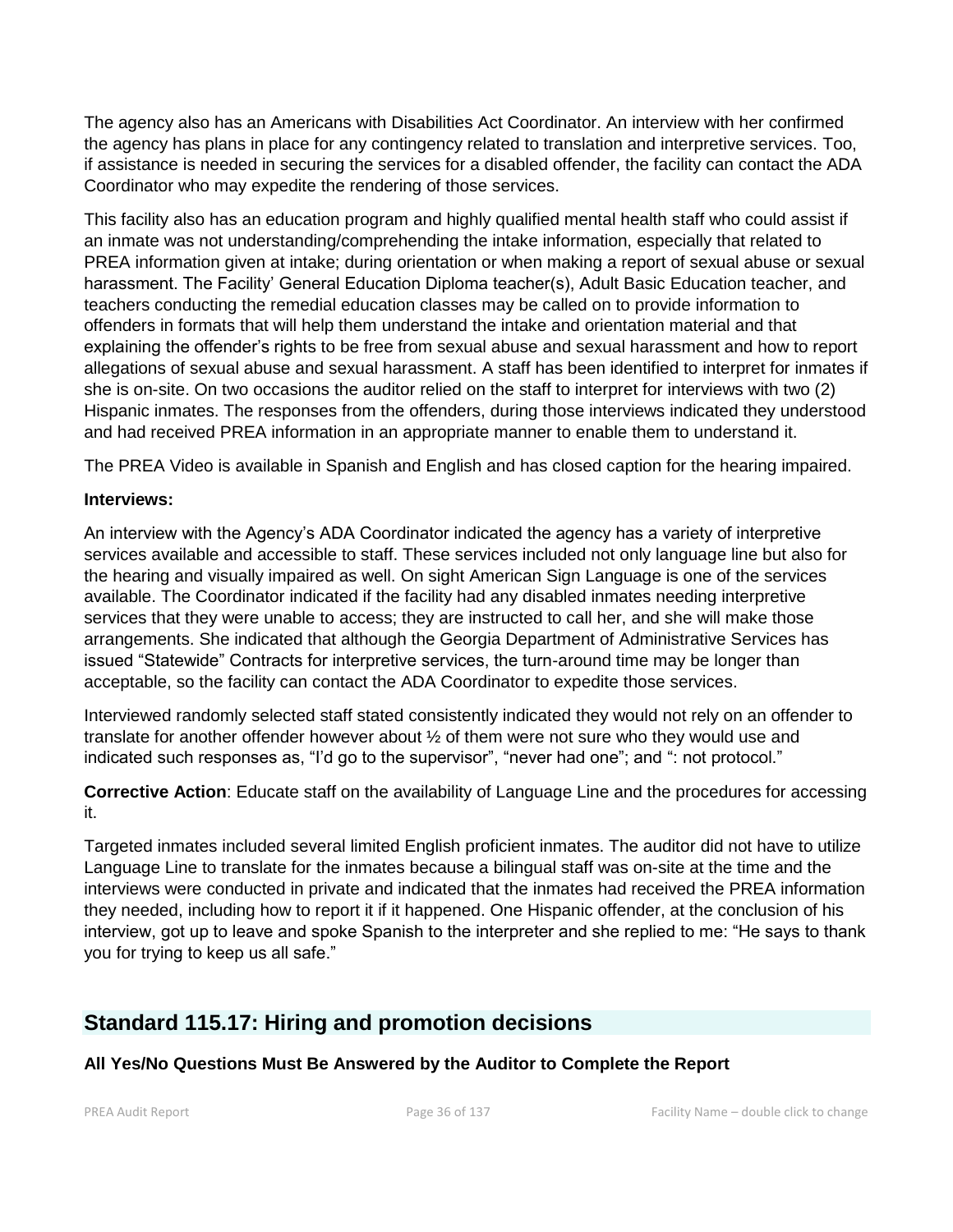# **115.17 (a)**

- Does the agency prohibit the hiring or promotion of anyone who may have contact with inmates who has engaged in sexual abuse in a prison, jail, lockup, community confinement facility, juvenile facility, or other institution (as defined in 42 U.S.C. 1997)?  $\boxtimes$  Yes  $\Box$  No
- **•** Does the agency prohibit the hiring or promotion of anyone who may have contact with inmates who has been convicted of engaging or attempting to engage in sexual activity in the community facilitated by force, overt or implied threats of force, or coercion, or if the victim did not consent or was unable to consent or refuse?  $\boxtimes$  Yes  $\Box$  No
- Does the agency prohibit the hiring or promotion of anyone who may have contact with inmates who has been civilly or administratively adjudicated to have engaged in the activity described in the question immediately above?  $\boxtimes$  Yes  $\Box$  No
- Does the agency prohibit the enlistment of services of any contractor who may have contact with inmates who has engaged in sexual abuse in a prison, jail, lockup, community confinement facility, iuvenile facility, or other institution (as defined in 42 U.S.C. 1997)?  $\boxtimes$  Yes  $\Box$  No
- Does the agency prohibit the enlistment of services of any contractor who may have contact with inmates who has been convicted of engaging or attempting to engage in sexual activity in the community facilitated by force, overt or implied threats of force, or coercion, or if the victim did not consent or was unable to consent or refuse?  $\boxtimes$  Yes  $\Box$  No
- Does the agency prohibit the enlistment of services of any contractor who may have contact with inmates who has been civilly or administratively adjudicated to have engaged in the activity described in the question immediately above?  $\boxtimes$  Yes  $\Box$  No

# **115.17 (b)**

■ Does the agency consider any incidents of sexual harassment in determining whether to hire or promote anyone, or to enlist the services of any contractor, who may have contact with inmates? ☒ Yes ☐ No

# **115.17 (c)**

- Before hiring new employees, who may have contact with inmates, does the agency: perform a criminal background records check?  $\boxtimes$  Yes  $\Box$  No
- **EXEL Before hiring new employees, who may have contact with inmates, does the agency: consistent** with Federal, State, and local law, make its best efforts to contact all prior institutional employers for information on substantiated allegations of sexual abuse or any resignation during a pending investigation of an allegation of sexual abuse?  $\boxtimes$  Yes  $\Box$  No

# **115.17 (d)**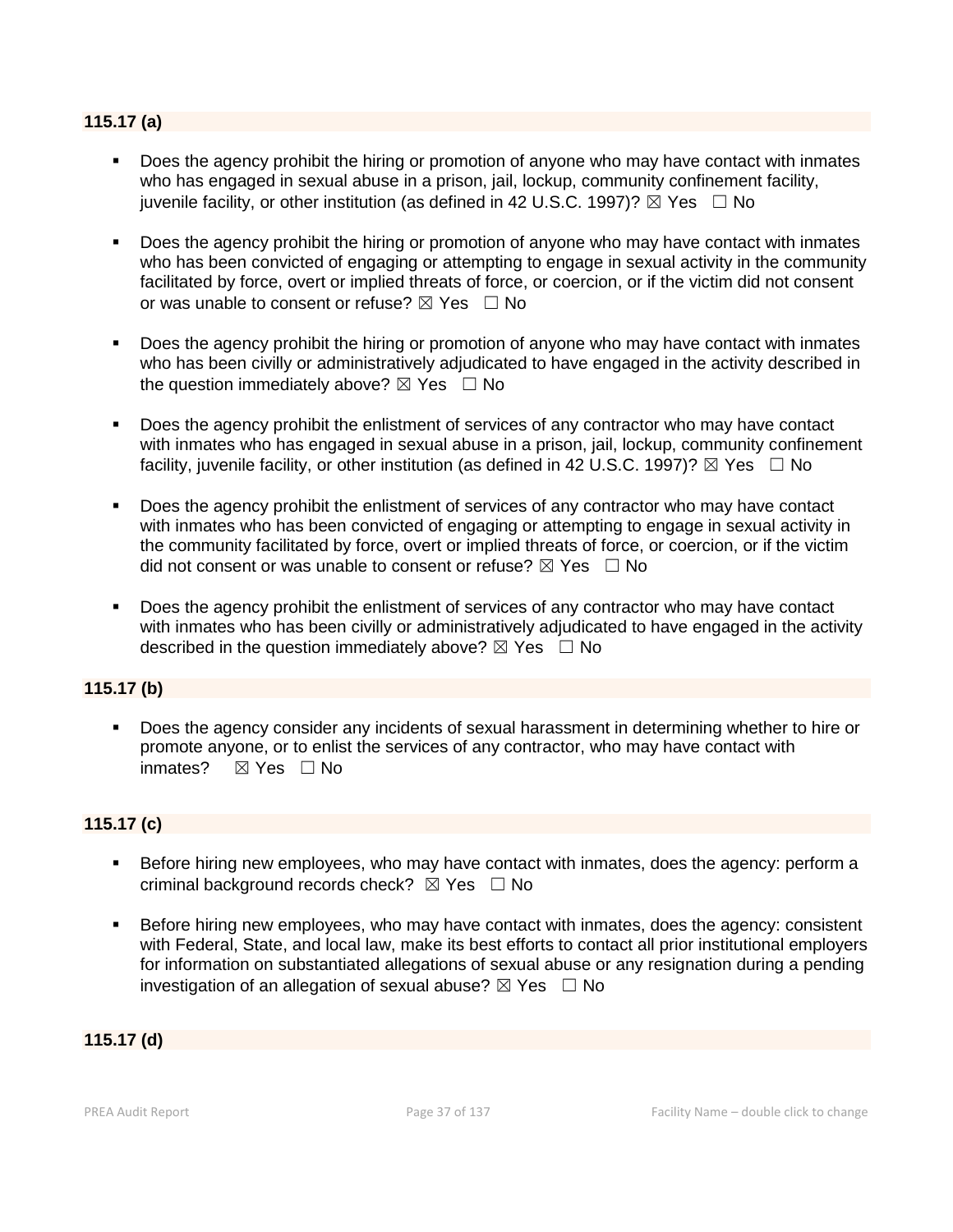▪ Does the agency perform a criminal background records check before enlisting the services of any contractor who may have contact with inmates?  $\boxtimes$  Yes  $\Box$  No

# **115.17 (e)**

▪ Does the agency either conduct criminal background records checks at least every five years of current employees and contractors who may have contact with inmates or have in place a system for otherwise capturing such information for current employees?  $\boxtimes$  Yes  $\Box$  No

# **115.17 (f)**

- Does the agency ask all applicants and employees who may have contact with inmates directly about previous misconduct described in paragraph (a) of this section in written applications or interviews for hiring or promotions?  $\boxtimes$  Yes  $\Box$  No
- Does the agency ask all applicants and employees who may have contact with inmates directly about previous misconduct described in paragraph (a) of this section in any interviews or written self-evaluations conducted as part of reviews of current employees?  $\boxtimes$  Yes  $\Box$  No
- Does the agency impose upon employees a continuing affirmative duty to disclose any such misconduct?  $\boxtimes$  Yes  $\Box$  No

#### **115.17 (g)**

■ Does the agency consider material omissions regarding such misconduct, or the provision of materially false information, grounds for termination?  $\boxtimes$  Yes  $\Box$  No

#### **115.17 (h)**

Does the agency provide information on substantiated allegations of sexual abuse or sexual harassment involving a former employee upon receiving a request from an institutional employer for whom such employee has applied to work? (N/A if providing information on substantiated allegations of sexual abuse or sexual harassment involving a former employee is prohibited by law.)  $\boxtimes$  Yes  $\Box$  No  $\Box$  NA

#### **Auditor Overall Compliance Determination**

- ☐ **Exceeds Standard** (*Substantially exceeds requirement of standards*)
- ☒ **Meets Standard** (*Substantial compliance; complies in all material ways with the standard for the relevant review period*)
- 
- ☐ **Does Not Meet Standard** (*Requires Corrective Action*)

#### **Instructions for Overall Compliance Determination Narrative**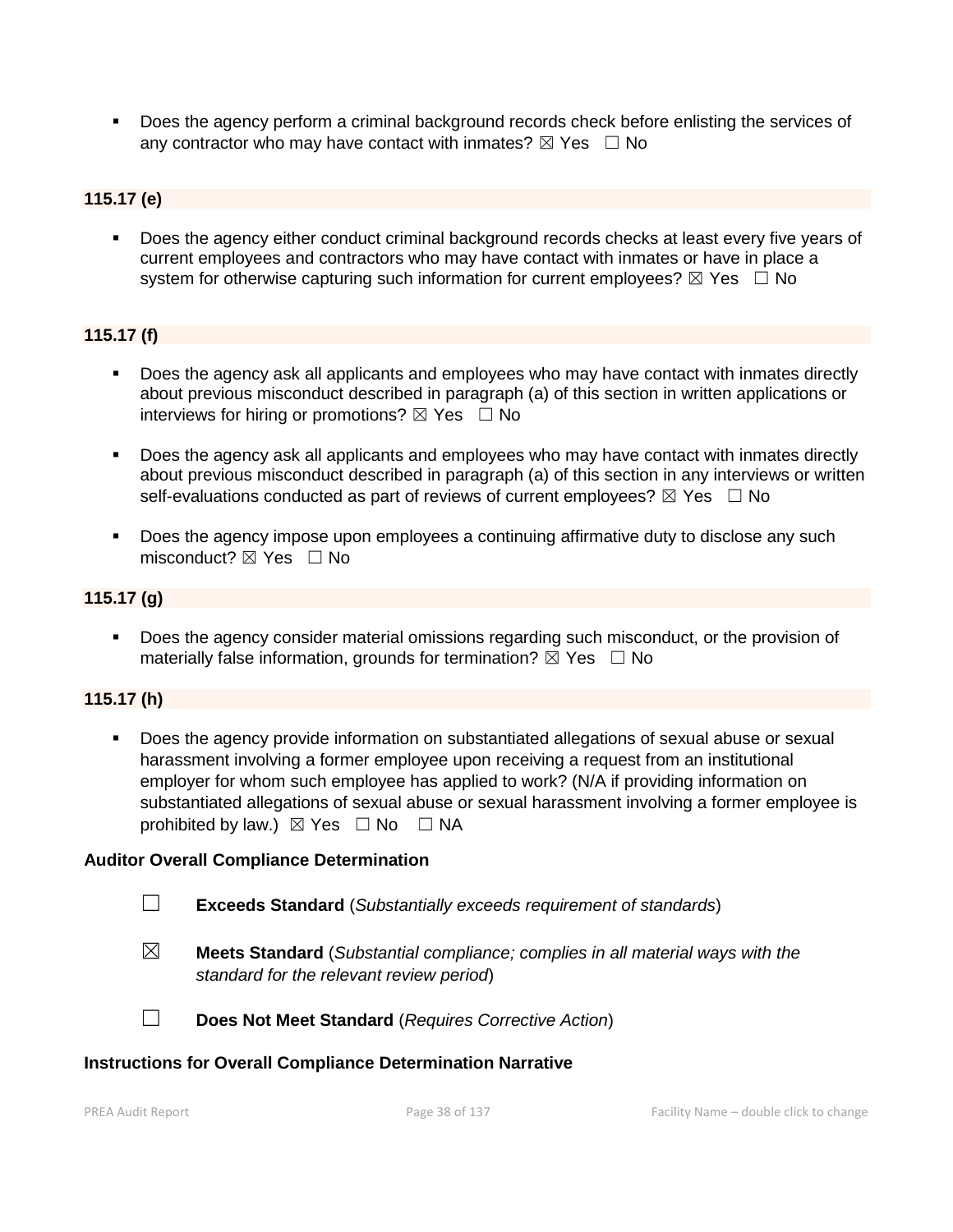*The narrative below must include a comprehensive discussion of all the evidence relied upon in making the compliance or non-compliance determination, the auditor's analysis and reasoning, and the auditor's conclusions. This discussion must also include corrective action recommendations where the facility does not meet the standard. These recommendations must be included in the Final Report, accompanied by information on specific corrective actions taken by the facility.*

**Policy and Documents Review:** Department of Corrections Policy 208.6, Prison Rape Elimination Act, Sexually Abusive Behavior Prevention and Intervention Program, A. Prevention Planning, Paragraph 7, Hiring and Promotion Decisions; GDC Applicant Verification form; Form SOP IV00312, Attachment 1), to a Criminal Background Check and a Driver History Consent; "Georgia Department of Corrections, Professional Reference Check, IV003-0001, Attachment 5; Reviewed Applicant Verification Forms; Applicant Packet; (16) Background Checks for New Hired Employees; (20) Background Checks for Regular Employees; . and ten (10) Promoted Staff.

**Interviews:** Human Resources/Personnel Manager; PREA Compliance Manager, Warden; Contractors

**Observations**: None that were applicable to this standard.

**Policy Review:** Department of Corrections Policy 208.6, Prison Rape Elimination Act, Sexually Abusive Behavior Prevention and Intervention Program, A. Prevention Planning, Paragraph 10, Hiring and Promotion Decisions, complies with the PREA Standards. DOC does not hire or promote anyone or contract for services with anyone who may have contact with inmates who has engaged in sexual abuse in a prison, jail, lockup, community confinement facility, juvenile facility or other institution defined in 42USC 1997; who has been convicted of engaging or attempting to engage in sexual activity in the community facilitated by force, overt or implied threats of force, or coercion, or if the victim did not consent or was unable to consent; of who has been civilly or administratively adjudicated to have engaged in the activity described in the above.

Too policy requires the Department to consider incidents of sexual harassment in determining whether to hire or promote anyone, or to enlist the services of any contactor who may have contact with inmates.

Prior to hiring someone, the PREA Questions (as documented on the Employee Verification Form), asking prospective applicants the three PREA Questions, is required. Additionally, policy requires that all applicants and employees who may have contact with offenders directly are asked directly about previous misconduct, in written applications or interviews for hiring and promotions or written selfevaluations conducted as a part of reviews of current employees.

This policy asserts too, that employees have a continuing affirmative duty to disclose any such misconduct.

Criminal History Record Checks are required on all employees and volunteers prior to start date and again at least every five years. Policy requires a tracking system be implemented at each local facility to ensure the criminal history checks are conducted with the appropriate time frames, according to policy, for each person with access to the facility.

Security Staff in Georgia are Peace Officers Standards Trained and Certified and to maintain that certification, they are required to qualify in firearms annually. Prior to being certified, each officer is required to have another background check.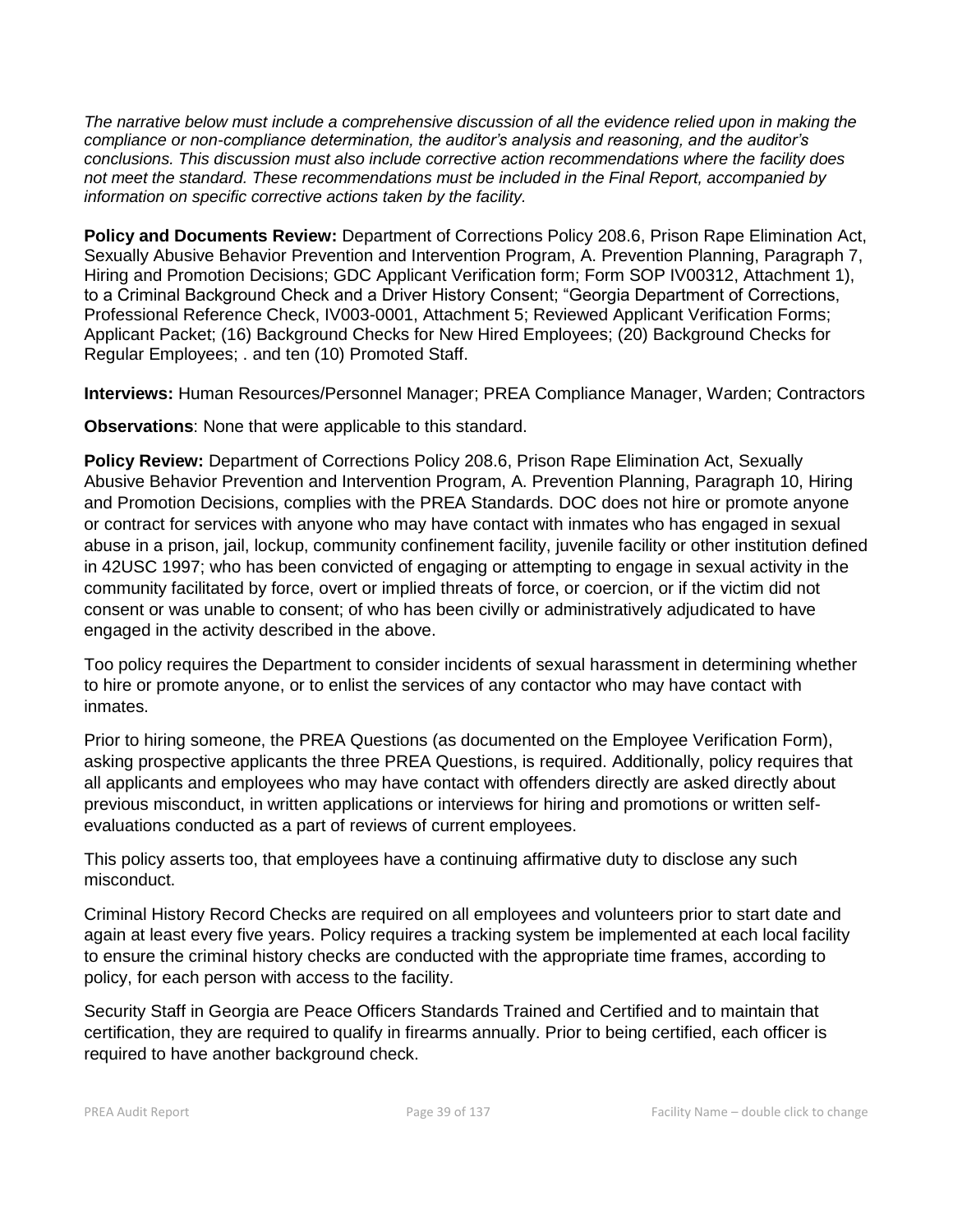Criminal History Record Checks are conducted prior to enlisting the services of any contractor who may have contact with inmates. Staff also have an affirmative duty to report and disclose any such misconduct. GDC Policy 208.06 requires in Paragraph v. that material omissions regarding misconduct or the provision of materially false information will be grounds for termination.

GDC requires applicants to disclose any disciplinary history involving substantiated allegations of sexual abuse and goes on to tell the applicant that GDC requires supporting documentation must be obtained prior to the applicant being hired.

GDC policy requires applicants to disclose any disciplinary history involving substantiated allegations of sexual abuse

# **Document Review:**

The hiring process includes applicants completing the following documents:

1) Criminal/Driver History Consent Form authorizing the Department to conduct criminal history background checks;

2) Job Preview Form, asking an applicant if he/she consents to be fingerprinted and have his/her background checked through the FBI and other law enforcement agencies during pre-employment screening and at any time during employment, provide a driver's history for the past seven years at his/her own expense and report a fellow law-enforcement officer who is breaking rules and regulations. A negative response to any of those questions excludes the individual for consideration.

3) Authorization for Release of Information for Employment Purposes; allowing the Department to secure criminal background information, character information from personal references and work record from former employers.

4) Interview Questions that include inquiry into any relatives employed in a prison, any close associations with anyone within the Federal or State prison system, any arrests and/or charges with any crime, pending charges, any time served in jail or prison for any reason, current status relative to probation, parole or other supervision, and any previous employment in a state agency.

5) Applicant Verification that asked the applicant to respond to the Three PREA questions. By signing the form, they are also verifying they understand that if they become subject to the PREA prohibitions in their current position or any subsequent position, they agree to notify the departmental management within 24 hours of their involvement. They again acknowledge they are consenting to allow the Department to conduct random criminal checks to ensure compliance with the federal standards. They also acknowledge they will be subject to termination or disqualification for employment.

6) A Human Resources Form requests information related to social media accounts with Facebook, Instagram, Twitter and others.

7) Prospective Staff are now required to complete an online Integrity Test that poses ethical situations to the applicant to see how they would respond in given situations.

**Corrective Action:** The auditor reviewed Sixteen (16) files for newly hired employees. Three (3) of the Sixteen (16) did not have the applicant verification form documenting the PREA prohibitions. Ten (10) Promoted Staff files were reviewed. 100% of the promoted files did not contain the Applicant Verification Forms.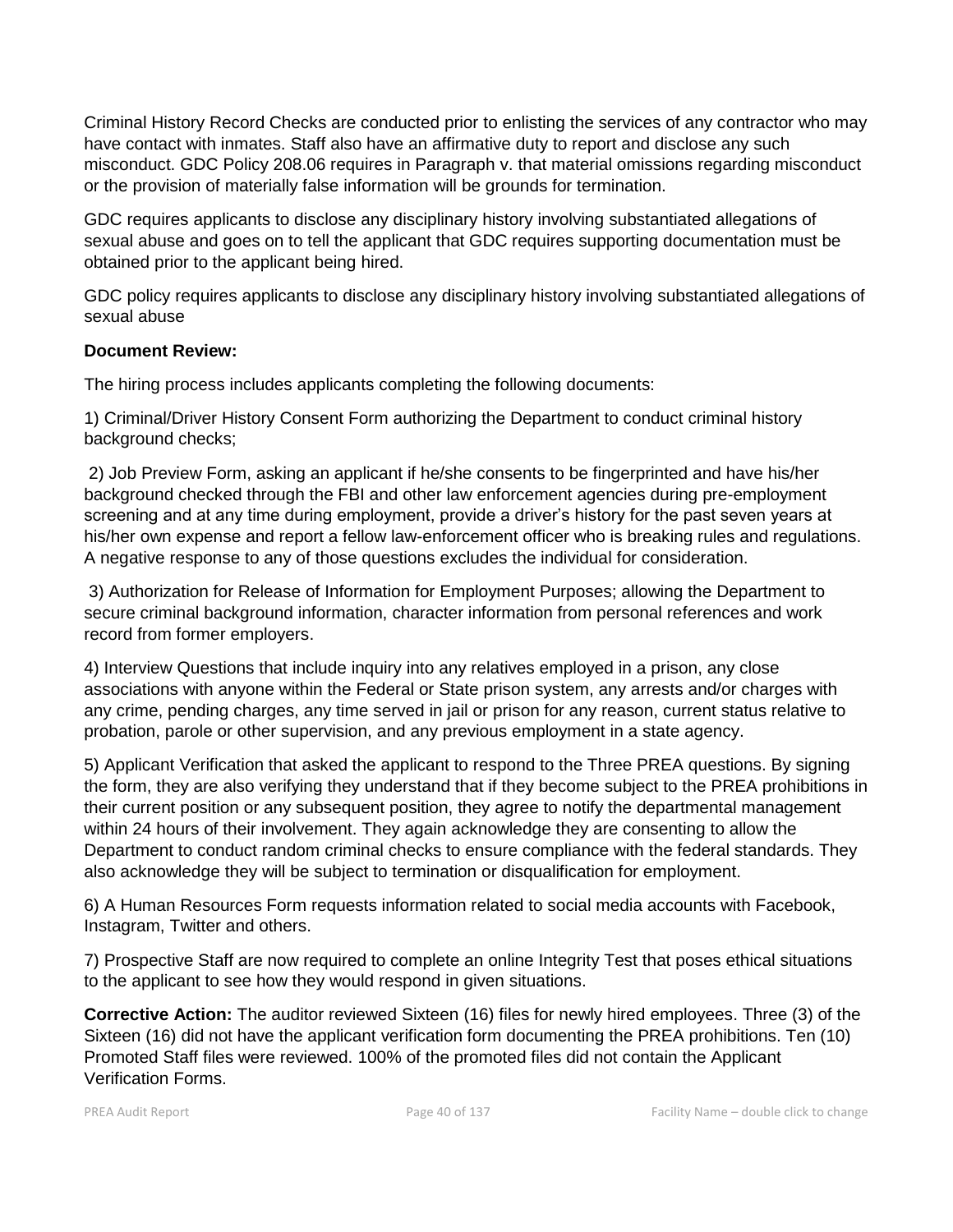**Remediation:** The facility will provide documentation to confirm that 100% of all promoted staff (within the past 12 months) as well as all contractors have a completed Applicant Verification Form on file. Staff were not aware that on promotions, staff were required to complete another Applicant Verification Form nor were they aware that contractors must also have answered the PREA related questions contained in the Applicant Verification. Some contractors have their own form they use to meet the requirements but in the absence of that, they must complete some form responding to those questions. The PREA Standards prohibit hiring or promoting any employee or contractor who has been involved in any of those issues.

100% of the files reviewed, including newly hired staff, regular staff and promoted staff all contained background checks.

Security staff have a background check every year, prior to going to the firing range for recertification.

In addition to the PREA questions asked of applicants prior to hire and completed background checks, the Ware State Prison HR attempts to secure information from former employees related to the applicant. The form entitled, "Georgia Department of Corrections, Professional Reference Check, IV003-0001, Attachment 5. After advising the former employer about the requirements to conduct background checks, the employer is asked to answer the following: 1) Are you aware of your employee of being involved in any allegation of sexual abuse that was found to be true or resigning during a pending investigation of any allegation of sexual abuse of sexual abuse before the investigation was finished? Multiple Professional Reference Checks were reviewed by the auditor confirming the attempt by the facility to inquire about an applicant's involvement in sexual abuse or resigning during a pending investigation. Professional references were documented when applicable.

GDC Policy 208.06, Paragraph d, requires that unless prohibited by law, the Department will provide information on substantiated allegations of sexual abuse or sexual harassment involving a former employee upon receiving a request from an institutional employer for whom such employee has applied to work. The Department complies with the Federal Privacy Act and Freedom of Information Act, and all other applicable laws, rules and regulations

If the employee violates an agency policy related to PREA, the employee will be subject to termination and prosecution. The GDC maintains, in all its facilities, a bulletin board called the "Wall of Shame" and photos of former employees who were arrested and/or terminated for violating their oath of office, brought in contraband or who engaged in sexual misconduct with an inmate.

**Interviews:** Interviews with a HR Staff indicated a process consistent with the requirements of the policy. All the reviewed files contained background checks that were current.

# **Standard 115.18: Upgrades to facilities and technologies**

# **All Yes/No Questions Must Be Answered by the Auditor to Complete the Report**

# **115.18 (a)**

If the agency designed or acquired any new facility or planned any substantial expansion or modification of existing facilities, did the agency consider the effect of the design, acquisition, expansion, or modification upon the agency's ability to protect inmates from sexual abuse? (N/A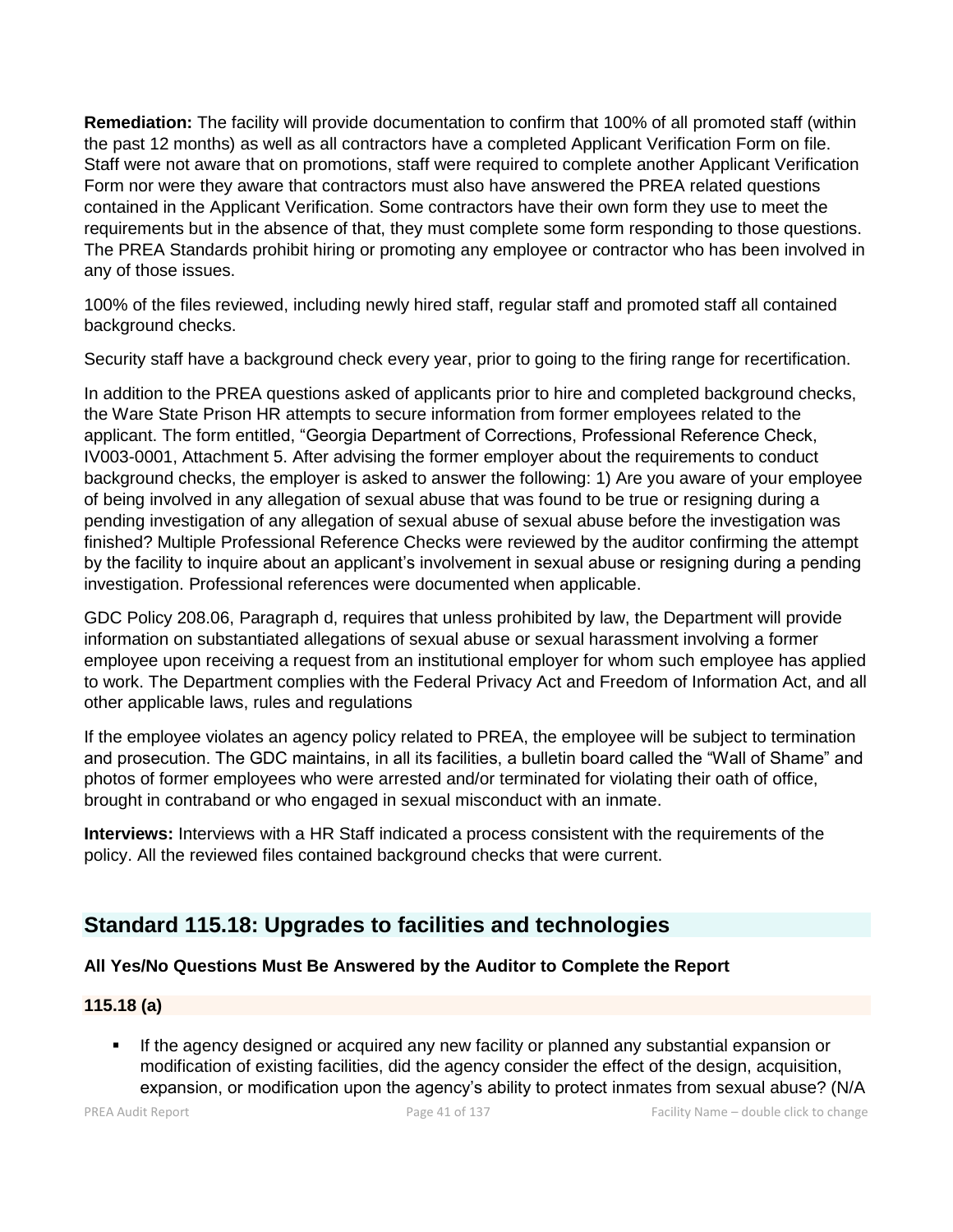if agency/facility has not acquired a new facility or made a substantial expansion to existing facilities since August 20, 2012, or since the last PREA audit, whichever is later.)  $\Box$  Yes  $\Box$  No  $\boxtimes$  NA

# **115.18 (b)**

If the agency installed or updated a video monitoring system, electronic surveillance system, or other monitoring technology, did the agency consider how such technology may enhance the agency's ability to protect inmates from sexual abuse? (N/A if agency/facility has not installed or updated a video monitoring system, electronic surveillance system, or other monitoring technology since August 20, 2012, or since the last PREA audit, whichever is later.)  $\square$  Yes  $\square$  No  $\square$  NA

# **Auditor Overall Compliance Determination**

- ☐ **Exceeds Standard** (*Substantially exceeds requirement of standards*)
- ☒ **Meets Standard** (*Substantial compliance; complies in all material ways with the standard for the relevant review period*)
- ☐ **Does Not Meet Standard** (*Requires Corrective Action*)

#### **Instructions for Overall Compliance Determination Narrative**

*The narrative below must include a comprehensive discussion of all the evidence relied upon in making the compliance or non-compliance determination, the auditor's analysis and reasoning, and the auditor's conclusions. This discussion must also include corrective action recommendations where the facility does not meet the standard. These recommendations must be included in the Final Report, accompanied by information on specific corrective actions taken by the facility.*

**Policy and Documents Reviewed**: Pre-Audit Questionnaire; Department of Corrections Policy 208.6, Prisons Rape Elimination Act, Sexually Abusive Behavior Prevention and Intervention Program, A, Prevention Planning, Paragraph 6.5.; Memo from the Warden Affirming His Role in any Modification to the facility or upgrades to the camera system

**Interviews:** Warden, PREA Compliance Manager; Deputy Wardens

**Observations:** None that were applicable to this standard.

#### **Policy Review:**

Department of Corrections Policy 208.6, Prisons Rape Elimination Act, Sexually Abusive Behavior Prevention and Intervention Program, A, Prevention Planning, Paragraph 6.5, requires all new or existing facility designs and modifications and upgrades of technology will include consideration of how it could enhance the Department's ability to protect inmates against sexual abuse. The PREA Coordinator must be consulted in the planning process. The Pre-Audit Questionnaire indicated there were no modifications to the existing facility.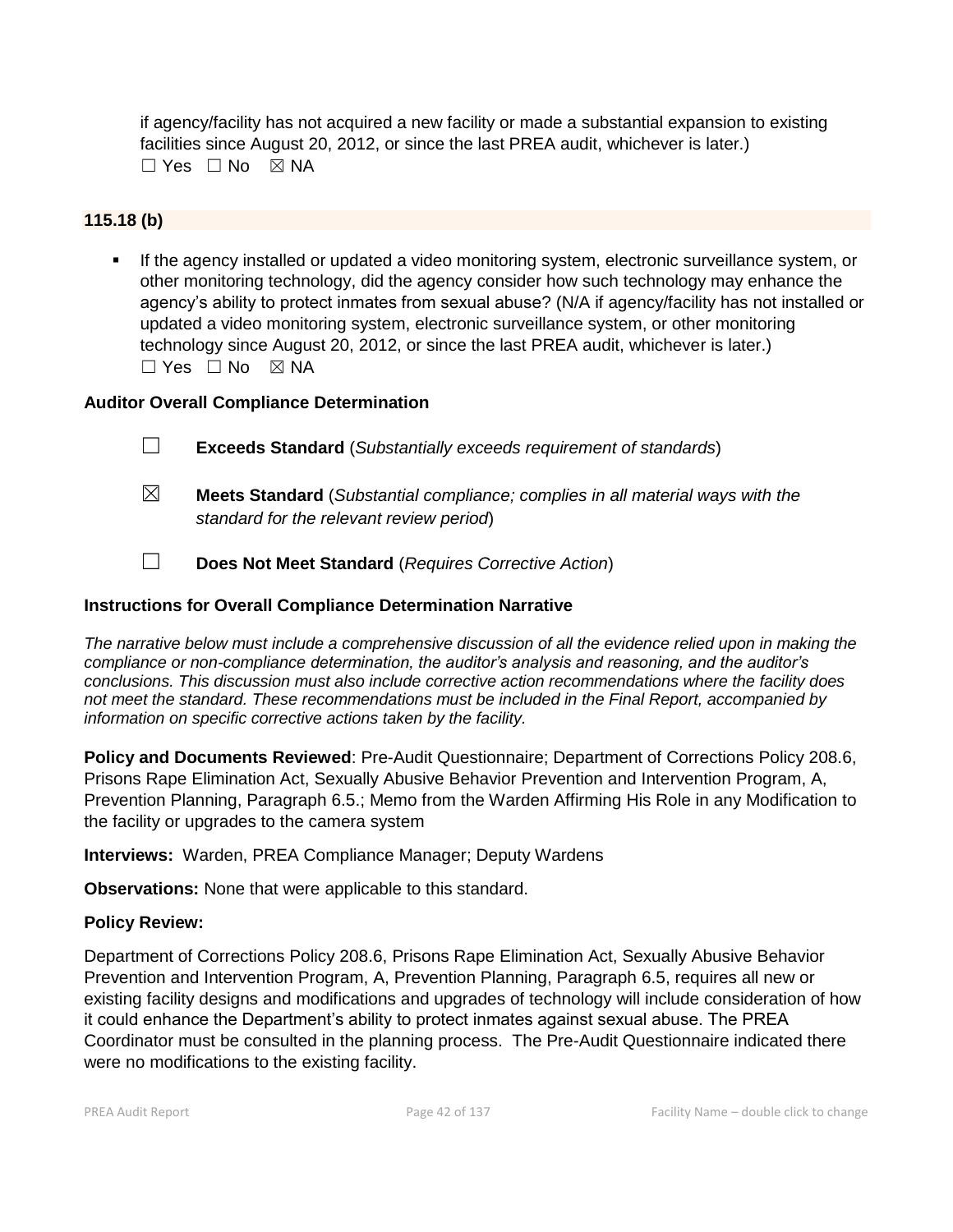The facility has requested cameras to enhance monitoring and supervision of offenders. An email documented the need for 20 cameras in each of the dorms and seven cameras for G Building/Segregation. The email was sent from the Warden of Ware State Prison.

**Document Review**: The Warden documented, in emails in October 2017 requests for additional cameras as well as some needing adjustment and/or other repair.

# **Interviews:**

An interview with the Warden and Deputy Wardens indicated the facility has not had any additions or modifications to the facility since the last PREA audit. Nor have any cameras been added since the last audit. The facility has been proactive and has identified blind spots. The Warden has requested 127 cameras to provide viewing in all dorms and in G Building/Segregation.

# **RESPONSIVE PLANNING**

# **Standard 115.21: Evidence protocol and forensic medical examinations**

# **All Yes/No Questions Must Be Answered by the Auditor to Complete the Report**

# **115.21 (a)**

**.** If the agency is responsible for investigating allegations of sexual abuse, does the agency follow a uniform evidence protocol that maximizes the potential for obtaining usable physical evidence for administrative proceedings and criminal prosecutions? (N/A if the agency/facility is not responsible for conducting any form of criminal OR administrative sexual abuse investigations.)  $\boxtimes$  Yes  $\Box$  No  $\Box$  NA

# **115.21 (b)**

- **EXECT** Is this protocol developmentally appropriate for youth where applicable? (N/A if the agency/facility is not responsible for conducting any form of criminal OR administrative sexual abuse investigations.)  $\boxtimes$  Yes  $\Box$  No  $\Box$  NA
- Is this protocol, as appropriate, adapted from or otherwise based on the most recent edition of the U.S. Department of Justice's Office on Violence Against Women publication, "A National Protocol for Sexual Assault Medical Forensic Examinations, Adults/Adolescents," or similarly comprehensive and authoritative protocols developed after 2011? (N/A if the agency/facility is not responsible for conducting any form of criminal OR administrative sexual abuse investigations.) ☒ Yes ☐ No ☐ NA

# **115.21 (c)**

Does the agency offer all victims of sexual abuse access to forensic medical examinations, whether on-site or at an outside facility, without financial cost, where evidentiarily or medically appropriate? ⊠ Yes □ No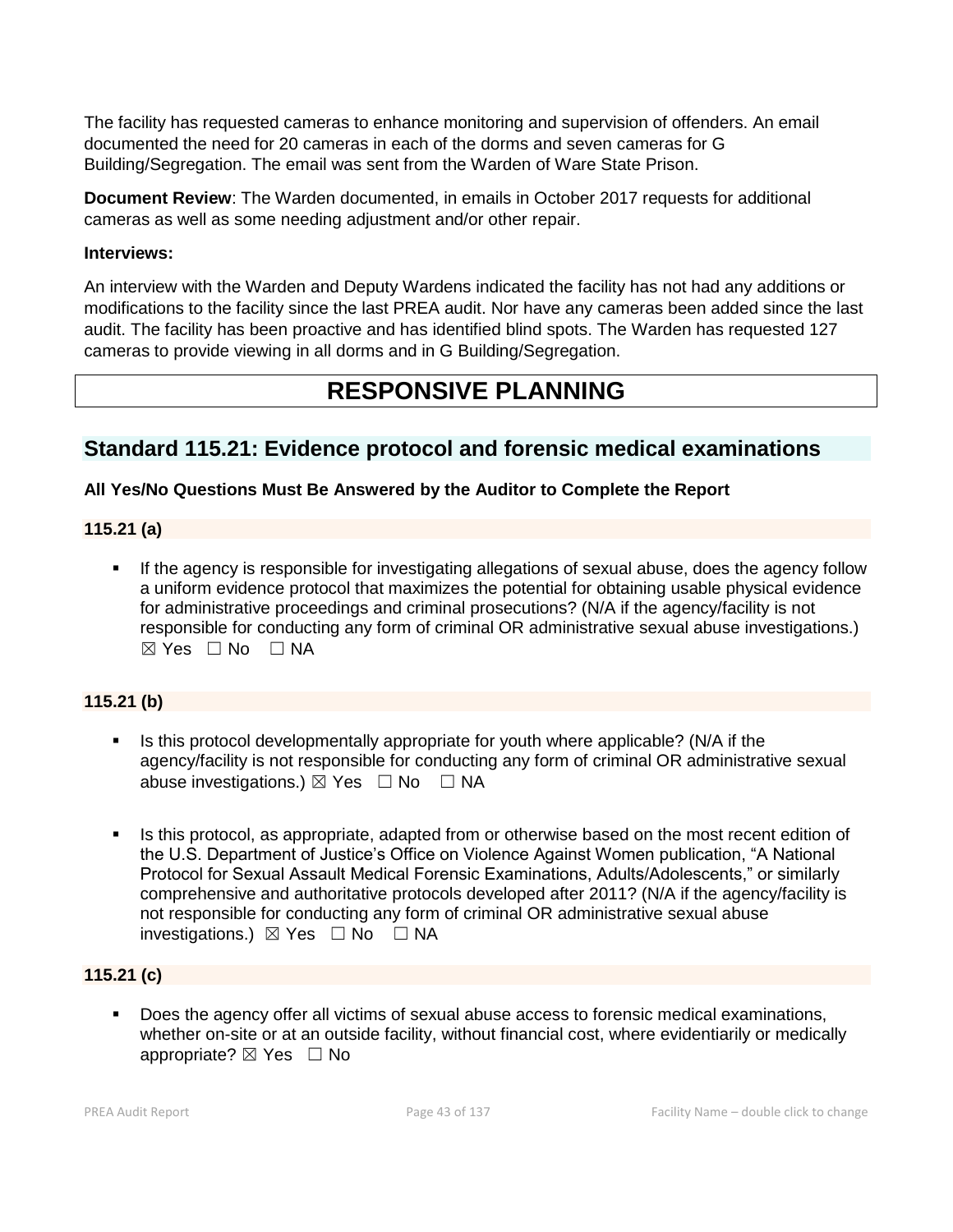- **Are such examinations performed by Sexual Assault Forensic Examiners (SAFEs) or Sexual** Assault Nurse Examiners (SANEs) where possible?  $\boxtimes$  Yes  $\Box$  No
- **•** If SAFEs or SANEs cannot be made available, is the examination performed by other qualified medical practitioners (they must have been specifically trained to conduct sexual assault forensic exams)? ⊠ Yes □ No
- **■** Has the agency documented its efforts to provide SAFEs or SANEs?  $\boxtimes$  Yes  $\Box$  No

# **115.21 (d)**

- Does the agency attempt to make available to the victim a victim advocate from a rape crisis center? ⊠ Yes □ No
- **•** If a rape crisis center is not available to provide victim advocate services, does the agency make available to provide these services a qualified staff member from a community-based organization, or a qualified agency staff member?  $\boxtimes$  Yes  $\Box$  No
- Has the agency documented its efforts to secure services from rape crisis centers?  $\boxtimes$  Yes  $\Box$  No

# **115.21 (e)**

- As requested by the victim, does the victim advocate, qualified agency staff member, or qualified community-based organization staff member accompany and support the victim through the forensic medical examination process and investigatory interviews?  $\boxtimes$  Yes  $\Box$  No
- As requested by the victim, does this person provide emotional support, crisis intervention, information, and referrals?  $\boxtimes$  Yes  $\Box$  No

# **115.21 (f)**

If the agency itself is not responsible for investigating allegations of sexual abuse, has the agency requested that the investigating entity follow the requirements of paragraphs (a) through (e) of this section? (N/A if the agency/facility is responsible for conducting criminal AND administrative sexual abuse investigations.)  $\Box$  Yes  $\Box$  No  $\boxtimes$  NA

# **115.21 (g)**

▪ Auditor is not required to audit this provision.

# **115.21 (h)**

**■** If the agency uses a qualified agency staff member or a qualified community-based staff member for the purposes of this section, has the individual been screened for appropriateness to serve in this role and received education concerning sexual assault and forensic examination issues in general? [N/A if agency attempts to make a victim advocate from a rape crisis center available to victims per 115.21(d) above.]  $\boxtimes$  Yes  $\Box$  No  $\Box$  NA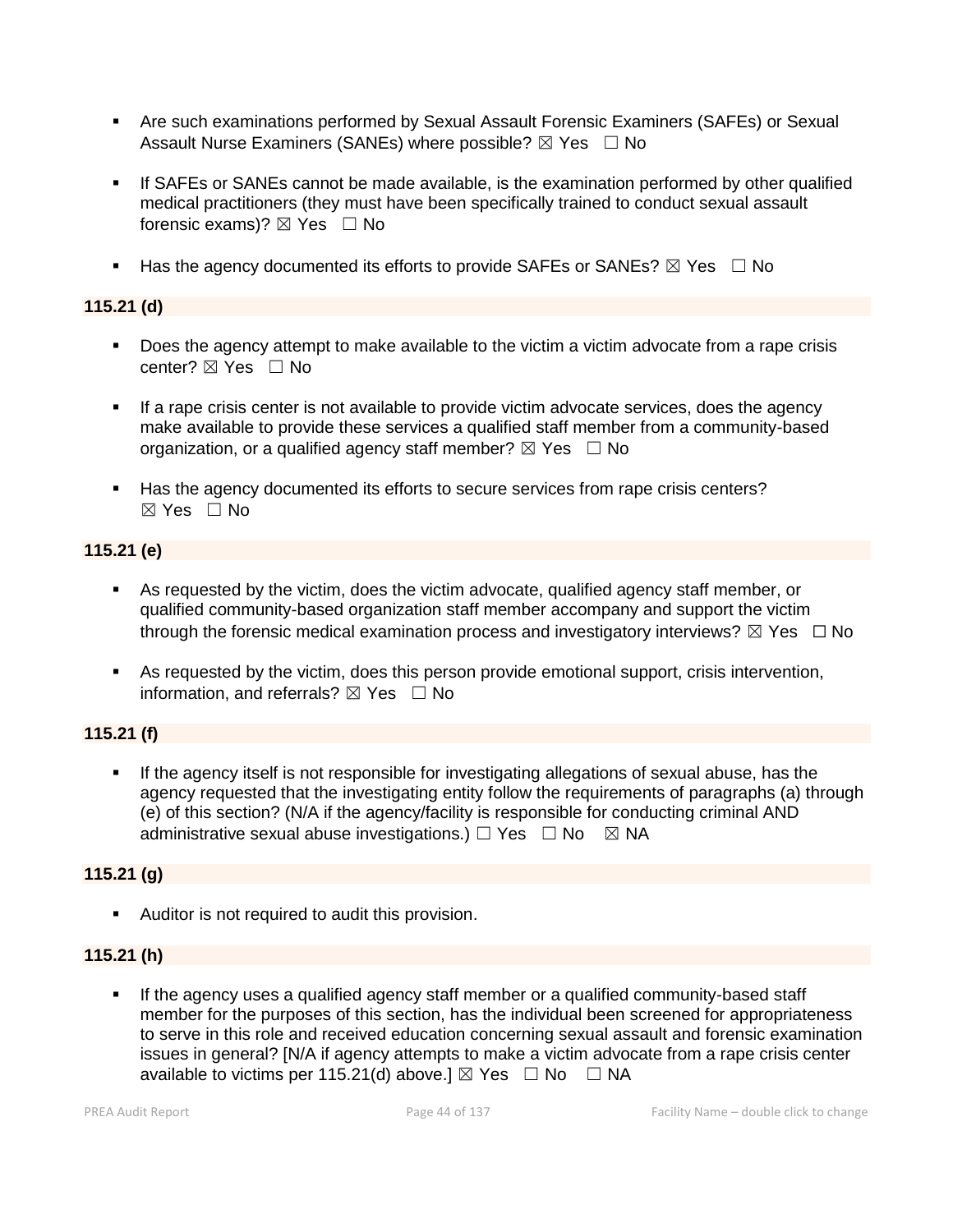#### **Auditor Overall Compliance Determination**

|                                                                    |   | <b>Exceeds Standard</b> (Substantially exceeds requirement of standards)                                                          |
|--------------------------------------------------------------------|---|-----------------------------------------------------------------------------------------------------------------------------------|
|                                                                    | ⊠ | <b>Meets Standard</b> (Substantial compliance; complies in all material ways with the<br>standard for the relevant review period) |
|                                                                    |   | Does Not Meet Standard (Requires Corrective Action)                                                                               |
| <b>Instructions for Overall Compliance Determination Narrative</b> |   |                                                                                                                                   |

*The narrative below must include a comprehensive discussion of all the evidence relied upon in making the compliance or non-compliance determination, the auditor's analysis and reasoning, and the auditor's conclusions. This discussion must also include corrective action recommendations where the facility does not meet the standard. These recommendations must be included in the Final Report, accompanied by information on specific corrective actions taken by the facility.*

**Policy and Documents Reviewed**: DOC Policy, 208.6, Prison Rape Elimination Act Sexually Abusive Behavior Prevention and Intervention Program, B. Responsive Planning; in Standard Operating Procedure 103.10 Evidence Handling and Crime Scene Processing and SOP 103.06, Investigations of Allegations of Sexual Contract, Sexual Abuse, Sexual Harassment of Offenders; GDC Policy VH07-001 Health Services, E., Medical Services Deemed Necessary Exempt from Fee; SANE Nurse Call Roster; Medical PREA Log; Memorandum of Understanding from the Sexual Assault Nurse Examiner's Protocol; SANE Call Roster/List; Memos documenting attempts to secure a MOU with the Sexual Assault Support Center Rape Crisis Center; Procedure for SANE Nurse Evaluation Forensic Collection; ;Certificates documenting Advocate Training for staff, Victim Assistance Training Online "Sexual Assault", provided by the Office of Victims of Crime Training and Technical Assistance Center; Sexual Assault Exam and Evidence Collection Forms; Certificates of Completion – " Evaluation and Treatment of Sexual Assault"; NIC Certificates Documenting Specialized Training for Medical Staff in treating sexual abuse victims; NIC Certificates Documenting Specialized Training for Behavioral Health Staff Working with Sexual Abuse Victims;7 NIC Certificates Documenting Specialized Training for Investigating Sexual Abuse in Confinement Settings.

**Interviews:** Sexual Assault Response Team Members; PREA Compliance Manager; Healthcare Staff; Mental Health Staff; SANE Nurse; Sexual Assault Support Center; Five (5) Inmates reporting sexual abuse; Four (4) Inmates disclosing sexual abuse during the intake assessment.

**Observations:** None applicable to this standard.

**Policy and Document Review:** DOC Policy, 208.6, Prison Rape Elimination Act Sexually Abusive Behavior Prevention and Intervention Program, B. Responsive Planning, describes the agency's expectations regarding the evidence protocols and forensic examinations. Facilities are required to follow a uniform evidence protocol that maximizes the potential for obtaining usable physical evidence for administrative proceedings and criminal prosecutions. These procedures are covered, GDCs response to sexual assault follows the US Department of Justice's Office on Violence Against Women publication, "A National Protocol for Sexual Assault Medical Forensic Examinations, Adults/Adolescents" dated April 2013, or the most current version.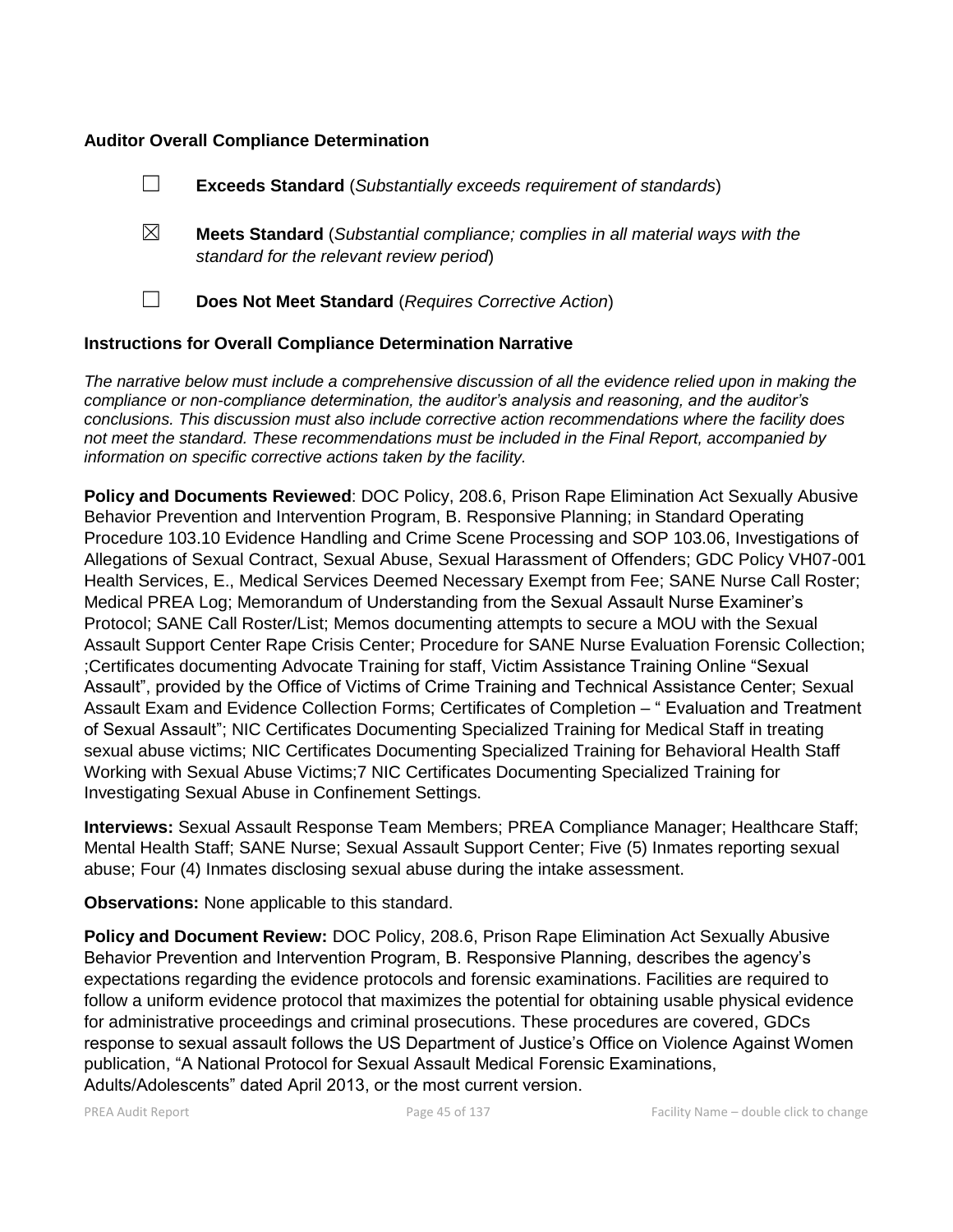The Department requires that upon receiving a report of a recent incident of sexual abuse, or a strong suspicion that a recent serious assault may have been sexual in nature within the previous 72 hours or there is a strong suspicion that an assault may have been sexual in nature, a physical exam of the alleged victim is performed, and the Sexual Assault Nurse Examiner's protocol initiated.

The SANE exam is provided a no cost to the offender. The offender consent must be obtained prior to initiating the SANE protocol.

All PREA information is confidential in nature and shall only be released on a need-to-know basis.

If a staff fails to report they may be banned from correctional facilities, or will be subject to disciplinary action, up to and including termination, whichever is applicable.

Medical staff are guided by the "Procedure for SANE Nurse Evaluation/Forensic Collection. These procedures provide a standardized protocol for collecting forensic evidence.

GDC Policy VH07-001 Health Services, E., Medical Services Deemed Necessary Exempt from Fee, requires that medical care initiated by the facility is exempt from health care fees.

The Department has promulgated a Local Procedure Directive encompassing the procedures related to responding to victims of sexual assault and the victim is provided the opportunity for a forensic exam as soon as possible. Forensic exams are provided at no cost to the victim.

Investigations are initiated when the Sexual Assault Response Team Leader is notified of an actual or allegation of sexual assault/abuse or sexual harassment. The SART initially investigates to determine if the allegation is PREA related. If there is a sexual assault, the SART leader informs the Warden/Superintendent who (or her designee) contacts the Office of Professional Standards (OPS) Investigator who will respond to conduct the criminal investigation. OPS is the office with the legal authority and responsibility to conduct investigations of incidents the victim and requiring the alleged perpetrator not to take any actions that would degrade or eliminate potential evidence and securing the area or room where the alleged assault took place and maintaining the integrity of evidence until the OPS investigator arrived. The OPS investigator may order a forensic exam. If a forensic exam is ordered, the facility's nurse or Health Services Administrator/designee uses the Sexual Assault Nurse Examiner's List and contacts them to arrange the exam. The list, entitled, "SANE Nurse Call Roster" with contact information for Satilla SANE Nurse Group was posted, provided to the auditor and reviewed. The Satilla SANE Nurses consists of four (4) registered nurses and an advocate. Upon completion of the exam the "rape kit" would be turned over to the OPS investigator. If the OPS investigator has not arrived, the SART leader secures the rape kit and initiates the chain of custody following a forensic exam.

The auditor reviewed the SANE's Sexual Assault Exam and Evidence Collection Protocol. This extensive document provides a standardized process for conducting the forensic exam. It included the following: 1) Phase I Activities, including Triaging and Screening Medically; 2) Phase II, Securing consents, history and circumstances of assault; and 3) Phase III, describing the Routine physical exam and the process for collecting evidence, including observations, photos and other forensic exam processes.

The reviewed Local Operating Directive, Ware State Prison Local Procedure Directive and Coordinated Response Plan, in it's first steps, includes ensuring the victim receives immediate medical attention (in accordance with SOP507.04.84,Medical Management of Suspected Sexual Abuse and SOP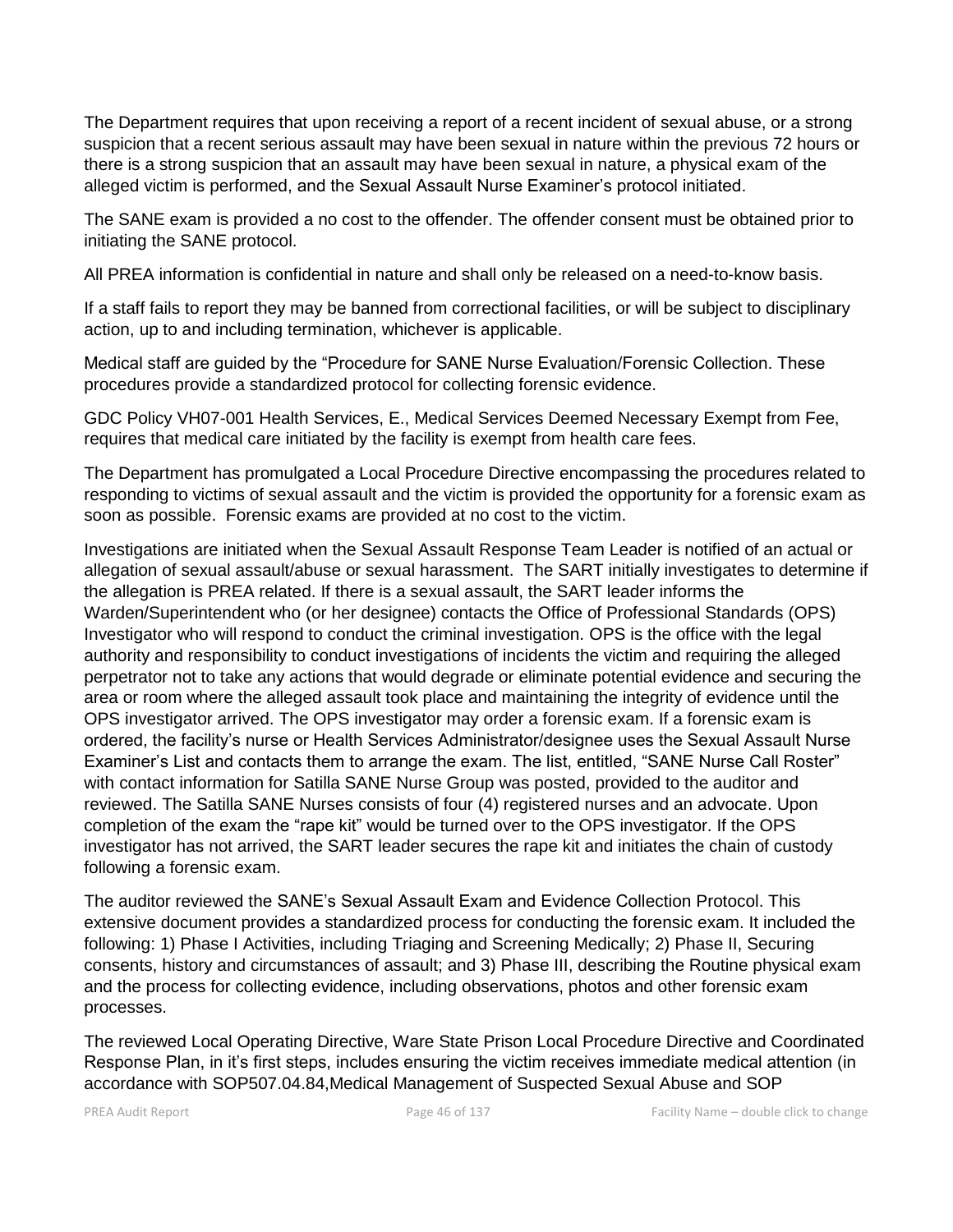507.04.91,Medical Management of Suspected Sexual Assault, Abuse or Harassment, followed by a mental health evaluation within 24 hours, in accordance with SOP 508.22,Mental Health Management of Sexual Abuse, Contact or Harassment. And, if applicable, the SANE protocol, will be enacted in accordance with SOP 208.06.

GDC Policy also requires the PREA Compliance Manager, under the direction of the Warden/Superintendent to attempt to enter into an agreement or a Memorandum of Understanding with a rape crisis center to make available a victim advocate to inmates being evaluated for the collection of forensic evidence, upon request. If the facility cannot do so, efforts must be documented, and local staff shall be identified and specially trained to provide the service. Documentation of that training must be kept on file. It also requires an administrative or criminal investigation of all allegations of sexual abuse and sexual harassment. Allegations involving potentially criminal behavior will be referred to the Office of Professional Standards (OPS).

The facility's Sexual Assault Response Team (SART) investigates allegations of sexual assault and sexual harassment. Multiple staff are educationally and professionally qualified to serve as a qualified staff advocate.

The auditor reviewed (1) certificate documenting mental health staff completing the specialized training for behavioral healthcare staff.

**Interviews:** Interviews with the Warden, PREA Compliance Manager, Health Service Administrator, and staff confirmed the process for collecting evidence following a report of sexual assault.

The Health Services Administrator, in an interview, stated that after ensuring, following a sexual assault, that the alleged victim and perpetrator had been separated and the victim brought to medical, staff will activate the Sexual Assault Exam Protocol. The reviewed protocol has a uniform process for collecting evidence. If there were serious injuries, including bleeding the facility could not deal with, the inmate will be taken to the hospital in Waycross, Georgia, for treatment and the forensic exam will be conducted at the hospital. Medical will send a rape kit along with the transporting officer. If there are no serious injuries, the inmate will be examined at the facility. The Sexual Assault Nurse Examiners will respond to the facility where the exam will be conducted.

# **Standard 115.22: Policies to ensure referrals of allegations for investigations**

# **All Yes/No Questions Must Be Answered by the Auditor to Complete the Report**

# **115.22 (a)**

- Does the agency ensure an administrative or criminal investigation is completed for all allegations of sexual abuse?  $\boxtimes$  Yes  $\Box$  No
- Does the agency ensure an administrative or criminal investigation is completed for all allegations of sexual harassment?  $\boxtimes$  Yes  $\Box$  No

# **115.22 (b)**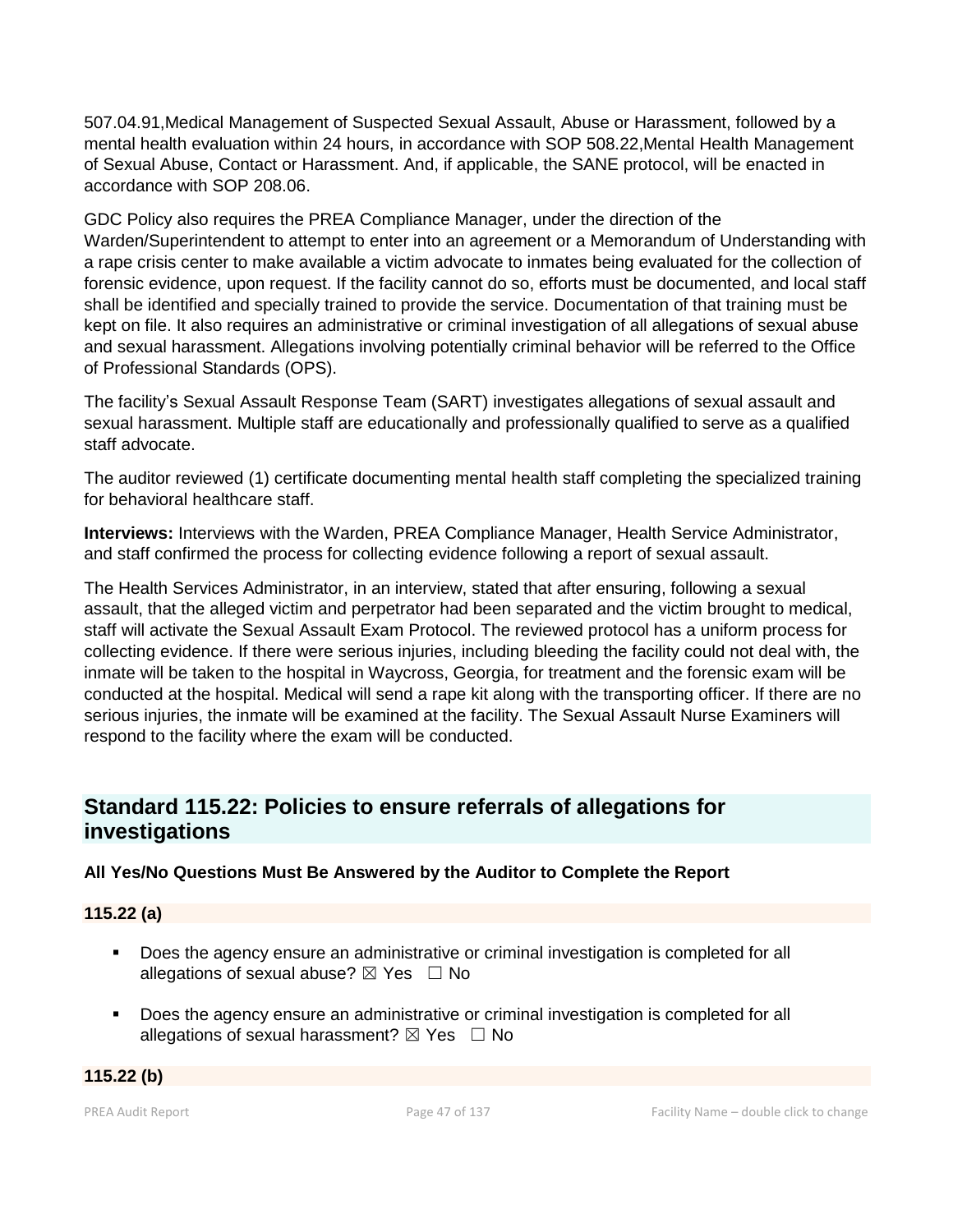- Does the agency have a policy and practice in place to ensure that allegations of sexual abuse or sexual harassment are referred for investigation to an agency with the legal authority to conduct criminal investigations, unless the allegation does not involve potentially criminal behavior? **⊠** Yes □ No
- Has the agency published such policy on its website or, if it does not have one, made the policy available through other means?  $\boxtimes$  Yes  $\Box$  No
- **•** Does the agency document all such referrals?  $\boxtimes$  Yes  $\Box$  No

# **115.22 (c)**

If a separate entity is responsible for conducting criminal investigations, does such publication describe the responsibilities of both the agency and the investigating entity? [N/A if the agency/facility is responsible for criminal investigations. See 115.21(a).]  $\Box$  Yes  $\Box$  No  $\boxtimes$  NA

# **115.22 (d)**

■ Auditor is not required to audit this provision.

# **115.22 (e)**

■ Auditor is not required to audit this provision.

# **Auditor Overall Compliance Determination**

- ☐ **Exceeds Standard** (*Substantially exceeds requirement of standards*)
- ☒ **Meets Standard** (*Substantial compliance; complies in all material ways with the standard for the relevant review period*)
- ☐ **Does Not Meet Standard** (*Requires Corrective Action*)

# **Instructions for Overall Compliance Determination Narrative**

*The narrative below must include a comprehensive discussion of all the evidence relied upon in making the compliance or non-compliance determination, the auditor's analysis and reasoning, and the auditor's conclusions. This discussion must also include corrective action recommendations where the facility does not meet the standard. These recommendations must be included in the Final Report, accompanied by information on specific corrective actions taken by the facility.*

**Policy Review and Document Review:** GDC Policy, 208.6, Prison Rape Elimination Act; GDC Standard Operating Procedure, IK01-0006, Investigation of Allegations of Sexual Contact, Sexual Abuse and Sexual Harassment; Pre-Audit Questionnaire; Reviewed 26 Investigation Packages;26 PREA Investigation Summary; Notification of Results of Investigation; Referrals to Mental Health; PREA Initial Notification Forms; GDC 90 Day Offender Sexual Abuse Review Checklist; 26 GDC Incident Report; NIC Certificates; Medical PREA Logs.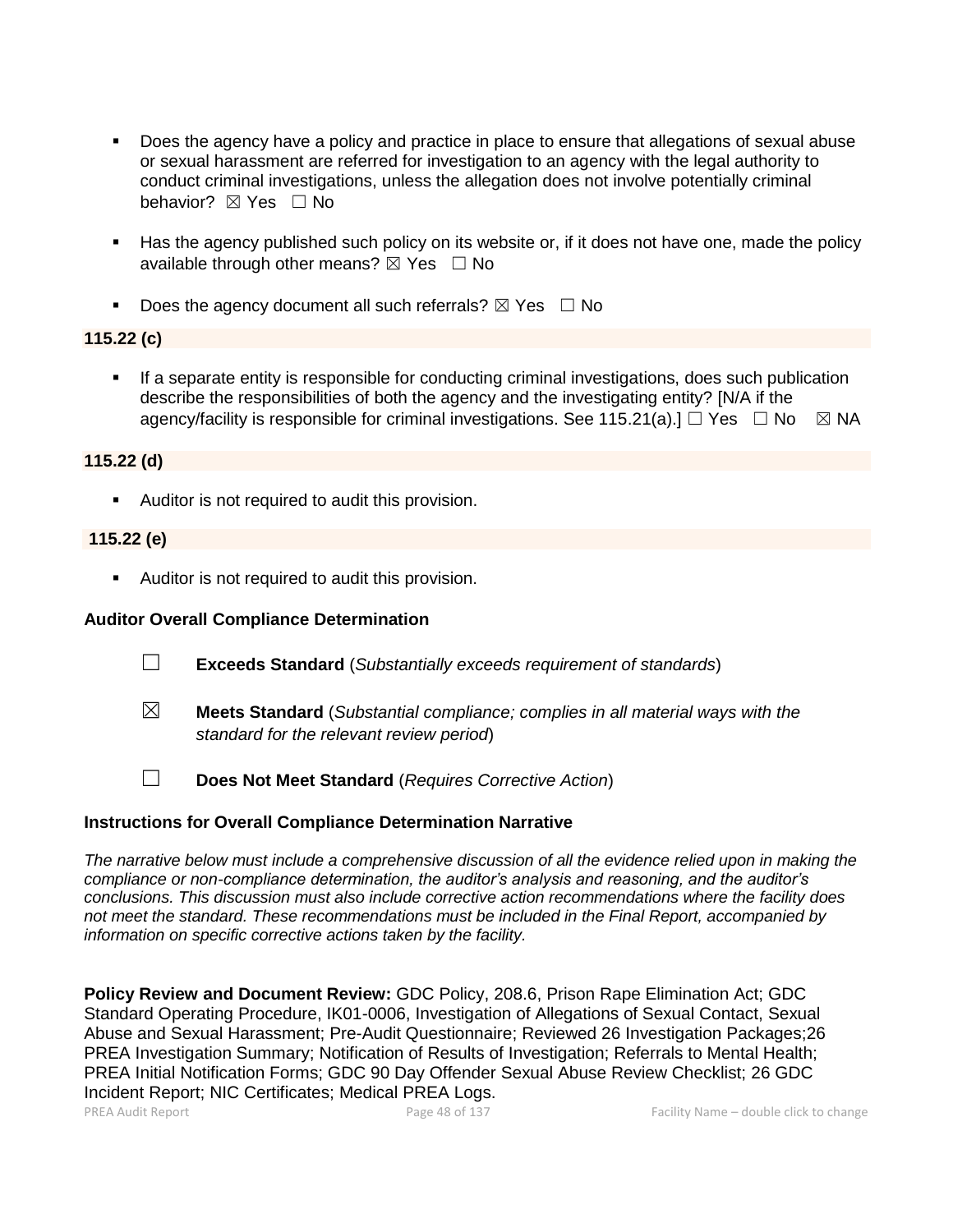**Interviews:** Warden; PREA Compliance Manager; Facility-Based Investigator**;** Randomly selected and special category staff; informally interviewed staff during the audit; randomly selected inmates; special category inmates (see narrative for breakdown of interviewed staff and inmates).

**Discussion of Policy and Documents**: GDC Policy, 208.6, Prison Rape Elimination Act, requires that an administrative or criminal investigation is to be completed for all allegations of sexual abuse and sexual harassment. Allegations that involve potentially criminal behavior will be referred for investigation to the Office of Professional Standards. Policy further states that referral to OPS does not alleviate the facility from its responsibility of reaching a disposition on the administrative SART investigation.

If an investigation was referred to an outside entity, that entity is required to have in place a policy governing the conduct of such investigations.

The local Sexual Assault Response Team is responsible for the initial inquiry and subsequent administrative investigation of all allegations of sexual abuse or sexual harassment with limitations. In cases where allegations are made against staff members and the SART inquiry deems the allegation is unfounded or unsubstantiated by evidence of facility documentation, video monitoring systems, witness statement or other investigative means, the case can be closed at the facility level. No interviews may be conducted with a staff member nor a statement collected from the accused staff without first consulting the Regional SAC. All allegations with penetration and those with immediate and clear evidence of physical contact, are required to be reported to the Regional SAC and the Department's PREA Coordinator immediately upon receipt of the allegations. If a sexual assault is alleged and cannot be cleared at the local level, the Regional SAC determines the appropriate response upon notification. If the response is to open an official investigation, the Regional SC will dispatch an agent or investigator who has received special training in sexual abuse investigations. Evidence, direct and circumstantial, will be collected and preserved. Evidence includes any electronic monitoring data; interviews with witnesses; prior complaints and reports of sexual abuse involving the suspected perpetrator. When the criminal investigation pertaining to an employee is over it is turned over to the Office of Professional Standards to conduct any necessary compelled administrative interviews. The credibility of a victim, suspect or witness is to be assessed on an individual basis and not determined by the person's status as offender or staff member. Offenders alleging sexual abuse will not be required to submit to a polygraph or other truth telling device as a condition for proceeding with the investigation of the allegation. After each SART investigation all SART investigations are referred to the OPS for an administrative review.

GDC Standard Operating Procedure, IK01-0006, Investigation of Allegations of Sexual Contact, Sexual Abuse and Sexual Harassment, thoroughly describes the expectations for reporting allegations including initial notifications, general guidelines for investigations and investigative reports. This policy asserts that allegations of sexual contact, sexual abuse and sexual harassment filed by sentenced offenders against departmental employees, contactors, vendors or volunteers be reported, fully investigated and otherwise treated in a confidential and serious manner. Staff are required to cooperate with the investigation and GDC policy is to ensure that investigations are conducted in such a manner as to avoid threats, intimidation or future misconduct. Policy requires "as soon as an incident of, sexual contact, sexual abuse or sexual harassment (including rumors, inmate talk, kissing etc.) comes to the attention of a staff member, the staff member is required to immediately inform the Warden/Superintendent, and/or the Institutional Duty Officer, and/or the Office of Professional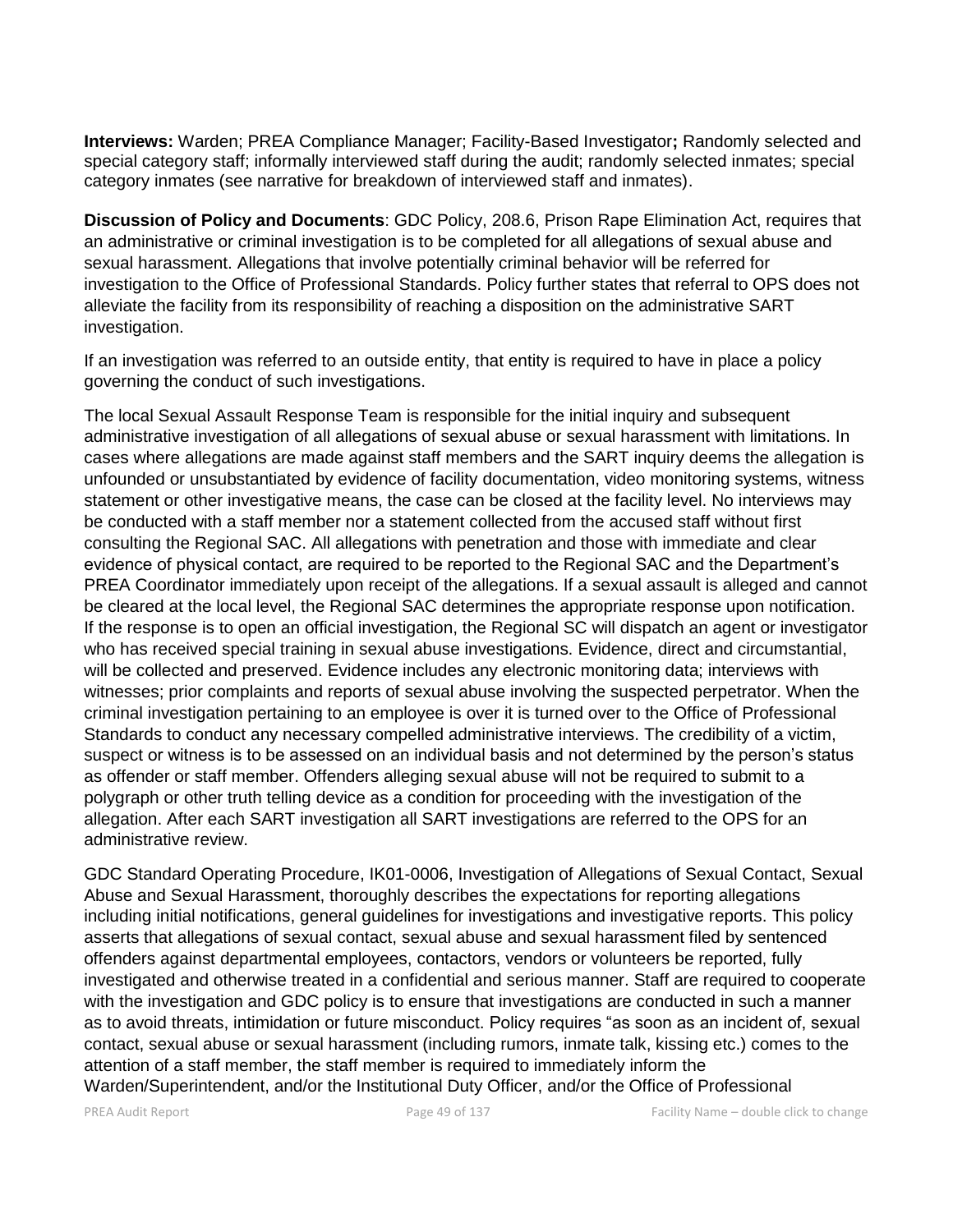Standards Unit verbally and follow up with a written report. Failure to report allegations of sexual contact, sexual abuse or sexual harassment may result in disciplinary action, up to and including dismissal.

This policy also affirms the "Internal Investigations Unit" (now Office of Professional Standards) will investigate allegations of sexual contact, sexual abuse, sexual harassment by employees, contractors, volunteers, or vendors. The investigations may include video or audio recorded interviews and written statements from victims, alleged perpetrator and any witnesses as well as all other parties with knowledge of any alleged incident; as well as known documents, photos or physical evidence.

Policy requires investigations to continue whether the alleged victim refuses to cooperate with the investigator and whether another investigation is being conducted and even if the employee resigns during an investigation. The time limit for completing investigations is 45 days from the assignment of the case.

Facility-based investigations are conducted by a team of staff including a staff whose primary responsibility is to investigate, a staff whose primary role is mental health/staff advocate, and a medical staff. Upon receiving the complaint, the investigator initiates the investigation process.

The facility-based investigator at Ware State Prison has completed the NIC specialized training," PREA-Conducting Sexual Abuse Investigations in Confinement Settings". Criminal investigations are investigated by the designated or assigned Special Agent from the Regional Office. Allegations that do not appear criminal in nature are investigated by the local SART. The local SART includes the investigator, Deputy Warden of Care and Treatment and a member from security.

he agency's investigation policy is provided via the agency website and third parties are provided information on how to report any PREA related allegation or complaint on line. Third parties may also report via the Fraud and Abuse Hotline, with contact information provided on the website as well.

# **Discussion of Interviews**:

Interviewed staff appear to be well informed about PREA and the requirement for reporting everything and that includes anything suspected. Staff stated they are trained and expected to make a verbal report immediately in a private manner and follow that up with a written report. When asked about accepting and reporting an allegation received or reported anonymously or through a third party, staff said they would report "everything".

One hundred percent (100%) of the interviewed staff knew the SART team was responsible for conducting sexual abuse investigations.

# **TRAINING AND EDUCATION**

# **Standard 115.31: Employee training**

# **All Yes/No Questions Must Be Answered by the Auditor to Complete the Report**

# **115.31 (a)**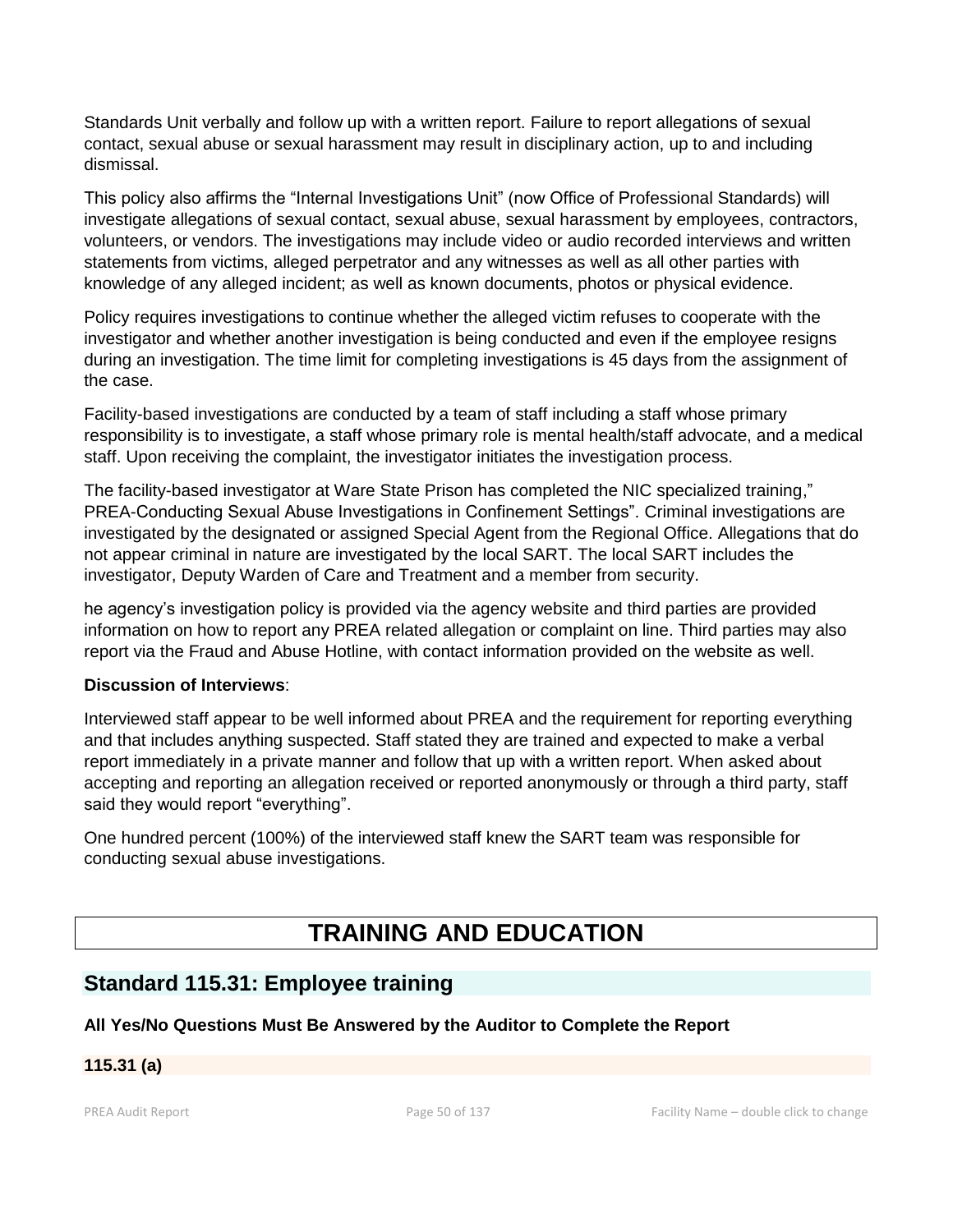- Does the agency train all employees who may have contact with inmates on its zero-tolerance policy for sexual abuse and sexual harassment?  $\boxtimes$  Yes  $\Box$  No
- Does the agency train all employees who may have contact with inmates on how to fulfill their responsibilities under agency sexual abuse and sexual harassment prevention, detection, reporting, and response policies and procedures?  $\boxtimes$  Yes  $\Box$  No
- Does the agency train all employees who may have contact with inmates on inmates' right to be free from sexual abuse and sexual harassment  $\boxtimes$  Yes  $\Box$  No
- Does the agency train all employees who may have contact with inmates on the right of inmates and employees to be free from retaliation for reporting sexual abuse and sexual harassment?  $\boxtimes$  Yes  $\Box$  No
- Does the agency train all employees who may have contact with inmates on the dynamics of sexual abuse and sexual harassment in confinement?  $\boxtimes$  Yes  $\Box$  No
- **•** Does the agency train all employees who may have contact with inmates on the common reactions of sexual abuse and sexual harassment victims?  $\boxtimes$  Yes  $\Box$  No
- Does the agency train all employees who may have contact with inmates on how to detect and respond to signs of threatened and actual sexual abuse?  $\boxtimes$  Yes  $\Box$  No
- Does the agency train all employees who may have contact with inmates on how to avoid inappropriate relationships with inmates?  $\boxtimes$  Yes  $\Box$  No
- Does the agency train all employees who may have contact with inmates on how to communicate effectively and professionally with inmates, including lesbian, gay, bisexual, transgender, intersex, or gender nonconforming inmates?  $\boxtimes$  Yes  $\Box$  No
- **•** Does the agency train all employees who may have contact with inmates on how to comply with relevant laws related to mandatory reporting of sexual abuse to outside authorities?  $\boxtimes$  Yes  $\Box$  No

# **115.31 (b)**

- **■** Is such training tailored to the gender of the inmates at the employee's facility?  $\boxtimes$  Yes  $\Box$  No
- **EXECT** Have employees received additional training if reassigned from a facility that houses only male inmates to a facility that houses only female inmates, or vice versa?  $\boxtimes$  Yes  $\Box$  No

# **115.31 (c)**

▪ Have all current employees who may have contact with inmates received such training?  $\boxtimes$  Yes  $\Box$  No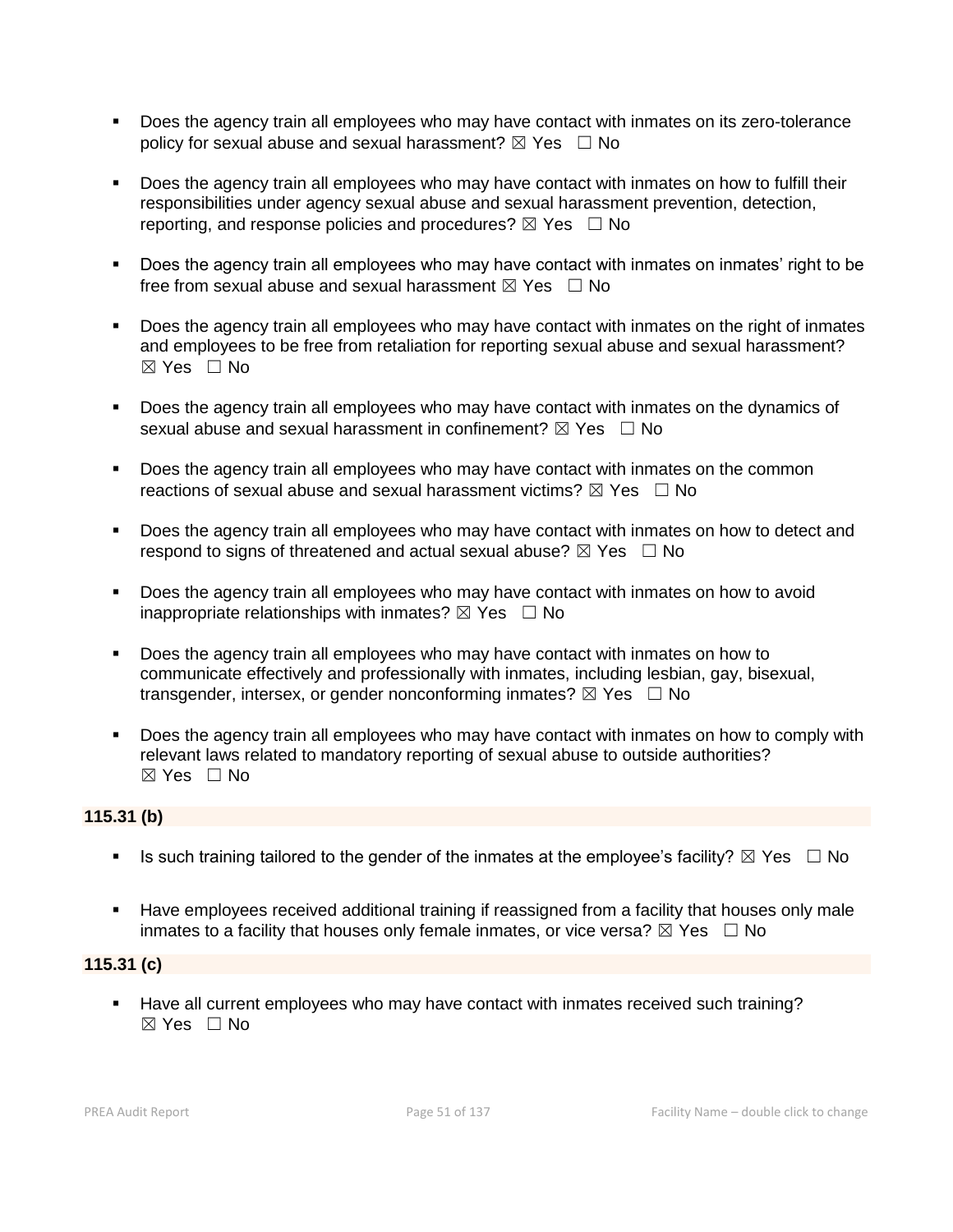- **•** Does the agency provide each employee with refresher training every two years to ensure that all employees know the agency's current sexual abuse and sexual harassment policies and procedures? ⊠ Yes □ No
- In years in which an employee does not receive refresher training, does the agency provide refresher information on current sexual abuse and sexual harassment policies?  $\boxtimes$  Yes  $\Box$  No

#### **115.31 (d)**

**•** Does the agency document, through employee signature or electronic verification, that employees understand the training they have received?  $\boxtimes$  Yes  $\Box$  No

#### **Auditor Overall Compliance Determination**

☒ **Exceeds Standard** (*Substantially exceeds requirement of standards*) ☐ **Meets Standard** (*Substantial compliance; complies in all material ways with the standard for the relevant review period*)

☐ **Does Not Meet Standard** (*Requires Corrective Action*)

# **Instructions for Overall Compliance Determination Narrative**

*The narrative below must include a comprehensive discussion of all the evidence relied upon in making the compliance or non-compliance determination, the auditor's analysis and reasoning, and the auditor's conclusions. This discussion must also include corrective action recommendations where the facility does not meet the standard. These recommendations must be included in the Final Report, accompanied by information on specific corrective actions taken by the facility.*

This standard is rated exceeds because of the numerous training opportunities not only offered but required. Once an employee is hired, he/she reviews the agency policy on sexual abuse and signs an acknowledgment statement. Newly hired employees receive in preservice training a segment on PREA. Correctional Staff attend Basic Correctional Officer Standards Training and receive a segment on PREA. Staff attend annual in-service training and Day 1, includes PREA. Staff also reported receiving refresher training during shift briefings and through emails they receive from the administration. All staff are required to complete the NIC online training "Communicating Effectively and Professionally with LGBTI Inmates. The Sexual Assault Response Team attends specialized training at least twice a year. Investigators are required to complete the online NIC Training, Investigating Sexual Abuse in Confinement Settings. Medical and Mental Health Staff are required to complete the NIC Online training for medical and mental health providers. Both medical and mental health staff attend specialized training during each year as well as completing the required PREA Training at the facility. PREA Compliance Mangers attend training specific to their roles at least twice a year.

**Policy and Document Review**: Georgia DOC Policy, 208.6, Prison Rape Elimination Act, Sexually Abusive Behavior Prevention and Intervention Program, C. Training and Education; Reviewed (40) PREA Acknowledgment Statements for Staff; Reviewed (20) PREA Acknowledgment Statements for Contractors; Reviewed (18) pages of training rosters documenting Day 1 Annual In-Service that includes PREA. Reviewed NIC Certificates for Medical and the Investigators.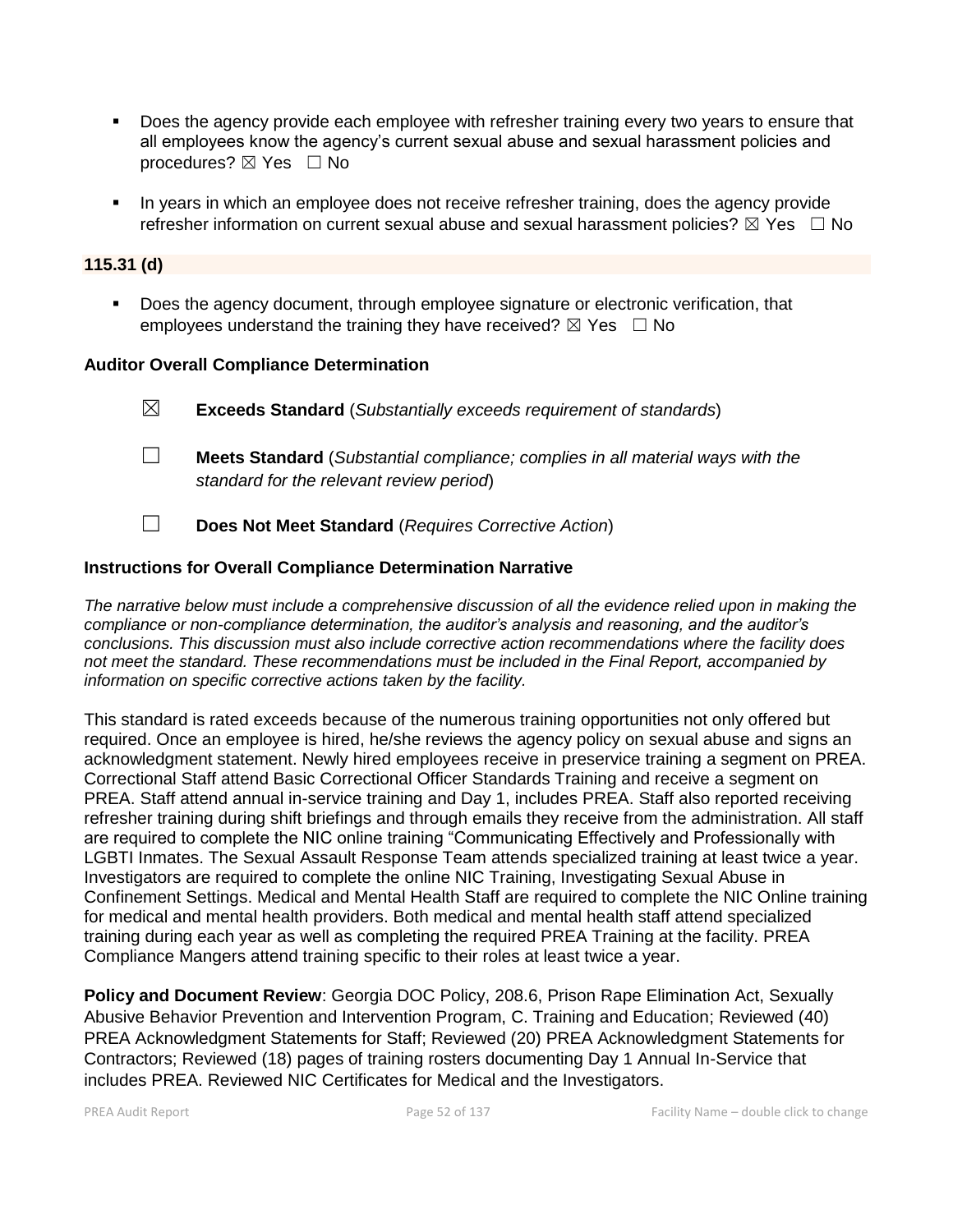**Interviews:** Randomly selected staff from the prison (15), Special category staff from the prison (19); Warden; PREA Compliance Manager; Previous Interviews with the Agency PREA Coordinator and Assistant PREA Coordinator.

**Observations**: Staff were observed engaging professionally with inmates.

# **Discussion of Policies and Documents:**

Georgia DOC Policy, 208.6, Prison Rape Elimination Act, Sexually Abusive Behavior Prevention and Intervention Program, C. Training and Education, requires annual training that includes the following: The Department's zero-tolerance policy, how to fulfill their responsibilities under the sexual abuse and sexual harassment prevention, detection, reporting and response policies and procedures, inmate's right to be free from sexual abuse and sexual harassment, the right of inmates and employees to be free from retaliation for reporting sexual abuse and sexual harassment, the dynamics of sexual abuse and sexual harassment victims, how to detect and respond to signs of threatened and actual sexual abuse, how to avoid inappropriate relationships with inmates, how to communicate effectively and professionally with inmates, including lesbian, gay, bisexual transgender, intersex or gender nonconforming inmates ; how to avoid inappropriate relationships with inmates and how to comply with relevant laws related to mandatory reporting of sexual abuse and sexual harassment.

Policy also requires that in-service training include gender specific references and training to staff as it relates to the specific population supervised. If a staff transfers in from a facility housing opposite gender offenders are required to receive gender specific training.

New employees receive PREA Training during Pre-Service Orientation. Staff also receive annual inservice training that includes a segment on PREA. In-service training considers the gender of the inmate population.

The facility provided the training curriculum/lesson plan for annual in-service 2017, covering the topics required by the PREA Standards and more.

The auditor reviewed (18) pages of training rosters documenting attending Day 1 Annual In-Service Training Records documenting PREA training.

Forty (40) PREA Acknowledgement Statements for staff were reviewed. These statements affirm the employee has received training on the Department's Zero Tolerance Policy on Sexual Abuse and Sexual Harassment and that they have read the GDC Standard Operating Procedure 208.06, Sexually Abusive Behavior Prevention and Intervention Program. They also affirm they understand that any violation of the policy will result in disciplinary action, including termination, or that they will be banned from entering any GDC institution. Penalties for engaging in sexual contact with an offender commit sexual assault, which is a felony punishable by imprisonment of not less than one nor more, than 25 years, a fine of \$100,000 or both.

All staff are required to have completed the National Institute of Corrections On-Line Training entitled: Communicating Effectively and Professionally with LGBTI Inmates. Every interviewed staff related that in addition to annual in-service and Basic Correctional Officers Training they took the on-line NIC training "Communicating Effectively and Professionally with LGBTI Inmates.

PREA Compliance Managers attend training at least twice a year. This was confirmed through reviewed training rosters and interviews with the PREA Compliance Manager and PREA Coordinator.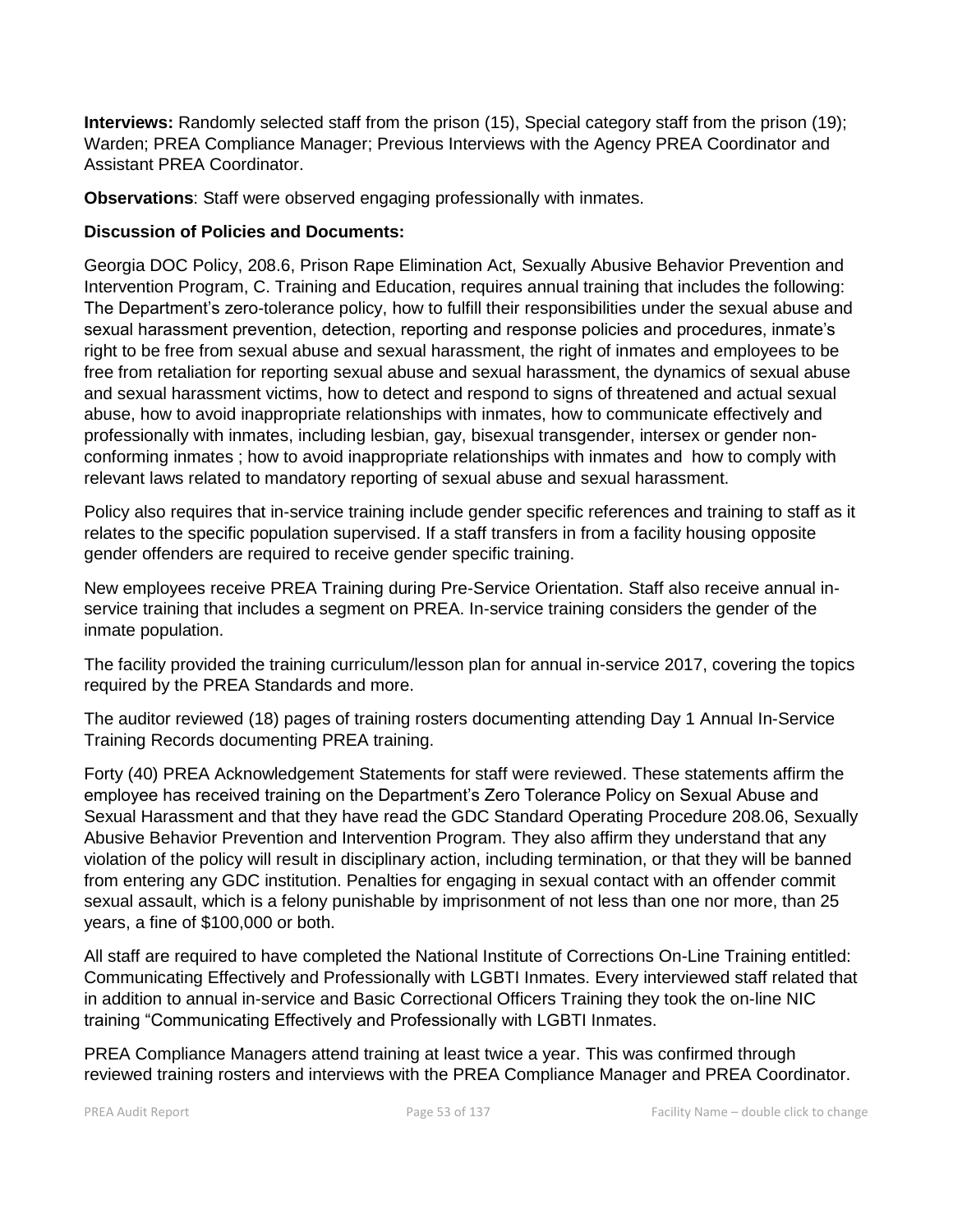The Sexual Assault Response Team receives training on their roles in responding to allegations of sexual abuse at least twice or more a year. Specialized training is completed by SART members and medical staff.

Healthcare Staff attend specialized training related to the Sexual Assault Protocols and response to a sexual assault and complete the NIC specialized training for medical care of sexual assault victims.

PREA Related posters are prolific and posted in numerous locations throughout this facility.

PREA brochures, likewise are posted and continuously in view of staff.

**Interviews:** Interviews with staff, including those randomly selected and specialized, confirmed the PREA training required in policy and the PREA standards. Newly hired employees receive the training initially and sign a PREA Acknowledgment Statement affirming they have received the training and that they have read the GDC SOP 208.06, the agency's PREA Policy. Security staff received additional PREA training when they attend Basic Correctional Officers Training (BCOT) at the academy. Following that, staff received PREA training annually on Day 1 of annual in-service training. Staff had no problems responding to the PREA questions asked by the auditor. They all acknowledged having been trained on all of the topics required by the policy and standards. The PREA Compliance Manager and PREA Coordinator and Assistant Coordinator, confirmed that PREA Compliance Managers attend training at least twice a year and that members of the Sexual Assault Response Team attend more training at least twice a year.

# **Standard 115.32: Volunteer and contractor training**

# **All Yes/No Questions Must Be Answered by the Auditor to Complete the Report**

# **115.32 (a)**

■ Has the agency ensured that all volunteers and contractors who have contact with inmates have been trained on their responsibilities under the agency's sexual abuse and sexual harassment prevention, detection, and response policies and procedures?  $\boxtimes$  Yes  $\Box$  No

# **115.32 (b)**

■ Have all volunteers and contractors who have contact with inmates been notified of the agency's zero-tolerance policy regarding sexual abuse and sexual harassment and informed how to report such incidents (the level and type of training provided to volunteers and contractors shall be based on the services they provide and level of contact they have with inmates)?  $\boxtimes$  Yes  $\Box$  No

# **115.32 (c)**

▪ Does the agency maintain documentation confirming that volunteers and contractors understand the training they have received?  $\boxtimes$  Yes  $\Box$  No

# **Auditor Overall Compliance Determination**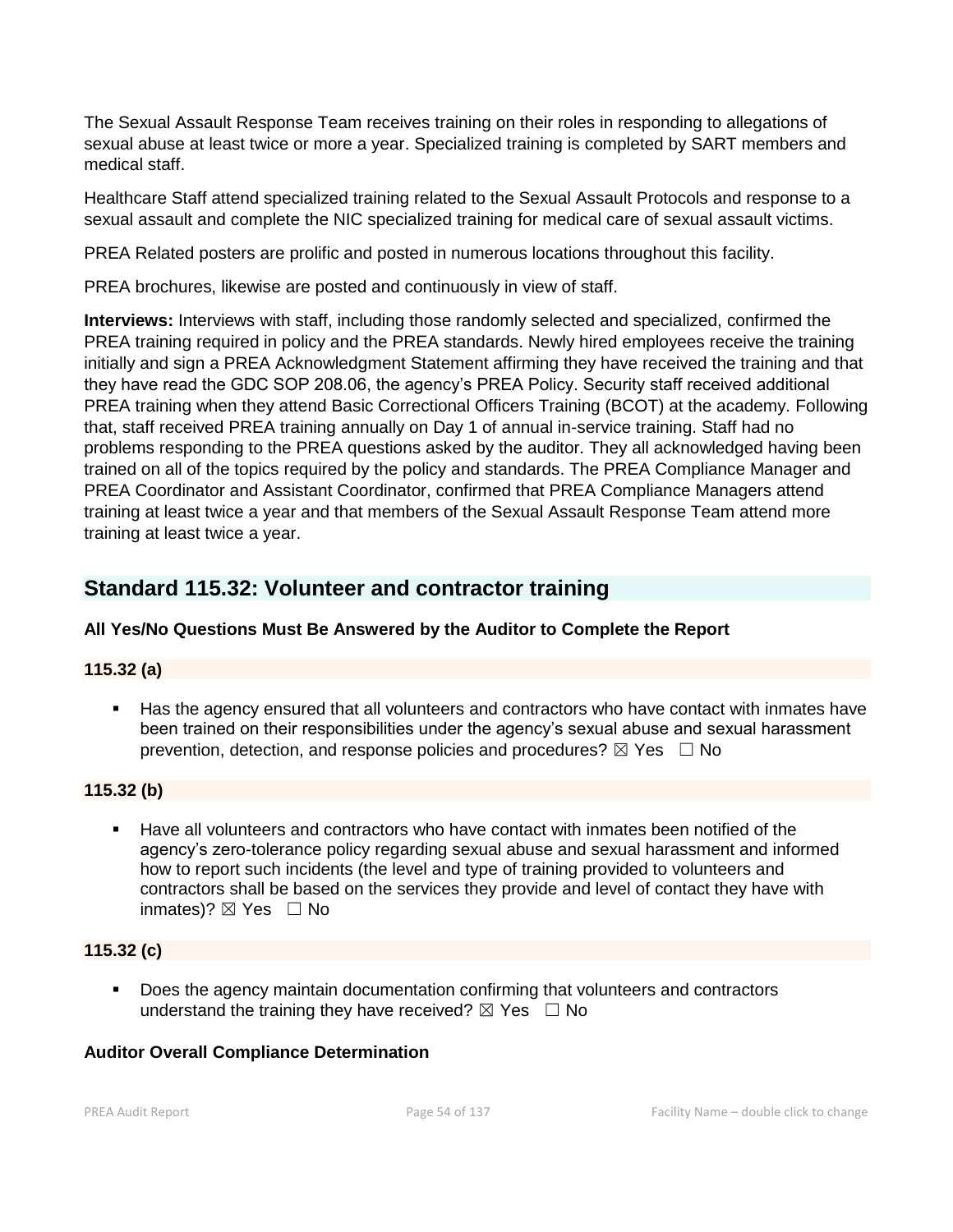☐ **Exceeds Standard** (*Substantially exceeds requirement of standards*)

- ☒ **Meets Standard** (*Substantial compliance; complies in all material ways with the standard for the relevant review period*)
- ☐ **Does Not Meet Standard** (*Requires Corrective Action*)

# **Instructions for Overall Compliance Determination Narrative**

*The narrative below must include a comprehensive discussion of all the evidence relied upon in making the compliance or non-compliance determination, the auditor's analysis and reasoning, and the auditor's conclusions. This discussion must also include corrective action recommendations where the facility does not meet the standard. These recommendations must be included in the Final Report, accompanied by information on specific corrective actions taken by the facility.*

**Policy and Documents Reviewed**: DOC Policy, 208.6, Prison Rape Elimination Act, Sexually Abusive Behavior Prevention and Intervention Program, C. Training and Education, Paragraph 3, Volunteer and Contractor Training; memo from the GDC Transitional Services Coordinator; fifty (40) PREA Acknowledgement Statements for Contractors and Volunteers;

**Interviews:** Contracted Employees, (1) Volunteer, Warden; PREA Compliance Manager

**Discussion of Policies and Documents that were reviewed:** DOC Policy, 208.6, Prison Rape Elimination Act, Sexually Abusive Behavior Prevention and Intervention Program, C. Training and Education, Paragraph 2, Volunteer and Contractor Training, requires all volunteers and contractors who have contact with inmates receive a copy of the GDC PREA Policy, 208.6, and to be trained on their responsibilities under the Department's PREA policies and procedures. This training is based on the services being provided and the level of contact with inmates, however all volunteers and contractors who have contact with offenders/inmates are required to be notified of the Department's zero-tolerance policy and informed how to report such incidents. Participation must be documented and indicates understanding the training they received.

A memo from the GDC Transitional Services Coordinator explained to Wardens that volunteer who participate in the volunteer training at Tift receive initial PREA training and have a background check completed. Documentation of the training is submitted to the Deputy Warden of Care and Treatment. In the training, the Coordinator, asserted volunteer training includes: 1) zero-tolerance for sexual abuse and sexual harassment; 2) How to fulfill their responsibilities under agency sexual and sexual harassment prevention, detection, reporting and response policies and procedures; 3) Inmate's right to be free from sexual abuse and sexual harassment; The dynamics of sexual abuse and sexual harassment in confinement; 4) The right of inmates to be free from retaliation for reporting sexual abuse and sexual harassment; 5) The dynamics of sexual abuse and sexual harassment in confinement; 6) The common reactions of sexual abuse and sexual harassment victims;7) How to detect and respond to signs of threatened and actual sexual abuse; 8) How to avoid inappropriate relationships with inmates; and 9) How to communicate effectively and professionally with inmates, including lesbian, gay, bisexual, transgender, intersex, or gender nonconforming inmates. The trainer indicated they use the Power Point presentation provided by the agency PREA Coordinator. Regional Training is now being provided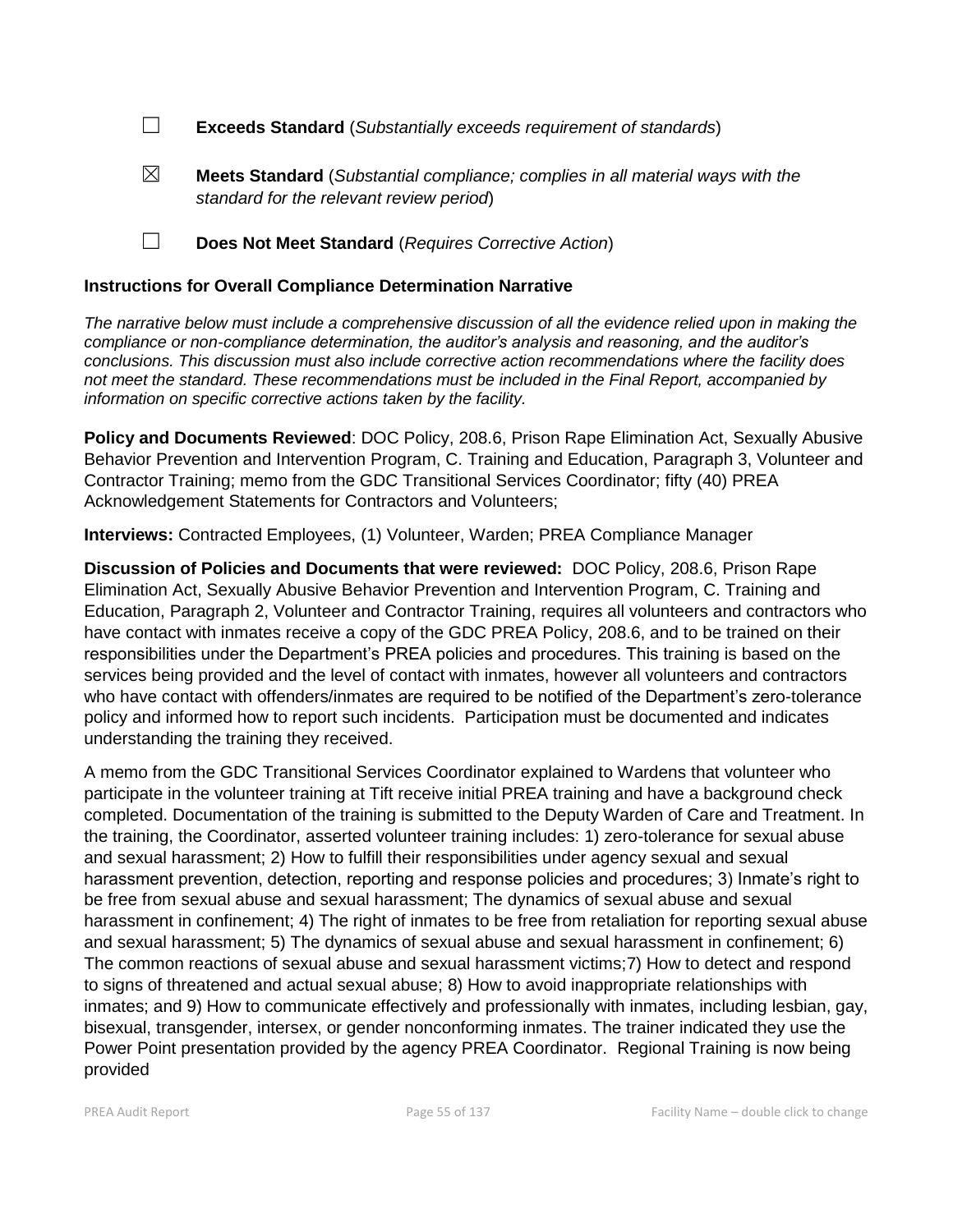The level and type of training provided to volunteers and contractors is based on the services they provide and level of contact they have with the residents. All volunteers and contractors who have contact with offenders are notified of the Department's Zero Tolerance policy regarding sexual abuse and sexual harassment and informed on how to report such incidents. Documentation of that training is on the Contractor/Volunteer Acknowledgment Statement.

The auditor reviewed forty (40) PREA Acknowledgement Statements. The GDC Acknowledgment Statements are for supervised visitors/contractors/volunteers. It acknowledges that they understand the agency has a zero-tolerance policy prohibiting visitors, contractors, and volunteers from having sexual contact of any nature with offenders. They agree not to engage in sexual contact with any offender while visiting a correctional institution and it they witnessed another having sexual contact with an offender or if someone reported it to the contractor/volunteer he/she agrees to report it to a corrections employee. They acknowledge, as well, the disciplinary action, including the possibility for criminal prosecution, if they violate the agreement. The Acknowledgment Statement for Unsupervised Contractors and Volunteers acknowledges training on the zero-tolerance policy and that they have read the agency's PREA Policy (208.06). They acknowledge they are not to engage in any behavior of a sexual nature with an offender and to report to a nearby supervisor if they witness such contact or if someone reports such conduct to the them. They acknowledge the potential disciplinary actions and/or consequences for violating policy.

# **Standard 115.33: Inmate education**

# **All Yes/No Questions Must Be Answered by the Auditor to Complete the Report**

# **115.33 (a)**

- **•** During intake, do inmates receive information explaining the agency's zero-tolerance policy regarding sexual abuse and sexual harassment?  $\boxtimes$  Yes  $\Box$  No
- During intake, do inmates receive information explaining how to report incidents or suspicions of sexual abuse or sexual harassment?  $\boxtimes$  Yes  $\Box$  No

# **115.33 (b)**

- Within 30 days of intake, does the agency provide comprehensive education to inmates either in person or through video regarding: Their rights to be free from sexual abuse and sexual harassment? ⊠ Yes □ No
- Within 30 days of intake, does the agency provide comprehensive education to inmates either in person or through video regarding: Their rights to be free from retaliation for reporting such incidents? ⊠ Yes □ No
- Within 30 days of intake, does the agency provide comprehensive education to inmates either in person or through video regarding: Agency policies and procedures for responding to such incidents? ⊠ Yes □ No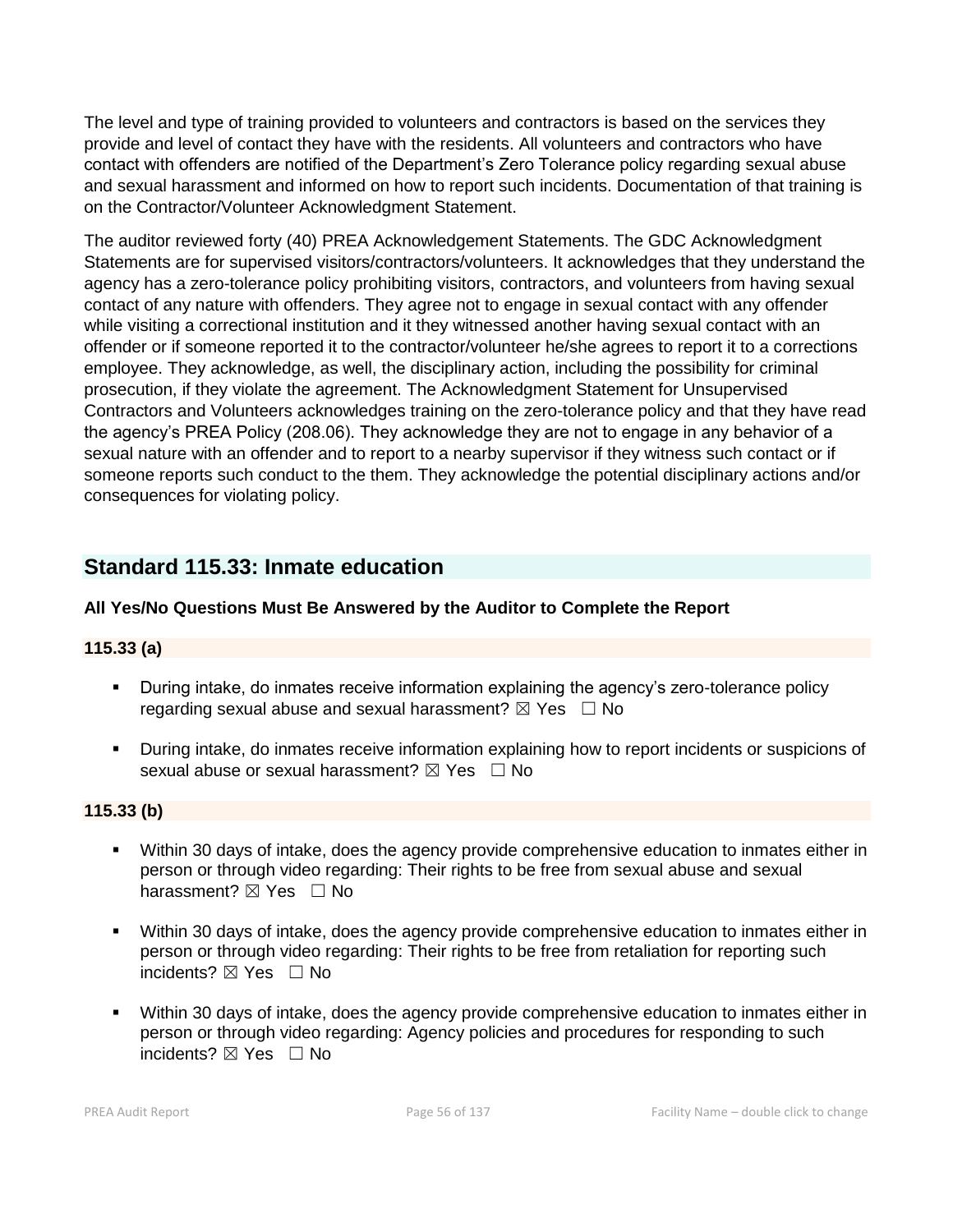#### **115.33 (c)**

- Have all inmates received such education?  $\boxtimes$  Yes  $\Box$  No
- Do inmates receive education upon transfer to a different facility to the extent that the policies and procedures of the inmate's new facility differ from those of the previous facility?  $\boxtimes$  Yes  $\Box$  No

#### **115.33 (d)**

- Does the agency provide inmate education in formats accessible to all inmates including those who are limited English proficient?  $\boxtimes$  Yes  $\Box$  No
- Does the agency provide inmate education in formats accessible to all inmates including those who are deaf?  $\boxtimes$  Yes  $\Box$  No
- Does the agency provide inmate education in formats accessible to all inmates including those who are visually impaired?  $\boxtimes$  Yes  $\Box$  No
- Does the agency provide inmate education in formats accessible to all inmates including those who are otherwise disabled?  $\boxtimes$  Yes  $\Box$  No
- Does the agency provide inmate education in formats accessible to all inmates including those who have limited reading skills?  $\boxtimes$  Yes  $\Box$  No

#### **115.33 (e)**

▪ Does the agency maintain documentation of inmate participation in these education sessions?  $\boxtimes$  Yes  $\Box$  No

# **115.33 (f)**

**•** In addition to providing such education, does the agency ensure that key information is continuously and readily available or visible to inmates through posters, inmate handbooks, or other written formats?  $\boxtimes$  Yes  $\Box$  No

#### **Auditor Overall Compliance Determination**

- ☐ **Exceeds Standard** (*Substantially exceeds requirement of standards*)
- ☒ **Meets Standard** (*Substantial compliance; complies in all material ways with the standard for the relevant review period*)
- ☐ **Does Not Meet Standard** (*Requires Corrective Action*)

#### **Instructions for Overall Compliance Determination Narrative**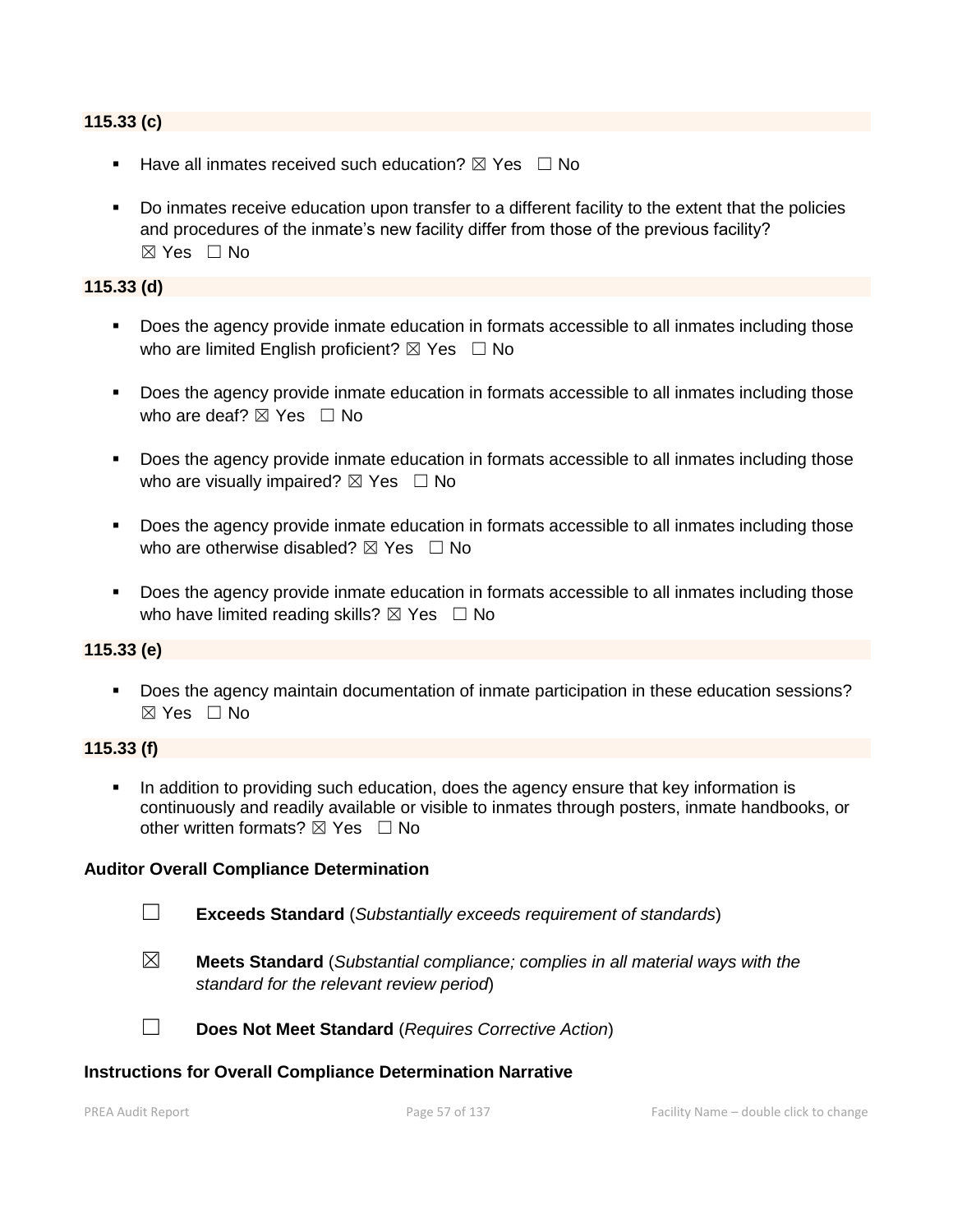*The narrative below must include a comprehensive discussion of all the evidence relied upon in making the compliance or non-compliance determination, the auditor's analysis and reasoning, and the auditor's conclusions. This discussion must also include corrective action recommendations where the facility does not meet the standard. These recommendations must be included in the Final Report, accompanied by information on specific corrective actions taken by the facility.*

**Policy and Documents Reviewed**: DOC Policy 208.6, Prison Rape Elimination Act, Sexually Abusive Behavior Prevention and Intervention Program, C. Training and Education, Paragraph 4, Offender Education; GDC PREA pamphlet; Forty (40) Prison Rape Elimination Act Orientation Video Acknowledgment Statements and forty (40) Orientation Checklists; Forty (40) Right to Know Acknowledgments; Posters throughout the facility; PREA related information painted on walls; PREA Acknowledgment sheet (documenting receipt of PREA Brochure/Pamphlet on admissiion during intake).

**Interviews**: One (1) Staff conducting intake; One (1) staff conducting orientation (inmate education); PREA Compliance Manager; Interviewed Inmates (45).

**Policy and Documents Findings:** DOC Policy 208.6, Prison Rape Elimination Act, Sexually Abusive Behavior Prevention and Intervention Program, C. Training and Education, Paragraph 3, Offender Education, requires notification of the GDC Zero-Tolerance Policy for Sexual Abuse and Harassment and information on how to report an allegation upon admission to the facility. In addition to verbal information, policy requires the inmate to be given a GDC PREA pamphlet.

Within 15 days of arrival, the policy, requires inmates receive PREA education. The education must be conducted by assigned staff members to all inmates and includes the gender appropriate "Speaking Up" video on sexual abuse.

The initial notification and the education are documented in writing by signature of the inmate and placed in offender's institutional file.

In the case of exigent circumstances, the training may be delayed, but no more than 30 days, until such time is appropriate for delivery (i.e. Tier Program, medical issues etc.). This education is documented in the same manner as for offenders who participated during the regularly scheduled orientation.

The PREA Education must include: 1) The Department's zero-tolerance of sexual abuse and sexual harassment; 2) Definitions of sexually abusive behavior and sexual harassment; 3) Prevention strategies the offender can take to minimize his/her risk of sexual victimization while in Department Custody; 4) Methods of reporting; 5) Treatment options and programs available to offender victims of sexual abuse and sexual harassment; 6) How an investigation begins and the general steps of an investigation; 7) Monitoring, discipline, and prosecution of sexual perpetrators: 8) The prohibition against retaliation;9) Notice that male and female routinely work and visit housing area.

PREA Education is required to be provided in formats, accessible to all offenders, including those who are limited English proficient, deaf, visually impaired, or otherwise disabled, as well as those with limited reading skills.

Education, according to GDC policy requires the facility to maintain documentation of offender participation in education sessions in the offender's institutional file. In each housing unit, policy requires that the following are posted in each housing unit: a) Notice of Male and Female Staff routinely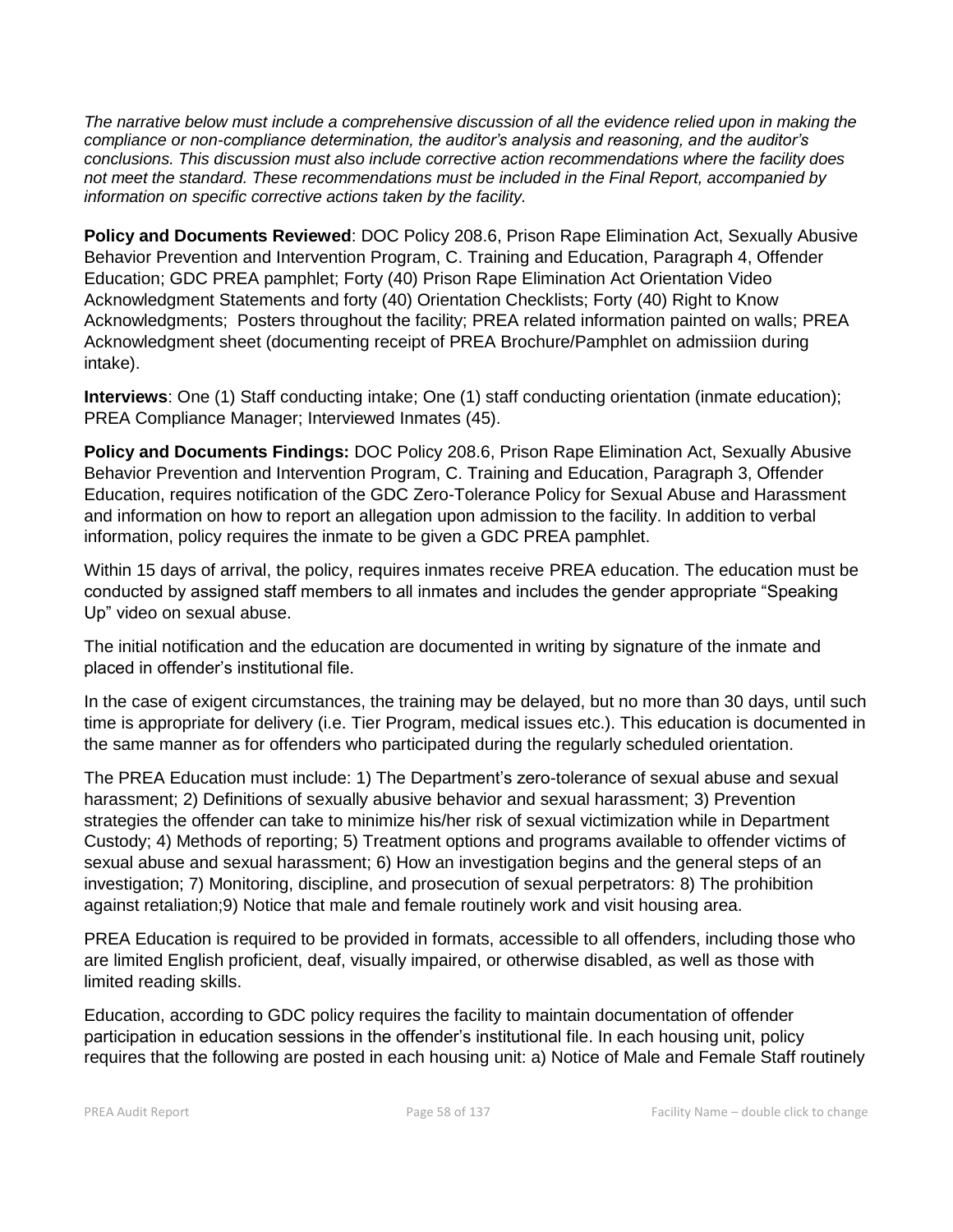working and visiting housing areas; b) A poster reflecting the Department's zero-tolerance (must be posted in common areas, as well, throughout the facility, including entry, visitation, and staff areas.

Residents confirm their orientation on several documents

- 1) Acknowledgment of having received the PREA Orientation (to include the PREA Video on sexual assault and sexual harassment.
- 2) Offender Orientation Checklist (documenting Sexual Abuse and Harassment and Viewed the PREA Video)

The inmate signs a PREA Acknowledgment and initials the Orientation Checklist affirming they viewed the PREA Video, they understood it and that they had the opportunity to ask questions. By signing the Video Acnowledgment, inmates affirm that they have viewed and understood the video on PREA. The form beiefly tells them if they need to make a report to dial "PREA" (7732)or report to a staff member. It also tells the inmate to speak to a case manager or other staff if they have further questions. Inmates acknowledge on the Offender Orientation Checklist the following: 1) Classification, Disciplinary and Grievance Process; 2) Inmate Handbook; 3) Review of Rules, Regulations and Departmental Procedures; 4) How to access counselors, sick call etc.; and 5) PREA Video. Inmates also acknowledge, by signature, that they received the formal orientaiton and were given the opportunity to ask questions and that they understand they will be accountable for any violations.

Residents are provided PREA information on a continuous basis through posters reflecting the Department's zero tolerance for sexual abuse and harassment and contact information for inmate reporting of sexual abuse allegations.

According to staff, during the intake process, after inmates get off the bus and are strip searched they are called up one on one for the victim/aggressor assessment. Staff, indicated they introduce themselves, ask the inmate what they know about PREA and give them a copy of the PREA Brochure, "Seuxal Assault and Sexual Harassment, How to Prevent it and How to report it". They also indicated if the inmate is Spanish, they get a Spanish brochure; if they are congnitively impaired they talk to the one on one and explain the information; and if they are illiterate, read the information to them. The PREA Video, they indicated, is closed caption for the hearing impaired and there is a Spanish version. Following the victim/aggressor assessment the inmates have to watch the PREA Video.

Formal Orientation, is conducted on Friday's and it is conducted by the General Population Counselor. The interviewed counselor conducting orietattion stated they inmate has to watch the PREA Video again after which staff explain how to report allegations of sexual abuse. At the end of orientation, inmates sign an acknowledgment that they have watched the PREA Video. This is documented on the Orientation Confirmation Form.

Forty(40) Orientation Checklists, were reviewed. Each checklist documented confirming once again that the inmate received the PREA education, were reviewed. The Acknowlegement Statements documented that the inmate viewed the PREA video. He further acknowledges that he has been given a formal orientaiton and has been given the opportunity to ask questions and understands he will be held accountable for any vilations. The inmate signs the acknowledgement and the staff conducting orientation signs and dates as well. .

The auditor reviewed twenty (40) Counseling Orientation Checkslists confirming receipt of the PREA Information including receipt of the inmate handbook. The handbook is located on the inmate's tablet and KIOSK and accessible to the inmate at any time.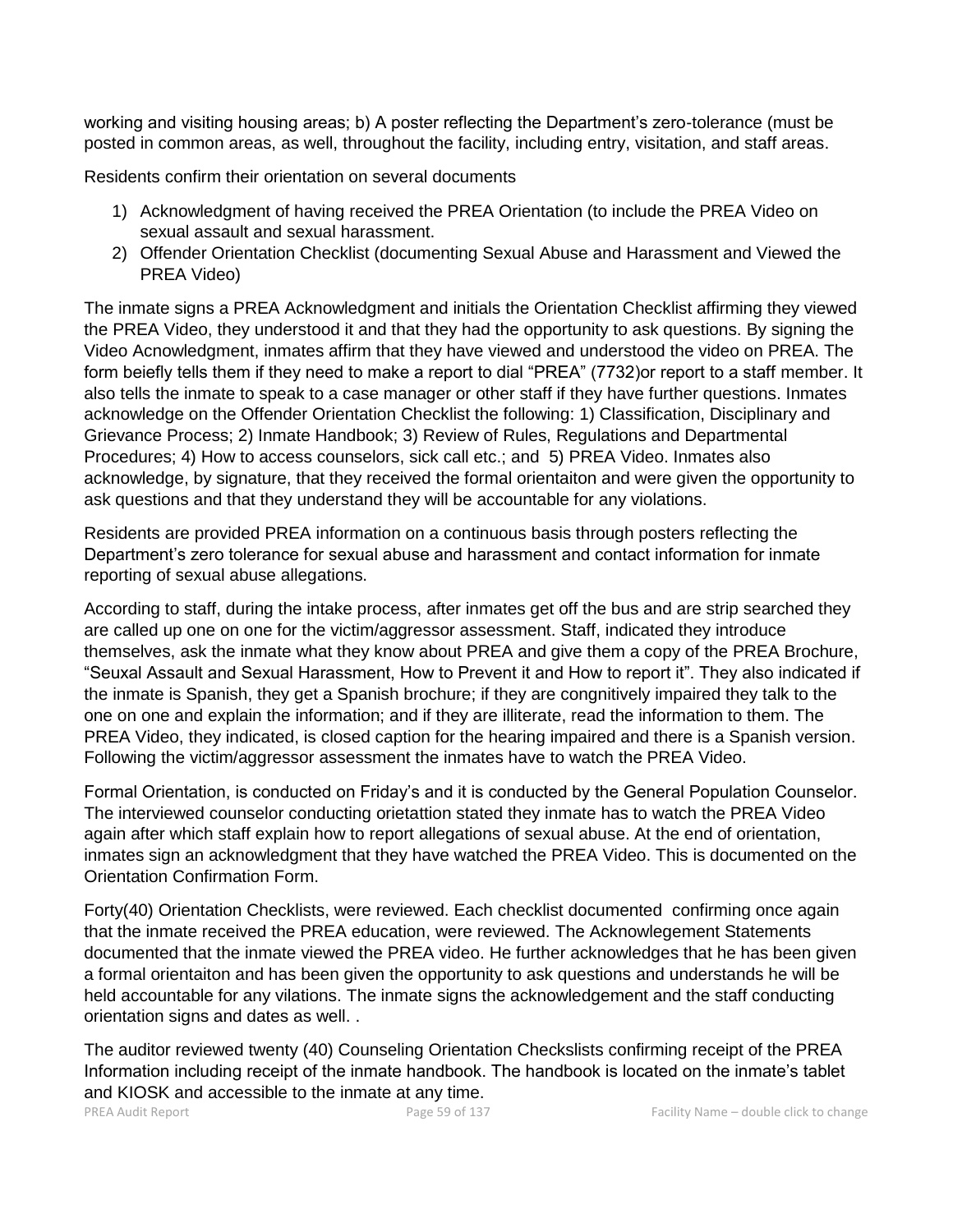The inmates also acknowledge receipt of information about retaliation and who to contact if they are experiencing retaliation. The auditor reviewed (40) of theses acknowledgments.

**Interviews:** Interviewed inmates consistently affirmed they received PREA information and later watched the PREA Video during orientation. Staff indicated inmates are provided initial PREA information the same day they get off the bus. Reportedly the inmate is taken into a private room where staff provide initial PREA information and confirmed orientation is conducted later when inmates also view the PREA Video. Most of the interviewed inmates related they were also given the opportunity to ask questions.

# **Standard 115.34: Specialized training: Investigations**

# **All Yes/No Questions Must Be Answered by the Auditor to Complete the Report**

# **115.34 (a)**

In addition to the general training provided to all employees pursuant to §115.31, does the agency ensure that, to the extent the agency itself conducts sexual abuse investigations, its investigators have received training in conducting such investigations in confinement settings? (N/A if the agency does not conduct any form of administrative or criminal sexual abuse investigations. See 115.21(a).)  $\boxtimes$  Yes  $\Box$  No  $\Box$  NA

# **115.34 (b)**

- Does this specialized training include techniques for interviewing sexual abuse victims? [N/A if the agency does not conduct any form of administrative or criminal sexual abuse investigations. See 115.21(a).]  $\boxtimes$  Yes  $\Box$  No  $\Box$  NA
- Does this specialized training include proper use of Miranda and Garrity warnings? [N/A if the agency does not conduct any form of administrative or criminal sexual abuse investigations. See 115.21(a).]  $\boxtimes$  Yes  $\Box$  No  $\Box$  NA
- Does this specialized training include sexual abuse evidence collection in confinement settings? [N/A if the agency does not conduct any form of administrative or criminal sexual abuse investigations. See 115.21(a).]  $\boxtimes$  Yes  $\Box$  No  $\Box$  NA
- Does this specialized training include the criteria and evidence required to substantiate a case for administrative action or prosecution referral? [N/A if the agency does not conduct any form of administrative or criminal sexual abuse investigations. See 115.21(a).]  $\boxtimes$  Yes  $\Box$  No  $\Box$  NA

# **115.34 (c)**

Does the agency maintain documentation that agency investigators have completed the required specialized training in conducting sexual abuse investigations? [N/A if the agency does not conduct any form of administrative or criminal sexual abuse investigations. See 115.21(a).]  $\boxtimes$  Yes  $\Box$  No  $\Box$  NA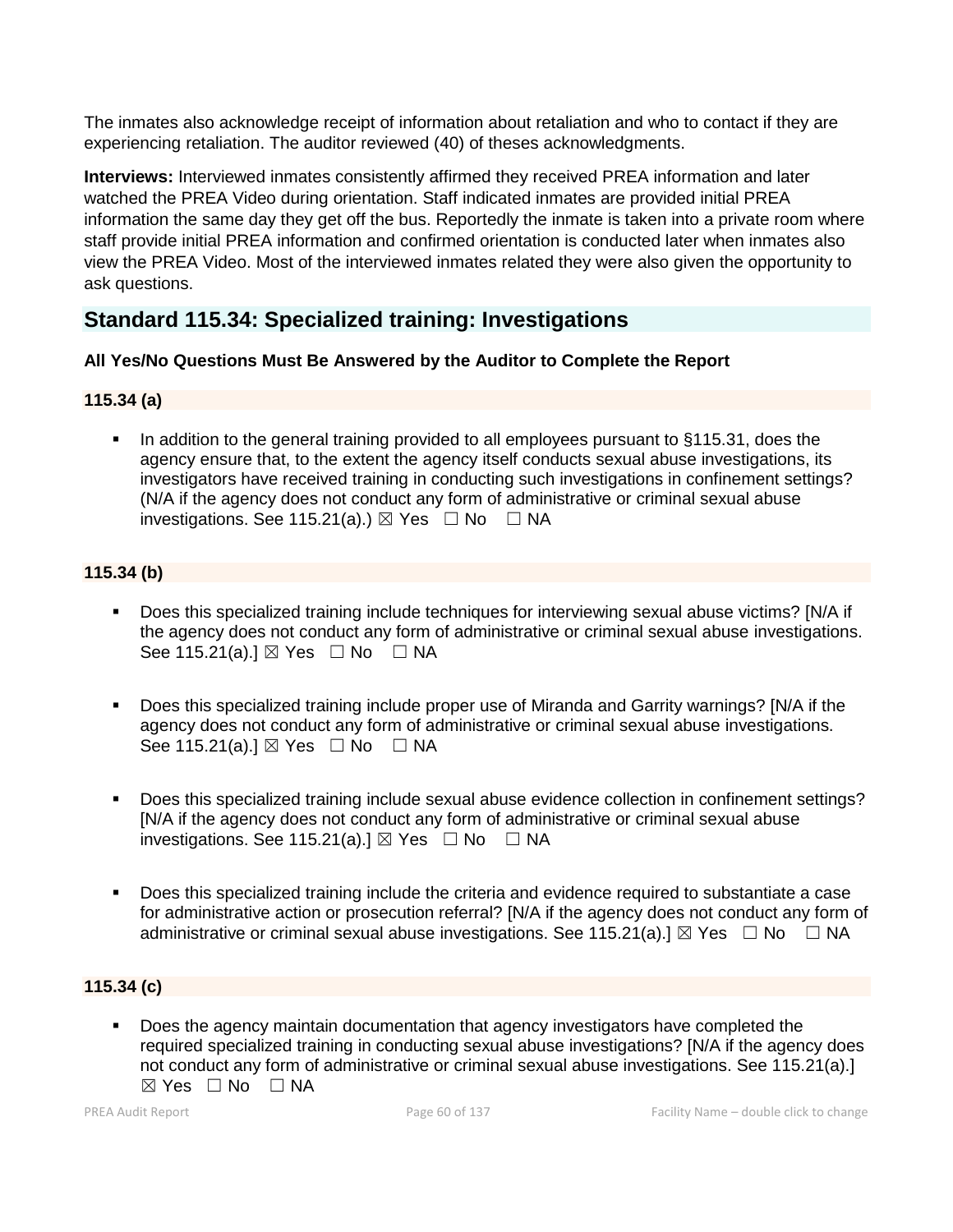# **115.34 (d)**

■ Auditor is not required to audit this provision.

#### **Auditor Overall Compliance Determination**

- ☒ **Exceeds Standard** (*Substantially exceeds requirement of standards*)
- ☐ **Meets Standard** (*Substantial compliance; complies in all material ways with the standard for the relevant review period*)
- ☐ **Does Not Meet Standard** (*Requires Corrective Action*)

#### **Instructions for Overall Compliance Determination Narrative**

*The narrative below must include a comprehensive discussion of all the evidence relied upon in making the compliance or non-compliance determination, the auditor's analysis and reasoning, and the auditor's conclusions. This discussion must also include corrective action recommendations where the facility does not meet the standard. These recommendations must be included in the Final Report, accompanied by information on specific corrective actions taken by the facility.*

**Policy and Documents Reviewed:** DOC Policy 208.6, Prison Rape Elimination Act, Sexually Abusive Behavior Prevention and Intervention Program, C. Training and Education, Paragraph 5. Specialized Training Investigations; (31) Certificates documenting specialized training provided by the National Institute of Corrections: Investigating Sexual Abuse in Confinement Settings.

**Interviews:** Facility-Based Investigator; Office of Professional Standards Investigator; Special Agent; PREA Compliance Manager

#### **Observations: N/A**

**Discussion of Policies and Documents:** DOC Policy 208.6, Prison Rape Elimination Act, Sexually Abusive Behavior Prevention and Intervention Program, C. Training and Education, Paragraph 4 Specialized Training Investigations, requires all staff investigating sexual abuse/sexual harassment allegations must be specially trained in conducting sexual abuse/sexual harassment investigations in confinement settings.

This specialized training, required in policy, consists of being appropriately trained in conducting investigations in confinement settings. The training includes techniques for interviewing sexual abuse victims, proper use of Miranda and Garrity Warnings, sexual abuse evidence collection in confinement settings, and the criteria and evidence required to substantiate a case for administrative action or prosecution referral. The Department is required to maintain documentation of that training.

In GDC Facilities, the Sexual Assault Response Team is charged with conducting the initial investigation into issues related to PREA. Their role is to determine if the allegation is indeed PREA related. If the allegation appears to be criminal in nature, the Office of Professional Standards investigators will conduct the investigation with support from the SART.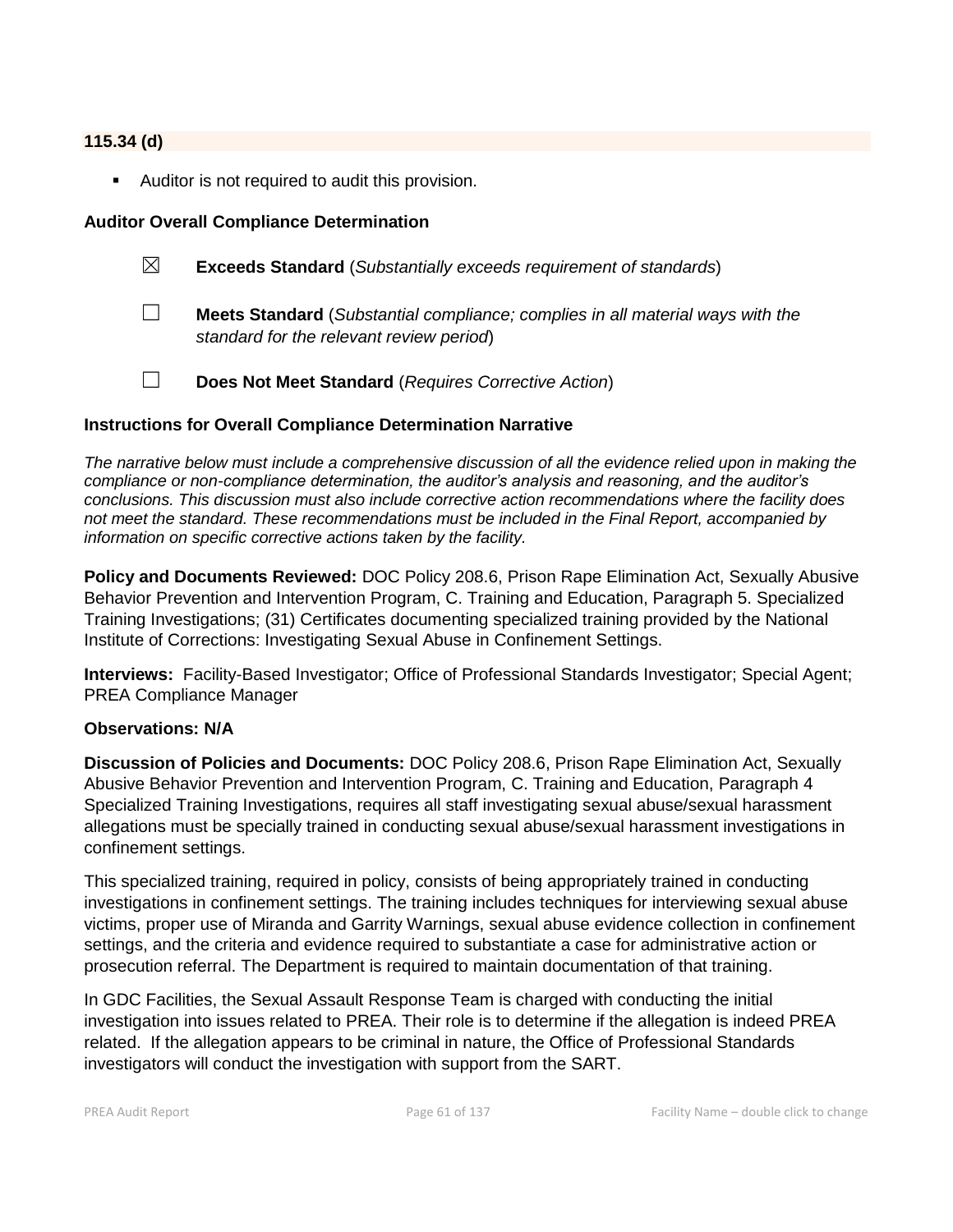The auditor reviewed thirty-one (31) Certificates documenting the specialized training provided by the NIC online. The facility has been proactive in ensuring there are adequate numbers of staff who have been trained in conducting sexual abuse investigations in confinement settings. The PREA Compliance Manager has also taken and completed the specialized training for investigators. Certificates were provided documenting, according to staff, that shift supervisors have taken the training as well because they may have incidents happening on their shifts that require immediate action while the SART is being notified.

The GDC provides additional training for investigators in Sexual Assault Response Team training that is provided several times a year. The reviewed curriculum for that training documented training that was comparable to or exceeded the NIC on-line training.

Office of Professional Standards Special Agents, according to an interviewed Special Agent, receive about 600 hours of investigator training provided by the Georgia Bureau of Investigations.

**Interviews:** An interview with the primary facility-based investigator confirmed the training received in the NIC on-line training. He related the training included techniques for interviewing, Garrity and Miranda, evidence collection and other topics.

# **Standard 115.35: Specialized training: Medical and mental health care**

# **All Yes/No Questions Must Be Answered by the Auditor to Complete the Report**

# **115.35 (a)**

- Does the agency ensure that all full- and part-time medical and mental health care practitioners who work regularly in its facilities have been trained in how to detect and assess signs of sexual abuse and sexual harassment?  $\boxtimes$  Yes  $\Box$  No
- Does the agency ensure that all full- and part-time medical and mental health care practitioners who work regularly in its facilities have been trained in how to preserve physical evidence of sexual abuse?  $\boxtimes$  Yes  $\Box$  No
- Does the agency ensure that all full- and part-time medical and mental health care practitioners who work regularly in its facilities have been trained in how to respond effectively and professionally to victims of sexual abuse and sexual harassment?  $\boxtimes$  Yes  $\Box$  No
- Does the agency ensure that all full- and part-time medical and mental health care practitioners who work regularly in its facilities have been trained in how and to whom to report allegations or suspicions of sexual abuse and sexual harassment?  $\boxtimes$  Yes  $\Box$  No

# **115.35 (b)**

If medical staff employed by the agency conduct forensic examinations, do such medical staff receive appropriate training to conduct such examinations? (N/A if agency medical staff at the facility do not conduct forensic exams.)  $\boxtimes$  Yes  $\Box$  No  $\Box$  NA

# **115.35 (c)**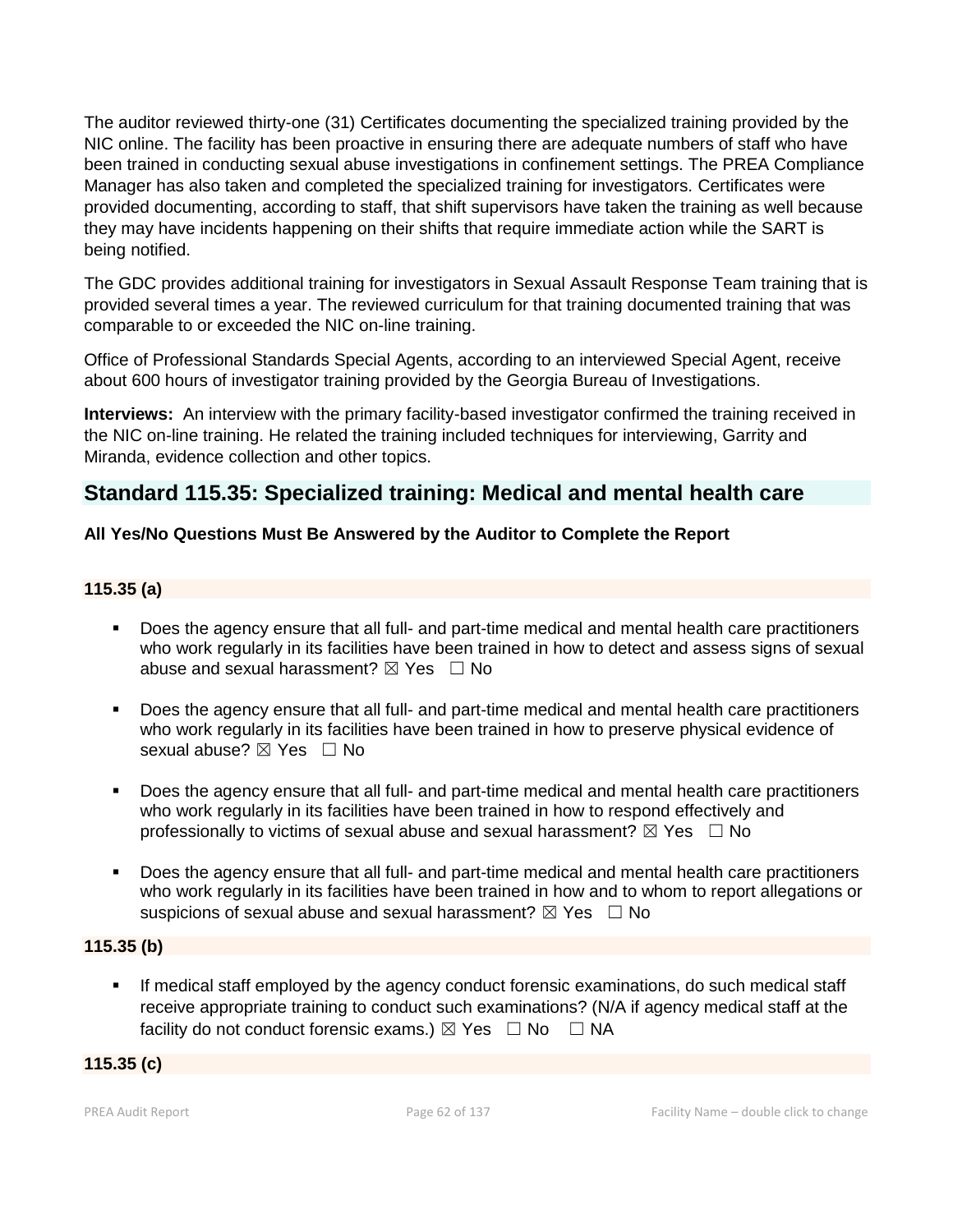▪ Does the agency maintain documentation that medical and mental health practitioners have received the training referenced in this standard either from the agency or elsewhere? ☒ Yes ☐ No

# **115.35 (d)**

- Do medical and mental health care practitioners employed by the agency also receive training mandated for employees by §115.31?  $\boxtimes$  Yes  $\Box$  No
- Do medical and mental health care practitioners contracted by and volunteering for the agency also receive training mandated for contractors and volunteers by §115.32?  $\boxtimes$  Yes  $\Box$  No

# **Auditor Overall Compliance Determination**

- ☐ **Exceeds Standard** (*Substantially exceeds requirement of standards*) ☒ **Meets Standard** (*Substantial compliance; complies in all material ways with the*
- ☐ **Does Not Meet Standard** (*Requires Corrective Action*)

#### **Instructions for Overall Compliance Determination Narrative**

*standard for the relevant review period*)

*The narrative below must include a comprehensive discussion of all the evidence relied upon in making the compliance or non-compliance determination, the auditor's analysis and reasoning, and the auditor's conclusions. This discussion must also include corrective action recommendations where the facility does not meet the standard. These recommendations must be included in the Final Report, accompanied by information on specific corrective actions taken by the facility.*

**Policy and Documents Reviewed:** Pre-Audit Questionnaire**,** Department of Corrections Policy, 208.6, Prison Rape Elimination Act, Sexually Abusive Behavior Prevention and Intervention Program, C. Training and Education, Paragraph 6, Specialized Training: Medical and Mental Health Care; Pre-Audit Questionnaire; (20) National Institute of Corrections Certificates documenting specialized training: Medical Health Care for Sexual Assault Victims in Confinement Settings;(5) National Institute of Corrections Certificates documenting specialized training for Behavioral Health Care for Victims of Sexual Abuse.

**Interviews:** Health Services Administrator, PREA Compliance Manager, Warden; Chief Counselor

**Observation**s: None applicable to this standard.

**Discussions of Policy and Documents:** The Pre-Audit Questionnaire documented 100% of the mental health and medical staff completing the required specialized training. Department of Corrections Policy, 208.6, Prison Rape Elimination Act, Sexually Abusive Behavior Prevention and Intervention Program, C. Training and Education, Paragraph 5, Specialized Training: Medical and Mental Health Care, requires the GDC medical and mental health staff and GCHC staff are trained using the NIC Specialized Training PREA Medical and MH Standards curriculum. Certificates of Completion are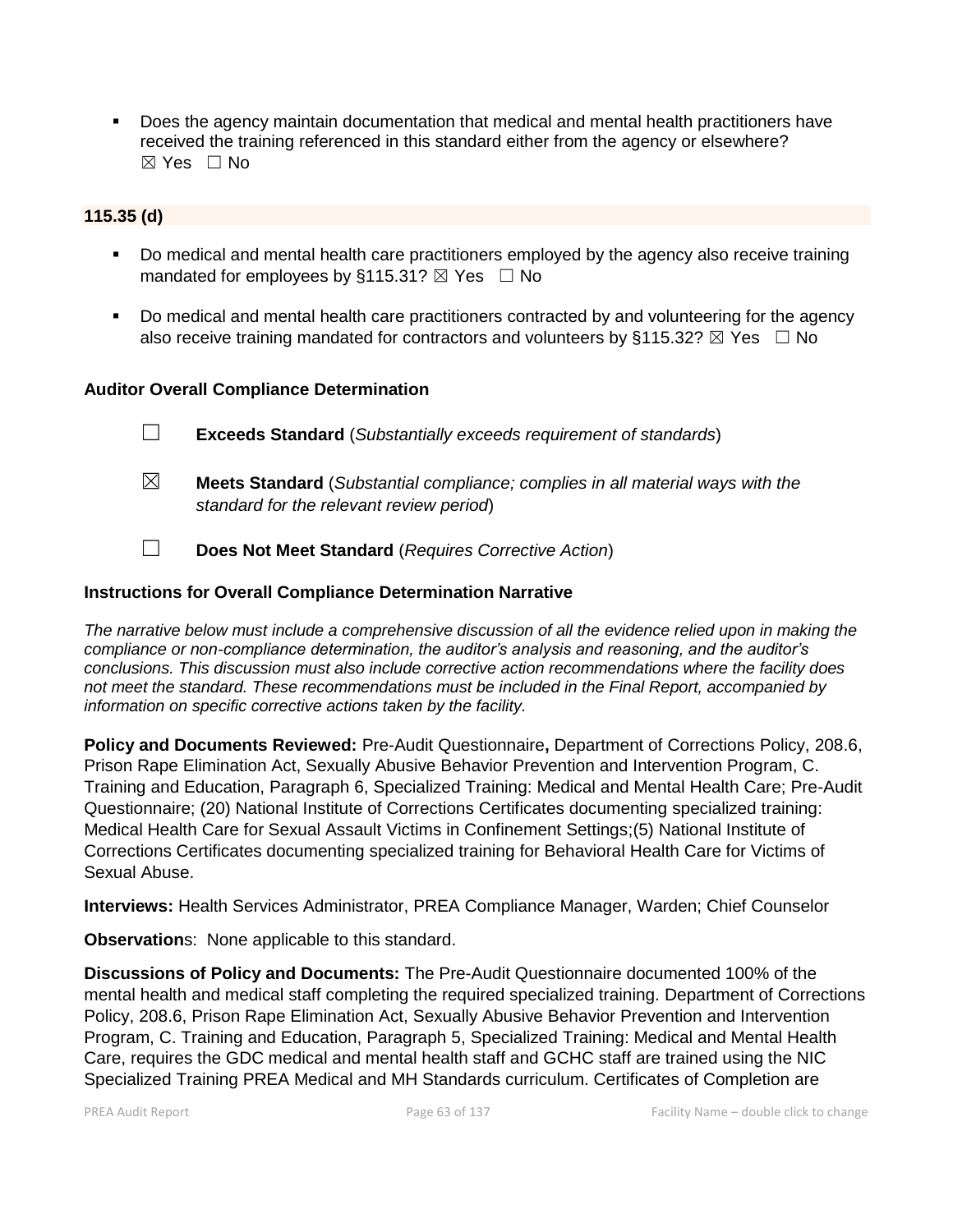required to be printed and maintained in the employee training file. Staff also must complete GDC's annual PREA in-service training.

The nurses at this facility do not conduct forensic examinations. The agency has contracts with Sexual Assault Nurse Examiners who would come to the facility to conduct the exam. The facility provided the List of SANEs, which documents the contact information for the SANES. If an inmate required care beyond the scope of the Prison Medical Unit, the inmate will be transported to the local hospital, Memorial Hospital.

# **Discussion of Interviews:**

All the interviewed medical and mental health staff confirmed medical staff attend annual in-service training and receive the same PREA Training as all other employees. Additionally; staff attend specialized training in response to sexual assault, including training in the Nursing Protocols. The Health Services Administrator indicated that all his staff except for two newly hired staff have completed the NIC specialized training for medical care of sexual abuse victims. Staff also complete the NIC online training, Communicating Effectively and Professionally with LGBTI Offenders. Medical staff also complete the SANE Nurse Procedures which are local operating procedures for responding to incidents of sexual abuse requiring the services of a sexual assault nurse examiner.

# **SCREENING FOR RISK OF SEXUAL VICTIMIZATION AND ABUSIVENESS**

# **Standard 115.41: Screening for risk of victimization and abusiveness**

# **All Yes/No Questions Must Be Answered by the Auditor to Complete the Report**

**115.41 (a)**

- Are all inmates assessed during an intake screening for their risk of being sexually abused by other inmates or sexually abusive toward other inmates?  $\boxtimes$  Yes  $\Box$  No
- Are all inmates assessed upon transfer to another facility for their risk of being sexually abused by other inmates or sexually abusive toward other inmates?  $\boxtimes$  Yes  $\Box$  No

# **115.41 (b)**

▪ Do intake screenings ordinarily take place within 72 hours of arrival at the facility? ☒ Yes ☐ No

# **115.41 (c)**

■ Are all PREA screening assessments conducted using an objective screening instrument? ☒ Yes ☐ No

**115.41 (d)**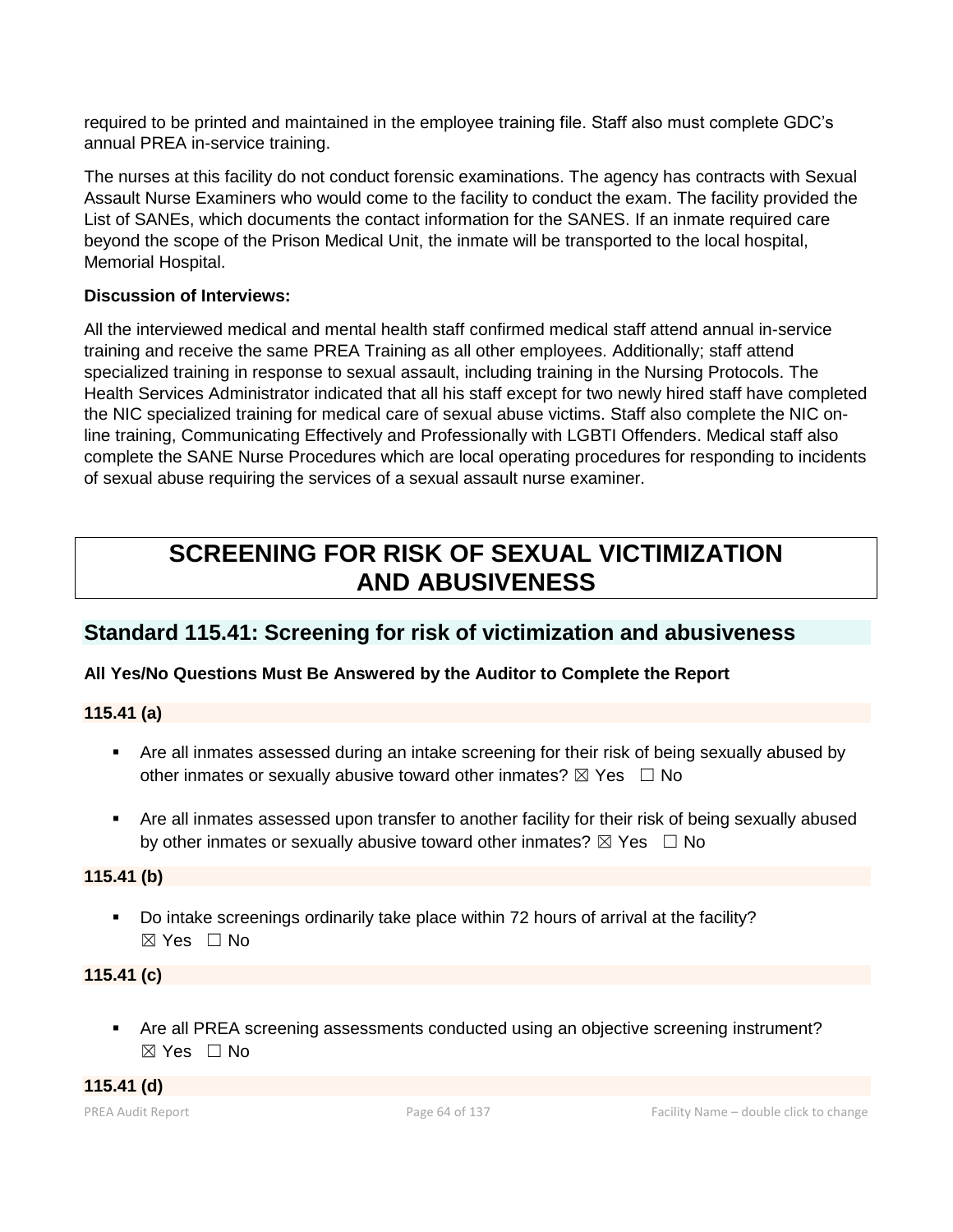- Does the intake screening consider, at a minimum, the following criteria to assess inmates for risk of sexual victimization: (1) Whether the inmate has a mental, physical, or developmental disability? ⊠ Yes □ No
- Does the intake screening consider, at a minimum, the following criteria to assess inmates for risk of sexual victimization: (2) The age of the inmate?  $\boxtimes$  Yes  $\Box$  No
- Does the intake screening consider, at a minimum, the following criteria to assess inmates for risk of sexual victimization: (3) The physical build of the inmate?  $\boxtimes$  Yes  $\Box$  No
- Does the intake screening consider, at a minimum, the following criteria to assess inmates for risk of sexual victimization: (4) Whether the inmate has previously been incarcerated?  $\boxtimes$  Yes  $\Box$  No
- Does the intake screening consider, at a minimum, the following criteria to assess inmates for risk of sexual victimization: (5) Whether the inmate's criminal history is exclusively nonviolent?  $\boxtimes$  Yes  $\Box$  No
- Does the intake screening consider, at a minimum, the following criteria to assess inmates for risk of sexual victimization: (6) Whether the inmate has prior convictions for sex offenses against an adult or child?  $\boxtimes$  Yes  $\Box$  No
- Does the intake screening consider, at a minimum, the following criteria to assess inmates for risk of sexual victimization: (7) Whether the inmate is or is perceived to be gay, lesbian, bisexual, transgender, intersex, or gender nonconforming (the facility affirmatively asks the inmate about his/her sexual orientation and gender identity AND makes a subjective determination based on the screener's perception whether the inmate is gender non-conforming or otherwise may be perceived to be LGBTI)?  $\boxtimes$  Yes  $\Box$  No
- Does the intake screening consider, at a minimum, the following criteria to assess inmates for risk of sexual victimization: (8) Whether the inmate has previously experienced sexual victimization? **⊠** Yes □ No
- Does the intake screening consider, at a minimum, the following criteria to assess inmates for risk of sexual victimization: (9) The inmate's own perception of vulnerability?  $\boxtimes$  Yes  $\Box$  No
- Does the intake screening consider, at a minimum, the following criteria to assess inmates for risk of sexual victimization: (10) Whether the inmate is detained solely for civil immigration purposes? ⊠ Yes □ No

# **115.41 (e)**

**•** In assessing inmates for risk of being sexually abusive, does the initial PREA risk screening consider, when known to the agency: prior acts of sexual abuse?  $\boxtimes$  Yes  $\Box$  No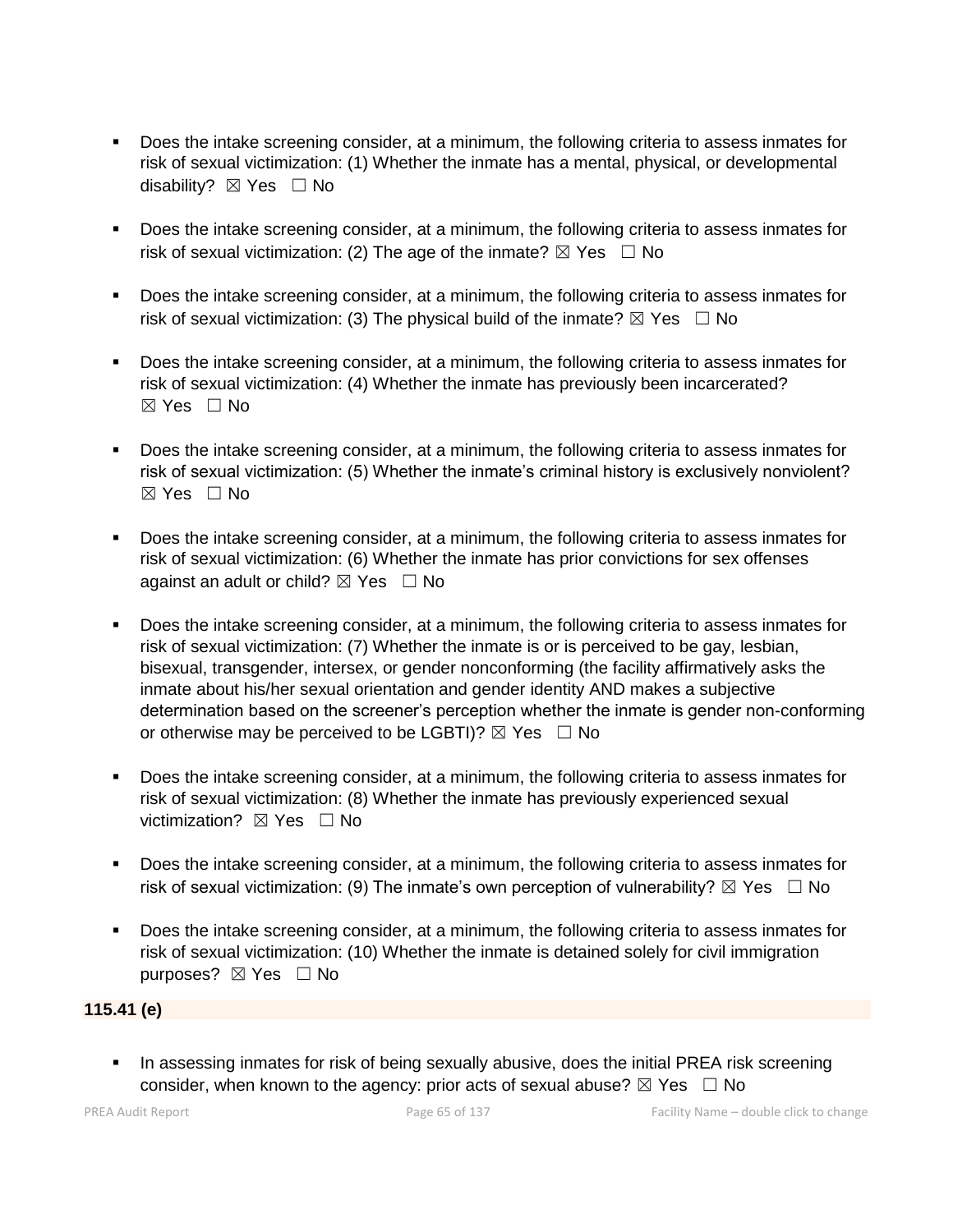- **•** In assessing inmates for risk of being sexually abusive, does the initial PREA risk screening consider, when known to the agency: prior convictions for violent offenses?  $\boxtimes$  Yes  $\Box$  No
- **•** In assessing inmates for risk of being sexually abusive, does the initial PREA risk screening consider, when known to the agency: history of prior institutional violence or sexual abuse?  $\boxtimes$  Yes  $\Box$  No

# **115.41 (f)**

▪ Within a set time period not more than 30 days from the inmate's arrival at the facility, does the facility reassess the inmate's risk of victimization or abusiveness based upon any additional, relevant information received by the facility since the intake screening?  $\boxtimes$  Yes  $\Box$  No

# **115.41 (g)**

- Does the facility reassess an inmate's risk level when warranted due to a: Referral? ☒ Yes ☐ No
- Does the facility reassess an inmate's risk level when warranted due to a: Request?  $\boxtimes$  Yes  $\Box$  No
- Does the facility reassess an inmate's risk level when warranted due to a: Incident of sexual abuse? ☒ Yes ☐ No
- Does the facility reassess an inmate's risk level when warranted due to a: Receipt of additional information that bears on the inmate's risk of sexual victimization or abusiveness?  $\boxtimes$  Yes  $\Box$  No

# **115.41 (h)**

Is it the case that inmates are not ever disciplined for refusing to answer, or for not disclosing complete information in response to, questions asked pursuant to paragraphs (d)(1), (d)(7), (d)(8), or (d)(9) of this section?  $\boxtimes$  Yes  $\Box$  No

#### **115.41 (i)**

■ Has the agency implemented appropriate controls on the dissemination within the facility of responses to questions asked pursuant to this standard in order to ensure that sensitive information is not exploited to the inmate's detriment by staff or other inmates?  $\Box$  Yes  $\Box$  No

#### **Auditor Overall Compliance Determination**



- ☐ **Exceeds Standard** (*Substantially exceeds requirement of standards*)
- ☒ **Meets Standard** (*Substantial compliance; complies in all material ways with the standard for the relevant review period*)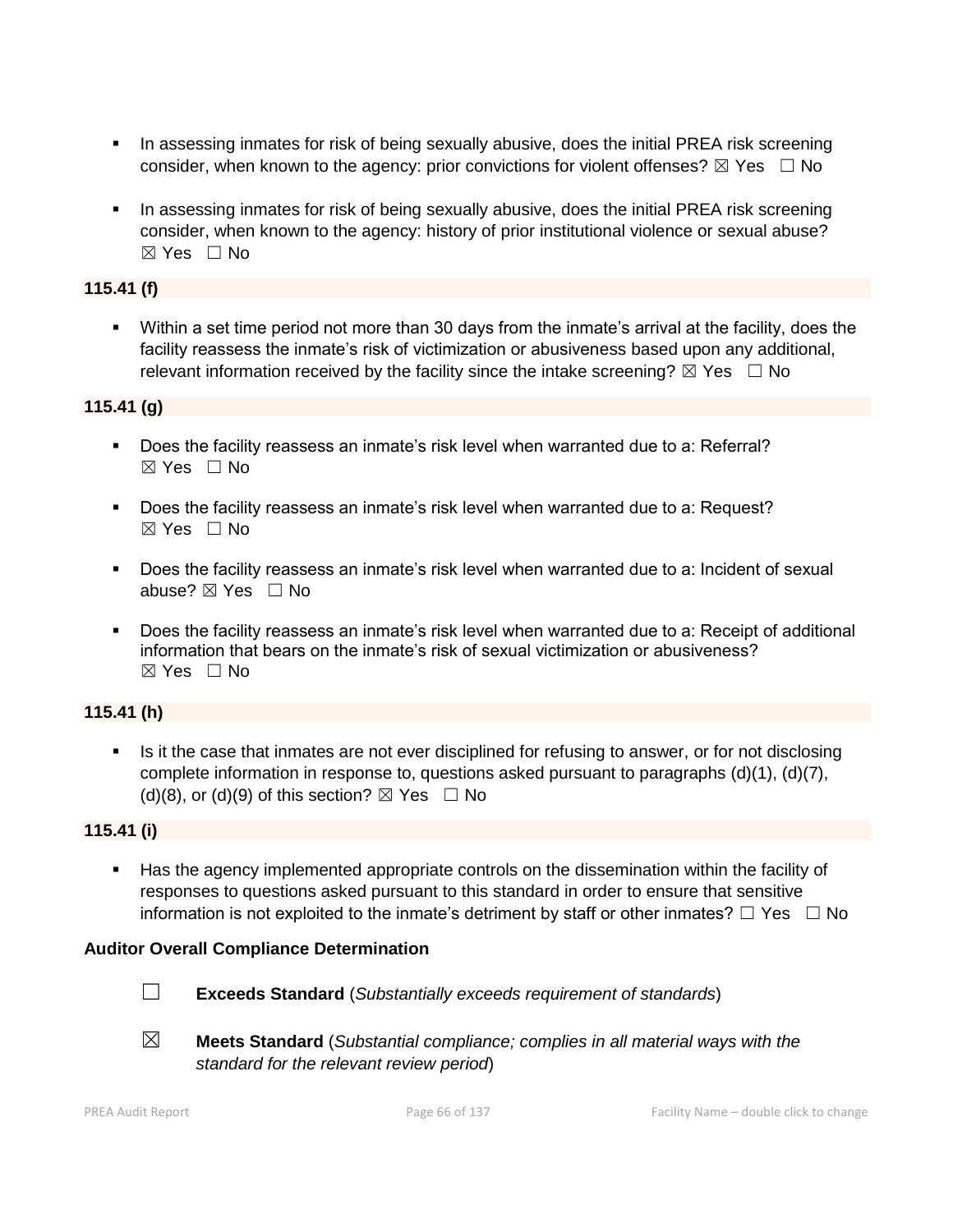☐ **Does Not Meet Standard** (*Requires Corrective Action*)

# **Instructions for Overall Compliance Determination Narrative**

*The narrative below must include a comprehensive discussion of all the evidence relied upon in making the compliance or non-compliance determination, the auditor's analysis and reasoning, and the auditor's conclusions. This discussion must also include corrective action recommendations where the facility does not meet the standard. These recommendations must be included in the Final Report, accompanied by information on specific corrective actions taken by the facility.*

**Policy and Documents Reviewed**: Department of Corrections Policy 208.6, Prison Rape Elimination Act, Sexually Abusive Behavior Prevention and Intervention Program, D. Screening for Risk of Sexual Victimization and Abusiveness, Paragraph 1. Screening for victimization and abusiveness; GDC Policy 208.06, Attachment 4; Policy 208.06, Prison Rape Elimination Act-PREA, Sexually Abusive Behavior Prevention and Intervention Program in paragraph 9; (40) Victim/Aggressor Instruments; (40) Victim/Aggressor Reassessment Instrument; Pre-Audit Questionnaire.; Referrals to Mental Health; Documentation of Retraining General Population Counselors in Referral Process.

**Interviews**: Staff conducting the victim/aggressor assessments; ID Staff and Classification Staff who make housing assignments; Warden; PREA Compliance Manager; (45) Inmates (Random and Targeted)

**Policy and Documents Review**: Department of Corrections Policy 208.6, Prison Rape Elimination Act, Sexually Abusive Behavior Prevention and Intervention Program, D. Screening for Risk of Sexual Victimization and Abusiveness, Paragraph 1. Screening for victimization and abusiveness, requires all offenders be assessed during intake screening and upon transfer to another facility for their risk of being sexually abused by other inmates or sexually abusive toward other inmates.

Paragraph 2 requires counselors to conduct a screening for risk of victimization and abusiveness, in SCRIBE, through use of Attachment 2 (the screening instrument).

This instrument, the Victim/Aggressor Classification Instrument, is administered by a counselor, within 24 hours of arrival at the facility.

Information from the assessment will be used to determine classification decisions with the goal of keeping separate those offenders at high risk of being sexually victimized from those at high risk of being sexually abusive.

The Offender PREA Classification Details considers all the following sexual victim factors:

- Offender is a former victim of institutional rape or sexual assault
- Offender is 25 years old or younger or 60 years or older
- Offender is small in physical stature
- Offender has a developmental disability/mental illness/physical disability
- Offender's first incarceration
- Offender is perceived to be gay/lesbian/bisexual transgender/intersex or gender non-conforming
- Offender has a history of prior sexual victimization
- Offender's own perception is that of being vulnerable
- Offender has a criminal history that is exclusively non-violent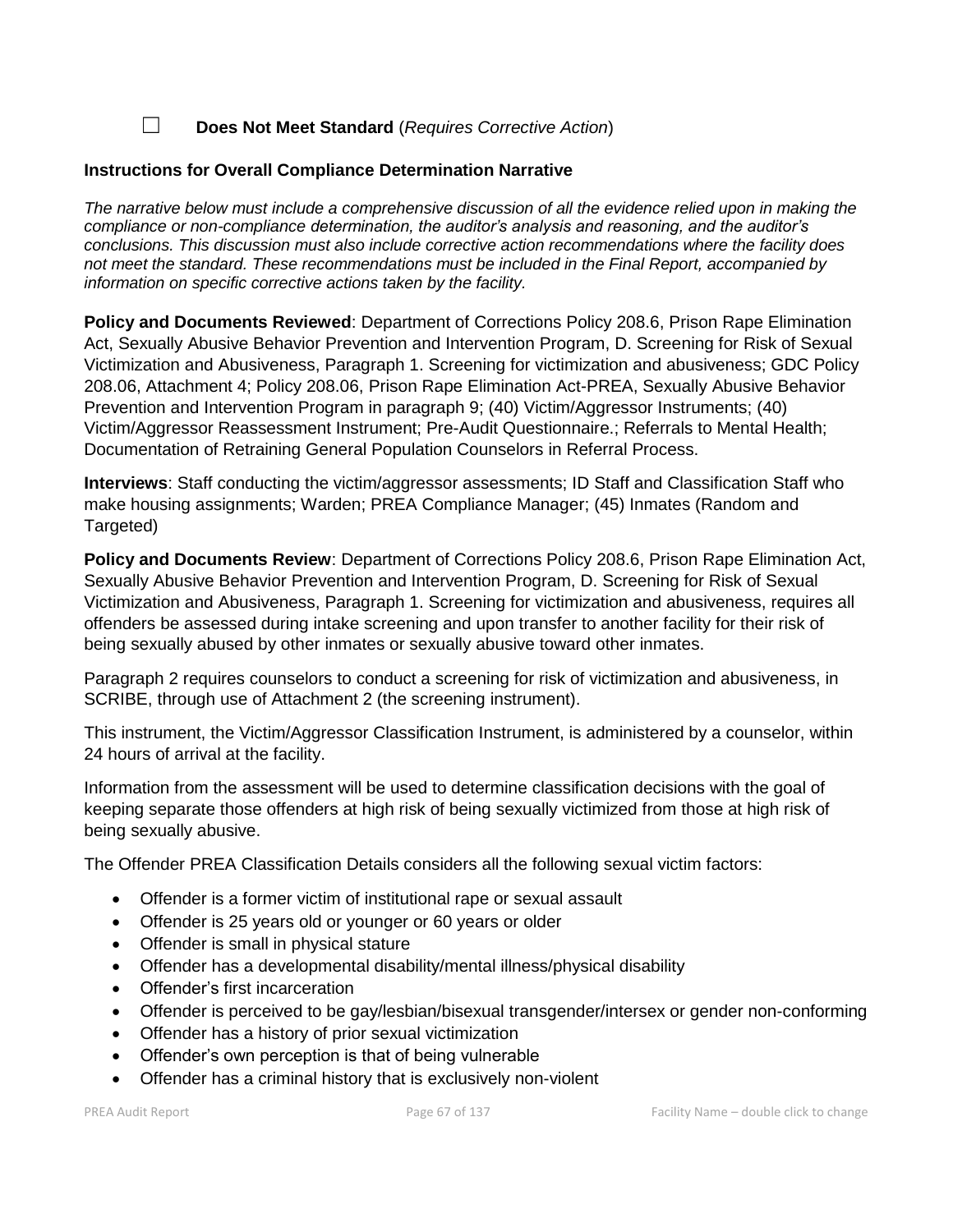• Offender has a conviction(s) for sex offense against adult and/or child?

If question #1 is answered yes, the offender will be classified as a Victim regardless of the other questions. This generates the PREA Victim icon on the SCRIBE Offender Page. If three (3) or more of questions (2-10) are checked, the offender will be classified as a Potential Victim. This will generate the PREA Potential Victim icon on the SCRIBE offender page.

The Offender PREA Classification Detail considers the following Sexual Aggressor Factors:

- Offender has a history of institutional (prison or jail) sexually aggressive behavior
- Offender has a history of sexual abuse or sexual assault toward others (adult or child)
- Offender's current offense is sexual abuse/sexual assault toward others (adult or child)
- Offender has a prior conviction(s) for violent offenses

If questions #1 is answered yes, the inmate will be classified as a Sexual Aggressor regardless of the other questions. This will generate the PREA Aggressor icon on the SCRIBE Offender page. If two (2) or more of questions (2-4) are checked, the offender will be classified as a Potential Aggressor. This will generate the PREA Potential Aggressor icon on the SCRIBE Offender page.

GDC Policy 208.06, Attachment 4 also states in situations where the instrument classifies the offender as both Victim and Aggressor counselors are instructed to thoroughly review the offender's history to determine which rating will drive the offender's housing, programming, etc. This also is required to be documented in the offender SCRIBE case notes, with an alert note indicating which the controlling rating is.

Staff are required to encourage offenders to disclose as much information as possible for the Department to provide the most protection possible under this policy. If an offender decides not to respond to questions relating to his level of risk, he/she may not be disciplined.

The screening process considers minimally, the following criteria to assess inmate's risk of sexual victimization: Whether the inmate has a mental, physical, or developmental disability; the age of the inmate; the physical build of the inmate; whether the inmate has been previously incarcerated; whether the inmate's criminal history is exclusively nonviolent; whether the inmate has prior conviction for sex offenses against an adult or child; whether the inmate is or is perceived to be gay, lesbian, bisexual, transgender, intersex or gender nonconforming; whether the inmate has previously experienced sexual victimization; the inmate's own perception of vulnerability and whether the inmate is detained soley for civil immigration purposes. It also considers prior acts of sexual abuse, prior convictions for violent offenses and history of prior institutional violence or sexual abuse, as known by the Department, Other factors considered are: physical appearance, demeanor, special situations or special needs, social inadequacy and developmental disabilities.

The auditor reviewed 40 Victim/Aggressor Assessments and 40 Case Note entries documenting reassessments. These were documented and put into SCRIBE as required. The instrument used was the GDC's Victim/Aggressor Survey. Assessments were consistently documented the same day as admission.

Policy requires offenders whose risk screening indicates a risk for victimization or abusiveness is required to be reassessed when warranted due to an incident disclosure of sexual abuse or harassment and for all offenders within 30 days of arrival at the institution. A case not shall be entered inscribe to indicate this review has been conducted.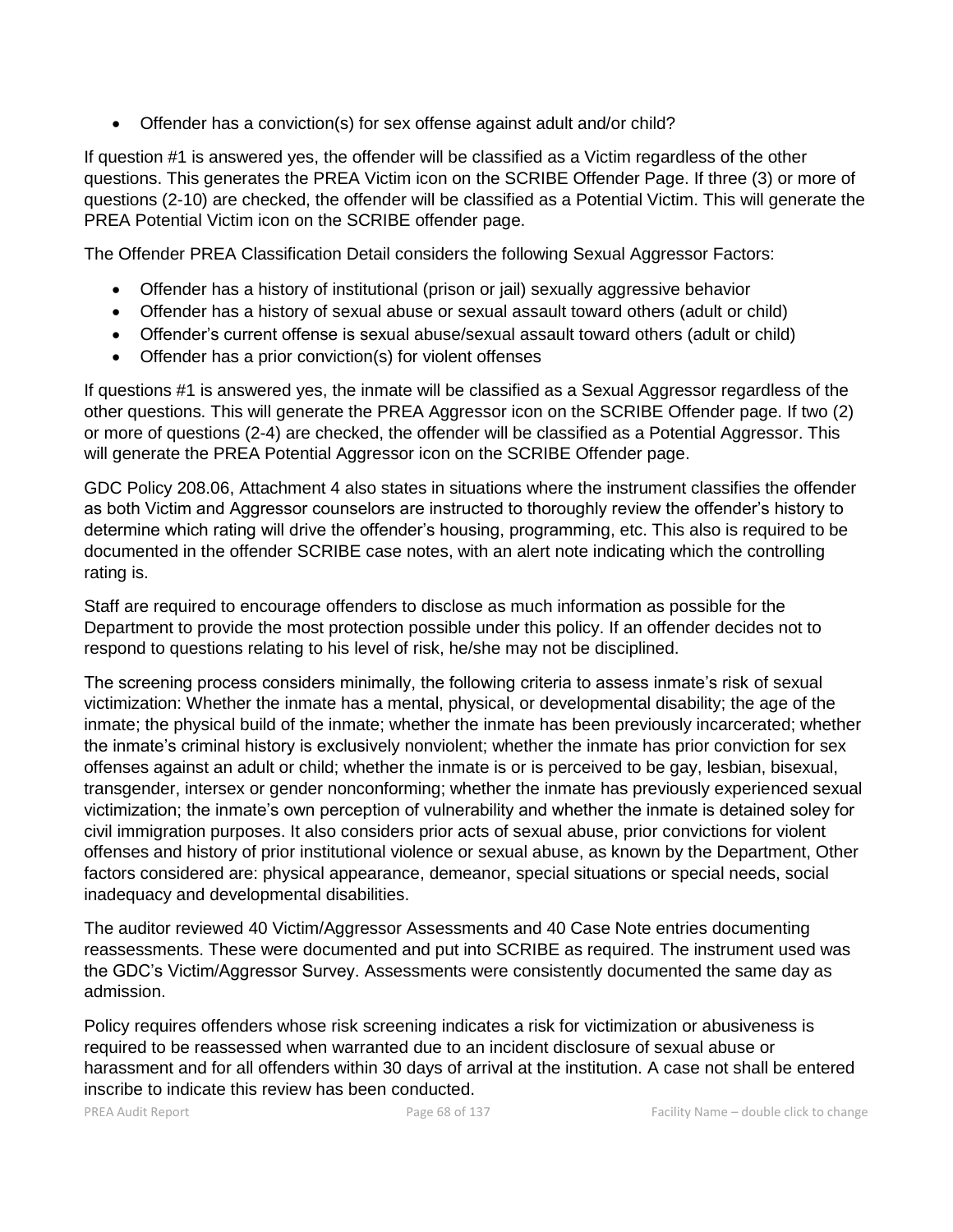Policy requires that any information related to sexual victimization or abusiveness, including the information entered into the comment section of the Intake Screening Form, is limited to a need-toknow basis for staff, only for the purpose of treatment and security and management decisions, such as housing and cell assignments, as well as work, education and programming assignments.

Policy 208.06, Prison Rape Elimination Act-PREA, Sexually Abusive Behavior Prevention and Intervention Program in paragraph 5, requires the Warden to designate a safe dorm or safe beds for offenders identified as highly vulnerable to sexual abuse. The location of these safe beds must be identified in the Local Procedure Directive, Attachment 9 and the Staffing Plan. The facility has designated a dorm to serve as a safe dorm, housing potential or actual victim of sexual assault. The Ware State Prison will make individualized determinations about how to ensure the safety of each offender.

Staff use the GDC Form PREA Sexual Victim/Sexual Aggressor Classification Screening and the questions are asked orally. The staff stated they cannot require an inmate to answer any of the questions on the assessment nor can residents be disciplined for not doing so. The screening form considers things such as: 1) Prior victimization, 2) Weight, 3) Age, 4) Body type, 5) Disability, 6) Mental issues, 7) First incarceration or not, 8) Criminal history that is non-violent, 9) Sexual offenses, 10) Sexual abuse against adults, children etc., 11) Current offense, and 12) Prior convictions for violence. Staff also related that instead of stature the department instruments populate information in the system to assign a score for body mass index.

If an inmate endorses the 1<sup>st</sup> question regarding being a victim previously in an institutional setting, the resident is identified as a Risk for Victimization. If a resident endorses the first question on the abusive scale he is designated as at Risk for Abusiveness. She also informed the auditor the scores that would result in a designation of being a potential victim or abuser.

The facility provided samples (40) of reassessments confirming that reassessments are now being done in compliance with policy.

Paragraph 6 states that in deciding whether to assign a transgender or intersex offender to a male or female facility and in making housing assignments for transgender or intersex offenders, the Department will consider on a case-by -case basis, whether a placement would ensure the offender's health and safety and whether the placement would present management or security problems. Also, in compliance with the PREA Standards, placement and programming assignments for each transgender or intersex offender will be reassessed at least twice a year to review any threats to safety experienced by the offender.

Offenders whose screenings indicate they have experienced prior sexual victimization or have a history of sexually assaultive behavior must be offered a follow-up meeting with medical or mental health counseling within 14 days of the screening.

Policy also requires that offenders who are at high risk for sexual victimization will not be placed in involuntary segregation based soley on that determination unless a determination has been made that there is no available alternative means of separation from likely abusers. This placement, including the concern for the offender's safety must be placed in SCRIBE case notes with documentation as to why no alternative means of separation can be arranged.

PREA Audit Report **Page 19 of 137** Page 69 of 137 Facility Name – double click to change Offenders placed in segregation will receive services in compliance with GDC Policy, 209.06, Administrative Segregation. The facility will assign such offenders to involuntary segregated housing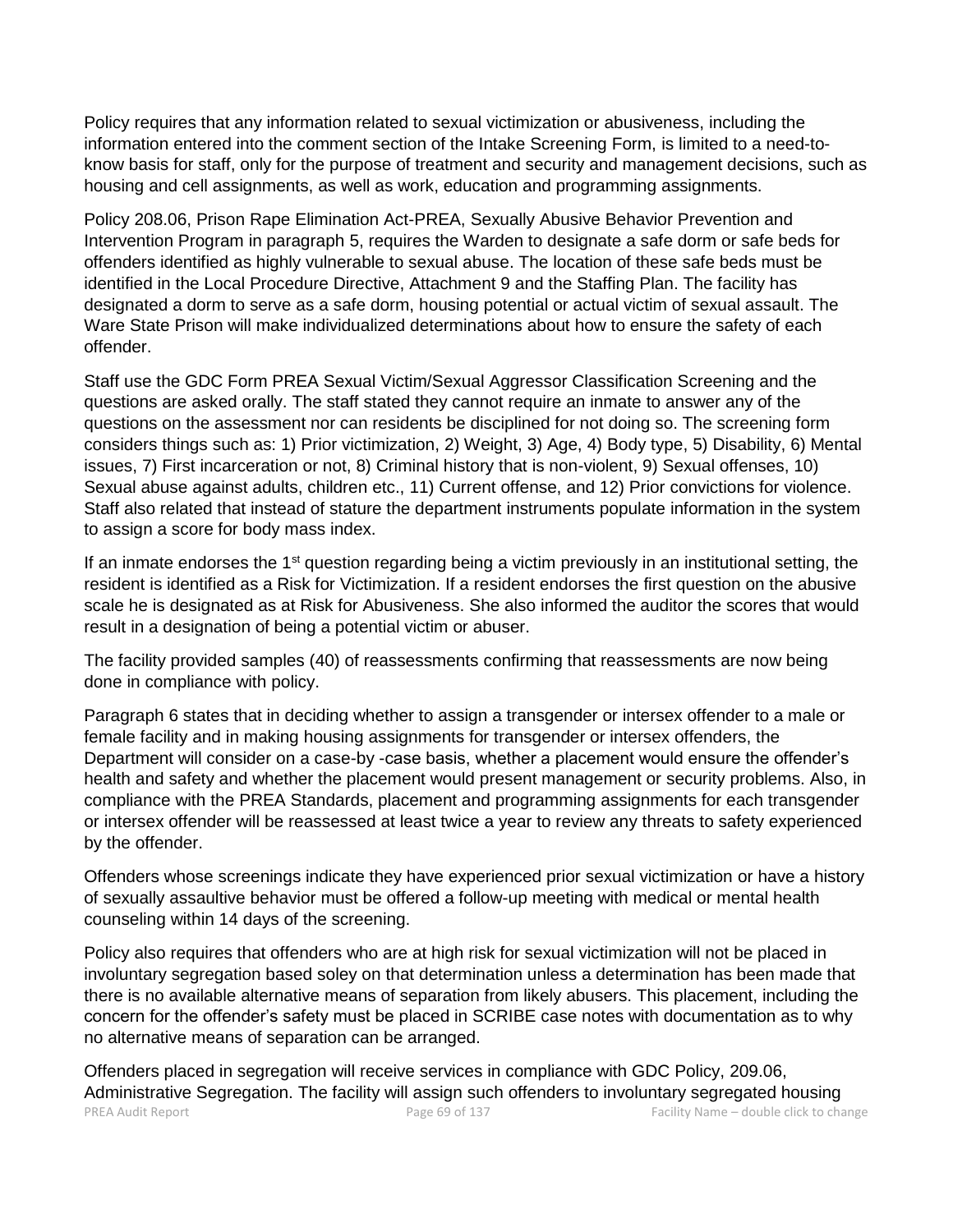until an alternative means of separation from likely abusers can be arranged, and such an assignment will not ordinarily exceed 30 days.

Every 30 days the facility will afford the offender a review to determine whether there is continuing need for separation from the general population.

**Discussion of Interviews:** An interview with the staff conducting the victim/aggressor assessment described the process. According to the staff, when the inmate gets off the bus and is searched by the CERT Team, he is taken into visitation, where the counselors to into their offices and reportedly "give the inmate an overview", tell them how to report, that there is a zero tolerance for all forms of sexual activity, give them the PREA pamphlet, tell them who the advocate and retaliation monitor is and then make general comments about the victim/aggressor assessments and ask the questions on the assessment.

The counselor said the following is being considered in the assessment: height, weight, age, first offense, physical or mental issues, non-violent or violent offense history, whether they have committed sexual offenses, whether they were previously victims of sexual abuse, and/or in an institution.

The counselor related that while the questions are being asked the screening staff is looking at the Offender Database, scrolling and looking at previous assessments or flags as well as DR history, prior victimization, sexual behavior, and movement history.

A reassessment is reportedly completed not later than 30 days.

Interviewed inmates consistently confirmed they were asked these or similar questions during intake.

Staff also confirmed that reassessments are conducted at 30 days and any time there is a significant incident, or the inmate has been away from the facility overnight for court appearances, medical or other appointments in other facilities.

Most of the inmates indicated they were asked those questions again but could not say when that occurred.

# **Standard 115.42: Use of screening information**

# **All Yes/No Questions Must Be Answered by the Auditor to Complete the Report 115.42 (a)**

- Does the agency use information from the risk screening required by § 115.41, with the goal of keeping separate those inmates at high risk of being sexually victimized from those at high risk of being sexually abusive, to inform: Housing Assignments?  $\boxtimes$  Yes  $\Box$  No
- Does the agency use information from the risk screening required by § 115.41, with the goal of keeping separate those inmates at high risk of being sexually victimized from those at high risk of being sexually abusive, to inform: Bed assignments?  $\boxtimes$  Yes  $\Box$  No
- **•** Does the agency use information from the risk screening required by  $\S$  115.41, with the goal of keeping separate those inmates at high risk of being sexually victimized from those at high risk of being sexually abusive, to inform: Work Assignments?  $\boxtimes$  Yes  $\Box$  No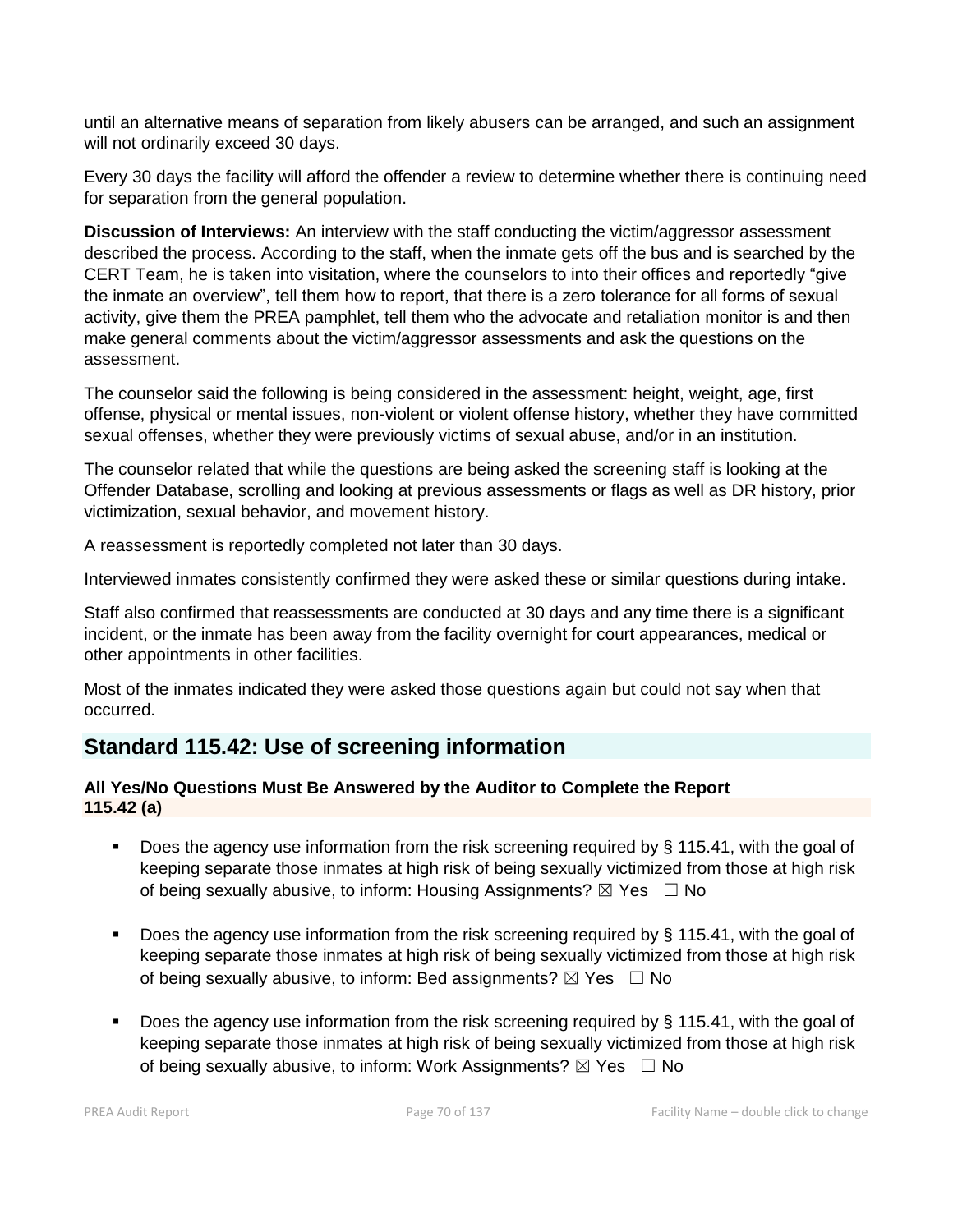- **•** Does the agency use information from the risk screening required by  $\S$  115.41, with the goal of keeping separate those inmates at high risk of being sexually victimized from those at high risk of being sexually abusive, to inform: Education Assignments?  $\boxtimes$  Yes  $\Box$  No
- **•** Does the agency use information from the risk screening required by  $\S$  115.41, with the goal of keeping separate those inmates at high risk of being sexually victimized from those at high risk of being sexually abusive, to inform: Program Assignments?  $\boxtimes$  Yes  $\Box$  No

# **115.42 (b)**

■ Does the agency make individualized determinations about how to ensure the safety of each inmate? ☒ Yes ☐ No

# **115.42 (c)**

- When deciding whether to assign a transgender or intersex inmate to a facility for male or female inmates, does the agency consider on a case-by-case basis whether a placement would ensure the inmate's health and safety, and whether a placement would present management or security problems (NOTE: if an agency by policy or practice assigns inmates to a male or female facility on the basis of anatomy alone, that agency is not in compliance with this standard)?  $\boxtimes$  Yes  $\Box$  No
- **When making housing or other program assignments for transgender or intersex inmates, does** the agency consider on a case-by-case basis whether a placement would ensure the inmate's health and safety, and whether a placement would present management or security problems?  $\boxtimes$  Yes  $\Box$  No

# **115.42 (d)**

▪ Are placement and programming assignments for each transgender or intersex inmate reassessed at least twice each year to review any threats to safety experienced by the inmate? ☒ Yes ☐ No

# **115.42 (e)**

■ Are each transgender or intersex inmate's own views with respect to his or her own safety given serious consideration when making facility and housing placement decisions and programming assignments?  $\boxtimes$  Yes  $\Box$  No

# **115.42 (f)**

**EXT** Are transgender and intersex inmates given the opportunity to shower separately from other inmates? ⊠ Yes □ No

# **115.42 (g)**

■ Unless placement is in a dedicated facility, unit, or wing established in connection with a consent decree, legal settlement, or legal judgment for the purpose of protecting lesbian, gay, bisexual, transgender, or intersex inmates, does the agency always refrain from placing: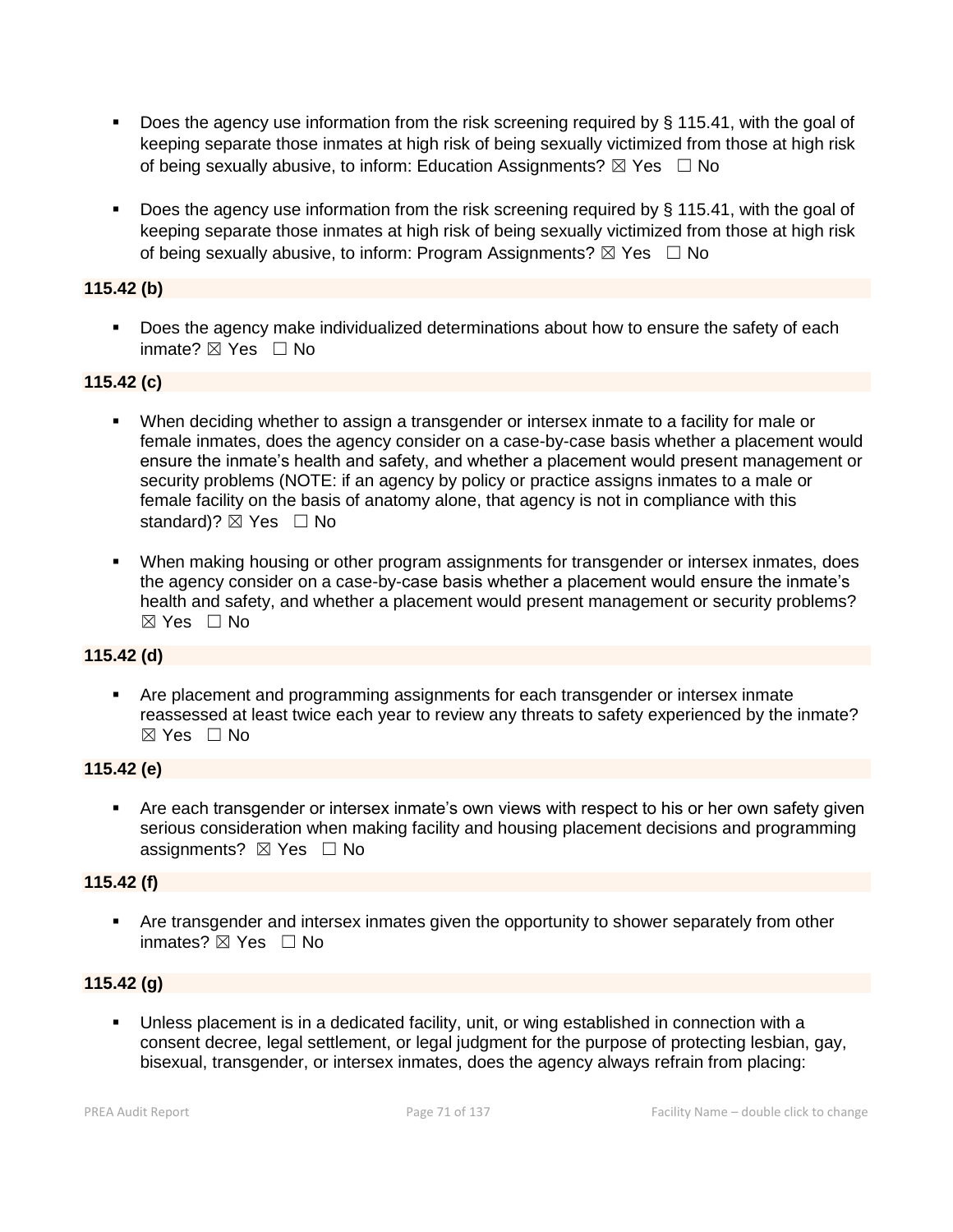lesbian, gay, and bisexual inmates in dedicated facilities, units, or wings solely on the basis of such identification or status?  $\boxtimes$  Yes  $\Box$  No

- Unless placement is in a dedicated facility, unit, or wing established in connection with a consent decree, legal settlement, or legal judgment for the purpose of protecting lesbian, gay, bisexual, transgender, or intersex inmates, does the agency always refrain from placing: transgender inmates in dedicated facilities, units, or wings solely on the basis of such identification or status?  $\boxtimes$  Yes  $\Box$  No
- Unless placement is in a dedicated facility, unit, or wing established in connection with a consent decree, legal settlement, or legal judgment for the purpose of protecting lesbian, gay, bisexual, transgender, or intersex inmates, does the agency always refrain from placing: intersex inmates in dedicated facilities, units, or wings solely on the basis of such identification or status? ⊠ Yes □ No

#### **Auditor Overall Compliance Determination**

- ☐ **Exceeds Standard** (*Substantially exceeds requirement of standards*)
- ☒ **Meets Standard** (*Substantial compliance; complies in all material ways with the standard for the relevant review period*)
- ☐ **Does Not Meet Standard** (*Requires Corrective Action*)

# **Instructions for Overall Compliance Determination Narrative**

*The narrative below must include a comprehensive discussion of all the evidence relied upon in making the compliance or non-compliance determination, the auditor's analysis and reasoning, and the auditor's conclusions. This discussion must also include corrective action recommendations where the facility does not meet the standard. These recommendations must be included in the Final Report, accompanied by information on specific corrective actions taken by the facility.*

**Policies and Documents Reviewed**: DOC Policy 208.6, D. Screening for Risk of Victimization and Abusiveness, Paragraph 2. Use of Screening Information; Reviewed assessments (40); Reviewed reassessment (40); Pre-Audit Questionnaire.

**Interviews**: ID Staff; Classification Staff; Warden; Staff conducting the PREA Assessments, randomly selected inmates; (45) Interviewed inmates.

**Policy and Documents Review:** DOC Policy 208.6, D. Screening for Risk of Victimization and Abusiveness, D. Screening for Risk of Sexual Victimization and Sexual Abusiveness, requires that the information from the assessment be used to determine classification decisions with the goal of keeping separate those offenders at high risk of being sexually victimized from those at high risk of being sexually abusive.

Wardens are required to designate a safe dorm (s) for those inmates (residents) identified as vulnerable to sexual abuse. Facilities will make individualized determinations about how to ensure the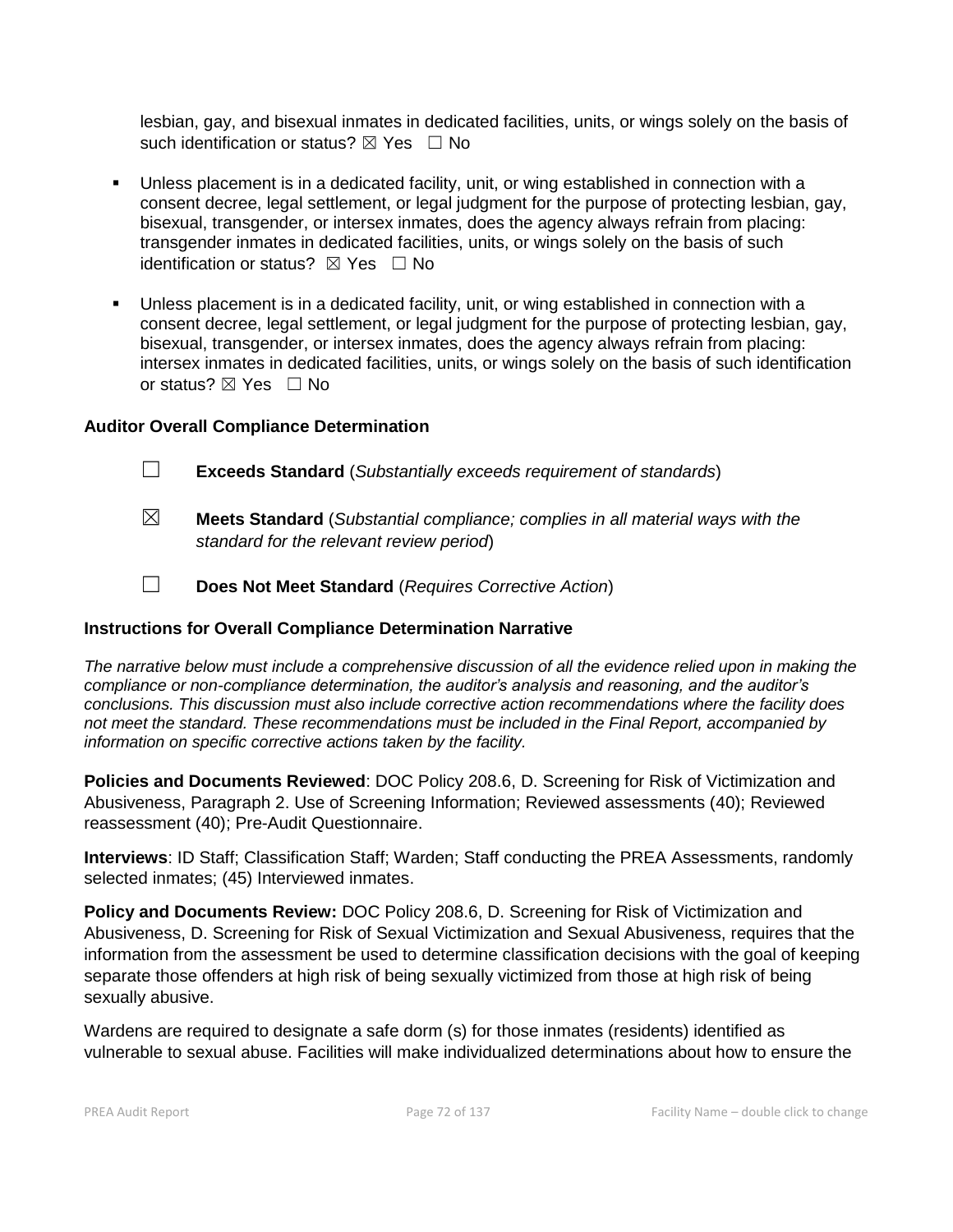safety of each inmate. Locations of safe dorms must be identified in the facility's Local Procedure Directive and Coordinated Response Plan and in the staffing plan.

Paragraph 6, asserts that in deciding whether to assign a transgender or intersex offender to a male or female facility and in making other housing and programming assignments, the Department will consider on a case-by-case basis whether the placement would present management of security problems and in Paragraph 7, Policy requires placement and programming assignments for reach transgender and intersex offender shall be reassessed no less than every six months to review any threats to sexual safety of the offender.

Offenders whose screenings indicate they have experienced prior sexual victimization or have a history of sexually assaultive behavior are required to be offered a follow-up meeting with medical or mental health counseling within 14 days of the screening.

Policy also requires that inmates at high risk for sexual victimization will not be placed in involuntary segregated housing unless an assessment of all available alternatives have been made and there is no Offenders at high risk for sexual victimization or aggression shall not be placed in involuntary segregation based solely on that determination unless a determination has been made that there is no available means of separation from likely abusers. This placement, including the concern for the offender's safety must be noted in SCRIBE case notes with documentation of why no alternative means of separation can be arranged. The offender shall be assigned to involuntary segregated housing only until an alternative means of separation from likely abusers can be arranged and such an assignment shall not ordinarily exceed a period of 30 days.

Every 30 days, the facility shall afford each offender a review to determine whether there is a continuing need for separation from the general population.

If an offender is placed in segregated housing have restricted access to programs, privileges, education, or work opportunities, the facility is required to document the opportunities limited, the duration of the limitation, and the reasons for the limitations.

The Ware State Prison PREA Local Procedure Directive and Coordinated Response Plan documents that Ware State Prison safe housing includes the following A and B. Potential aggressors are to be housed in C or D.

The directive/plan discusses inmates being assessed upon arrival to determine if they have any history or sexually abusive behavior and/or sexual victimization while in GDC custody. The screening instrument, according to the directive/plan, is entered into SCRIBE, generating the profile for the offender's SCRIBE entry automatically. The profile icon is then displayed at the top of the offender's SCRIBE page and will be used by ID/Intake officers, Shift OIC's and Care and Treatment Staff to ensure offenders are classified appropriately while housed at the facility.

A memo from the Warden talked about the Safe Unit for potential or actual victims. He stated, in the memo, that offenders designated as vulnerable to sexual abuse will not be placed in a room with an offender who is significantly larger than the vulnerable offender. Also, an offender designated as vulnerable to sexual assault will not be placed in a room with an offender who is designated as potential aggressor.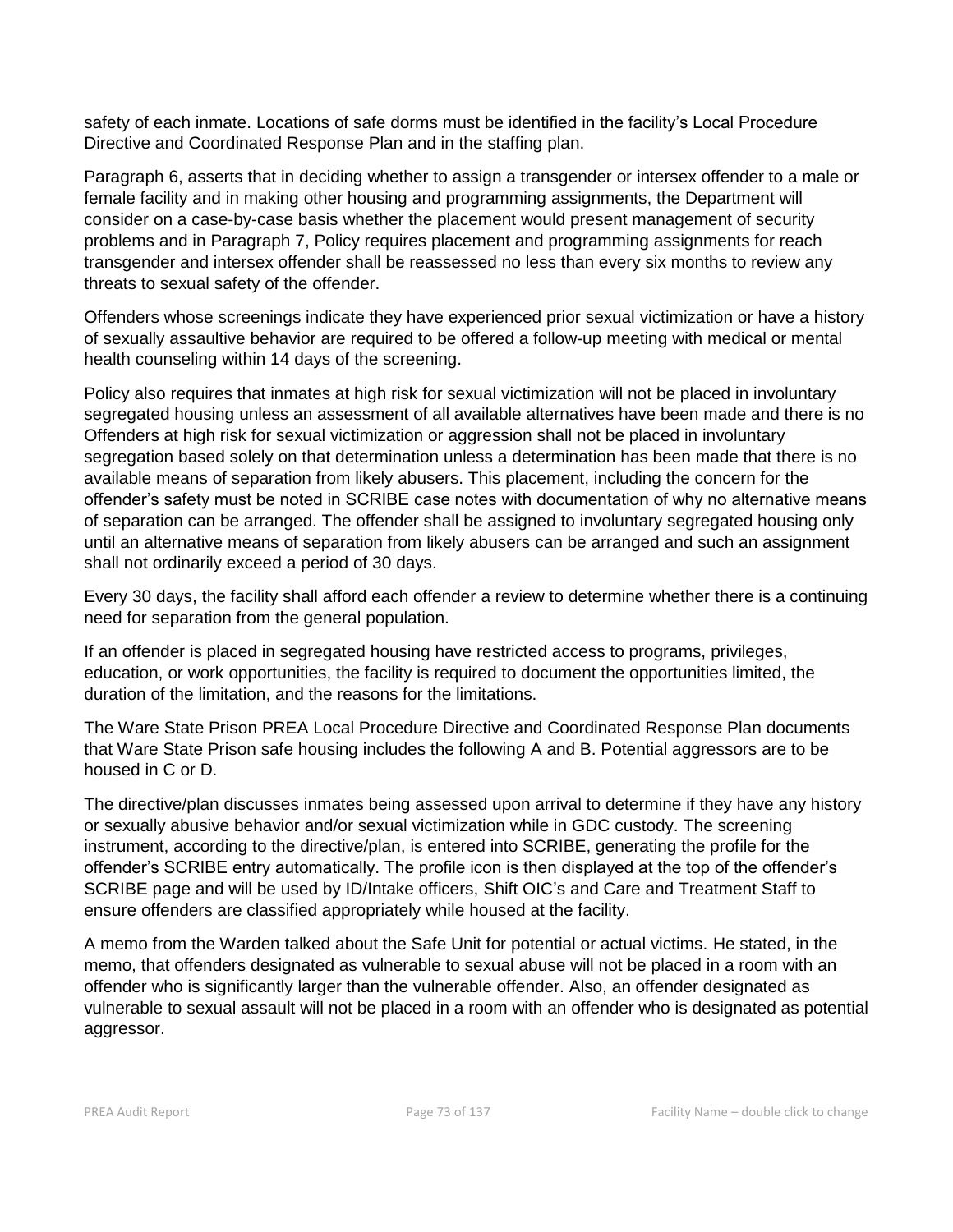The Classification Committee consists of the PREA Compliance Manager, Senior Counselor and Security. The classification committee reviews double checks information and reviews the housing assignments based on all available information, including the risk assessments.

Housing assignments are made initially by ID staff who are required to review the offender's information in SCRIBE or that came with him and to look for previous flags indicating the offender has already been identified as a potential victim or aggressor. The ID staff also are required to consider other factors including gang affiliations.

The classification committee

assigns offenders to programming and details, some of which are mandatory for specific offenders. Information is reportedly reviewed to make those decisions.

Transgender offenders, according to the staff, will be housed with non-aggressors. Staff also said transgender offenders can shower separately if they need to and their views for their own safety are taken into consideration.

**Discussion of Interviews**: Staff indicated that ID makes the dorm and cell assignments. Once the victim/aggressor assessment is conducted, if the inmate scores out as a risk for either being a victim or an aggressor, the staff conducting the assessments will notify ID. The assessment is in SCRIBE and can be viewed. Classification meets and uses that information as well as other detailed information to assign another dorm or cell, if warranted, and to determine program and work assignments. The Transition Center staff conduct the victim/aggressor assessment during intake. Classification reviews housing based on the victim aggressor assessment as well as additional information available to them.

Staff indicated transgender inmates can shower alone and if they encountered any issues going to and from the showers or while in the shower from other inmates, they would set up a separate time for showering.

## **Standard 115.43: Protective Custody**

## **All Yes/No Questions Must Be Answered by the Auditor to Complete the Report**

## **115.43 (a)**

- Does the facility always refrain from placing inmates at high risk for sexual victimization in involuntary segregated housing unless an assessment of all available alternatives has been made, and a determination has been made that there is no available alternative means of separation from likely abusers?  $\boxtimes$  Yes  $\Box$  No
- **.** If a facility cannot conduct such an assessment immediately, does the facility hold the inmate in involuntary segregated housing for less than 24 hours while completing the assessment? ☒ Yes ☐ No

## **115.43 (b)**

▪ Do inmates who are placed in segregated housing because they are at high risk of sexual victimization have access to: Programs to the extent possible?  $\boxtimes$  Yes  $\Box$  No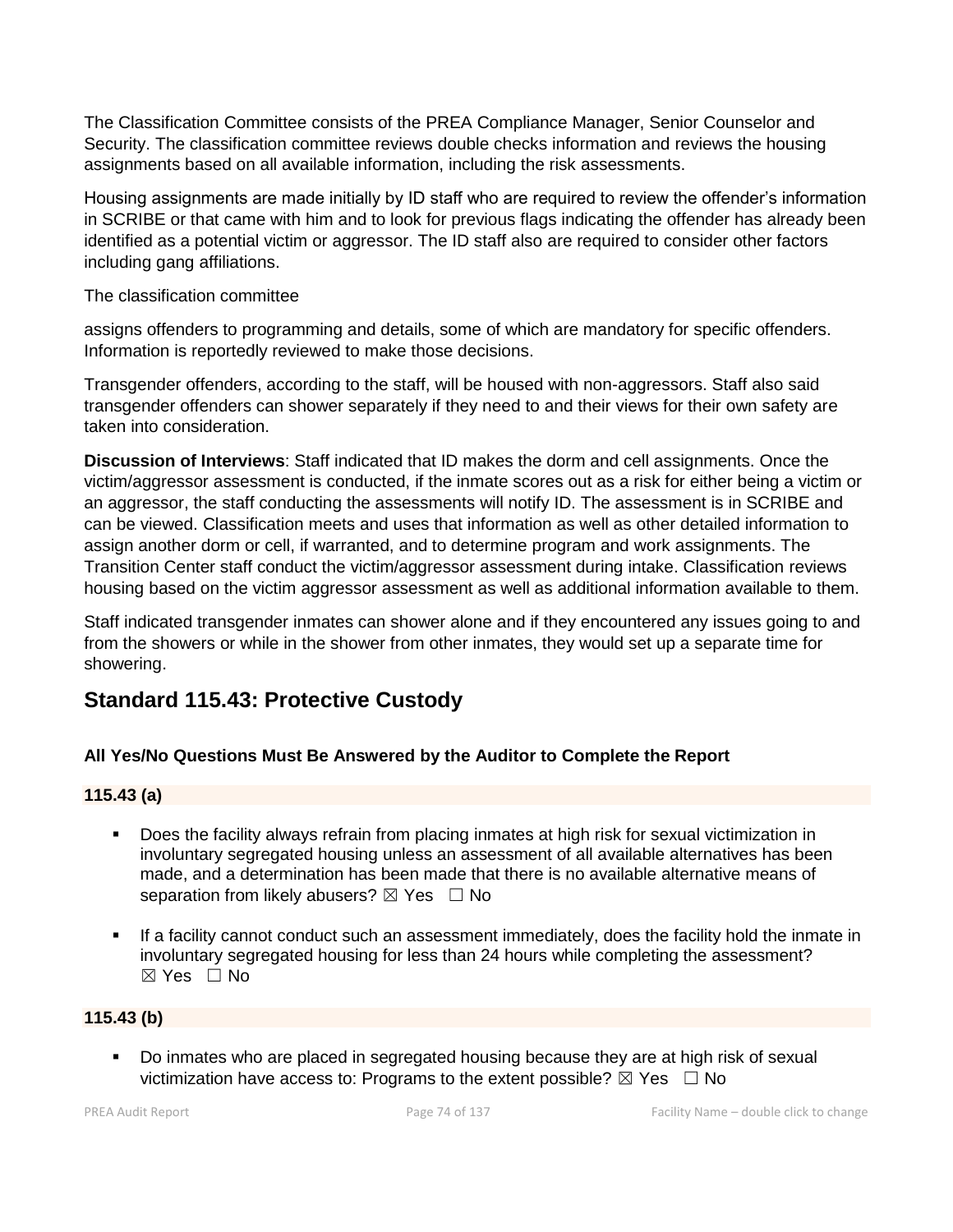- Do inmates who are placed in segregated housing because they are at high risk of sexual victimization have access to: Privileges to the extent possible?  $\boxtimes$  Yes  $\Box$  No
- Do inmates who are placed in segregated housing because they are at high risk of sexual victimization have access to: Education to the extent possible?  $\boxtimes$  Yes  $\Box$  No
- Do inmates who are placed in segregated housing because they are at high risk of sexual victimization have access to: Work opportunities to the extent possible?  $\boxtimes$  Yes  $\Box$  No
- **.** If the facility restricts access to programs, privileges, education, or work opportunities, does the facility document: The opportunities that have been limited?  $\boxtimes$  Yes  $\Box$  No
- **.** If the facility restricts access to programs, privileges, education, or work opportunities, does the facility document: The duration of the limitation?  $\boxtimes$  Yes  $\Box$  No
- **EXECT** If the facility restricts access to programs, privileges, education, or work opportunities, does the facility document: The reasons for such limitations?  $\boxtimes$  Yes  $\Box$  No

## **115.43 (c)**

- Does the facility assign inmates at high risk of sexual victimization to involuntary segregated housing only until an alternative means of separation from likely abusers can be arranged? ☒ Yes ☐ No
- **•** Does such an assignment not ordinarily exceed a period of 30 days?  $\boxtimes$  Yes  $\Box$  No

#### **115.43 (d)**

- If an involuntary segregated housing assignment is made pursuant to paragraph (a) of this section, does the facility clearly document: The basis for the facility's concern for the inmate's safety? ⊠ Yes □ No
- If an involuntary segregated housing assignment is made pursuant to paragraph (a) of this section, does the facility clearly document: The reason why no alternative means of separation can be arranged?  $\boxtimes$  Yes  $\Box$  No

#### **115.43 (e)**

In the case of each inmate who is placed in involuntary segregation because he/she is at high risk of sexual victimization, does the facility afford a review to determine whether there is a continuing need for separation from the general population EVERY 30 DAYS?  $\boxtimes$  Yes  $\Box$  No

#### **Auditor Overall Compliance Determination**



☐ **Exceeds Standard** (*Substantially exceeds requirement of standards*)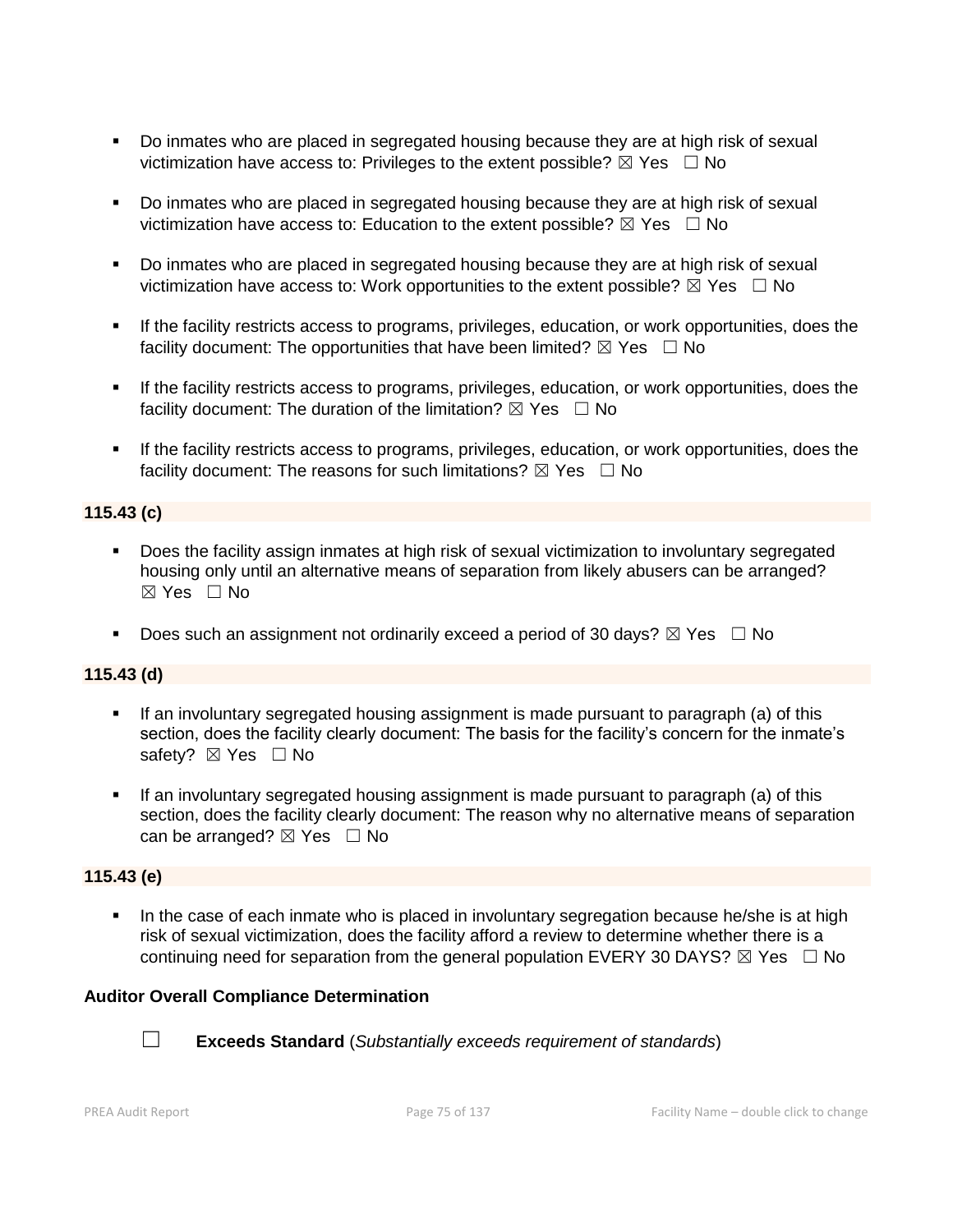☒ **Meets Standard** (*Substantial compliance; complies in all material ways with the standard for the relevant review period*)

☐ **Does Not Meet Standard** (*Requires Corrective Action*)

#### **Instructions for Overall Compliance Determination Narrative**

*The narrative below must include a comprehensive discussion of all the evidence relied upon in making the compliance or non-compliance determination, the auditor's analysis and reasoning, and the auditor's conclusions. This discussion must also include corrective action recommendations where the facility does not meet the standard. These recommendations must be included in the Final Report, accompanied by information on specific corrective actions taken by the facility.*

**Policy and Document Review**: Pre-Audit Questionnaires; Georgia GDC Policy, 208.06, IV.d.3 (a-d) Administrative Segregation; PREA Compliance Manager; and Special Category Inmates who disclosed victimization.

**Discussion of Policy and Documents:** The Pre-Audit Questionnaire documented the facility did not place any inmate in involuntary segregation/protective custody during the past twelve months. The Pre-Audit Questionnaire documented that there were no inmates at risk of sexual victimization who were assigned to involuntary segregated housing in the past 12 months for longer than 30 days while awaiting alternate placement.

Georgia GDC Policy, 208.06, IV.d.3 (a-d) Administrative Segregation, requires that offenders at high risk for sexual victimization are not placed in involuntary segregated housing unless an assessment of all available alternatives has been made and a determination has been made that there is no available alternative means of separation from likely abusers. If an assessment cannot be conducted immediately, the offender may be held in involuntary segregation no more than 24 hours while completing the assessment. This placement, including the concern for the inmate's safety is noted in SCRIBE case notes documenting the concern for the offender's safety and the reason why no alternative means of separation can be arranged. The inmate will be assigned to involuntary segregated housing only until an alternative means of separation can be arranged. Assignment does not ordinarily exceed a period of 30 days.

Inmates are assigned to involuntary segregated housing only until an alternative means of separation from likely abusers can be arranged and such an assignment does not ordinarily exceed a period of 30 days. If the facility uses involuntary segregation to keep an inmate safe, the facility documents the basis for their concerns for the inmate's safety and the reason why no alternative means of separation can be arranged. Reviews are conducted every 30 days to determine whether there is a continuing need for separation from the general population.

**Discussion of Interviews:** Interviews indicated that if an inmate could be separated and safely housed in other than segregated housing, he would be placed there. Too, if the aggressor is identified, he could be placed in segregation while an investigation is being conducted. Additional staff, including a staff supervising segregation, indicated inmates are housed in safe dorms if possible however until knowing what is going on the inmate may be placed in protective custody until the investigation can determine what happened and who was involved. Staff said that they treat all these situations treat all of them like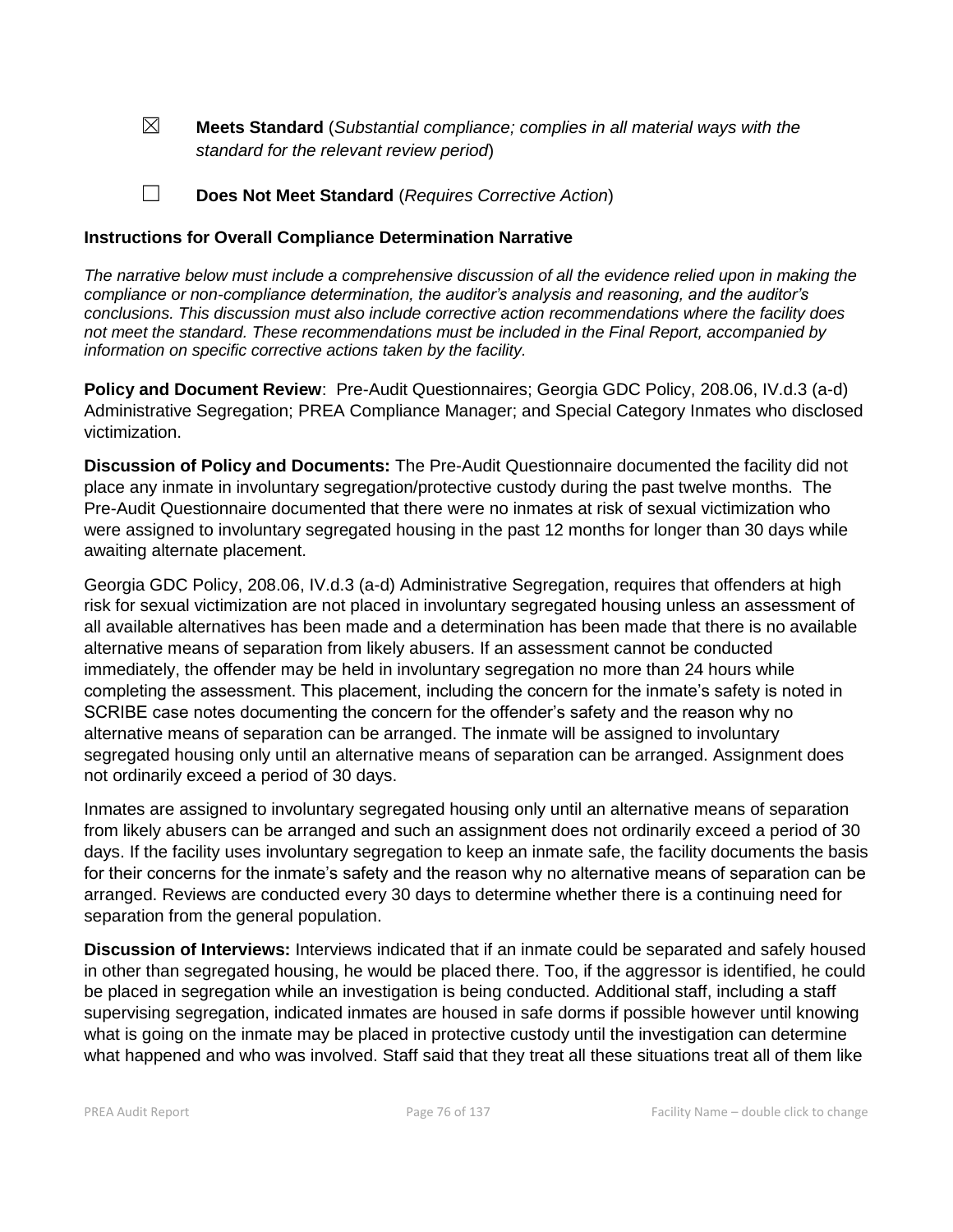they happened until the investigation is completed. While in PC an inmate would, according to staff, have access to the law library, store call, phone, their Tablets, recreation, and medical comes to them.

Inmates who score high for being a victim are placed in safe dorms. If they were at risk, they may be placed in either voluntary or involuntary protective custody for their protection. Interviews indicated they would have to investigate to ensure the incident was not "gang related" or that there were others involved prior to moving the inmate into the population again. The continued need for involuntary protective custody is assessed by the hearing committee. A designated counselor oversees hearings to decide the continued need for PC, if used.

# **REPORTING**

## **Standard 115.51: Inmate reporting**

#### **All Yes/No Questions Must Be Answered by the Auditor to Complete the Report**

### **115.51 (a)**

- Does the agency provide multiple internal ways for inmates to privately report: Sexual abuse and sexual harassment?  $\boxtimes$  Yes  $\Box$  No
- Does the agency provide multiple internal ways for inmates to privately report: Retaliation by other inmates or staff for reporting sexual abuse and sexual harassment?  $\boxtimes$  Yes  $\Box$  No
- Does the agency provide multiple internal ways for inmates to privately report: Staff neglect or violation of responsibilities that may have contributed to such incidents?  $\boxtimes$  Yes  $\Box$  No

## **115.51 (b)**

- Does the agency also provide at least one way for inmates to report sexual abuse or sexual harassment to a public or private entity or office that is not part of the agency?  $\boxtimes$  Yes  $\Box$  No
- **•** Is that private entity or office able to receive and immediately forward inmate reports of sexual abuse and sexual harassment to agency officials?  $\boxtimes$  Yes  $\Box$  No
- Does that private entity or office allow the inmate to remain anonymous upon request? ☒ Yes ☐ No
- Are inmates detained solely for civil immigration purposes provided information on how to contact relevant consular officials and relevant officials at the Department of Homeland Security?  $\boxtimes$  Yes  $\Box$  No

#### **115.51 (c)**

■ Does staff accept reports of sexual abuse and sexual harassment made verbally, in writing, anonymously, and from third parties?  $\boxtimes$  Yes  $\Box$  No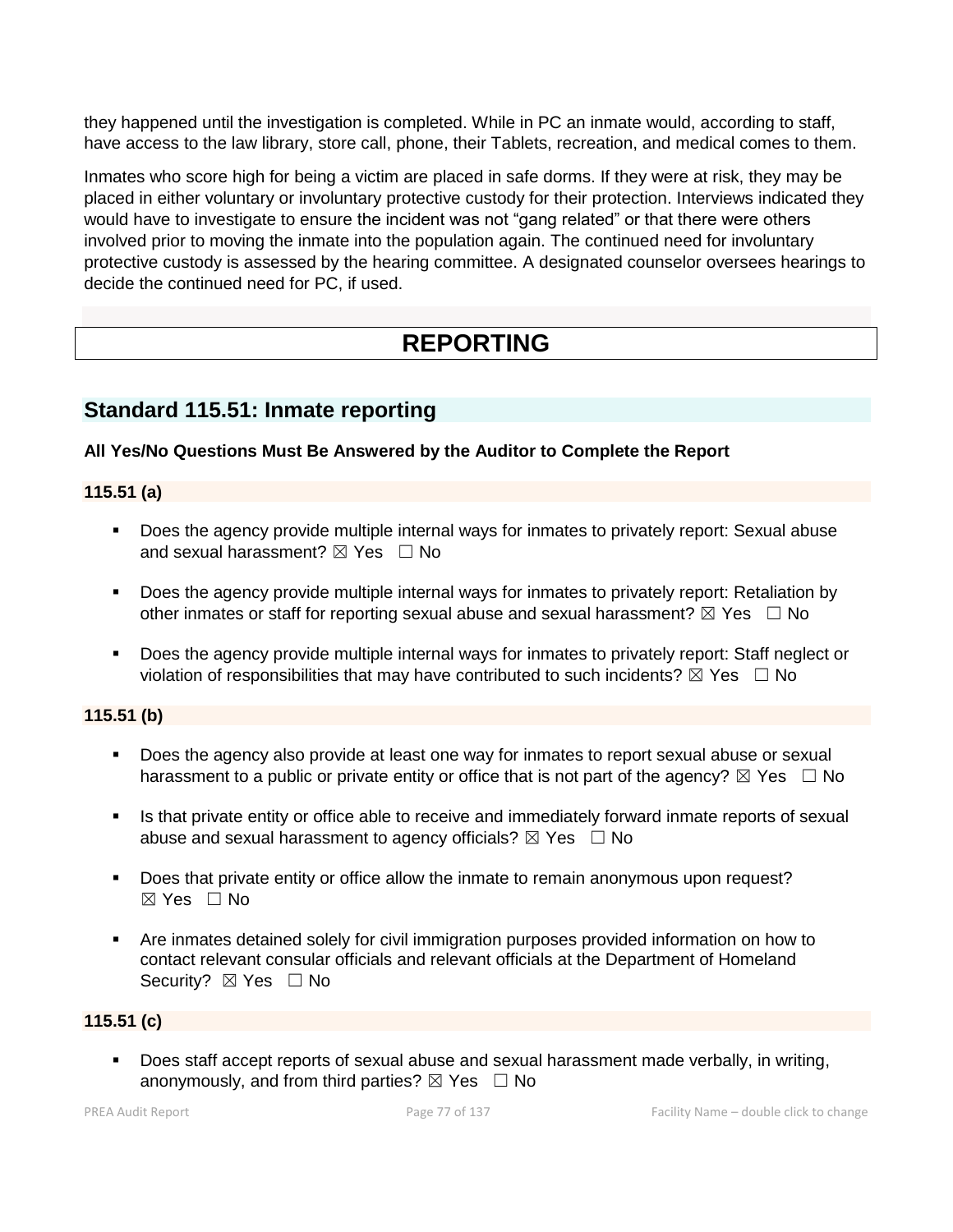■ Does staff promptly document any verbal reports of sexual abuse and sexual harassment? ☒ Yes ☐ No

## **115.51 (d)**

Does the agency provide a method for staff to privately report sexual abuse and sexual harassment of inmates?  $\boxtimes$  Yes  $\Box$  No

#### **Auditor Overall Compliance Determination**

- ☒ **Exceeds Standard** (*Substantially exceeds requirement of standards*)
- ☐ **Meets Standard** (*Substantial compliance; complies in all material ways with the standard for the relevant review period*)
- ☐ **Does Not Meet Standard** (*Requires Corrective Action*)

#### **Instructions for Overall Compliance Determination Narrative**

*The narrative below must include a comprehensive discussion of all the evidence relied upon in making the compliance or non-compliance determination, the auditor's analysis and reasoning, and the auditor's conclusions. This discussion must also include corrective action recommendations where the facility does not meet the standard. These recommendations must be included in the Final Report, accompanied by information on specific corrective actions taken by the facility.*

This standard is rated exceeds because the Georgia Department of Corrections(GDC) provides not only multiple ways to report, but also allows inmates of the Ware State Prison to have personal Tablets (GOAL Devices) enabling them to report allegations of sexual abuse with privacy and anytime they decided to without anyone knowing. They can do this by emailing the PREA Unit with one click and sending an email to family or others and requests to staff. Additionally, they have access to KIOSKs that enable them to report via a request to staff or by emailing the PREA Unit or emailing friends or family on their approved list. PREA phones are in every living unit/pod with instructions for dialing. In addition to reporting outside the facility to the Ombudsman, inmates may report to Victim Services, to the PREA Unit, and via the agency's TIP Line.

**Policy and Documents Reviewed:** Policy, 208.6, Prison Rape Elimination Act, Sexually Abusive Behavior Prevention and Intervention Program, E. Reporting, 1. Inmate Reporting; The GDC policy (208.06, 2. Offender Grievances); Standard Operating Procedure 227.02, Statewide Grievance Procedures; brochure entitled, "Sexual Assault, Sexual Harassment, Prison Rape Elimination Act (PREA), Reporting is the First Step; PREA related posters; "Sexual Assault and Sexual Harassment Prison Rape Elimination Act (PREA) How to Prevent it; How to report it"; GDC Policy IIA23-0001, Consular Notification; Twenty-two (22) Investigation Packages.

**Interviews:** Forty-five (45) inmates, both randomly selected and targeted inmates; Fifteen (15) randomly selected staff from the prison representing a cross section of positions; Nineteen (19) Specialized Staff.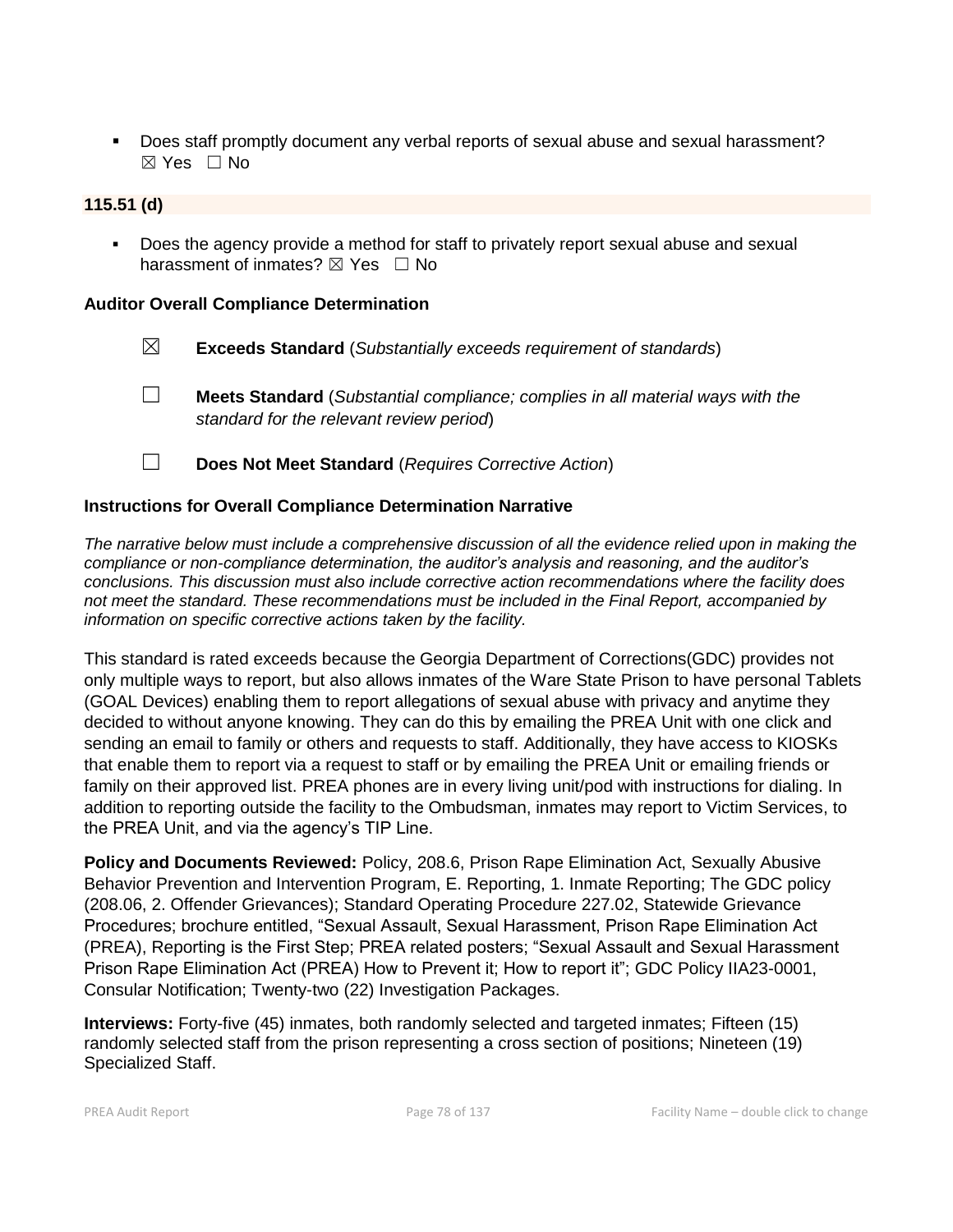**Observations:** Kiosks in each dormitory; Phones in each dorm with dialing instructions; Testing a PREA Phone, Inmates with Tablets; Multiple Posters related to PREA, including how to and to whom to report allegations of sexual abuse; mobile phone and kiosk for inmates in segregation.

**Discussion of Policy and Documents:** Policy, 208.6, Prison Rape Elimination Act, Sexually Abusive Behavior Prevention and Intervention Program, E. Reporting, 1. Offender Reporting, provides multiple ways for inmates to report. These include making reports in writing, verbally, through internal and external methods available, including the inmate PREA Hotline and by mail to the Department Ombudsman Office. Inmates are encouraged to report allegations immediately and directly to staff at all levels. Reports are required to be promptly documented. The Department has provided inmates a sexual abuse hotline enabling inmates to report via telephone without the use of the inmate's pin number. If an inmate wishes to remain anonymous or report to an outside entity, he may do so in writing to the State Board of Pardons and Paroles, Office of Victim Services (address provided). Additionally, the resident is provided contract information, including dialing instructions for reporting via the GDC Tip Line. The instructions tell the resident the Tip Line is for anonymous reporting of staff and inmate suspicions and illegal activity. This information is posted next the phones providing dialing instructions. The auditor observed the dialing instructions next to the phone for reporting sexual abuse.

Staff have been instructed and trained to accept reports made both verbally and in writing from third parties and promptly document them. Inmates may file grievances as well. Once a grievance is received and determined to be PREA related, the grievance process ceases, and an investigation begins. Third Party reports may be made to the Ombudsman's Office or in writing to the State Board of Pardons and Paroles, Office of Victim Services (address provided). Interviews with staff, both random and specialized confirmed staff are required and trained to accept all reports, regardless of how they are made and regardless of the source, to notify their supervisor and write either an incident report or a statement as directed by the supervisor to document receipt of verbal reports, third party reports, anonymous reports etc.

The GDC policy (208.06, 2. Offender Grievances), requires that the facility allow offenders a full and fair opportunity to file grievances regarding sexual abuse to as to preserve their ability to seek judicial redress after exhausting administrative remedies. The procedures governing grievances are addressed in Standard Operating Procedure 227.02, Statewide Grievance Procedures. All grievances received are to be forwarded to the local SART for handling in accordance with the local response protocol.

Inmates also have access to outside confidential support services including those identified in the PREA Brochure given to inmates during the admission process and posted throughout the prison. The following ways to report are provided: Call PREA, 7732; to any staff member; to the Statewide PREA Coordinator, to the Ombudsman, to the Director of Victim Services. The addresses to the Statewide PREA Coordinator, Ombudsman, and Director of Victim Services are provided and the phone number to the Ombudsman is given.

GDC Policy IIA23-0001, Consular Notification affirms it is the policy of GDC that the Consulate General of an inmate's native country be kept informed as the inmate's cusdoty status or occurrences to the Vienna Convention on Consular Relations. Inmates will be provided information on how to access Foreign Counsular Offices in the United States. This information is available for download at <http://www.state.gov/s/cpr/ris/fco> This policy prescribes the GDC's responsibility for notificaiton and that the inmate be informed of such notification. Foreign National inmates are allowed visitation with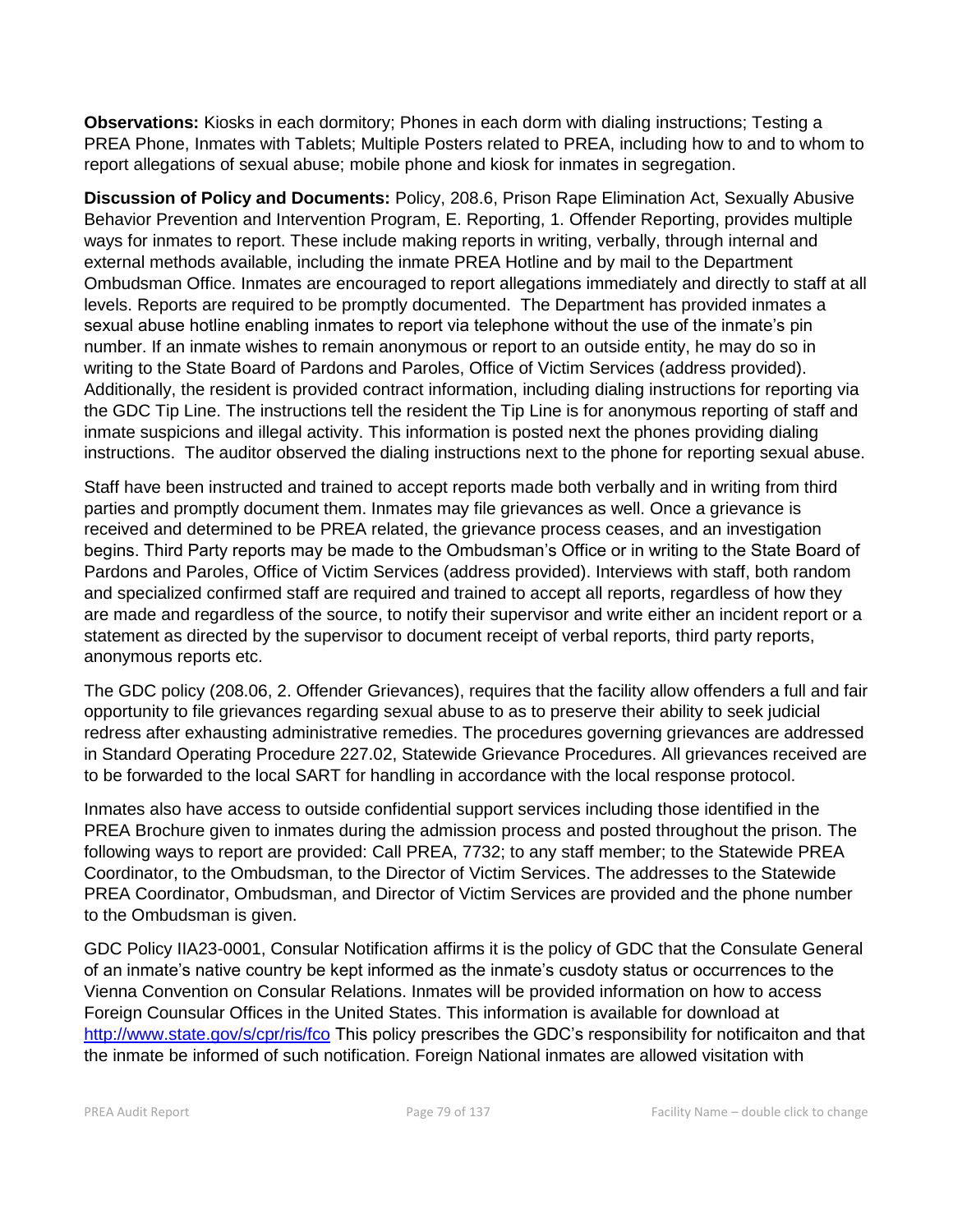representatives from the Consulate General of his/her native country. The visit must be scheduled at least 24 hours in advance unless the Warden approves a shorter time period.

Inmates have access to visitation, to make phone calls, to visitation with their legal counsel if they have one, phone calls to their legal counsel, to communicate via legal correspondence, to drop a note to any staff, file request forms to see medical, their counselors or others.

Inmates have multiple ways to report allegations of sexual abuse or sexual harassment internally and externally. They may report by calling the PREA Hotline, to the Ombudsman, to the State Board of Pardons and Parole, Victim Services, to the PREA Coordinator, to staff, friends, family and inmates, via the grievance process, the DOC Tip Line, to the outside Rape Crisis Center/Outside Advocacy Organization, the Director of Victim Services and by telling a trusted staff.

The Georgia Department of Corrections has not only provided multiple ways to report but have also given inmates tools with which to report. These tools include a phone for reporting, a KIOSK for reporting to the GDC PREA Unit and to familiy and friends on their approved visitors list, access to filing a grievance via the KIOSK, phones with instructions for dialing to report an allegation of sexual abuse, grievance forms, request forms to contact medical and the administration and a TABLET enabling inmates to email, file a grievance, and to email the GDC PREA Unit with one click.

Twenty-two (22) reviewed investiations indicated reports were made in the following ways:

- (09) Staff
- (07) Grievances
- (04) Hotline
- (02) JPAY Email
- •

**Discussion of Observation and Testing Processes:** The GDC has installed at least one or more KIOSKs in each dorm. On the KIOSK, according to staff and interviewed inmates, the inmate can access the resident handbook, notify the GDC PREA Unit, email facility members and/or friends on their approved visitors list and access video visitation. In addition to the KIOSK, the department issues a TABLET to each inmate enabling him to participate in educational programming but also from the TABLET, the inmate can email the PREA Unit with one touch, and email requests to staff and/or friends on their approved visitation lists. A mobile phone and kiosk were observed in the segregation unit.

Phones were observed on the walls of each dorm. Posted at the phones were instruction for dialing the PREA Hotline. The auditor tested a PREA Phone to see if an inmate could contact the PREA Unit with the posted instructions. The phone worked as stated and the auditor was able to leave a message that was later confirmed by the PREA Unit Operations Analyst.

Multiple PREA related posters were observed posted throughout the facility keeping PREA information continuously available to inmates. Zero Tolerance Posters, located throughout the facility, as well as other PREA related posters, explain that residents have the right to report, stressing the facility wants to keep the resident safe and that an investigation will be conducted for reported incidents and the perpetrator will be held accountable. Multiple ways to report are listed on the poster. These include:

- Call the PREA Hotline 7732
- Report to any staff, volunteer, contractor or medical staff
- Submit a grievance or sick call slip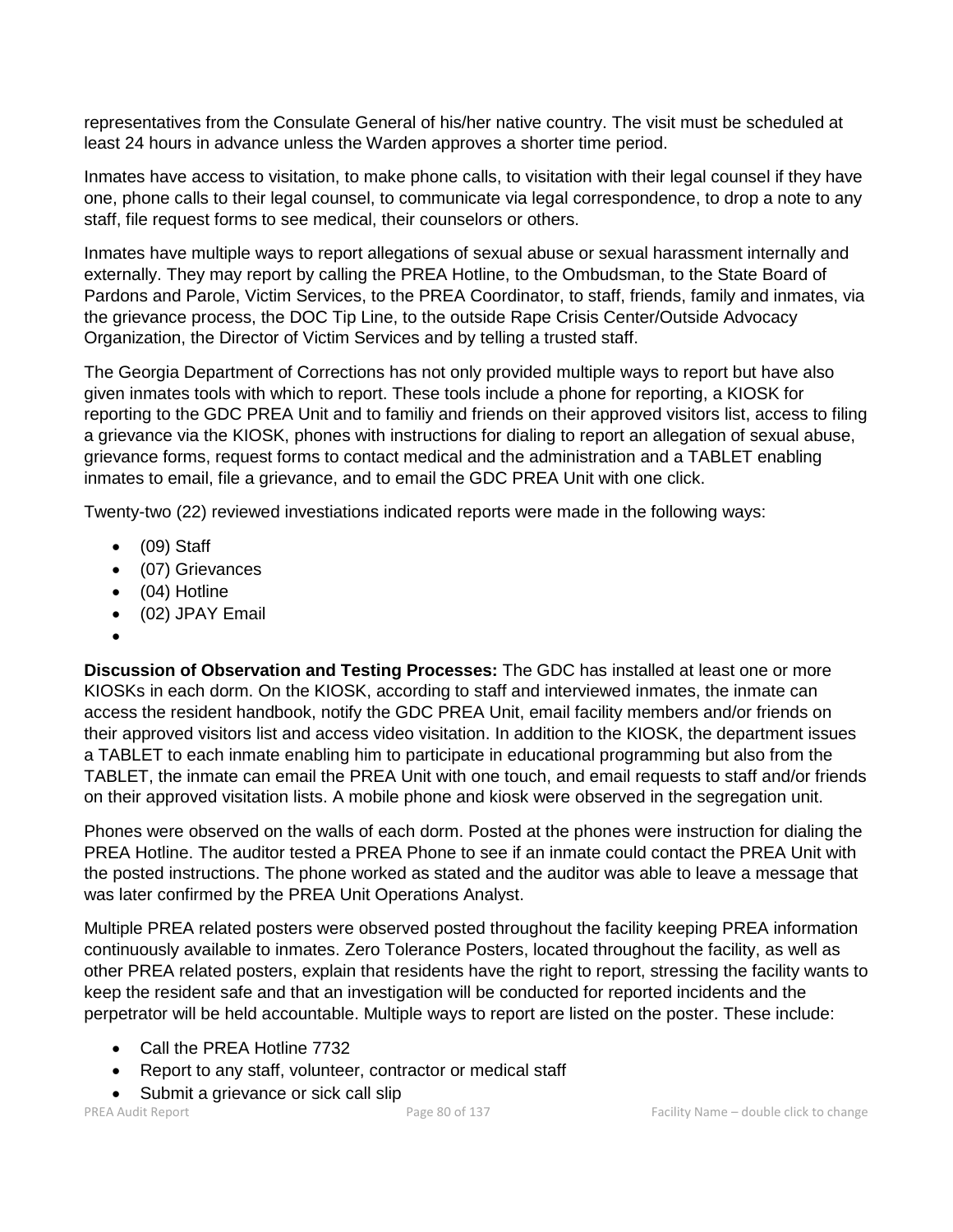- Report to the PREA Coordinator or PREA Compliance Manager
- Tell a family member, friend, legal counsel or anyone else outside the facility
- Submit a report on someone else's behalf or someone at the facility can report for you (the resident)
- Victim Support Services for emotional support and to report (contact information provided)

Inmates are provided the brochure entitled, "Sexual Assault and Sexual Harassment Prison Rape Elimination Act (PREA) How to Prevent it; How to report it". This brochure advises inmates that reporting is the first step. The hotline number is provided. The brochure tells inmates they may report allegations to any staff member or write to any of the following: Statewide PREA Coordinator (Address provided); the Ombudsman (Address and phone number provided) or to the Director of Victim's Services (Address provided). Reviewed investigation packets indicated inmates were aware of how to use the PREA Hotline for reporting. Inmates confirmed receiving the PREA Pamphlets.

The Agency's Assistant PREA Coordinator were asked to place calls using the PREA Hotline to test the phones. An email from the PREA Unit's PREA Analyst, documented that the calls were received.

## **Discussion of Interviews**:

Interviews with 45 inmates at the prison, randomly selected and targeted confirmed that they understand and are aware of how to report sexual assault/abuse or sexual harassment. The majority of those interviewed named two to three ways to report. They most often mentioned they would report using the phone (hotline), tell a staff or tell a family member. They did acknowledge they have access to the KIOSK for reporting and that they have tablets that they can use to email family and friends on their approved list as well as sending an email to the GDC PREA Unit. They also have access to a phone to call their family. Visitation is offered as well enabling further contact for reporting, if needed.

## **Standard 115.52: Exhaustion of administrative remedies**

## **All Yes/No Questions Must Be Answered by the Auditor to Complete the Report**

## **115.52 (a)**

**.** Is the agency exempt from this standard? NOTE: The agency is exempt ONLY if it does not have administrative procedures to address inmate grievances regarding sexual abuse. This does not mean the agency is exempt simply because an inmate does not have to or is not ordinarily expected to submit a grievance to report sexual abuse. This means that as a matter of explicit policy, the agency does not have an administrative remedies process to address sexual abuse. □ Yes □ No ⊠ NA

## **115.52 (b)**

Does the agency permit inmates to submit a grievance regarding an allegation of sexual abuse without any type of time limits? (The agency may apply otherwise-applicable time limits to any portion of a grievance that does not allege an incident of sexual abuse.) (N/A if agency is exempt from this standard.)  $\Box$  Yes  $\Box$  No  $\boxtimes$  NA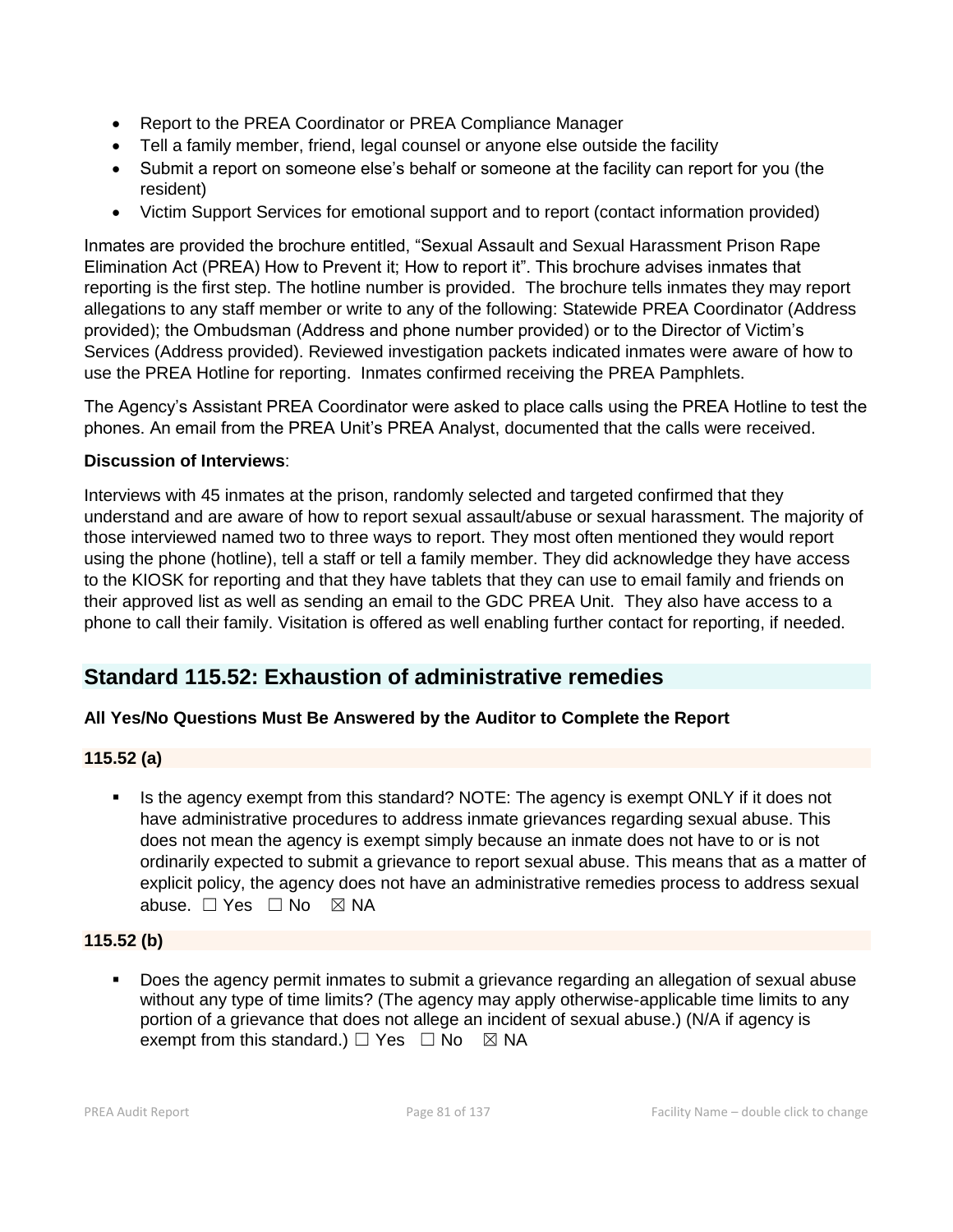**•** Does the agency always refrain from requiring an inmate to use any informal grievance process, or to otherwise attempt to resolve with staff, an alleged incident of sexual abuse? (N/A if agency is exempt from this standard.)  $\Box$  Yes  $\Box$  No  $\boxtimes$  NA

## **115.52 (c)**

- Does the agency ensure that: An inmate who alleges sexual abuse may submit a grievance without submitting it to a staff member who is the subject of the complaint? (N/A if agency is exempt from this standard.)  $\Box$  Yes  $\Box$  No  $\boxtimes$  NA
- Does the agency ensure that: Such grievance is not referred to a staff member who is the subject of the complaint? (N/A if agency is exempt from this standard.)  $\Box$  Yes  $\Box$  No  $\boxtimes$  NA

## **115.52 (d)**

- Does the agency issue a final agency decision on the merits of any portion of a grievance alleging sexual abuse within 90 days of the initial filing of the grievance? (Computation of the 90-day time period does not include time consumed by inmates in preparing any administrative appeal.) (N/A if agency is exempt from this standard.)  $\Box$  Yes  $\Box$  No  $\boxtimes$  NA
- If the agency claims the maximum allowable extension of time to respond of up to 70 days per 115.52(d)(3) when the normal time period for response is insufficient to make an appropriate decision, does the agency notify the inmate in writing of any such extension and provide a date by which a decision will be made? (N/A if agency is exempt from this standard.) ☐ Yes ☐ No ☒ NA
- At any level of the administrative process, including the final level, if the inmate does not receive a response within the time allotted for reply, including any properly noticed extension, may an inmate consider the absence of a response to be a denial at that level? (N/A if agency is exempt from this standard.)  $\Box$  Yes  $\Box$  No  $\boxtimes$  NA

## **115.52 (e)**

- Are third parties, including fellow inmates, staff members, family members, attorneys, and outside advocates, permitted to assist inmates in filing requests for administrative remedies relating to allegations of sexual abuse? (N/A if agency is exempt from this standard.) ☐ Yes ☐ No ☒ NA
- Are those third parties also permitted to file such requests on behalf of inmates? (If a third-party files such a request on behalf of an inmate, the facility may require as a condition of processing the request that the alleged victim agree to have the request filed on his or her behalf, and may also require the alleged victim to personally pursue any subsequent steps in the administrative remedy process.) (N/A if agency is exempt from this standard.)  $\Box$  Yes  $\Box$  No  $\boxtimes$  NA
- If the inmate declines to have the request processed on his or her behalf, does the agency document the inmate's decision? (N/A if agency is exempt from this standard.)  $\square$  Yes  $\square$  No  $\square$  NA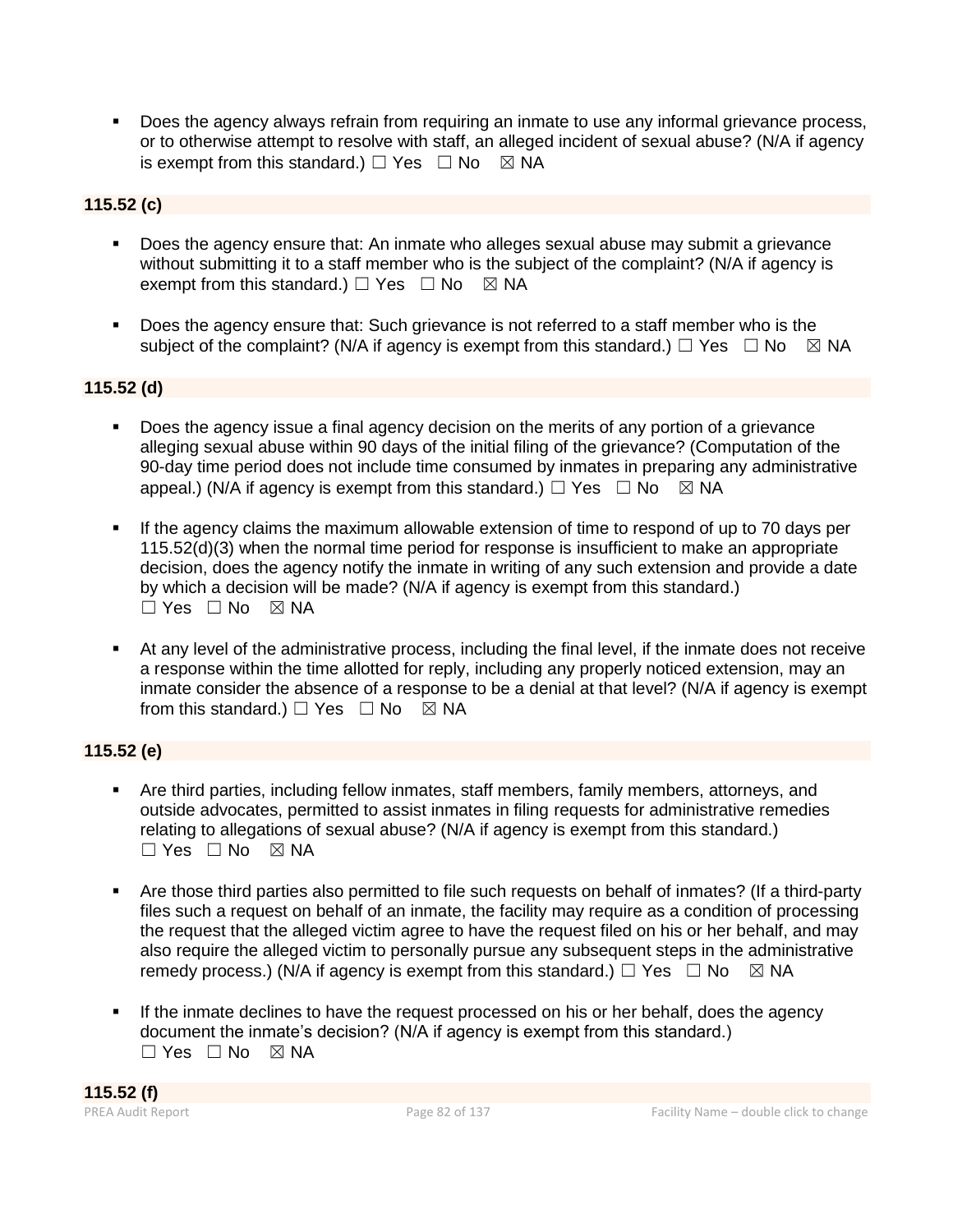- Has the agency established procedures for the filing of an emergency grievance alleging that an inmate is subject to a substantial risk of imminent sexual abuse? (N/A if agency is exempt from this standard.)  $\Box$  Yes  $\Box$  No  $\boxtimes$  NA
- **EXECT** After receiving an emergency grievance alleging an inmate is subject to a substantial risk of imminent sexual abuse, does the agency immediately forward the grievance (or any portion thereof that alleges the substantial risk of imminent sexual abuse) to a level of review at which immediate corrective action may be taken? (N/A if agency is exempt from this standard.).  $\Box$  Yes  $\Box$  No  $\boxtimes$  NA
- **EXECT** After receiving an emergency grievance described above, does the agency provide an initial response within 48 hours? (N/A if agency is exempt from this standard.)  $\Box$  Yes  $\Box$  No  $\boxtimes$  NA
- **EXECT** After receiving an emergency grievance described above, does the agency issue a final agency decision within 5 calendar days? (N/A if agency is exempt from this standard.)  $\Box$  Yes  $\Box$  No  $\boxtimes$  NA
- Does the initial response and final agency decision document the agency's determination whether the inmate is in substantial risk of imminent sexual abuse? (N/A if agency is exempt from this standard.)  $\Box$  Yes  $\Box$  No  $\boxtimes$  NA
- Does the initial response document the agency's action(s) taken in response to the emergency grievance? (N/A if agency is exempt from this standard.)  $\Box$  Yes  $\Box$  No  $\boxtimes$  NA
- Does the agency's final decision document the agency's action(s) taken in response to the emergency grievance? (N/A if agency is exempt from this standard.)  $\Box$  Yes  $\Box$  No  $\boxtimes$  NA

#### **115.52 (g)**

**.** If the agency disciplines an inmate for filing a grievance related to alleged sexual abuse, does it do so ONLY where the agency demonstrates that the inmate filed the grievance in bad faith? (N/A if agency is exempt from this standard.)  $\Box$  Yes  $\Box$  No  $\boxtimes$  NA

#### **Auditor Overall Compliance Determination**

- ☐ **Exceeds Standard** (*Substantially exceeds requirement of standards*)
- ☒ **Meets Standard** (*Substantial compliance; complies in all material ways with the standard for the relevant review period*)
- ☐ **Does Not Meet Standard** (*Requires Corrective Action*)

#### **Instructions for Overall Compliance Determination Narrative**

*The narrative below must include a comprehensive discussion of all the evidence relied upon in making the compliance or non-compliance determination, the auditor's analysis and reasoning, and the auditor's conclusions. This discussion must also include corrective action recommendations where the facility does*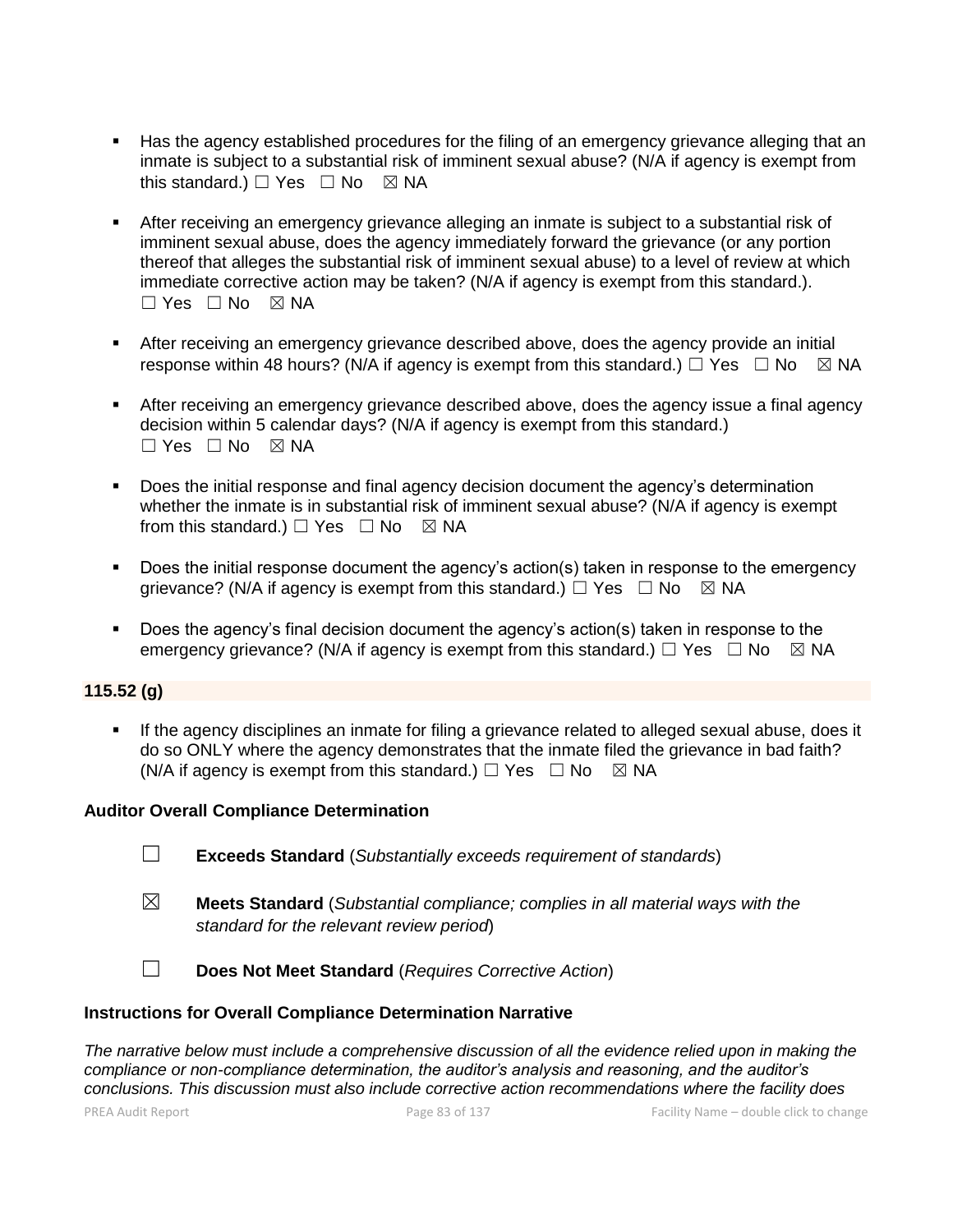*not meet the standard. These recommendations must be included in the Final Report, accompanied by information on specific corrective actions taken by the facility.*

**Policy and Documents Reviewed:** The Ware State Prison Pre-Audit Questionnaire**;** E. Reporting, 3. Offender Grievances, Twenty-two (22) investigation packages for investigations from 2017; Revised GDC PREA SOP, 208.06

**Interviews:** Grievance Officer; Randomly selected staff; Randomly selected inmates; PREA Compliance Manager, Warden, PREA Compliance Manager, 45. Inmates, Randomly selected staff and Special category staff.

### **Discussion of Policies and Documents:**

GDC Policy 208.6, E.3, Offender Grievances, states that all allegations of sexual abuse and sexual harassment are not grievable issues. There should be reported in accordance with methods outlined in the policy.

Prior to the change in the policy, with an effective date of March 2,2018, inmates did file grievances and those reviewed by the auditor were responded to by immediately turning them over to the Sexual Assault Response Team for investigation.

The policy changed effective March 2018 when this revision was included.

## **Standard 115.53: Inmate access to outside confidential support services**

## **All Yes/No Questions Must Be Answered by the Auditor to Complete the Report**

#### **115.53 (a)**

- Does the facility provide inmates with access to outside victim advocates for emotional support services related to sexual abuse by giving inmates mailing addresses and telephone numbers, including toll-free hotline numbers where available, of local, State, or national victim advocacy or rape crisis organizations?  $\boxtimes$  Yes  $\Box$  No
- Does the facility provide persons detained solely for civil immigration purposes mailing addresses and telephone numbers, including toll-free hotline numbers where available of local, State, or national immigrant services agencies?  $\boxtimes$  Yes  $\Box$  No
- Does the facility enable reasonable communication between inmates and these organizations and agencies, in as confidential a manner as possible?  $\boxtimes$  Yes  $\Box$  No

## **115.53 (b)**

Does the facility inform inmates, prior to giving them access, of the extent to which such communications will be monitored and the extent to which reports of abuse will be forwarded to authorities in accordance with mandatory reporting laws?  $\boxtimes$  Yes  $\Box$  No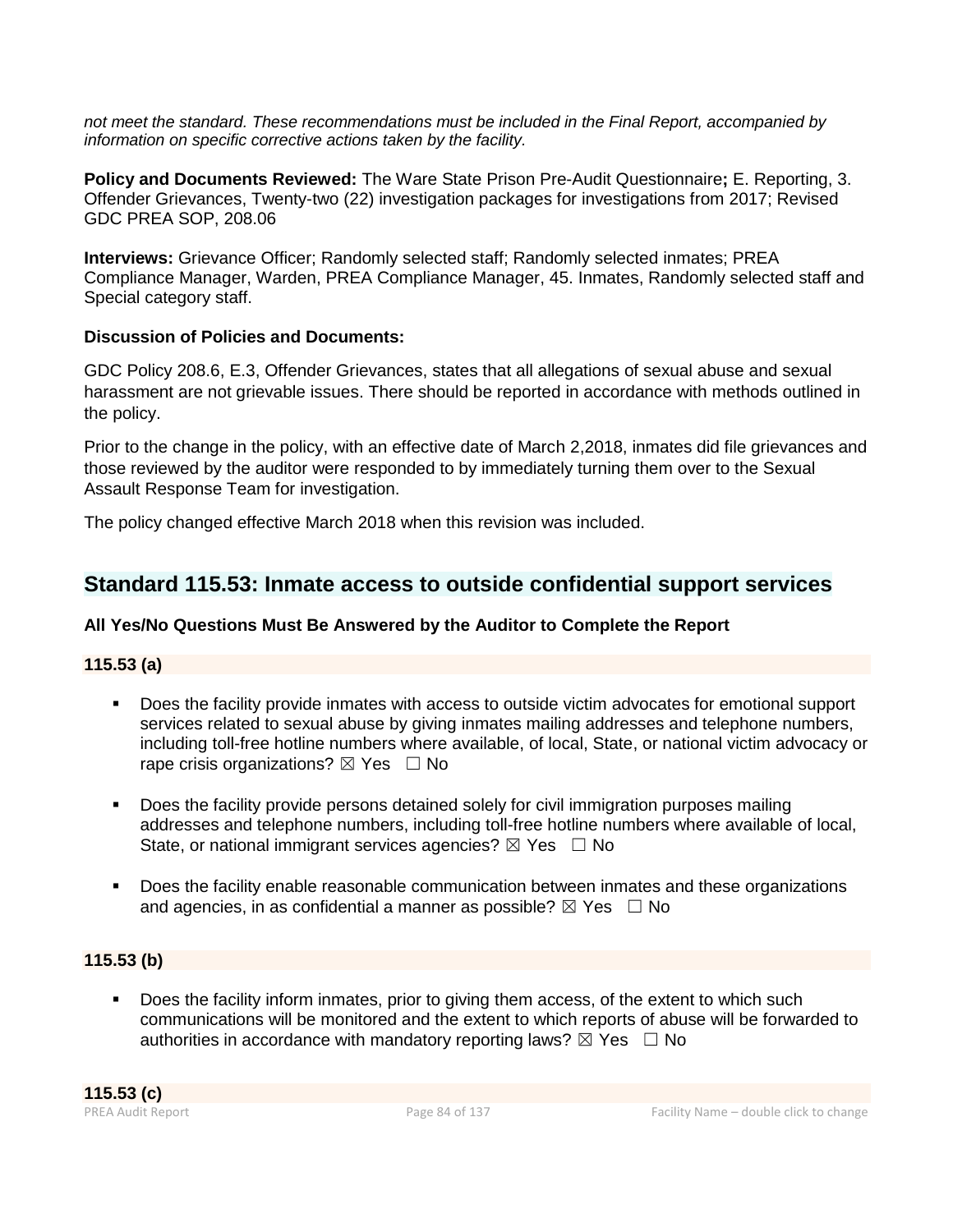- Does the agency maintain or attempt to enter into memoranda of understanding or other agreements with community service providers that are able to provide inmates with confidential emotional support services related to sexual abuse?  $\boxtimes$  Yes  $\Box$  No
- Does the agency maintain copies of agreements or documentation showing attempts to enter into such agreements?  $\boxtimes$  Yes  $\Box$  No

#### **Auditor Overall Compliance Determination**

☐ **Exceeds Standard** (*Substantially exceeds requirement of standards*)

- ☒ **Meets Standard** (*Substantial compliance; complies in all material ways with the standard for the relevant review period*)
- ☐ **Does Not Meet Standard** (*Requires Corrective Action*)

#### **Instructions for Overall Compliance Determination Narrative**

*The narrative below must include a comprehensive discussion of all the evidence relied upon in making the compliance or non-compliance determination, the auditor's analysis and reasoning, and the auditor's conclusions. This discussion must also include corrective action recommendations where the facility does not meet the standard. These recommendations must be included in the Final Report, accompanied by information on specific corrective actions taken by the facility.*

**Policy and Documents Reviewed:** GDC Policy 208.6, PREA, Pre-Audit Questionnaire; GDC Policy IIA234-0001, Consular Notification, Memo designating staff advocates; Posters with outside reporting numbers and addresses; Inmate Handbook.

**Interviews:** PREA Compliance Manager, PREA Coordinator – Previous Interviews; Assistant PREA Coordinator – Previous Interviews, Counselors, forty-five (45) interviewed inmates;

#### **Discussion of Policies and Documents Review**:

GDC Procedures require the facility attempt to enter into an agreement with a rape crisis center to make available a victim advocate to inmates being evaluated for the collection of forensic evidence. Victim advocates from the community used by the facility will be pre-approved through the appropriate screening process and subject to the same requirements of contractors and volunteer who have contact with inmates. MOUs are required to be reviewed by GDC Legal staff prior to the MOU being effective. Advocates serve as emotional and general support, navigating the inmate through the treatment and evidence collection process.

There is no rape crisis center in the immediate area. The facility has explored options and is attempting to develop a MOU with the Rape Crisis Center in Brunswick, Georgia, Safe Harbor. An interview with staff from Safe Harbor indicated they now have a satellite unit in Baxley, Georgia which is within an hour of the facility. The PREA Compliance Manager is in contact with the agency to work out details that may be included in a MOU. All MOU's must be reviewed and approved by the GDC Legal Unit before they may become effective.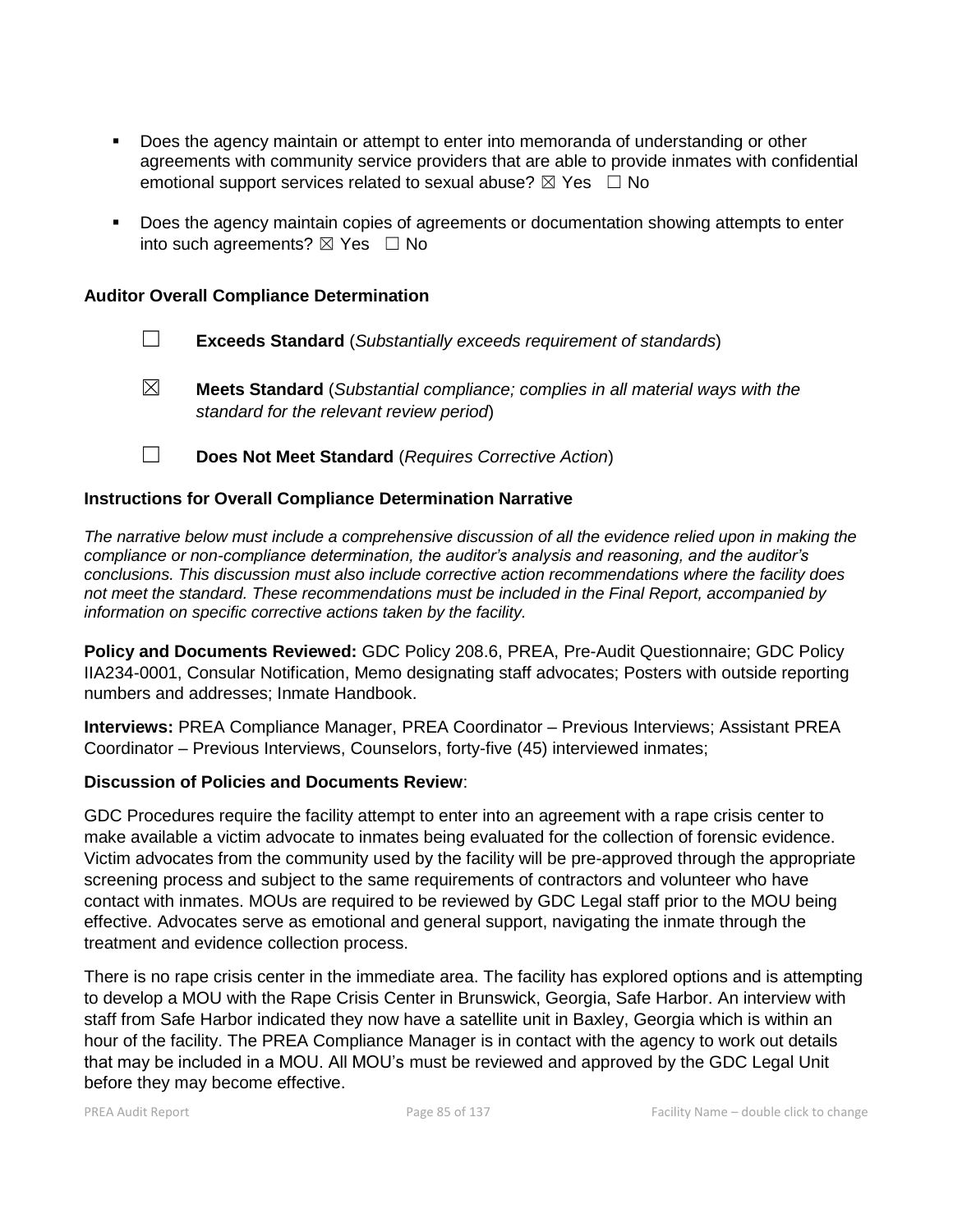To mitigate not currently having a MOU with an outside agency the facility has trained several staff, though the on-line victim advocacy training to serve as victim advocates.

Inmates also have access to the GDC Ombudsman and GDC Tip Line. Contact information, including phone numbers and mailing addresses are provided, posted and accessible to inmates.

GDC Policy IIA23-0001, Consular Notification; affirms it is the policy of GDC that the Consulate General of an inmate's native country be kept informed as the inmate's cusdoty status or occurrences to the Vienna Convention on Consular Relations. Inmates will be provided information on how to access Foreign Counsular Offices in the United States. This information is available for download at <http://www.state.gov/s/cpr/ris/fco> This policy prescribes the GDC's responsibility for notificaiton and that the inmate be informed of such notification. Foreign National inmates are allowed visitation with representatives from the Consulate General of his/her native country.

## **Standard 115.54: Third-party reporting**

## **All Yes/No Questions Must Be Answered by the Auditor to Complete the Report**

## **115.54 (a)**

- Has the agency established a method to receive third-party reports of sexual abuse and sexual harassment? **⊠** Yes □ No
- Has the agency distributed publicly information on how to report sexual abuse and sexual harassment on behalf of an inmate?  $\boxtimes$  Yes  $\Box$  No

## **Auditor Overall Compliance Determination**

- ☐ **Exceeds Standard** (*Substantially exceeds requirement of standards*)
- ☒ **Meets Standard** (*Substantial compliance; complies in all material ways with the standard for the relevant review period*)
- ☐ **Does Not Meet Standard** (*Requires Corrective Action*)

## **Instructions for Overall Compliance Determination Narrative**

*The narrative below must include a comprehensive discussion of all the evidence relied upon in making the compliance or non-compliance determination, the auditor's analysis and reasoning, and the auditor's conclusions. This discussion must also include corrective action recommendations where the facility does not meet the standard. These recommendations must be included in the Final Report, accompanied by information on specific corrective actions taken by the facility.*

**Policy and Documents Reviewed:** Georgia Department of Corrections Policy, 208.6, PREA**;** The Ware State Prison Pre-Audit Questionnaires**;** The Department's Website contains a section entitled: "How do I report sexual abuse or sexual harassment?"; Twenty (20) Reviewed Investigation Packages;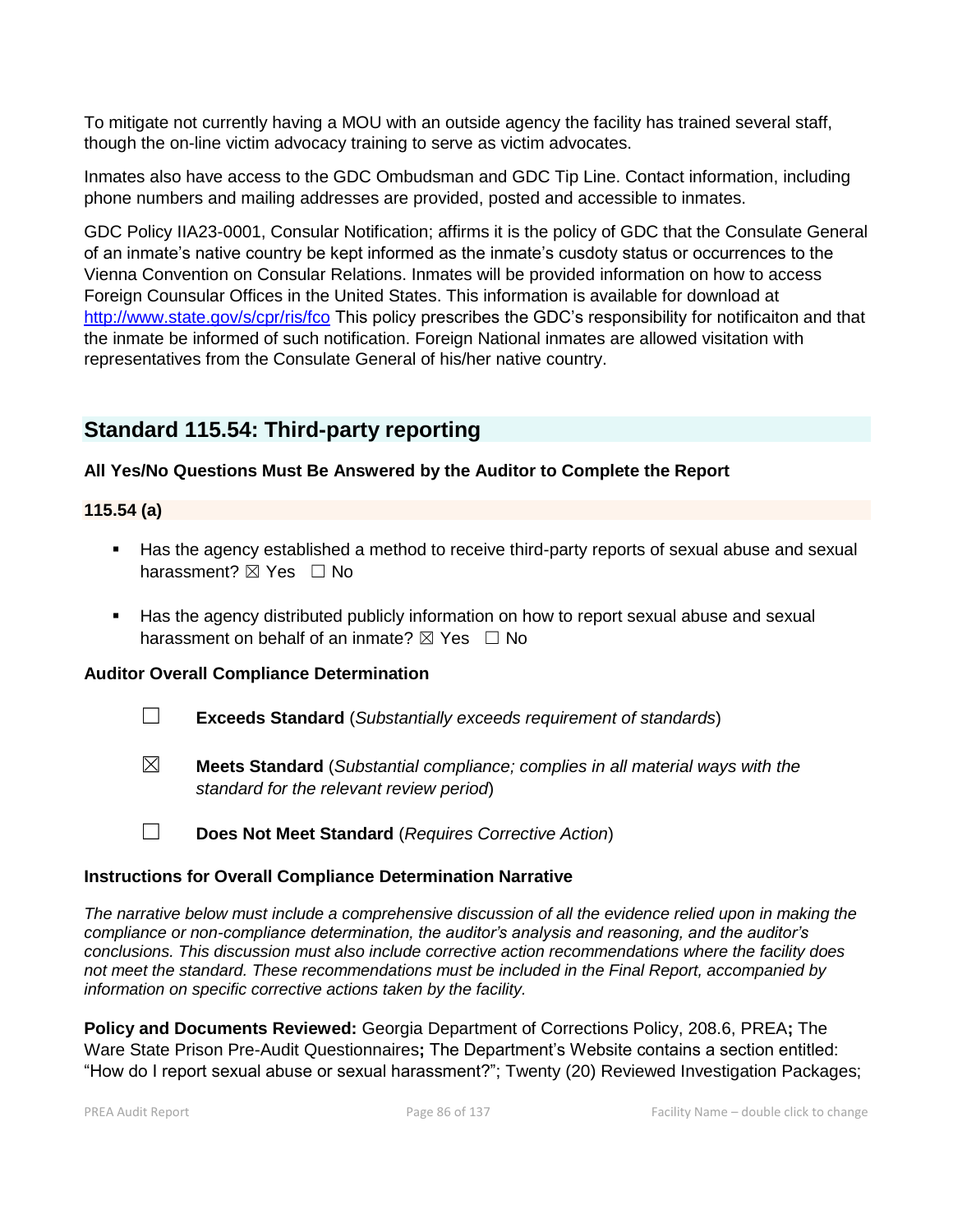The brochure entitled, "Sexual Assault, Sexual Harassment, Prison Rape Elimination Act – How to Prevent It and How to Report It"; Reviewed PREA Related Brochures; PREA Related Posters

**Interviews:** Randomly selected and Special category; Randomly Selected Staff; PREA Compliance Manager; Warden; Superintendent

**Observations:** Review of the Agency's Website

**Discussion of Policy and Documents:** The Georgia Department of Corrections and the Ware State Prison provides multiple ways for inmates to access third parties who may make reports on behalf of an inmate. GDC provides contact information enabling T

Third Party reports may be made to the Ombudsman's Office, to the GDC TIP Line and to the agency's PREA Coordinator. Information is provided to inmates that allows them to call or write the Ombudsman's Office. They are also informed they may report in writing to the State Board of Pardons and Paroles, Office of Victim Services. This information is provided in the brochure given to inmates during admissions/orientation. The brochure entitled, "Sexual Assault, Sexual Harassment, Prison Rape Elimination Act – How to Prevent It and How to Report It" provides the phone number and mailing address for the Ombudsman and the mailing address for reporting to the Director of Victim Services. A PREA hotline is also available for third party reports and an inmate's pin is not required to place a call using the "hotline". The auditor tested a phone and found it operational. Dialing instructions are posted at the phone.

The Department's Website contains a section entitled: "How do I report sexual abuse or sexual harassment?". These are provided as ways to make third party reports: Call the PREA Confidential Reporting Line (1-888-992-7849); email [PREA.report@gdc.gov;](mailto:PREA.report@gdc.gov) Send correspondence to the Georgia DOC, Office of Professional Standards/PREA Unit; contact the Ombudsman and Inmate Affairs Office (numbers and email provided and Contact the Office of Victim Services (phone number and email address provided). Anyone wishing to make a report can do so anonymously however there is a request that as much detail as possible be provided. The agency also has a TIP Line accessible to third parties.

Others, including family members, friends and other residents, may make a report for a resident. They may also assist a resident in filing a grievance or file one for her.

The auditor reviewed twenty-two (22) of the incident and investigation reports for 2017-2018. Most of the reports were made by telling a staff and calling the PREA Hotline. None of the allegations reviewed were made by third parties apart from the PREA Unit on receiving calls or emails from the inmates.

**Discussion of Interviews:** Staff, in their interviews, stated they would take a third-party report like any other report and report it to their immediate supervisor and write a witness statement.

Inmates at Ware Sate Prison have access to third parties, including family members, volunteers and other staff or inmates. Inmates have access to phones to call home or to their attorney's if they have one, to the KIOSKS to send JPAY Emails to family and anyone on their approved list and to staff, and to their Tablets known as GOAL devices. With the GOAL devices, inmates may, with on click notify the PREA Unit of any allegations of sexual abuse and sexual harassment. They may also send emails via the tablet to anyone on their approved list.

PREA Audit Report **Page 87** of 137 Facility Name – double click to change Interviewed inmates reported they would most likely report to a staff or call the hotline. When asked if a family member or someone outside the facility could make a report for them, they indicated they could.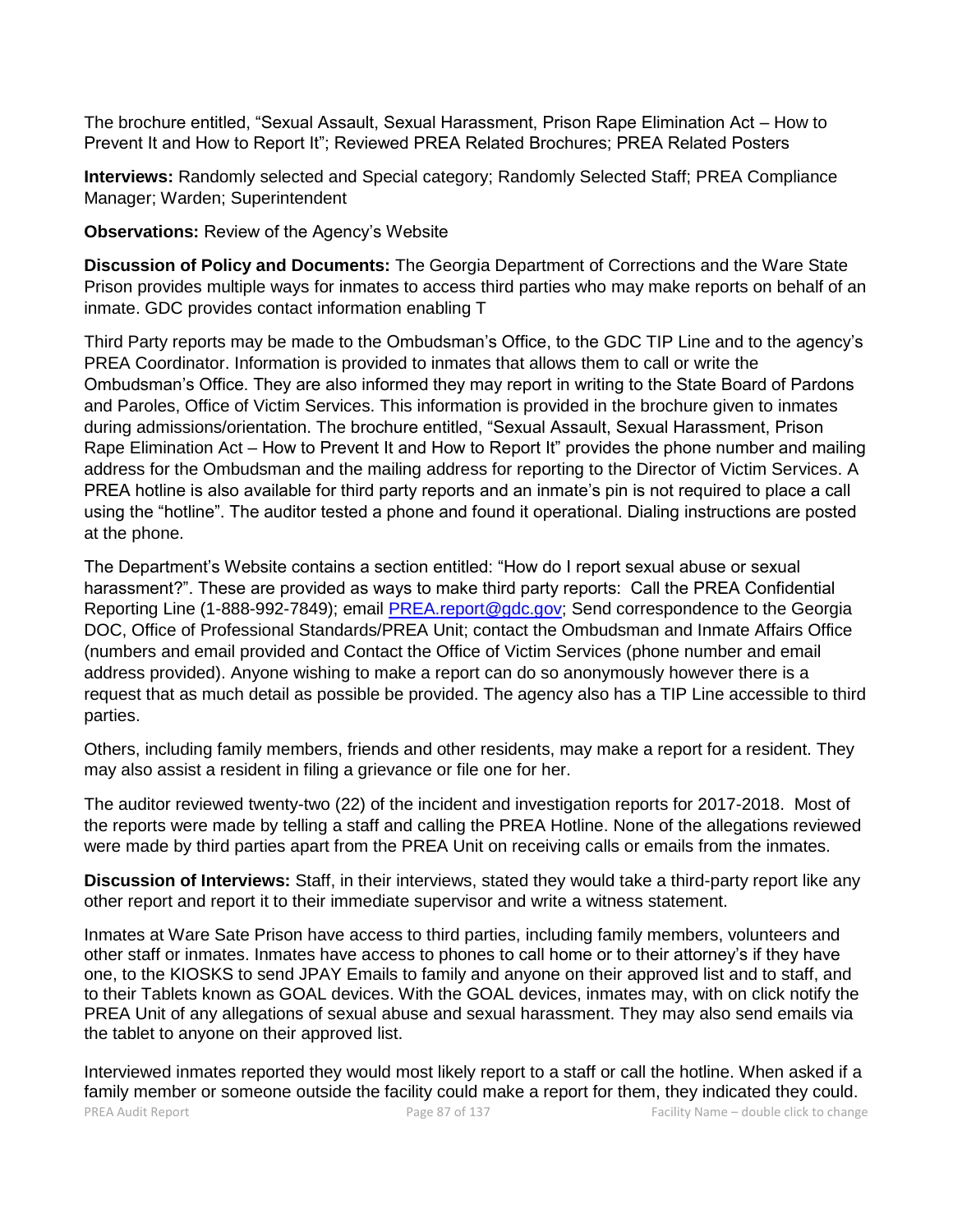# **OFFICIAL RESPONSE FOLLOWING AN INMATE REPORT**

## **Standard 115.61: Staff and agency reporting duties**

#### **All Yes/No Questions Must Be Answered by the Auditor to Complete the Report**

### **115.61 (a)**

- **•** Does the agency require all staff to report immediately and according to agency policy any knowledge, suspicion, or information regarding an incident of sexual abuse or sexual harassment that occurred in a facility, whether or not it is part of the agency?  $\boxtimes$  Yes  $\Box$  No
- Does the agency require all staff to report immediately and according to agency policy any knowledge, suspicion, or information regarding retaliation against inmates or staff who reported an incident of sexual abuse or sexual harassment?  $\boxtimes$  Yes  $\Box$  No
- Does the agency require all staff to report immediately and according to agency policy any knowledge, suspicion, or information regarding any staff neglect or violation of responsibilities that may have contributed to an incident of sexual abuse or sexual harassment or retaliation? ☒ Yes ☐ No

### **115.61 (b)**

▪ Apart from reporting to designated supervisors or officials, does staff always refrain from revealing any information related to a sexual abuse report to anyone other than to the extent necessary, as specified in agency policy, to make treatment, investigation, and other security and management decisions?  $\boxtimes$  Yes  $\Box$  No

## **115.61 (c)**

- Unless otherwise precluded by Federal, State, or local law, are medical and mental health practitioners required to report sexual abuse pursuant to paragraph (a) of this section? ☒ Yes ☐ No
- Are medical and mental health practitioners required to inform inmates of the practitioner's duty to report, and the limitations of confidentiality, at the initiation of services?  $\boxtimes$  Yes  $\Box$  No

#### **115.61 (d)**

**.** If the alleged victim is under the age of 18 or considered a vulnerable adult under a State or local vulnerable persons statute, does the agency report the allegation to the designated State or local services agency under applicable mandatory reporting laws?  $\boxtimes$  Yes  $\Box$  No

#### **115.61 (e)**

▪ Does the facility report all allegations of sexual abuse and sexual harassment, including thirdparty and anonymous reports, to the facility's designated investigators?  $\boxtimes$  Yes  $\Box$  No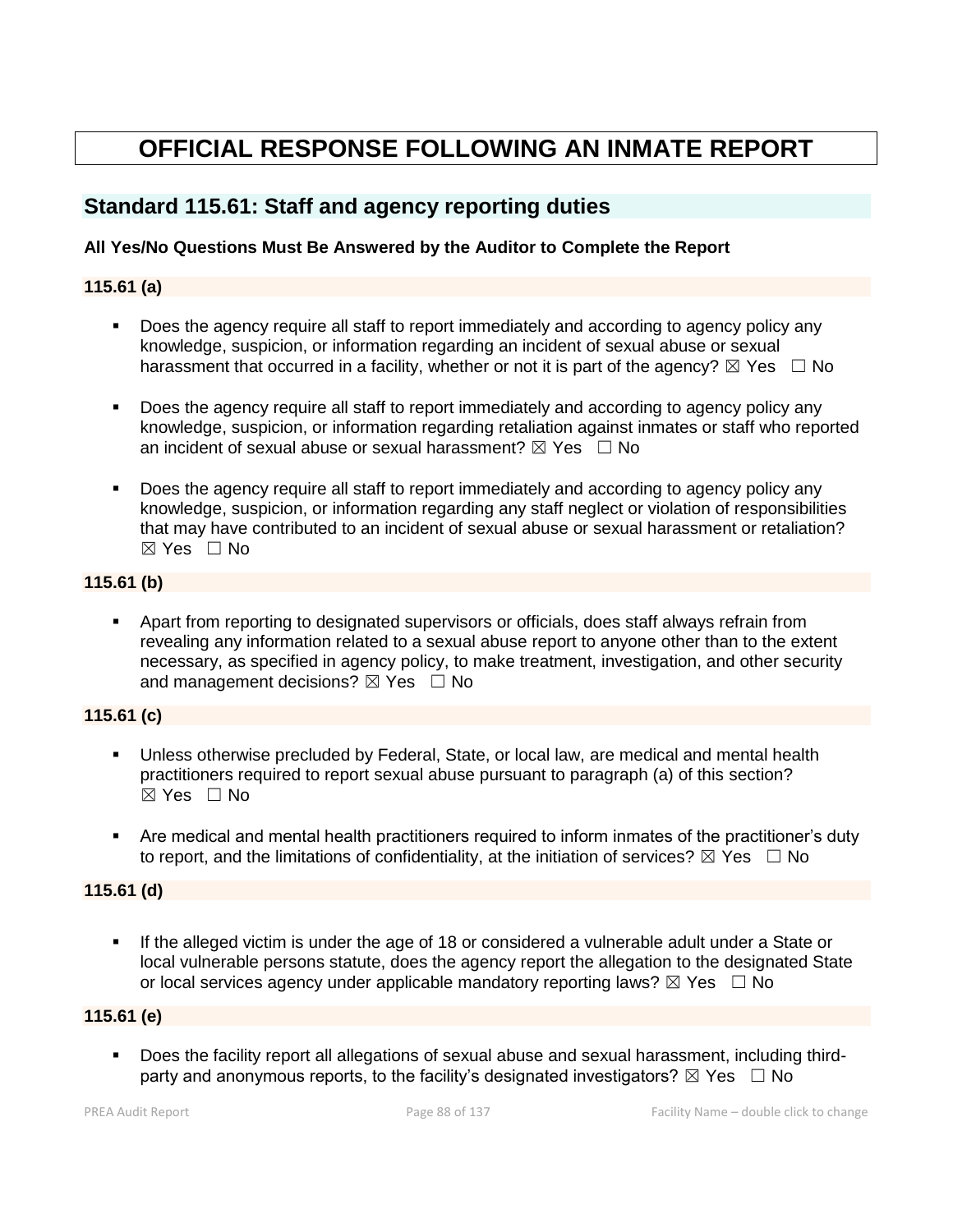#### **Auditor Overall Compliance Determination**

- ☐ **Exceeds Standard** (*Substantially exceeds requirement of standards*)
- ☒ **Meets Standard** (*Substantial compliance; complies in all material ways with the standard for the relevant review period*)
- 
- ☐ **Does Not Meet Standard** (*Requires Corrective Action*)

#### **Instructions for Overall Compliance Determination Narrative**

*The narrative below must include a comprehensive discussion of all the evidence relied upon in making the compliance or non-compliance determination, the auditor's analysis and reasoning, and the auditor's conclusions. This discussion must also include corrective action recommendations where the facility does not meet the standard. These recommendations must be included in the Final Report, accompanied by information on specific corrective actions taken by the facility.*

**Policy and Document Review**: Department of Corrections Policy, 208.6, Sexually Abusive Behavior Prevention and Intervention Program, F. Official Response Following and Inmate Report, 1. Staff and Department Reporting Duties; the reviewed Sexual Assault/Sexual Misconduct Prison Rape Elimination Act (PREA) Education Acknowledgment Statement; and twenty-six (26) investigation reports for 2017- 2018; reviewed grievances filed in 2017, reviewed incident reports for 2017-2018.

**Interviews:** PREA Coordinator; PREA Compliance Manager; SART Leader; Randomly selected staff; Registered Nurse, Investigator; and Warden; Randomly selected inmates and Targeted inmates;

**Discussion of Policy and Documents Reviewed:** Department of Corrections Policy, 208.6, Sexually Abusive Behavior Prevention and Intervention Program, F. Official Response Following and Inmate Report, 1. Staff and Department Reporting Duties, requires staff who witness or receive a report of sexual assault, sexual harassment, or who learn of rumors or allegations of such conduct, must report information concerning incidents or possible incidents of sexual abuse or sexual harassment to the supervisor on duty and write a statement, in accordance with the Employee Standards of Conduct. The highest-ranking supervisor on duty who receives a report of sexual assault or sexual harassment, is required to report it to the appointing authority or his/her designee immediately. The supervisor in charge is required to notify the PREA Compliance Manager and/or SART Leader as designated by the Local Procedure Directive. Appointing authorities or his/her designee may make an initial inquiry to determine if a report of sexual assault, sexual harassment, is a rumor or an allegation. Allegations of sexual assault and sexual harassment are major incidents and are required to be reported in compliance with policy. Once reported, an evaluation by the SART Leader/Team of whether a full response protocol is needed will be made. Appointing authorities or designee(s) are required to report all allegations of sexual assault with penetration to the Office of Professional Standards (OPS) Special Agent In-Charge and the Department's PREA Coordinator immediately upon receipt of the allegation. OPS will determine the appropriate response. Staff, failing to comply with the reporting requirements of DOC Policy, may be banned from correctional facilities or will be subject to disciplinary action, up to and including termination. If an alleged victim is under the age of 18, the Department reports the allegation to the Department of Family and Children Services, Child Protection Services Section. Staff are not to disclose any information concerning sexual abuse, sexual harassment or sexual misconduct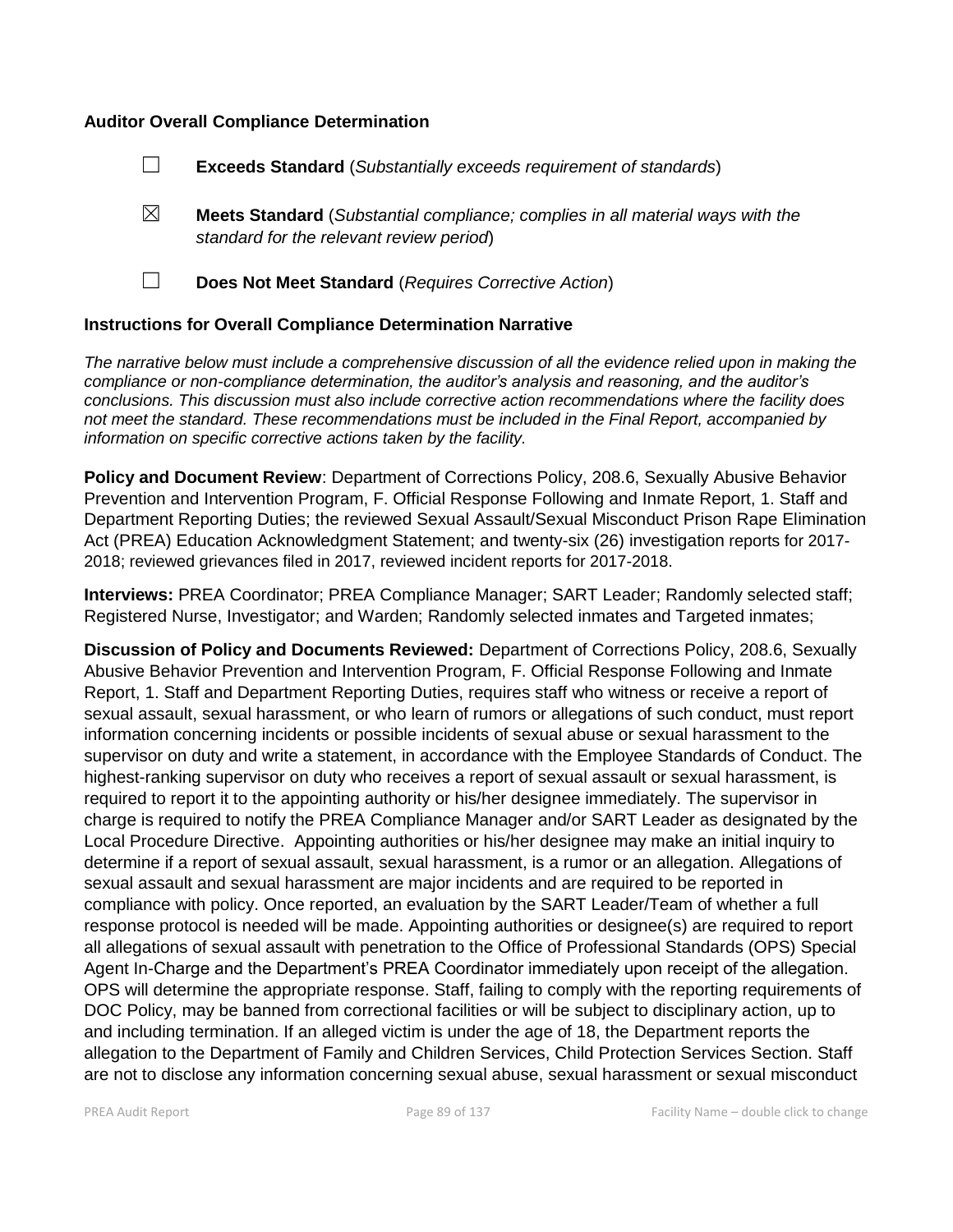of an offender, including the names of the alleged victims or perpetrators, except to report the information as required by policy, or the law, or to discuss such information as a necessary part of performing their job.

This facility does not house youthful offenders; however, policy requires if the victim was under the age of 18, the Field Operations Manager, in conjunction with the Director of Investigations, or designee, is required to report the allegation to the Department of Family and Children Services, Child Protective Services Section. Also, if the victim is considered a vulnerable adult under Georgia Law, the Director of Investigations or designee, will make notification to the appropriate outside law enforcement agency.

The reviewed Sexual Assault/Sexual Misconduct Prison Rape Elimination Act (PREA) Education Acknowledgment Statement affirms staff's understanding they are to report anything they witness or that is reported to them. Multiple examples of their acknowledgement statements were provided.

In the prevention mode, policy requires that staff be aware of and attempt to detect to attempt to prevent sexual abuse, sexual harassment or sexual misconduct, through offender communications, comments to staff members, offender interactions, changes in offender behavior, and isolated or vulnerable areas of the institution.

Staff are trained to report all allegations, including suspicions. They receive this training in multiple venues including pre-service training, Basic Correctional Officer Training, Annual In-Service Training, periodic refresher trainings during shift briefing, and specialized training opportunities for the SART, investigators, medical and mental health staff. The auditor reviewed 40 PREA Acknowledgment Statements and 18 training rosters.

In accordance with GDC SOP 208.06, all personnel at Ware State Prison are provided with PREA training which instructs them to the proper procedure for reporting any incidents that are in any way related to PREA. Ware State Prion's staff is instructed through PREA training that any information obtained is limited to a need-to-know basis for staff, and only for the purpose of treatment, security, and management decisions, such as housing, work, education and programming assignments. Information is not to be indiscriminately discussed. Supervisors will always remind staff of this issue when staff report PREA-related issues to their supervisor.

The Employee's brochure, "Staff Guide on the Prevention and Reporting of Sexual Misconduct with Offenders" reminds staff of their duty to report any inappropriate staff/offender behavior immediately. It also states the presence of illegal and unethical behavior by staff compromises the security and safety of the agency. Staff that fail to report will be held accountable and sanctioned through dismissal. Staff are required to file and incident report to the appointing authority as required in policy.

In accordance with GDC SOP 208.06, any sexual abuse information obtained by medical and mental health personnel will be reported per policy to the appropriate personnel within Ware State Prison.

Ware State Prison does not house Inmates under the age of 18. However, the Ware State Prison follows all State and Federal PREA policies and will comply with this standard in the event offenders under the age of 18 or inmate considered vulnerable are involved in a PREA-related issue. This will be done in accordance with GDC SOP 208.06 and in coordination with GDC Internal Investigations.

In accordance with GDC SOP 208.06, all allegations of sexual abuse and sexual harassment, including third-party and anonymous reports, will be reported to the Ware State Prison SART, GDC Statewide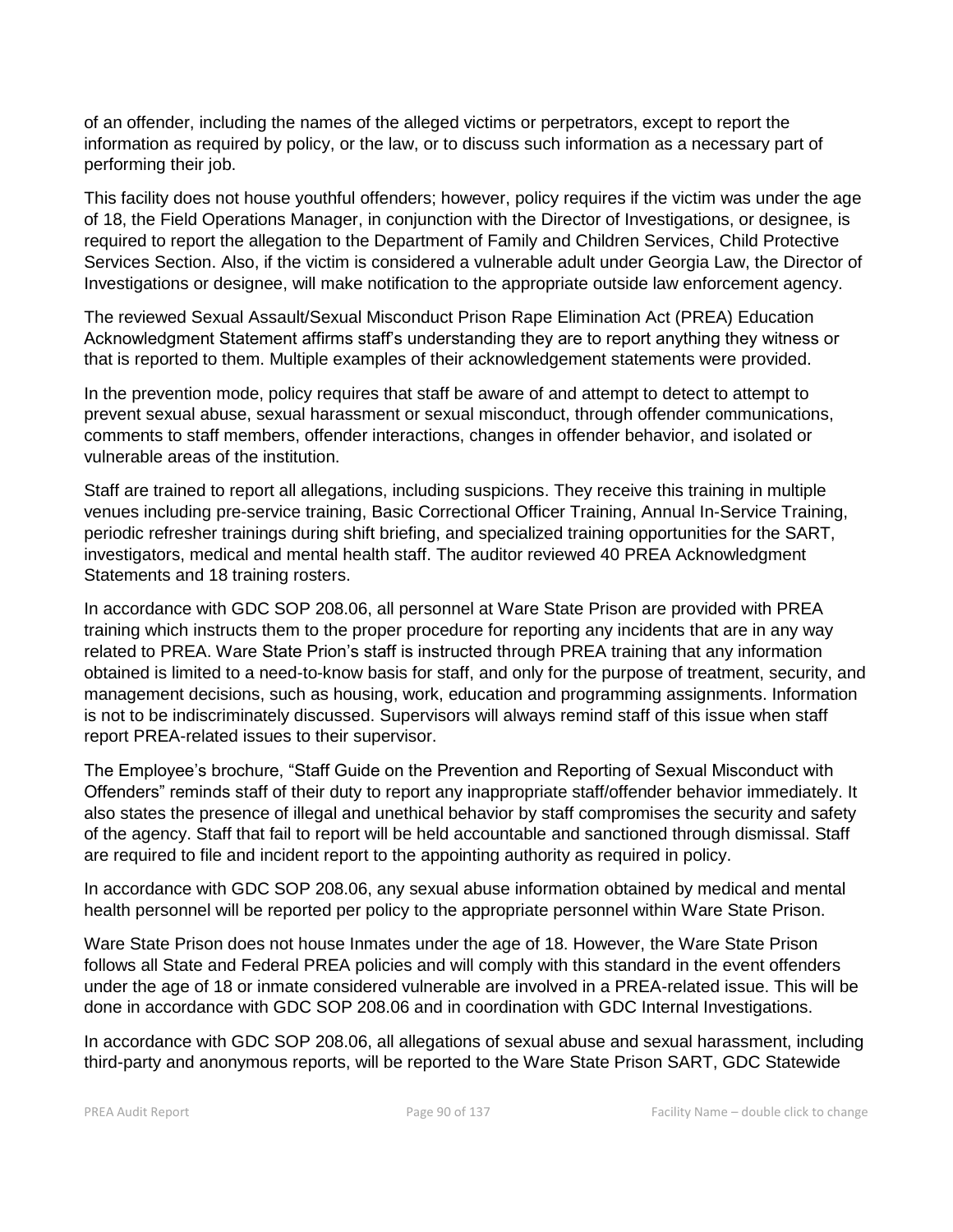PREA Coordinator, and the GDC Internal Investigations Unit. The Warden will be responsible for ensuring these notifications are made as soon as possible.

Twenty-two (22) reviewed investigation reports documented reports being received and reported primarily to staff with the next most frequent method for reporting was through the hotline. Staff, including correctional staff and counseling staff, on receiving a verbal report or allegation of sexual abuse or sexual harassment, immediately reported the allegations that were followed up with an investigation.

**Discussion of Interviews:** 100% of the fifteen randomly selected staff and specialized staff articulated their duty to report and indicated that regardless of the source of the information or report, they would take it seriously and report it verbally to their immediate supervisor. When asked if they would put that information in writing as well, they indicated they would have to do a witness statement and that it would have to be done before the end of the shift.

## **Standard 115.62: Agency protection duties**

### **All Yes/No Questions Must Be Answered by the Auditor to Complete the Report**

#### **115.62 (a)**

**•** When the agency learns that an inmate is subject to a substantial risk of imminent sexual abuse, does it take immediate action to protect the inmate?  $\boxtimes$  Yes  $\Box$  No

#### **Auditor Overall Compliance Determination**

- ☐ **Exceeds Standard** (*Substantially exceeds requirement of standards*)
- ☒ **Meets Standard** (*Substantial compliance; complies in all material ways with the standard for the relevant review period*)
- 
- ☐ **Does Not Meet Standard** (*Requires Corrective Action*)

#### **Instructions for Overall Compliance Determination Narrative**

*The narrative below must include a comprehensive discussion of all the evidence relied upon in making the compliance or non-compliance determination, the auditor's analysis and reasoning, and the auditor's conclusions. This discussion must also include corrective action recommendations where the facility does not meet the standard. These recommendations must be included in the Final Report, accompanied by information on specific corrective actions taken by the facility.*

**Policy and Documents Reviewed:** GDC Policy 208.06, Prison Rape Elimination Act- PREA, Sexually Abusive Behavior Prevention and Intervention Program, Paragraph 2., Facility Protection Duties; SOP 209.06, Administrative Segregation; the Pre-Audit Questionnaire;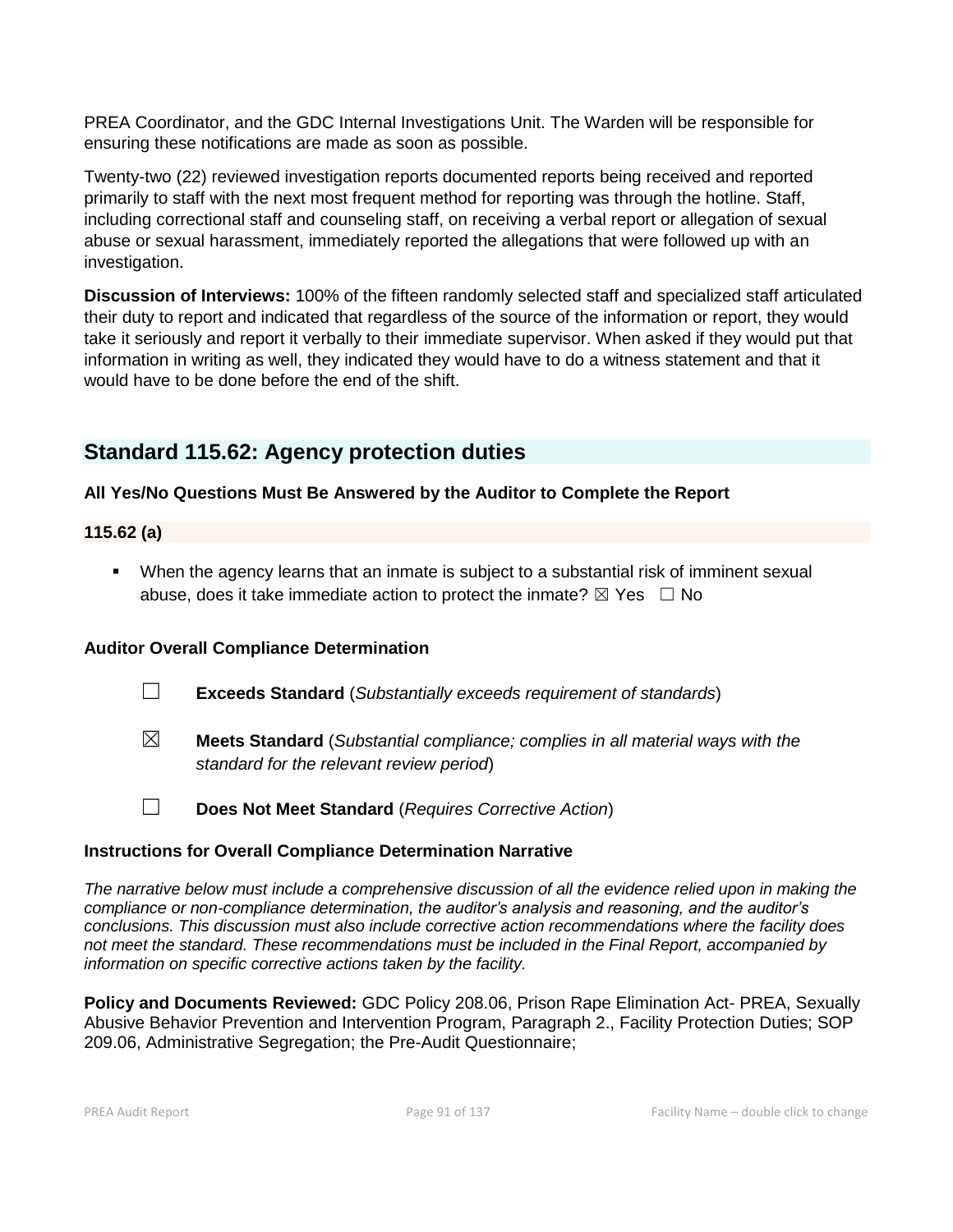**Interviews:** Warden; Grievance Officer; PREA Compliance Manager; Staff Supervising Segregation; Interviewed Randomly Selected Staff (15); Specialized Staff (19); Randomly Selected and Targeted Inmates (45)

**Discussion of Policy and Documents:** GDC Policy 208.06, Prison Rape Elimination Act- PREA, Sexually Abusive Behavior Prevention and Intervention Program, Paragraph 2., Facility Protection Duties, requires that upon learning of a sexual abuse, staff are to separate the alleged victim and abuser and ensure the alleged victim has been placed in safe housing which may be protective custody in accordance with SOP 209.06, Administrative Segregation. If the inmate victim is placed in administrative segregation, a note is paced in SCRIBE indicating the reason for the placement. If the offender remains in Administrative Segregation for 72 hours, ensure that the Sexual Assault Response Team has again evaluated the victim within 72 hours. Again, a note is to be entered SCRIBE indicating the reason for continued placement. The care and treatment member of SART is responsible for documenting the reasons in SCRIBE. If the alleged perpetrator is an offender and if the alleged perpetrator has been placed in Administrative Segregation in accordance with SOP 209.06, Administrative Segregation, again, a case note documenting the reason for placement is completed and documented in SCRIBE. If the offender remains in Administrative Segregation for 72 hours, the SART evaluates the offender again within 72 hours and if continued placement is required, the reasons are documented in SCRIBE. The care and treatment staff from the SART is responsible for the documentation. If the alleged perpetrator is a staff member, the staff member and alleged victim are separated during the investigation period. The staff member may be reassigned to other duties or other work area; transferred to another institution, suspended with pay pending investigation or temporarily banning the individual from the institution, whichever option the appointing authority deems appropriate. Staff are instructed, if applicable, they are to consult with the SART, Regional Director, the Department's PREA Coordinator or the Regional SAC within 72 hours of the reported incident to determine how long the alleged victim or perpetrator should remain segregated from the general population and document the final decision in the offender's file with specific reasons for returning the offenders to the general population or keeping the offenders segregated and ensure the SART has evaluated the victim within 24 hours of the report. Once a determination has been made that there is sufficient evidence of sexual assault, staff ensure closure of the matter by serving notice of adverse action or banning the staff member, making housing and classification changes if the perpetrator is an offender, and update the victim's offender file with incident information.

The Warden identified safe housing for inmates. The safe housing for victims or potential victims is E-7 A/B.

The Pre-Audit Questionnaire documented there have been no incidents in which an inmate was at substantial risk of imminent sexual abuse during the past twelve months.

**Discussion of Interviews:** Interviews with the Warden, PREA Compliance Manager, random and special category staff, inmates, and reviewed incident reports for the past 12 months confirmed there were no residents at risk of imminent sexual abuse in the past 12 months. Staff indicated, in their interviews, that if an inmate told them or they found out an inmate was at risk of imminent sexual abuse, they would remove him immediately from the threat, if known, and if not known, would move him to a safe area, security office or elsewhere to keep him safe until the supervisors decided where to house him.

## **Standard 115.63: Reporting to other confinement facilities**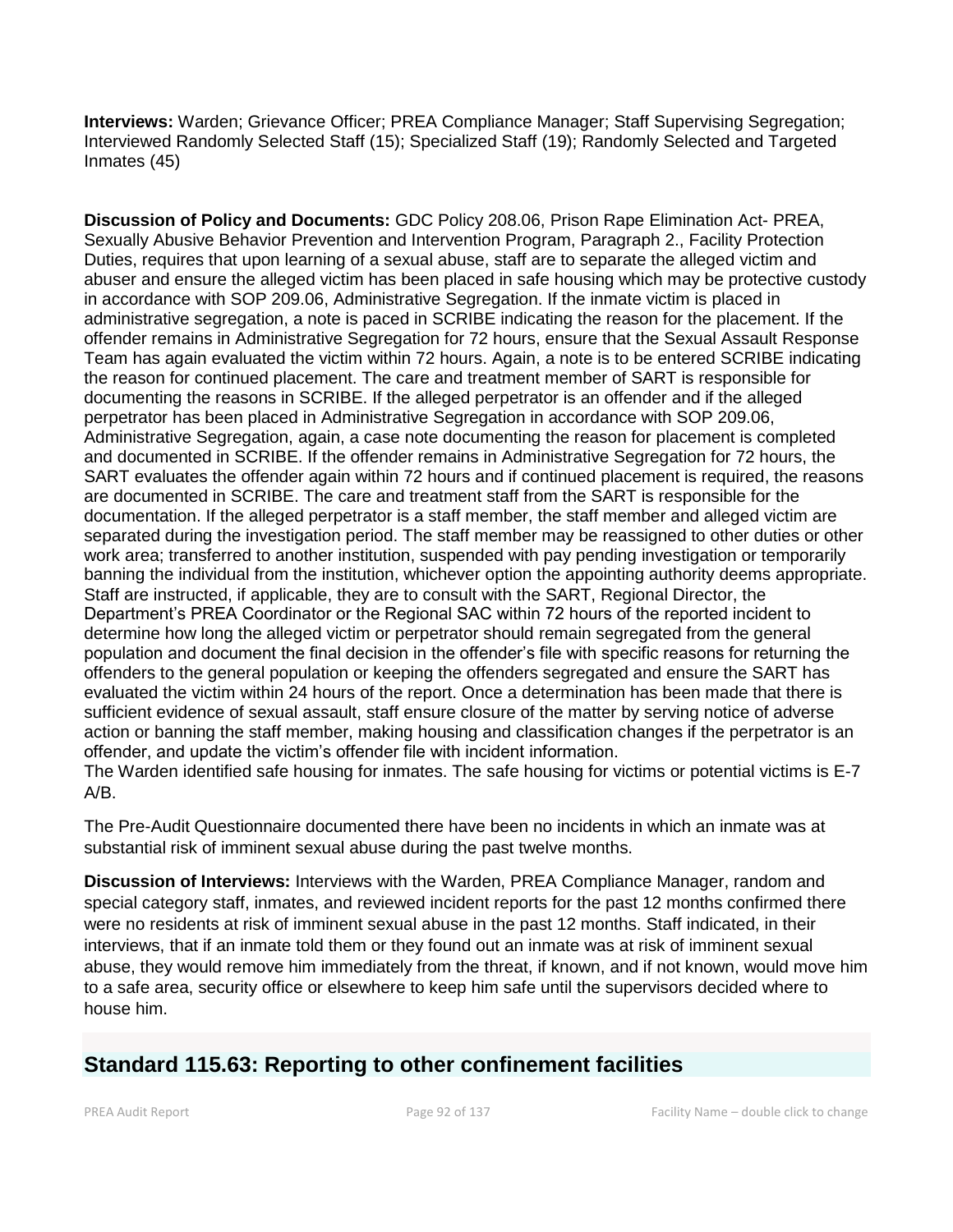### **All Yes/No Questions Must Be Answered by the Auditor to Complete the Report**

#### **115.63 (a)**

▪ Upon receiving an allegation that an inmate was sexually abused while confined at another facility, does the head of the facility that received the allegation notify the head of the facility or appropriate office of the agency where the alleged abuse occurred?  $\boxtimes$  Yes  $\Box$  No

#### **115.63 (b)**

Is such notification provided as soon as possible, but no later than 72 hours after receiving the allegation? ⊠ Yes □ No

#### **115.63 (c)**

**•** Does the agency document that it has provided such notification?  $\boxtimes$  Yes  $\Box$  No

#### **115.63 (d)**

■ Does the facility head or agency office that receives such notification ensure that the allegation is investigated in accordance with these standards?  $\boxtimes$  Yes  $\Box$  No

#### **Auditor Overall Compliance Determination**

- ☐ **Exceeds Standard** (*Substantially exceeds requirement of standards*)
- ☒ **Meets Standard** (*Substantial compliance; complies in all material ways with the standard for the relevant review period*)
- 
- ☐ **Does Not Meet Standard** (*Requires Corrective Action*)

#### **Instructions for Overall Compliance Determination Narrative**

*The narrative below must include a comprehensive discussion of all the evidence relied upon in making the compliance or non-compliance determination, the auditor's analysis and reasoning, and the auditor's conclusions. This discussion must also include corrective action recommendations where the facility does not meet the standard. These recommendations must be included in the Final Report, accompanied by information on specific corrective actions taken by the facility.*

**Policy and Documents Reviewed:** DOC Policy, 208.6, Prison Rape Elimination Act, Sexually Abusive Behavior Prevention and Intervention Program, 3. Reporting to other Confinement Facilities; Pre-Audit Questionnaire;

**Interviews:** Warden; Deputy Warden; PREA Compliance Manager, SART Members;

**Discussion of Policy and Reviewed Documents:** DOC Policy, 208.6, Prison Rape Elimination Act, F., Official Response Following an Offender Report, Paragraph 2., Reporting to other Confinement Facilities, requires that in cases where there is an allegation that sexually abusive behavior occurred at another Department facility, the Warden/designee of the victim's current facility is required to provide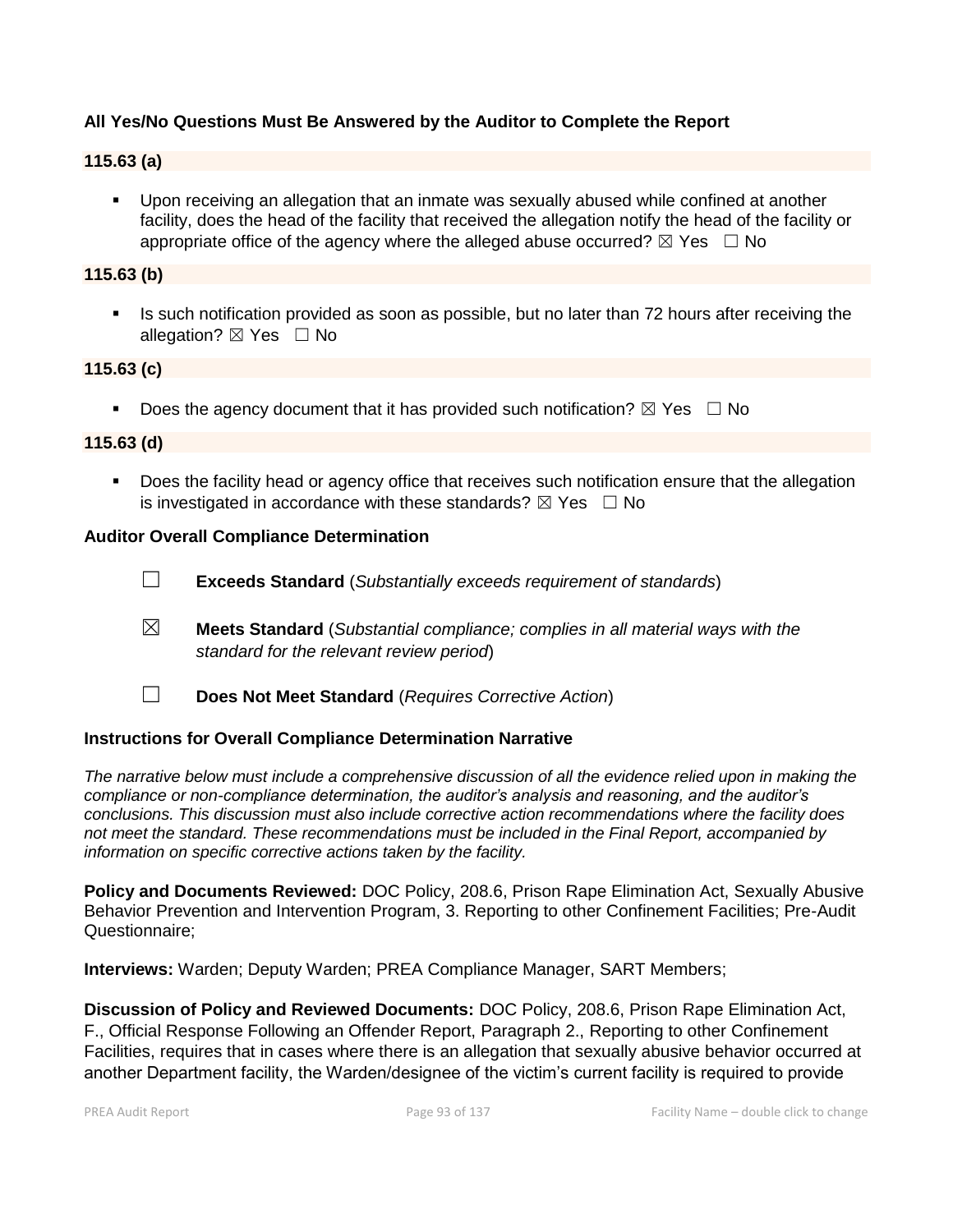notification to the Warden of the identified institution and the Department's PREA Coordinator. In cases alleging sexual abuse by staff at another institution, the Warden of the inmate's current facility refers the matter directly to the Office of Professional Standards Special Agent In-Charge and the Agency's PREA Coordinator. For the non-Department secure facilities, the Warden/Superintendent will notify the appropriate office of the facility where the abuse allegedly occurred and to the Agency's PREA Coordinator.

This notification must be provided as soon as possible but not later than 72 hours after receiving the allegation. Notification is documented. The facility head or Department office receiving the notification is required to ensure that the allegation is investigated in accordance with the PREA Standards.

The Pre-Audit Questionnaire documented that there were no allegations of sexual abuse or sexual harassment received from an inmate reporting that he had been abused at this facility nor did they receive any allegations from another facility that an inmate was abused at another facility. None of the twenty-two (22) reviewed investigations document reports received from other facilities.

**Discussion of Interviews:** Interviews with the PREA Compliance Manager and the Warden confirmed they are aware of the policy requiring reporting to other facilities upon receiving an allegation of sexual abuse that occurred in another facility. They also indicated if they received an allegation from another facility that an inmate, while assigned to their facility was sexually abused at this prison, they would initiate an investigation and cooperate with any investigation. They said the allegation would be treated as any other allegation and would be reported and investigated upon learning about it.

## **Standard 115.64: Staff first responder duties**

#### **All Yes/No Questions Must Be Answered by the Auditor to Complete the Report**

## **115.64 (a)**

- Upon learning of an allegation that an inmate was sexually abused, is the first security staff member to respond to the report required to: Separate the alleged victim and abuser?  $\boxtimes$  Yes  $\Box$  No
- Upon learning of an allegation that an inmate was sexually abused, is the first security staff member to respond to the report required to: Preserve and protect any crime scene until appropriate steps can be taken to collect any evidence?  $\boxtimes$  Yes  $\Box$  No
- Upon learning of an allegation that an inmate was sexually abused, is the first security staff member to respond to the report required to: Request that the alleged victim not take any actions that could destroy physical evidence, including, as appropriate, washing, brushing teeth, changing clothes, urinating, defecating, smoking, drinking, or eating, if the abuse occurred within a time period that still allows for the collection of physical evidence?  $\boxtimes$  Yes  $\Box$  No
- Upon learning of an allegation that an inmate was sexually abused, is the first security staff member to respond to the report required to: Ensure that the alleged abuser does not take any actions that could destroy physical evidence, including, as appropriate, washing, brushing teeth,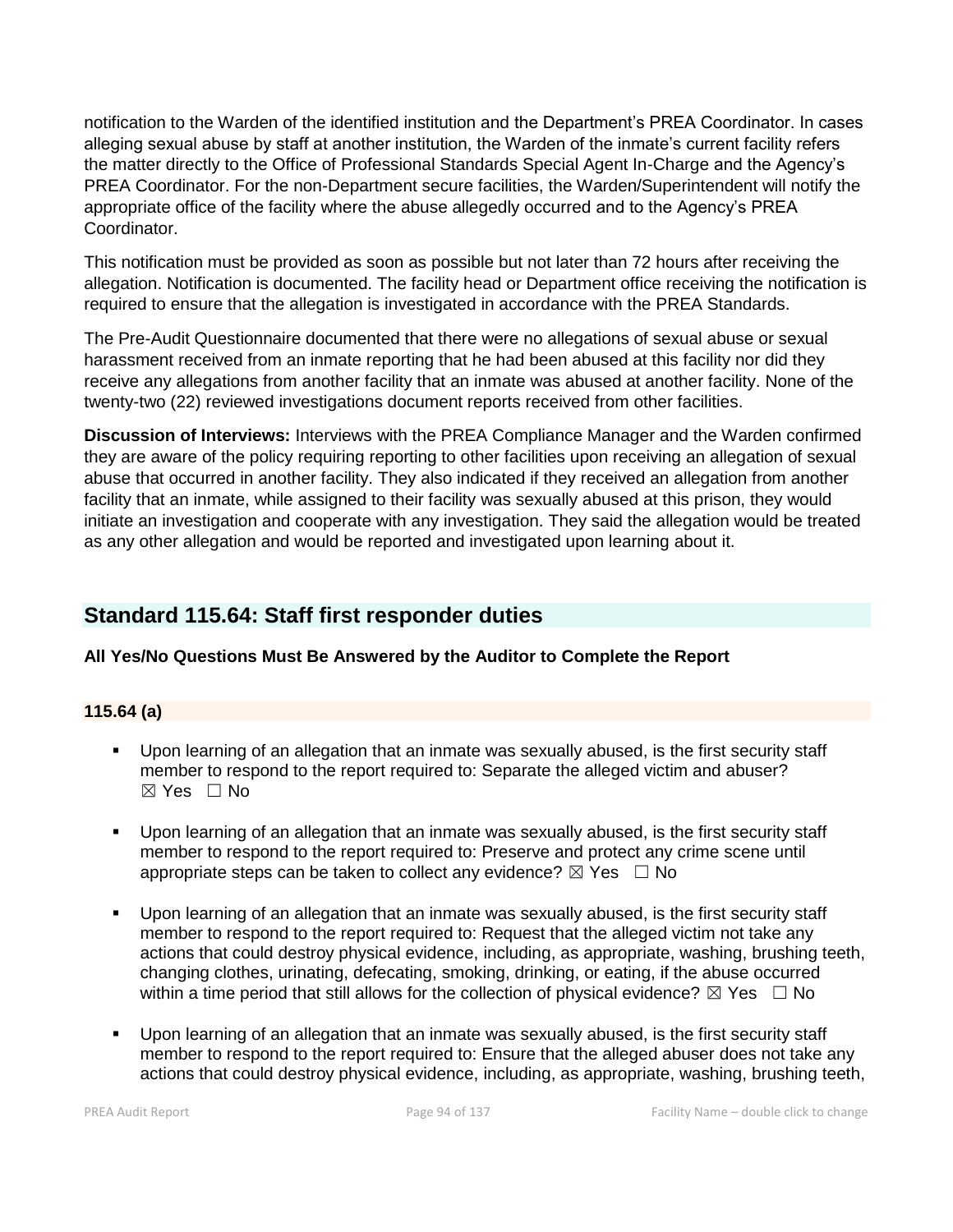changing clothes, urinating, defecating, smoking, drinking, or eating, if the abuse occurred within a time period that still allows for the collection of physical evidence?  $\boxtimes$  Yes  $\Box$  No

#### **115.64 (b)**

**.** If the first staff responder is not a security staff member, is the responder required to request that the alleged victim not take any actions that could destroy physical evidence, and then notify security staff?  $\boxtimes$  Yes  $\Box$  No

#### **Auditor Overall Compliance Determination**

- ☐ **Exceeds Standard** (*Substantially exceeds requirement of standards*)
- ☒ **Meets Standard** (*Substantial compliance; complies in all material ways with the standard for the relevant review period*)
- ☐ **Does Not Meet Standard** (*Requires Corrective Action*)

#### **Instructions for Overall Compliance Determination Narrative**

*The narrative below must include a comprehensive discussion of all the evidence relied upon in making the compliance or non-compliance determination, the auditor's analysis and reasoning, and the auditor's conclusions. This discussion must also include corrective action recommendations where the facility does not meet the standard. These recommendations must be included in the Final Report, accompanied by information on specific corrective actions taken by the facility.*

**Policy and Documents Review**: Georgia DOC Policy, 208.6; local protocol, "PREA Reporting Process"; Pre-Audit Questionnaire; SANE's List; PREA Medical Log; Twenty-two (22) Investigations 2017-18; Reviewed Twenty-two (22) investigation packages.

**Interviews:** SART Members; Fifteen (15) randomly selected staff from the prison; Nineteen (19) Specialized Staff, including non-uniform staff first responders; Health Services Administrator, Investigator; PREA Compliance Manager;

**Discussion of Policy and Documents:** Georgia DOC Policy, 208.6, describes, in detail, actions to take upon learning that a resident has been the victim of sexual abuse.

Actions described included the expectations for non-security first responders. Policy and local operating procedures require that upon learning of an allegation that an inmate was sexually abused, the first security staff to respond to the report is to respond in the following manner: 1) Separate the alleged victim and abuser 2) Preserve and protect any crime scene until appropriate steps can be taken to collect any evidence, in compliance with SOP IK01-0005, Crime Scene Preservation; 3) If the abuse occurred within 72 hours request that the alleged victim not take any actions that could destroy physical evidence, including, as appropriate, washing, brushing teeth, changing clothes, urinating, defecating, smoking, drinking or eating; 4) If the abuse occurred within 72 hours ensure that the alleged abuser does not take any actions that could destroy physical evidence, including washing, brushing teeth, changing clothes, urinating, defecating, smoking or eating; 5) If the first responder is not a security staff,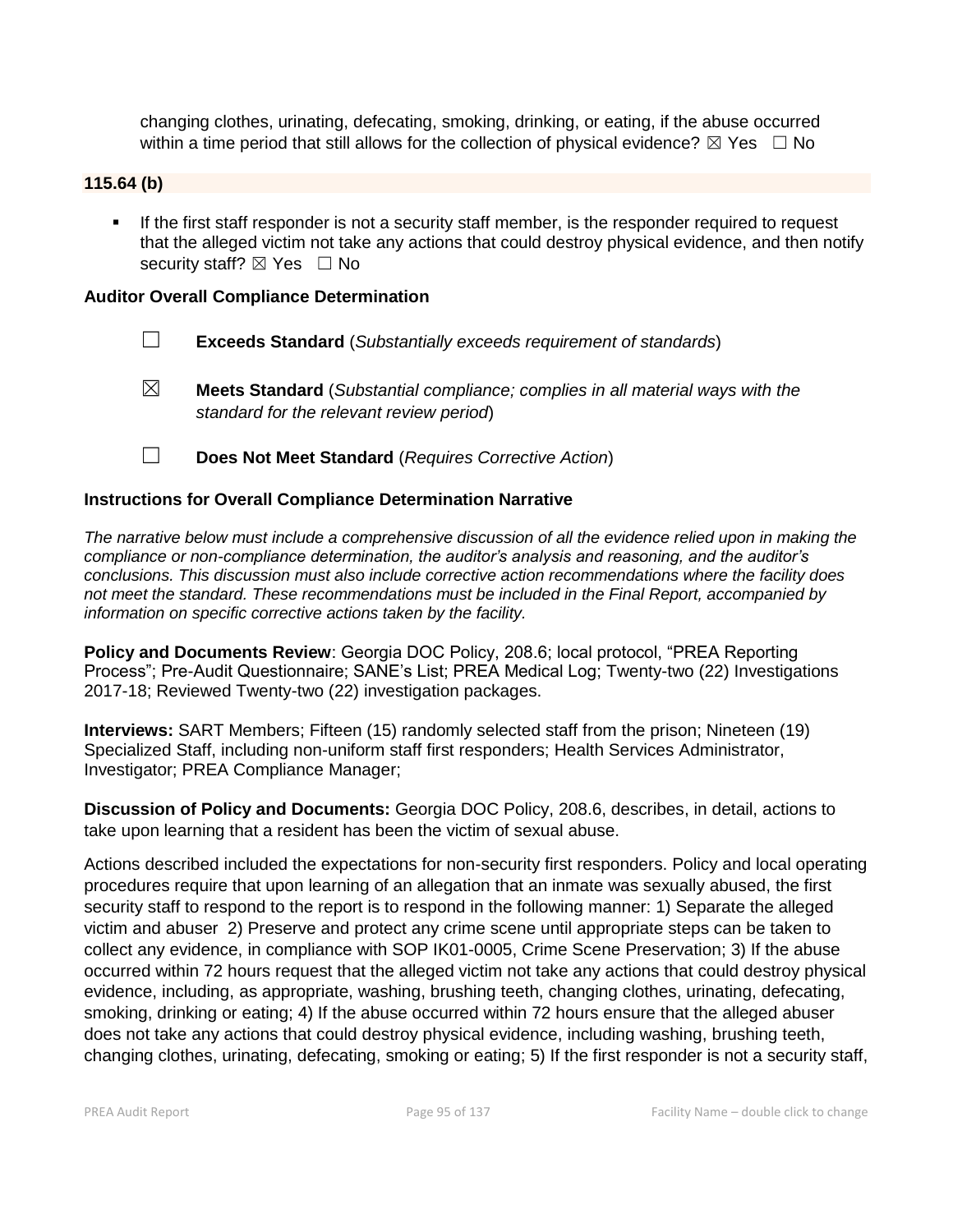the responder is required to request that the alleged victim not take any actions that could destroy physical evidence, and notify security staff immediately.

The Sexual Assault Response Team will be notified and will implement the local protocol.

The reviewed Ware State Prison PREA Local Procedure Directive and Coordinated Response Plan serves as the Coordinated Response Plan and provides a step by step guide to actions staff must take in response to an allegation of sexual abuse. It also provides contract information for the Warden, PREA Compliance Manager, PREA Retaliation Monitor, PREA Compliance Manager Alternate, SART Security, SART Mental Health, SART Medical, Staff Training and Inmate Education.

Following the initial first response from the staff first becoming aware of an incident or allegation of sexual abuse, staff would contact the Sexual Assault Response Team who would take over once on the scene. They would then be responsible for ensuring the potential crime scene is protected and secured and notify the Office of Professional Standards investigators would advise the SART and then come on sight if needed to collect evidence and assume the investigation.

#### **Discussion of Interviews**:

100% of the interviewed staff had no problems explaining the steps they would take in response to an inmate making an allegation of sexual abuse or staff becoming aware of sexual abuse through some other means. Staff would separate the offenders or staff from each other, notify their immediate supervisor, secure the crime scene, tell the victim and alleged perpetrator not to change clothes, eat, drink or do anything to destroy the evidence, get the victim to medical, and if he was sexually assaulted contact the SANE.

## **Standard 115.65: Coordinated response**

#### **All Yes/No Questions Must Be Answered by the Auditor to Complete the Report**

#### **115.65 (a)**

■ Has the facility developed a written institutional plan to coordinate actions among staff first responders, medical and mental health practitioners, investigators, and facility leadership taken in response to an incident of sexual abuse?  $\boxtimes$  Yes  $\Box$  No

#### **Auditor Overall Compliance Determination**

| $\Box$<br><b>Exceeds Standard</b> (Substantially exceeds requirement of standards) |  |  |  |  |
|------------------------------------------------------------------------------------|--|--|--|--|
|------------------------------------------------------------------------------------|--|--|--|--|

- ☒ **Meets Standard** (*Substantial compliance; complies in all material ways with the standard for the relevant review period*)
- 
- ☐ **Does Not Meet Standard** (*Requires Corrective Action*)

#### **Instructions for Overall Compliance Determination Narrative**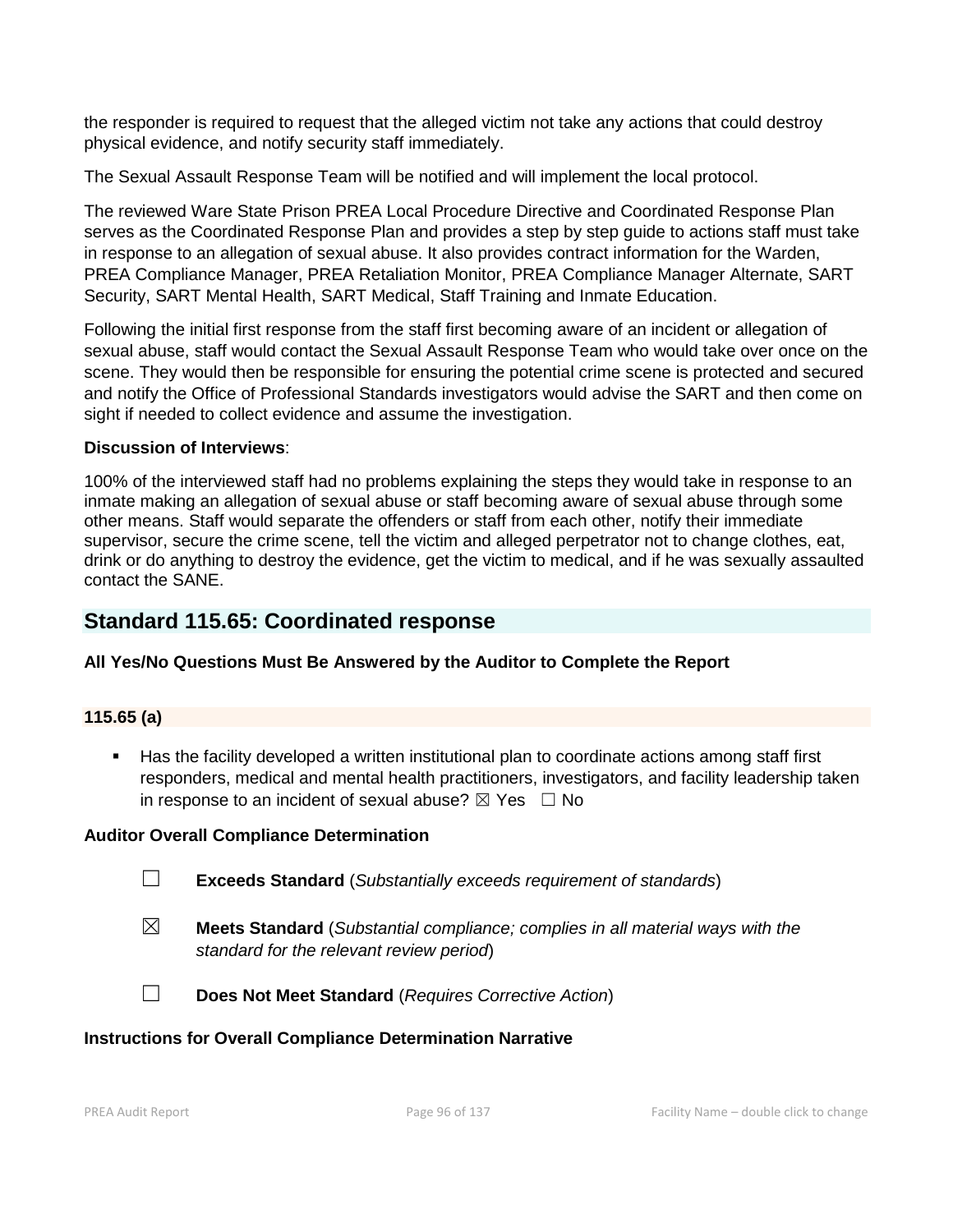*The narrative below must include a comprehensive discussion of all the evidence relied upon in making the compliance or non-compliance determination, the auditor's analysis and reasoning, and the auditor's conclusions. This discussion must also include corrective action recommendations where the facility does not meet the standard. These recommendations must be included in the Final Report, accompanied by information on specific corrective actions taken by the facility.*

**Policy and Documents Reviewed:** GDC Policy 208.06, Prison Rape Elimination Act-PREA, Sexually Abusive Behavior Prevention and Intervention Program, F. Official Response Following and Offender Report; Coordinated Response; local protocol, "Ware State Prison PREA Local Procedure Directive and Coordinated Response Plan; GDC Sexual Abuse Response Checklist (GDC 208.06, Attachment 6); Twenty-two (22) reviewed investigation packages, PREA Medical Log; PREA Monthly Reports

**Interviews**: Fifteen (15) random staff; Nineteen (19) Specialized Staff; Staff informally interviewed; Health Services Administrator; Forty-five inmates randomly selected and targeted.

**Policy and Documents Review**: GDC Policy 208.06, Prison Rape Elimination Act-PREA, Sexually Abusive Behavior Prevention and Intervention Program, Coordinated Response, requires each facility to develop a written institutional plan to coordinate actions taken in response to an incident of sexual abuse, among staff first responders, medical and mental health practitioners, investigators and facility leadership. The plan must be kept current and include names and phone numbers of coordinating parties. The facility provided the Ware State Prison's Coordinated Response Plan in a document entitled: PREA Reporting Process.

The local protocol, "Ware State Prison PREA Local Procedure Directive and Coordinated Response Plan" describes the actions taken by the First Responders, notification of the OIC/Duty Officer, Warden's Notification, the actions of the Sexual Assault Response Team Leader, medical involvement and mental health involvement. SART conducts the initial investigation. Duties of each SART member are identified and include duties for the SART Team Leader-Security, the Counselor, and Health Services. Lastly the SART Investigation Process is detailed. This document serves as the facility's coordinated response plan. The plan went out to all staff from the Warden.

The facility also uses the GDC Sexual Abuse Response Checklist (GDC 208.06, Attachment 6) to coordinate the actions and responses of first responders.

Following the initial first response from the staff first becoming aware of an incident or allegation of sexual abuse, staff would contact the Sexual Assault Response Team who would take over once on the scene. They would then be responsible for ensuring the potential crime scene is protected and secured and notify the Office of Professional Standards investigators would advise the SART and then come on sight if needed to collect evidence and assume the investigation.

The SART Leader arranges for immediate medical examination. Medical conducts an initial assessment to determine if the inmate needs immediate medical intervention and to treat these. Medical staff contact the SANE if needed. Again, specific duties of each of the SART members are described. These include the specific responsibilities for the SART Team Leader, Counselor and Health Services.

The plan also is specific in the steps to be taken by each specific member of the SART; Team Leader, Medical Team Member and counselor/advocate.

The Office of Professional Standards investigator will continue the investigation following GDC Policy.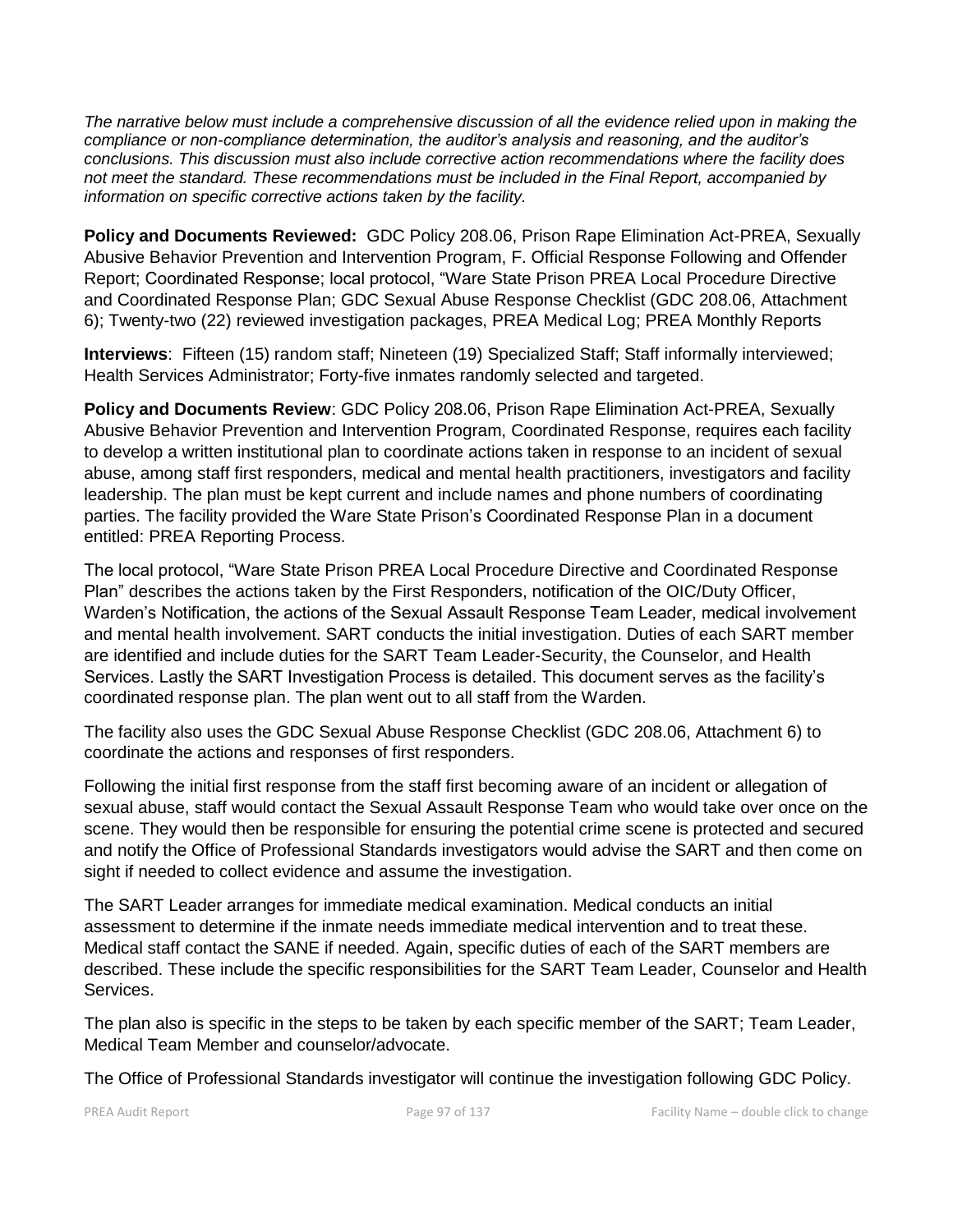A review of twenty-two investigation reports for 2017-2018 documented the staff's responses upon being notified of an allegation of sexual abuse. The responses appeared consistent with the coordinated response plan. The Sexual Abuse Response form was completed and in each of the investigation files, regardless of the allegation.

**Discussion of Interviews:** All the interviewed staff articulated the actions they would take as a first responder. All units including security, medical, mental health, SART**,** and the administration explained their roles and responses to an allegation of sexual assault. The facility has a Sexual Assault Response Checklist and a Notification Form, similar to notifications in a traditional emergency plan.

## **Standard 115.66: Preservation of ability to protect inmates from contact with abusers**

**All Yes/No Questions Must Be Answered by the Auditor to Complete the Report**

### **115.66 (a)**

■ Are both the agency and any other governmental entities responsible for collective bargaining on the agency's behalf prohibited from entering into or renewing any collective bargaining agreement or other agreement that limits the agency's ability to remove alleged staff sexual abusers from contact with any inmates pending the outcome of an investigation or of a determination of whether and to what extent discipline is warranted?  $\boxtimes$  Yes  $\Box$  No

#### **115.66 (b)**

■ Auditor is not required to audit this provision.

#### **Auditor Overall Compliance Determination**

- ☐ **Exceeds Standard** (*Substantially exceeds requirement of standards*)
- ☒ **Meets Standard** (*Substantial compliance; complies in all material ways with the standard for the relevant review period*)
- ☐ **Does Not Meet Standard** (*Requires Corrective Action*)

#### **Instructions for Overall Compliance Determination Narrative**

*The narrative below must include a comprehensive discussion of all the evidence relied upon in making the compliance or non-compliance determination, the auditor's analysis and reasoning, and the auditor's conclusions. This discussion must also include corrective action recommendations where the facility does not meet the standard. These recommendations must be included in the Final Report, accompanied by information on specific corrective actions taken by the facility.*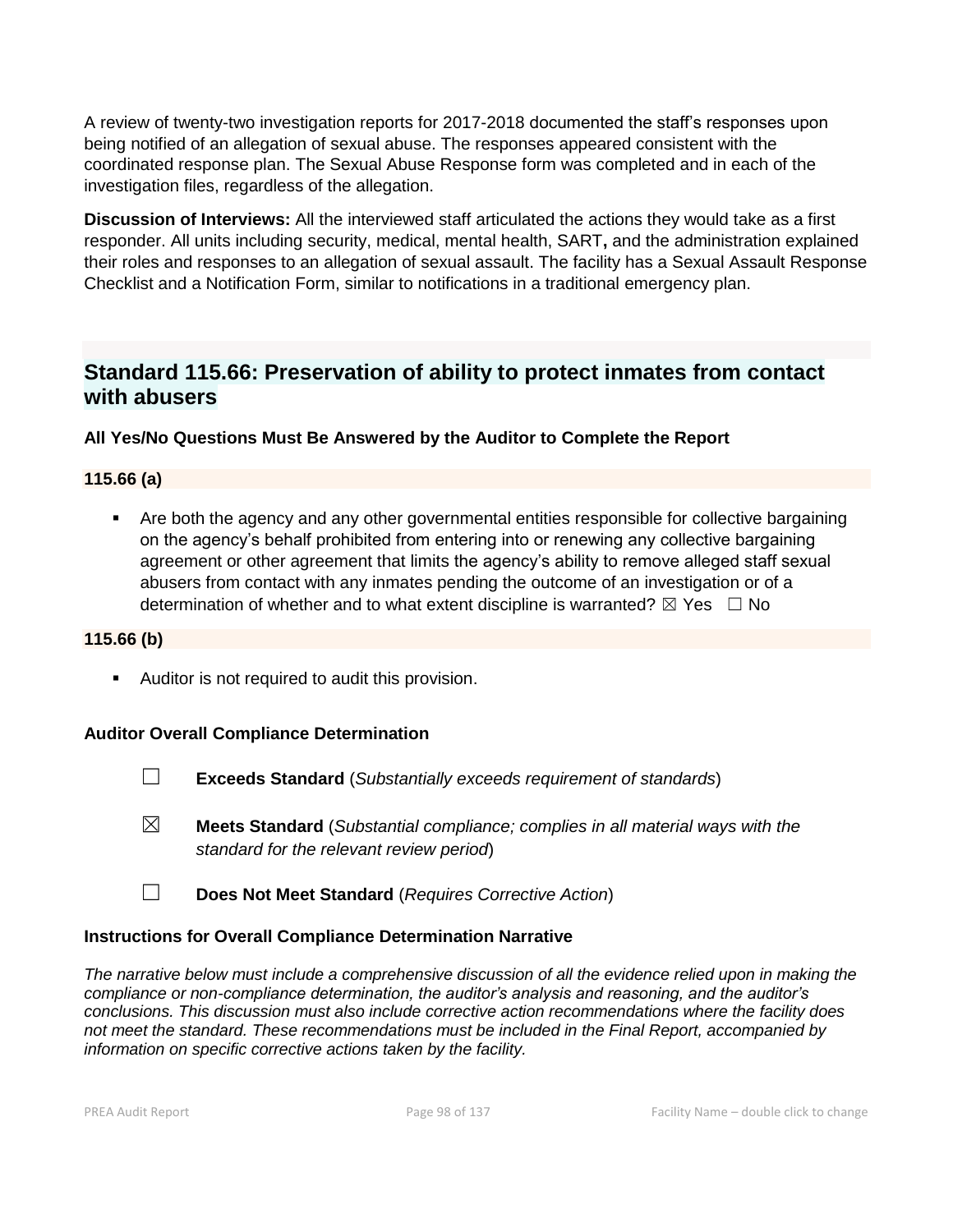The State of Georgia is a right to work state. The Georgia Department of Corrections employees are not members of a union. The Department is not involved in any form of collective bargaining.

**Interviews**: Warden; Statewide PREA Coordinator; PREA Compliance Manager; PREA Coordinator as Agency Head Designee (previously).

#### **Discussion of interviews:**

Interviews with the Statewide PREA Coordinator, Warden, PREA Compliance Manager; Superintendent and previous interviews with the PREA Coordinator serving as the Agency Head's Designee confirmed that Georgia is a Right to Work State and employees are all non-union and none involved in any form of collective bargaining. The Warden can remove any staff member from contact with inmates following an allegation of sexual abuse or sexual harassment.

## **Standard 115.67: Agency protection against retaliation**

#### **All Yes/No Questions Must Be Answered by the Auditor to Complete the Report**

**115.67 (a)**

- Has the agency established a policy to protect all inmates and staff who report sexual abuse or sexual harassment or cooperate with sexual abuse or sexual harassment investigations from retaliation by other inmates or staff?  $\boxtimes$  Yes  $\Box$  No
- Has the agency designated which staff members or departments are charged with monitoring retaliation?  $\nabla$  Yes  $\Box$  No

#### **115.67 (b)**

Does the agency employ multiple protection measures, such as housing changes or transfers for inmate victims or abusers, removal of alleged staff or inmate abusers from contact with victims, and emotional support services for inmates or staff who fear retaliation for reporting sexual abuse or sexual harassment or for cooperating with investigations?  $\boxtimes$  Yes  $\Box$  No

#### **115.67 (c)**

- Except in instances where the agency determines that a report of sexual abuse is unfounded, for at least 90 days following a report of sexual abuse, does the agency: Monitor the conduct and treatment of residents or staff who reported the sexual abuse to see if there are changes that may suggest possible retaliation by inmates or staff?  $\boxtimes$  Yes  $\Box$  No
- Except in instances where the agency determines that a report of sexual abuse is unfounded, for at least 90 days following a report of sexual abuse, does the agency: Monitor the conduct and treatment of inmates who were reported to have suffered sexual abuse to see if there are changes that may suggest possible retaliation by inmates or staff?  $\boxtimes$  Yes  $\Box$  No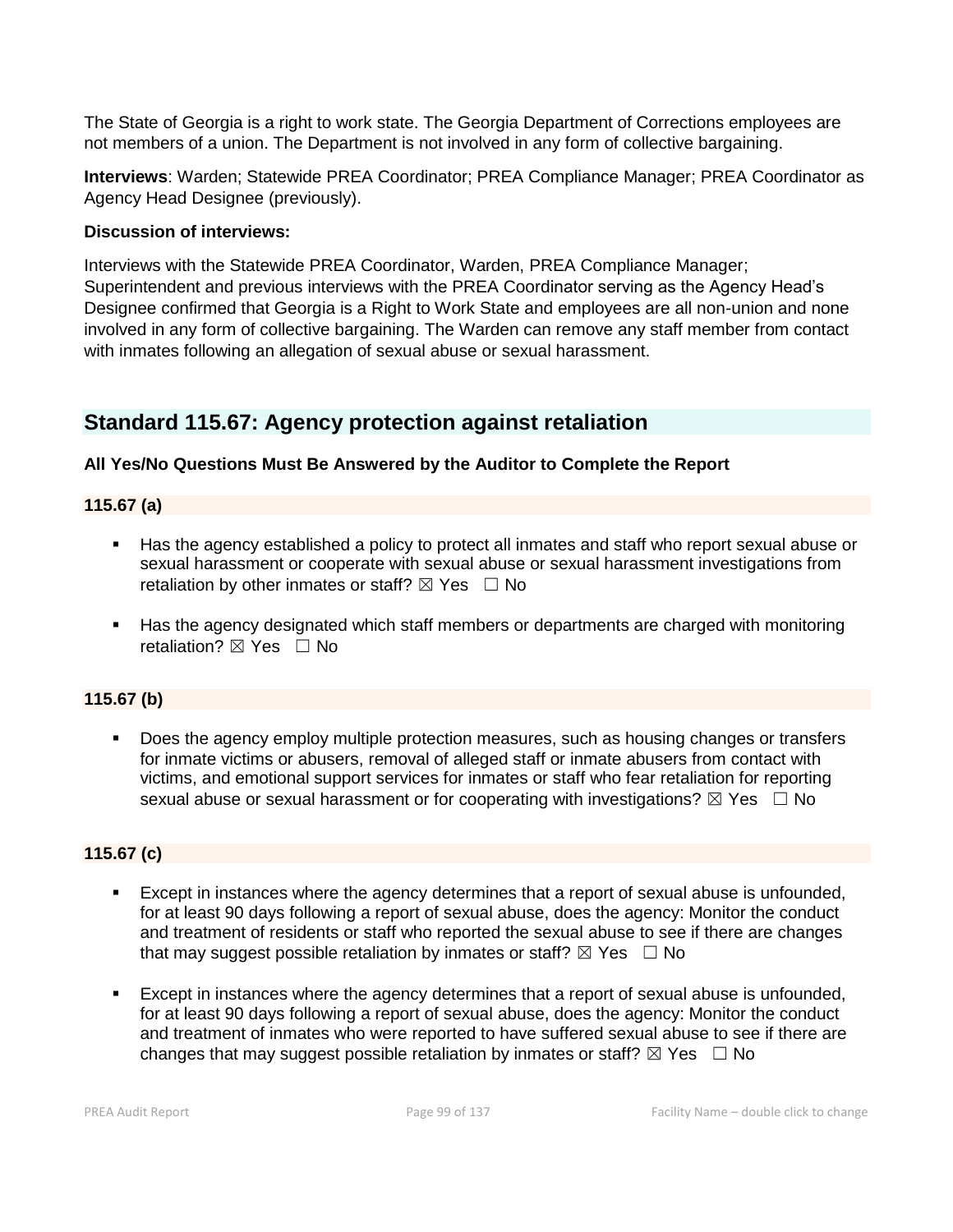- **Except in instances where the agency determines that a report of sexual abuse is unfounded,** for at least 90 days following a report of sexual abuse, does the agency: Act promptly to remedy any such retaliation?  $\boxtimes$  Yes  $\Box$  No
- Except in instances where the agency determines that a report of sexual abuse is unfounded, for at least 90 days following a report of sexual abuse, does the agency: Monitor any inmate disciplinary reports?  $\boxtimes$  Yes  $\Box$  No
- **Except in instances where the agency determines that a report of sexual abuse is unfounded,** for at least 90 days following a report of sexual abuse, does the agency: Monitor inmate housing changes?  $\boxtimes$  Yes  $\Box$  No
- Except in instances where the agency determines that a report of sexual abuse is unfounded, for at least 90 days following a report of sexual abuse, does the agency: Monitor inmate program changes?  $\boxtimes$  Yes  $\Box$  No
- Except in instances where the agency determines that a report of sexual abuse is unfounded, for at least 90 days following a report of sexual abuse, does the agency: Monitor negative performance reviews of staff?  $\boxtimes$  Yes  $\Box$  No
- Except in instances where the agency determines that a report of sexual abuse is unfounded, for at least 90 days following a report of sexual abuse, does the agency: Monitor reassignments of staff?  $\boxtimes$  Yes  $\Box$  No
- **•** Does the agency continue such monitoring beyond 90 days if the initial monitoring indicates a continuing need?  $\boxtimes$  Yes  $\Box$  No

#### **115.67 (d)**

■ In the case of inmates, does such monitoring also include periodic status checks?  $\boxtimes$  Yes  $\Box$  No

## **115.67 (e)**

If any other individual who cooperates with an investigation expresses a fear of retaliation, does the agency take appropriate measures to protect that individual against retaliation?  $\boxtimes$  Yes  $\Box$  No

#### **115.67 (f)**

■ Auditor is not required to audit this provision.

#### **Auditor Overall Compliance Determination**



☐ **Exceeds Standard** (*Substantially exceeds requirement of standards*)



- 
- ☒ **Meets Standard** (*Substantial compliance; complies in all material ways with the standard for the relevant review period*)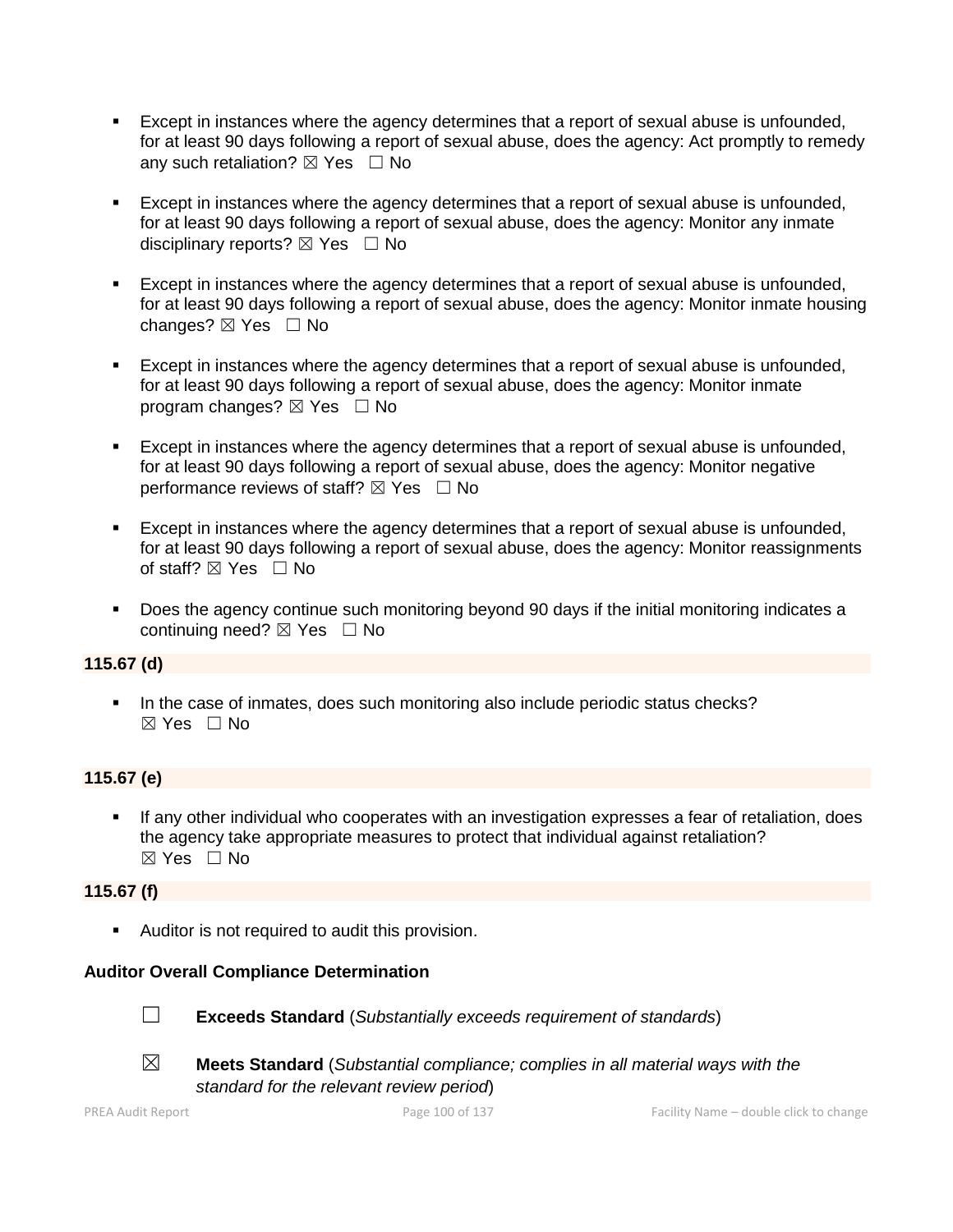☐ **Does Not Meet Standard** (*Requires Corrective Action*)

#### **Instructions for Overall Compliance Determination Narrative**

*The narrative below must include a comprehensive discussion of all the evidence relied upon in making the compliance or non-compliance determination, the auditor's analysis and reasoning, and the auditor's conclusions. This discussion must also include corrective action recommendations where the facility does not meet the standard. These recommendations must be included in the Final Report, accompanied by information on specific corrective actions taken by the facility.*

**Policy and Documents Reviewed:** DOC Policy 208.6, Prison Rape Elimination Act, Sexually Abusive Behavior Prevention and Intervention Program; Twenty-six (26) Investigation Packages; 90 Day Offender Sexual Abuse Review Checklist (GDC Form)

**Interviews**: Retaliation Monitor for Ware State Prison; Warden; PREA Compliance Manager; Warden

### **Discussion of Policy and Documents Review**:

DOC Policy 208.6, Prison Rape Elimination Act, Sexually Abusive Behavior Prevention and Intervention Program, F.4, affirms the agency has a zero tolerance for any form of retaliation and is committed to protecting inmates or staff who report sexual abuse and sexual misconduct or sexual harassment from retaliation. Policy requires that anyone who retaliates against a staff member or an offender who has reported an allegation of sexual abuse or sexual harassment or who has participated in a subsequent investigation will be subject to disciplinary action. Too, it requires the Department to protect offenders and staff who report sexual abuse or sexual harassment from retaliation.

Policy requires the Warden to designate a staff to serve as the facility retaliation monitor and identify them as such in the PREA Local Procedure Directive and Coordinated Response Plan.

Additionally, policy provides multiple protection measures including: housing changes for inmates, transfers, removal of alleged staff or inmate abusers from contact with victims and emotional support for inmates or staff who fear retaliation.

Monitoring is required to be conducted for at least 90 days following a report of abuse. Monitoring will include monitoring the conduct and treatment of inmates and staff to see any changes to indicate possible retaliation and to remedy any retaliation. Monitoring includes: review of inmate disciplinary reports, housing or program changes, negative performance reviews or reassignments of staff etc. Monitoring may continue beyond 90 days if the initial monitoring indicates the need for it. Periodic status checks of inmates will be conducted. The obligation for monitoring terminates if the allegation is unfounded. Policy requires that monitoring is documented on the GDC Form 90 Day Offender Sexual Abuse Review Checklist. The checklist is completed for each inmate being monitored.

Inmates are provided an "Offender Right to Know" acknowledgement that informs the inmates who the retaliation monitor is, her responsibilities to assist victims of sexual misconduct and/or assault and to make sure that their rights have not been violated. The acknowledgement states that the retaliation monitor is in charge of making sure there are no repercussions due to making a PREA complaint. Lastly it informs the inmate if he is having any problems to notify the victim advocate or Retaliation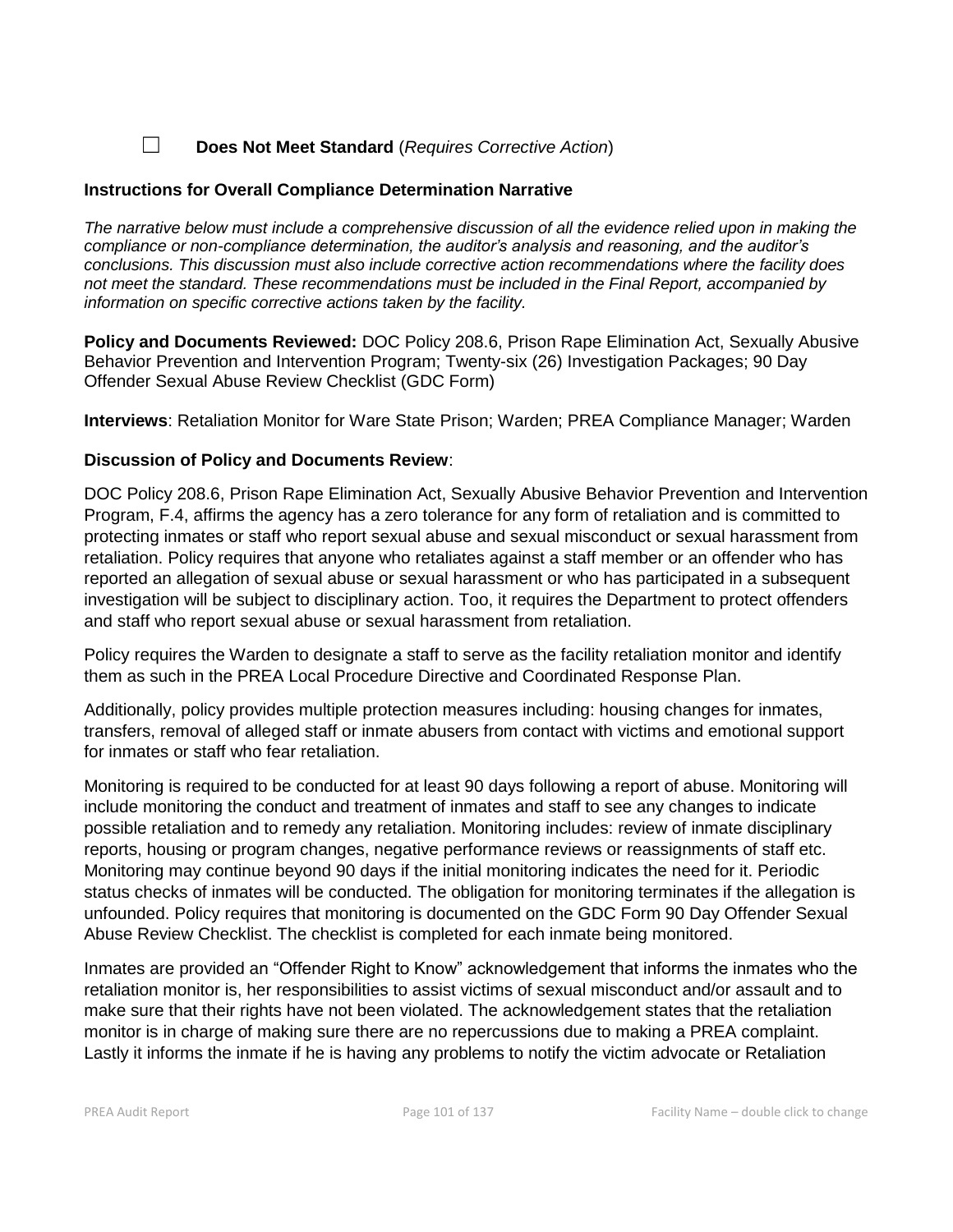Monitor immediately. The inmate agrees to report any violations immediately. The auditor reviewed 40 GDC Sexual Assault/Misconduct Offender Right to Know Acknowledgments signed by inmates.

**Discussion of Interviews:** The retaliation monitor for the Ware State is a Teacher. In an interview she indicated she may meet with the inmate prior to the investigation or after the investigation to again explain her role. The monitor related is a staff is involved he/she may be reassigned while an investigation is going on and return if the allegation is not substantiated. If the incident involves an inmate on inmate there may be a cell mate change, a dorm change or possibly a facility change. She described the things she would be checking for and these were consistent with the requirements of the policy and standards.

## **Standard 115.68: Post-allegation protective custody**

## **All Yes/No Questions Must Be Answered by the Auditor to Complete the Report**

## **115.68 (a)**

**■** Is any and all use of segregated housing to protect an inmate who is alleged to have suffered sexual abuse subject to the requirements of § 115.43?  $\boxtimes$  Yes  $\Box$  No

### **Auditor Overall Compliance Determination**

- ☐ **Exceeds Standard** (*Substantially exceeds requirement of standards*)
- ☒ **Meets Standard** (*Substantial compliance; complies in all material ways with the standard for the relevant review period*)
- 
- ☐ **Does Not Meet Standard** (*Requires Corrective Action*)

## **Instructions for Overall Compliance Determination Narrative**

*The narrative below must include a comprehensive discussion of all the evidence relied upon in making the compliance or non-compliance determination, the auditor's analysis and reasoning, and the auditor's conclusions. This discussion must also include corrective action recommendations where the facility does not meet the standard. These recommendations must be included in the Final Report, accompanied by information on specific corrective actions taken by the facility.*

**Policy and Documents Reviewed**: Department of Corrections Policy, 208.6, Prison Rape Elimination Act, Sexually Abusive Behavior Prevention and Intervention Program, D. Screening for Risk of Sexual Victimization and Abusiveness, 3. Protective Custody; Pre-Audit Questionnaire

**Interviews:** Warden, PREA Compliance Manager; Randomly Selected and Special Category Inmates; Staff Supervising Segregation; Randomly Selected and Specialized Staff.

#### **Discussion of Policy and Documents**: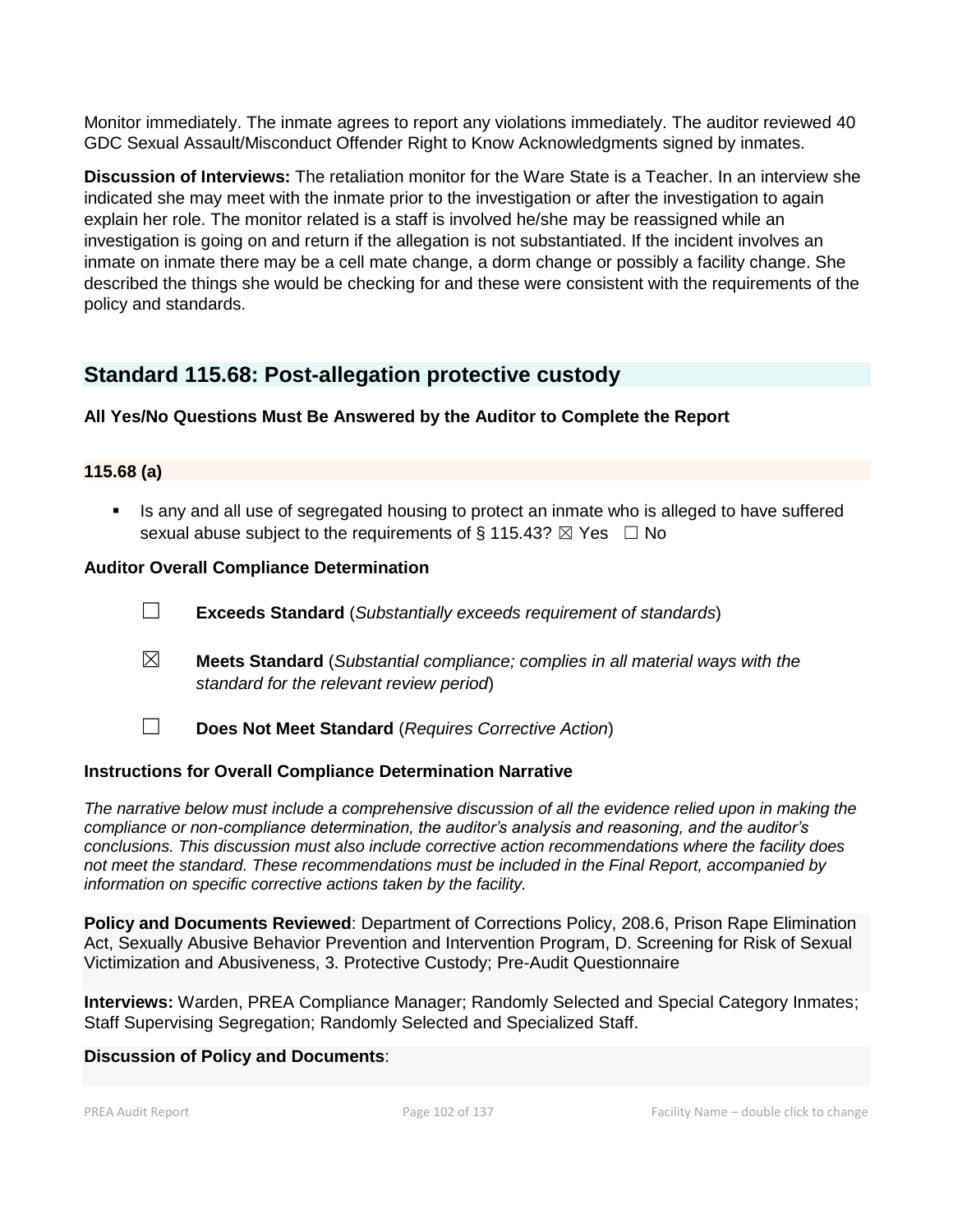Department of Corrections Policy, 208.6, Prison Rape Elimination Act, Sexually Abusive Behavior Prevention and Intervention Program, D. Screening for Risk of Sexual Victimization and Abusiveness, 3. Protective Custody, prohibits placing inmates at high risk for sexual victimization in involuntary segregated housing unless an assessment of all available alternatives have been made and a determination made that there is no available alternative means of separation from likely abusers. If an assessment cannot be conducted immediately, the inmate may be held in involuntary segregation for less than 24 hours while completing the assessment. This placement, including concern for the inmate's safety, must be documented in the inmate/offender database, SCRIBE, documenting concern for the inmate's safety and the reason why no alternative means of separation can be arranged. Inmates who are placed in involuntary segregation are housed there only until an alternative means of separation from likely abusers can be arranged and the assignment, ordinarily, shall not exceed 30 days. Reviews are required to be conducted every 30 days to determine whether there is a continuing need for separation from the general population. Inmates in involuntary segregation will receive services in accordance with SOP HN09-0001, Administrative Segregation.

The reviewed Pre-Audit Questionnaire documented there were no inmates placed in involuntary protective custody during the past 12 months.

### **Discussion of Interviews:**

Interviews with staff, including the Warden, Deputy Wardens, PREA Compliance Manager and other staff indicated inmates are placed in Protective Custody when requested by the inmate. All the interviewed staff believed involuntary protective custody would be used only as a last resort. Staff stated inmates can be placed in another dorm, on another campus on the prison grounds (east or west); or transferred to another facility. Staff did indicate an inmate may initially be placed in a single cell in medical or temporarily in involuntary segregation while the SART attempts to determine what happened and how extensive the threat may be.

# **INVESTIGATIONS**

## **Standard 115.71: Criminal and administrative agency investigations**

## **All Yes/No Questions Must Be Answered by the Auditor to Complete the Report**

#### **115.71 (a)**

- When the agency conducts its own investigations into allegations of sexual abuse and sexual harassment, does it do so promptly, thoroughly, and objectively? [N/A if the agency/facility is not responsible for conducting any form of criminal OR administrative sexual abuse investigations. See 115.21(a).]  $\boxtimes$  Yes  $\Box$  No  $\Box$  NA
- Does the agency conduct such investigations for all allegations, including third party and anonymous reports? [N/A if the agency/facility is not responsible for conducting any form of criminal OR administrative sexual abuse investigations. See 115.21(a).]  $\boxtimes$  Yes  $\Box$  No  $\Box$  NA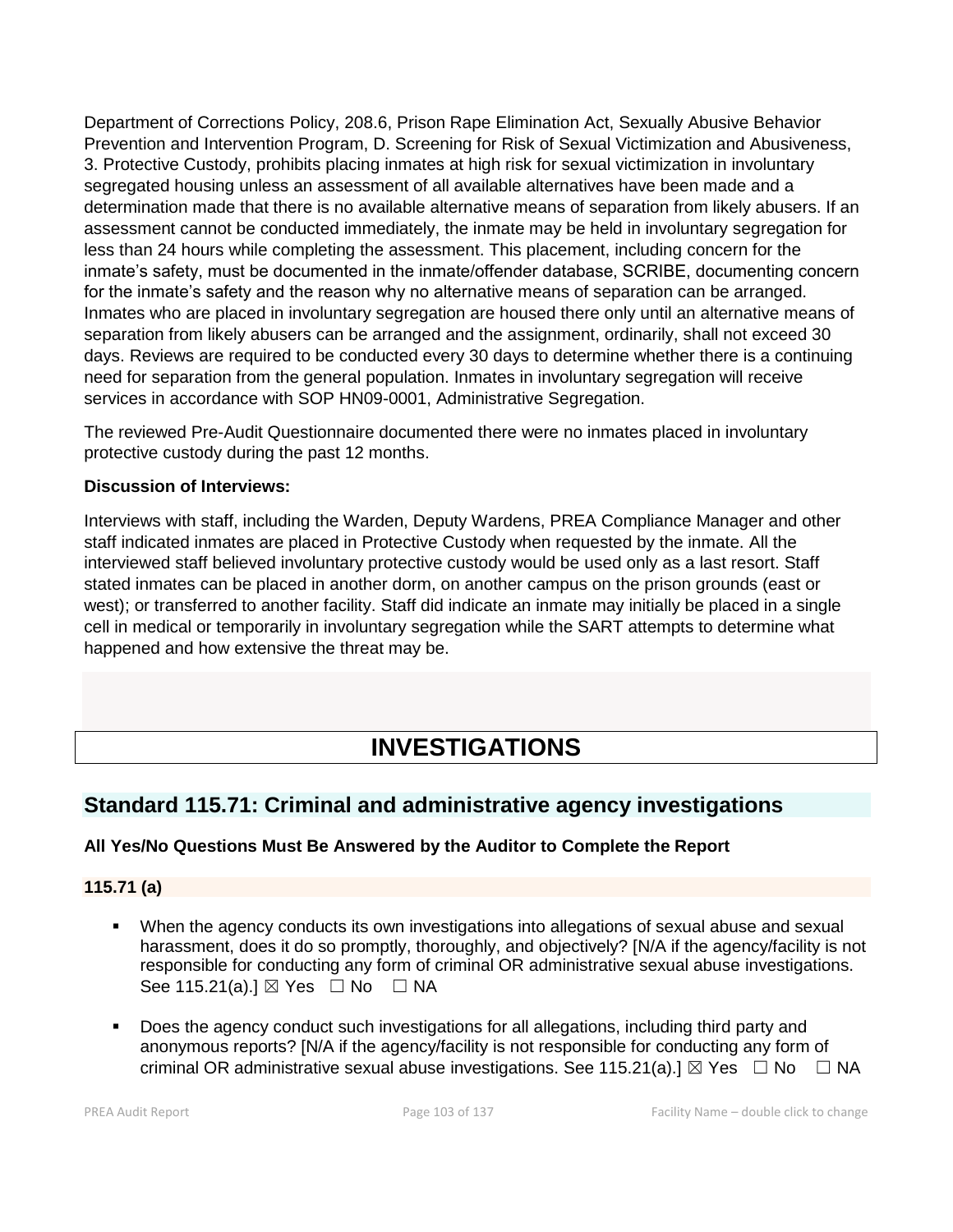#### **115.71 (b)**

Where sexual abuse is alleged, does the agency use investigators who have received specialized training in sexual abuse investigations as required by 115.34?  $\boxtimes$  Yes  $\Box$  No

#### **115.71 (c)**

- Do investigators gather and preserve direct and circumstantial evidence, including any available physical and DNA evidence and any available electronic monitoring data?  $\boxtimes$  Yes  $\Box$  No
- Do investigators interview alleged victims, suspected perpetrators, and witnesses? ☒ Yes ☐ No
- Do investigators review prior reports and complaints of sexual abuse involving the suspected perpetrator?  $\boxtimes$  Yes  $\Box$  No

#### **115.71 (d)**

▪ When the quality of evidence appears to support criminal prosecution, does the agency conduct compelled interviews only after consulting with prosecutors as to whether compelled interviews may be an obstacle for subsequent criminal prosecution?  $\boxtimes$  Yes  $\Box$  No

#### **115.71 (e)**

- Do agency investigators assess the credibility of an alleged victim, suspect, or witness on an individual basis and not on the basis of that individual's status as inmate or staff?  $\boxtimes$  Yes  $\Box$  No
- Does the agency investigate allegations of sexual abuse without requiring an inmate who alleges sexual abuse to submit to a polygraph examination or other truth-telling device as a condition for proceeding?  $\boxtimes$  Yes  $\Box$  No

#### **115.71 (f)**

- Do administrative investigations include an effort to determine whether staff actions or failures to act contributed to the abuse?  $\boxtimes$  Yes  $\Box$  No
- Are administrative investigations documented in written reports that include a description of the physical evidence and testimonial evidence, the reasoning behind credibility assessments, and investigative facts and findings?  $\boxtimes$  Yes  $\Box$  No

#### **115.71 (g)**

Are criminal investigations documented in a written report that contains a thorough description of the physical, testimonial, and documentary evidence and attaches copies of all documentary evidence where feasible?  $\boxtimes$  Yes  $\Box$  No

#### **115.71 (h)**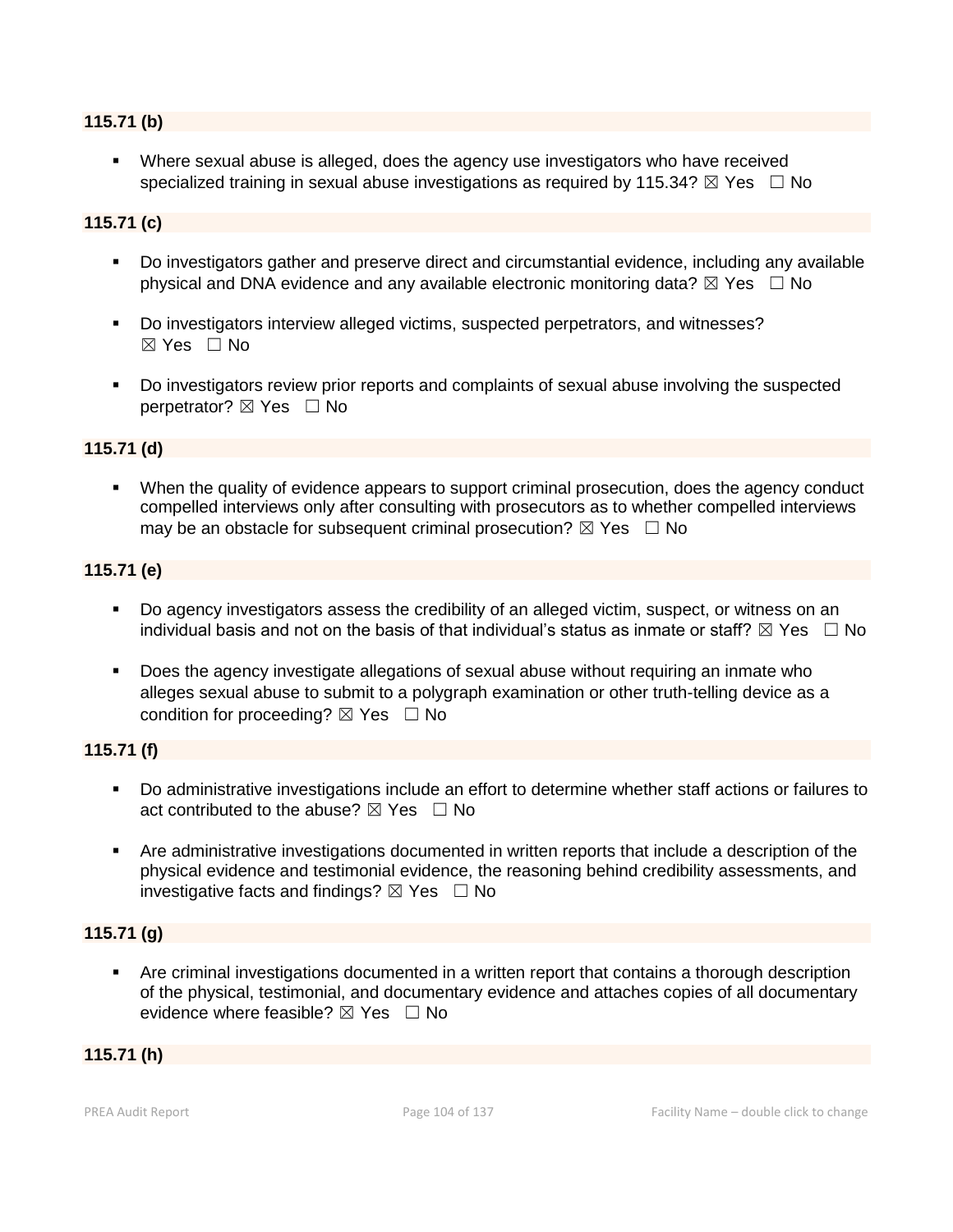▪ Are all substantiated allegations of conduct that appears to be criminal referred for prosecution?  $\boxtimes$  Yes  $\Box$  No

#### **115.71 (i)**

■ Does the agency retain all written reports referenced in 115.71(f) and (g) for as long as the alleged abuser is incarcerated or employed by the agency, plus five years?  $\boxtimes$  Yes  $\Box$  No

### **115.71 (j)**

■ Does the agency ensure that the departure of an alleged abuser or victim from the employment or control of the agency does not provide a basis for terminating an investigation?  $\boxtimes$  Yes  $\Box$  No

#### **115.71 (k)**

■ Auditor is not required to audit this provision.

#### **115.71 (l)**

▪ When an outside entity investigates sexual abuse, does the facility cooperate with outside investigators and endeavor to remain informed about the progress of the investigation? (N/A if an outside agency does not conduct administrative or criminal sexual abuse investigations. See 115.21(a).) □ Yes □ No ⊠ NA

#### **Auditor Overall Compliance Determination**

- ☐ **Exceeds Standard** (*Substantially exceeds requirement of standards*)
- ☒ **Meets Standard** (*Substantial compliance; complies in all material ways with the standard for the relevant review period*)
- ☐ **Does Not Meet Standard** (*Requires Corrective Action*)

#### **Instructions for Overall Compliance Determination Narrative**

*The narrative below must include a comprehensive discussion of all the evidence relied upon in making the compliance or non-compliance determination, the auditor's analysis and reasoning, and the auditor's conclusions. This discussion must also include corrective action recommendations where the facility does not meet the standard. These recommendations must be included in the Final Report, accompanied by information on specific corrective actions taken by the facility.*

**Policy and Documents Reviewed:** Georgia Department of Corrections Policy, 208.6, G. Investigations; Twenty-two (22) Investigation Packets,

**Interviews:** Warden, PREA Compliance Manager; Facility-Based Investigator, SART Members; Previous interview with a Special Agent (OPS).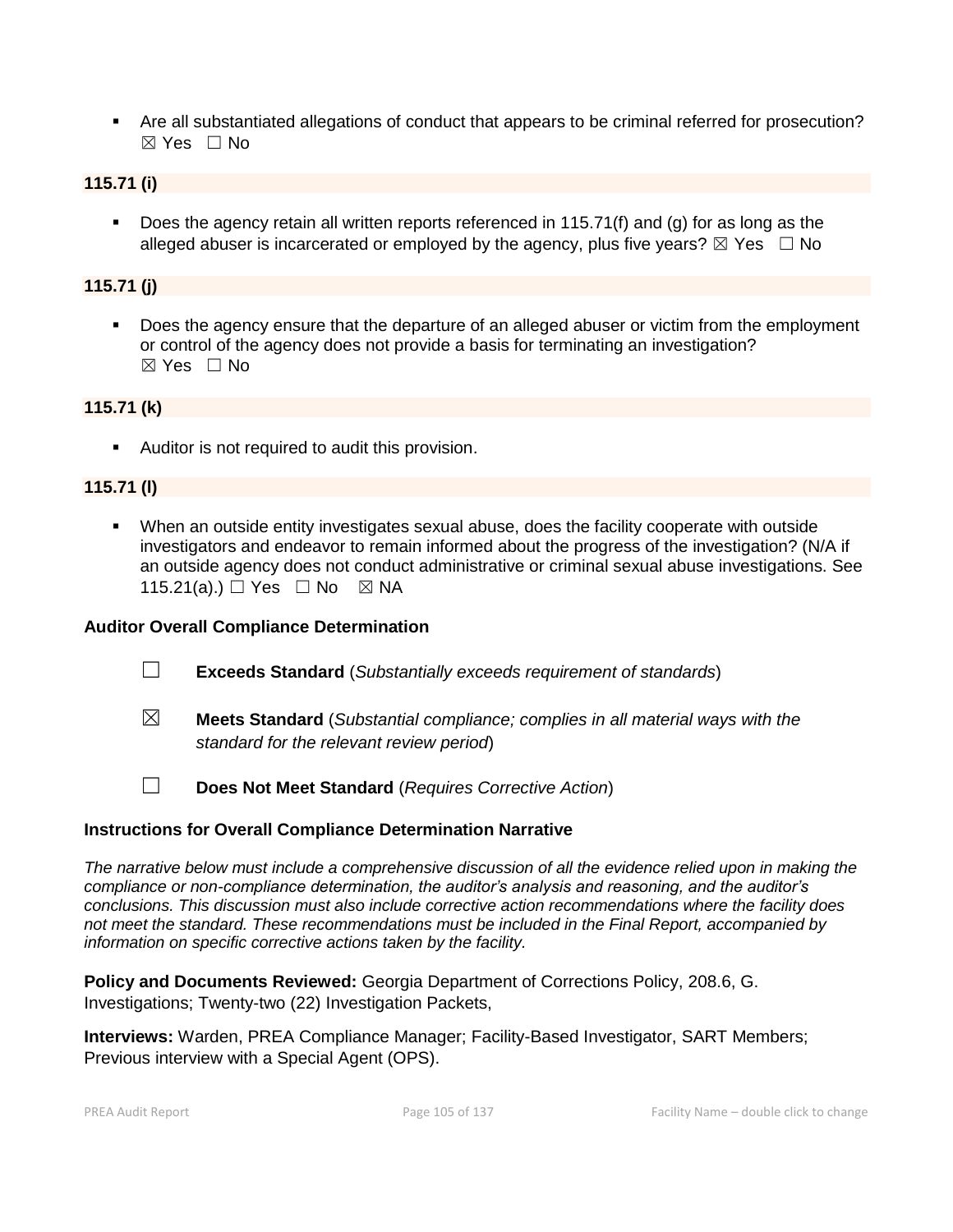**Discussion of Policy and Documents Reviewed:** Georgia Department of Corrections Policy, 208.6, G. Investigations, describes the investigative process. It requires that all reports of sexual abuse or sexual harassment will be considered allegations and will be investigated.

In Georgia Department of Correction's Facilities, the local Sexual Assault Response Team is responsible for the administrative investigation of all allegations of sexual abuse or sexual harassment. The agency has developed a checklist (Sexual Allegation Response Checklist) that is required to be completed for all PREA Allegations. If the allegation is made against a staff member and the SART deems the allegation to be unfounded or unsubstantiated by evidence, the case can be closed at the facility level. If the allegation is criminal in nature, SART will not interview nor will a statement be collected from the accused perpetrator, without first consulting the Regional Special Agent in Charge.

When there is an allegation of sexual assault with penetration and those with immediate and clear evidence of physical contact, the alleged incident will be reported to the Regional Special Agent in Charge who will determine the appropriate response upon notification. If the response is to open a criminal investigation, the Regional Special Agent in Charge will assign an agent or investigator who has received specialized training in sexual abuse investigations.

Policy requires agents and investigators to gather and preserve direct and circumstantial evidence; interview alleged victims, suspected perpetrators, and witnesses and review prior complaints and reports of sexual abuse involving the suspected perpetrator.

Credibility of the victim, suspect and witnesses is to be assessed on an individual basis and not determine by the person's status as an offender or staff member. An offender who alleges sexual abuse will not be required to submit to a polygraph exam or other truth-telling device as a condition for proceeding with the investigation of such an allegation.

At the end of each SART investigation, the PREA Investigative Summary, must be submitted to the PREA unit for administrative review.

For investigations of allegations of sexual abuse, the Department will follow a uniform evidence protocol that maximizes the potential for obtaining usable physical evidence for administrative proceeding and criminal prosecution in accordance with SOP 103.06, Investigations of Allegations of Sexual Contact, Sexual Abuse and Sexual Harassment of Offenders.

Policy requires the investigations are prompt, thorough, and objective.

Administrative and criminal investigations must include an effort to determine whether staff actions or failure to act contributed to the abuse. This must be documented in written reports that include a description of the physical and testimonial evidence, the reasoning behind the credibility assessments, and investigative facts and findings.

Substantiated allegations of conduct deemed criminal shall be referred for prosecution. OPS is required to keep all written reports for as long as the alleged abuser is incarcerated or employed by the Department, plus five years.

Investigations will not be terminated because of the departure of an alleged abuser or victim from employment or control of the department.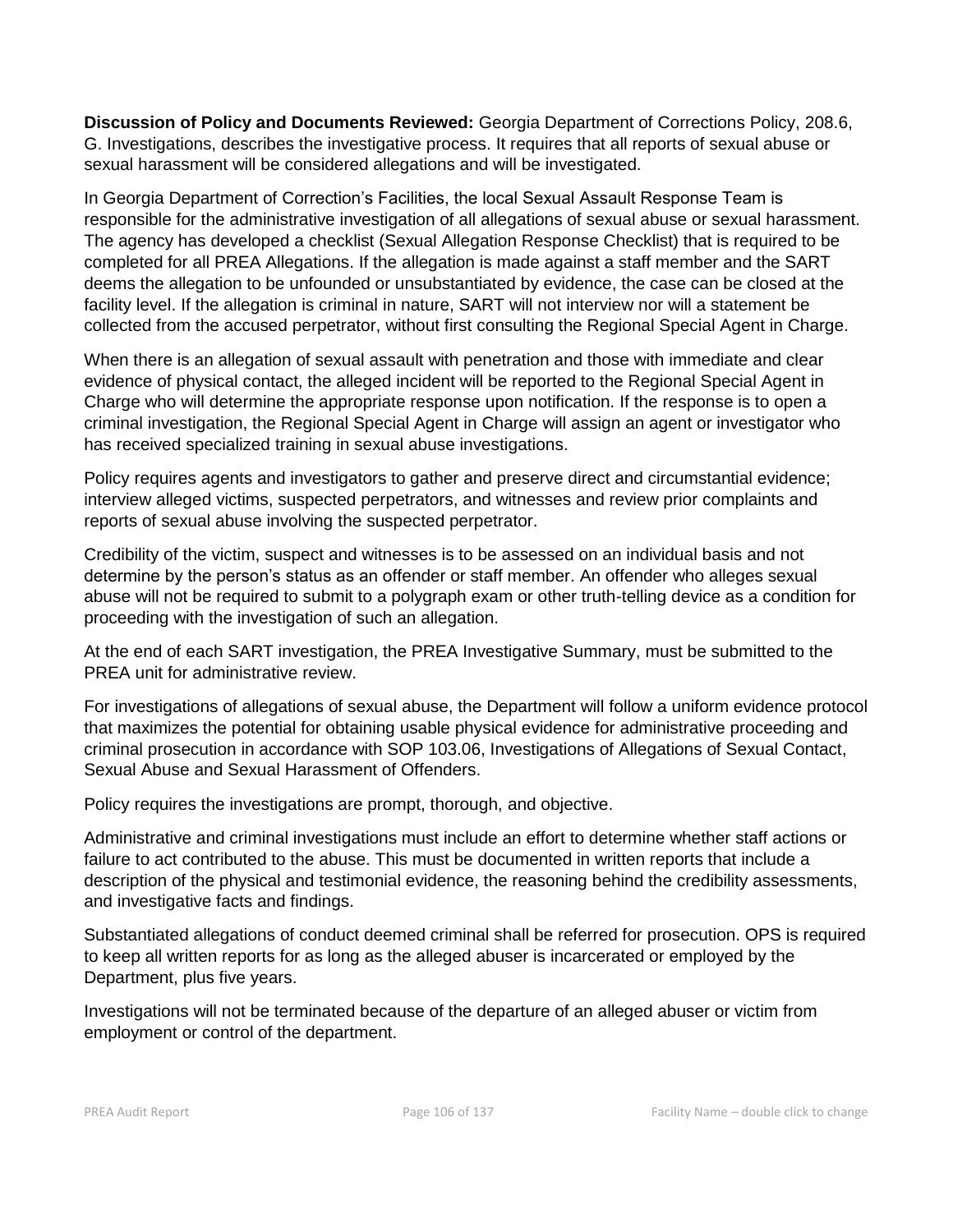Outside agencies do not normally conduct investigations of sexual abuse however if they did, the Department will cooperate with them and endeavor to remain informed of the progress of the investigations.

The Pre-Audit Questionnaire documented there were 58 allegations of either sexual abuse or sexual harassment during the past 12 months. The auditor reviewed twenty-two (22) of those investigations. The investigations were well documented and indicated a thorough process involving interviewing alleged victims, alleged aggressors,

A review of twenty-two (22) investigation packages consistently contained the following:

- 1) Incident Report
- 2) Supplemental Report
- 3) Serious Incident Report
- 4) Witness Statements
- 5) Documentation of Camera Reviews
- 6) Documentation of Chain of Evidence
- 7) Sexual Abuse Response Checklists (completed for all allegations, including sexual harassment)

Allegations, as reported earlier in this report, were made primarily to staff, grievances and through the PREA Hotline and JPAY Email. One of the reports was made through a letter written to the PREA Unit.

Most of the allegations were related to alleged inappropriate comments made by officers to inmates. None of the allegations involved penetration of any kind, including oral.

Of the twenty-two (22) investigations reviewed, none were substantiated, fifteen (15) were unfounded and seven (7) were unsubstantiated.

Investigations were timely and essentially consisted of taking multiple witness statements and reviewing camera footage.

**Discussion of Interviews**: An interview with a facility-based investigator confirmed a very thorough process, considering witness statements (multiple) and reviewing video and collaboration with the other SART members. Cameras do not have audio so if an inmate alleged the officer said something inappropriate, it would not be recorded however the investigator takes the alleged victims and aggressor's statements and follows the time line on video to see if what he sees is consistent with what the alleged victim and alleged aggressor are saying happened.

Investigations continue even if a staff terminates employment prior to the investigation being over and continues if the inmate moves to another facility or leaves this facility.

When the SART reviews the evidence, a decision is made based upon the preponderance of the evidence.

Interviews with facility staff, both those randomly selected and special category, confirmed they all knew the SART conducts sexual abuse investigations in this facility.

## **Standard 115.72: Evidentiary standard for administrative investigations**

#### **All Yes/No Questions Must Be Answered by the Auditor to Complete the Report**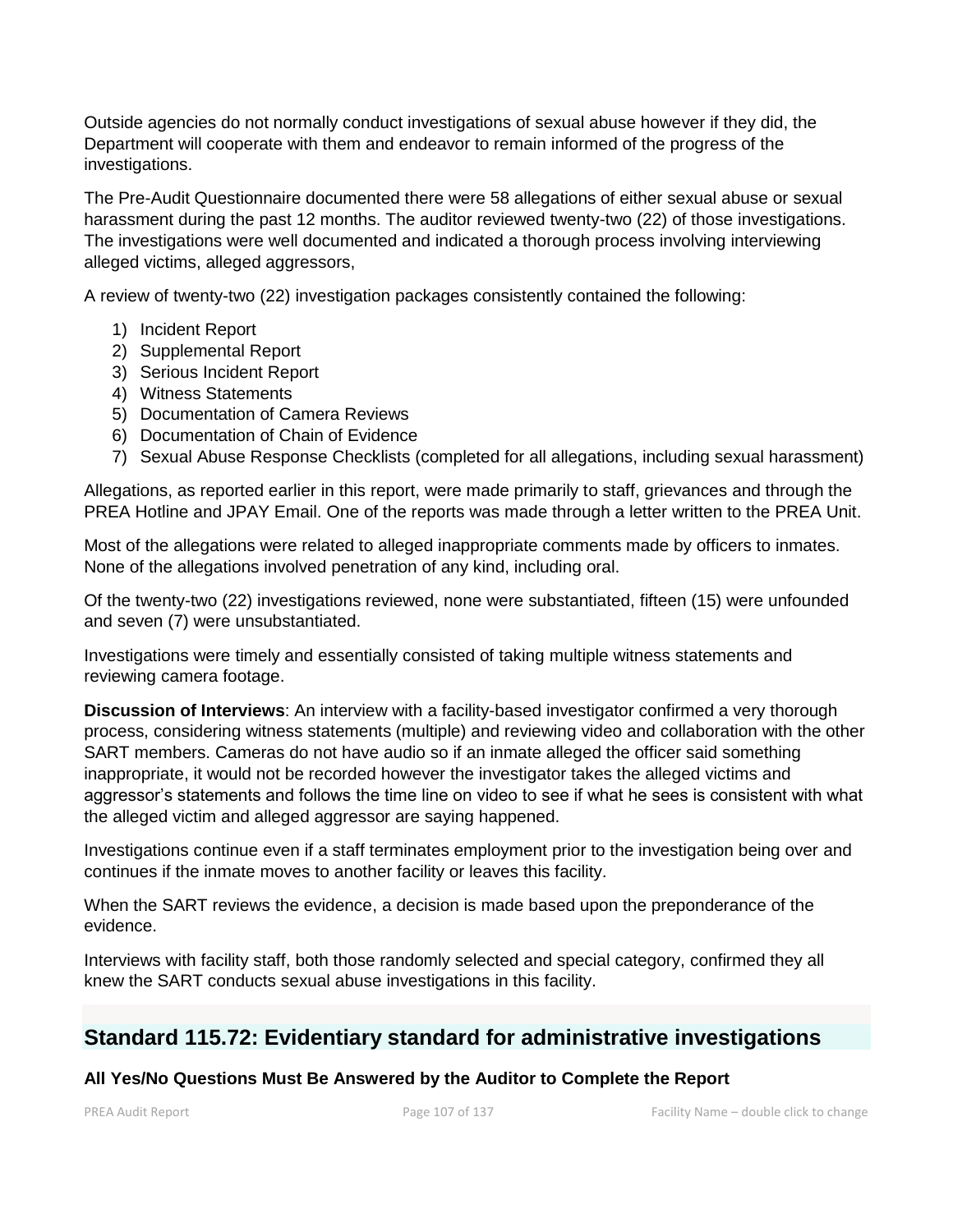#### **115.72 (a)**

Is it true that the agency does not impose a standard higher than a preponderance of the evidence in determining whether allegations of sexual abuse or sexual harassment are substantiated? ⊠ Yes □ No

#### **Auditor Overall Compliance Determination**

- ☐ **Exceeds Standard** (*Substantially exceeds requirement of standards*)
- ☒ **Meets Standard** (*Substantial compliance; complies in all material ways with the standard for the relevant review period*)
- ☐ **Does Not Meet Standard** (*Requires Corrective Action*)

#### **Instructions for Overall Compliance Determination Narrative**

*The narrative below must include a comprehensive discussion of all the evidence relied upon in making the compliance or non-compliance determination, the auditor's analysis and reasoning, and the auditor's conclusions. This discussion must also include corrective action recommendations where the facility does not meet the standard. These recommendations must be included in the Final Report, accompanied by information on specific corrective actions taken by the facility.*

**Policy and Documents Reviewed**: The Georgia Department of Corrections Policy 208.06, Prison Rape Elimination Act-PREA, Sexually Abusive Behavior Prevention and Intervention Program, Section G. 13; Twenty-two (22) Investigation Packages.

**Interviews:** Warden, PREA Compliance Manager; Facility-Based Investigator; SART Members.

**Discussion of Policy and Documents Reviewed:** The Georgia Department of Corrections Policy 208.06, Prison Rape Elimination Act-PREA, Sexually Abusive Behavior Prevention and Intervention Program, Section G. 13 requires that there shall be no standard higher than a preponderance of the evidence in determining whether allegations of sexual abuse or sexual harassment are substantiated.

**Discussion of Interviews**: The SART Investigators related that the standard of investigation used to substantiate an allegation of sexual abuse is the preponderance of the evidence.

## **Standard 115.73: Reporting to inmates**

#### **All Yes/No Questions Must Be Answered by the Auditor to Complete the Report**

#### **115.73 (a)**

▪ Following an investigation into an inmate's allegation that he or she suffered sexual abuse in an agency facility, does the agency inform the inmate as to whether the allegation has been determined to be substantiated, unsubstantiated, or unfounded?  $\boxtimes$  Yes  $\Box$  No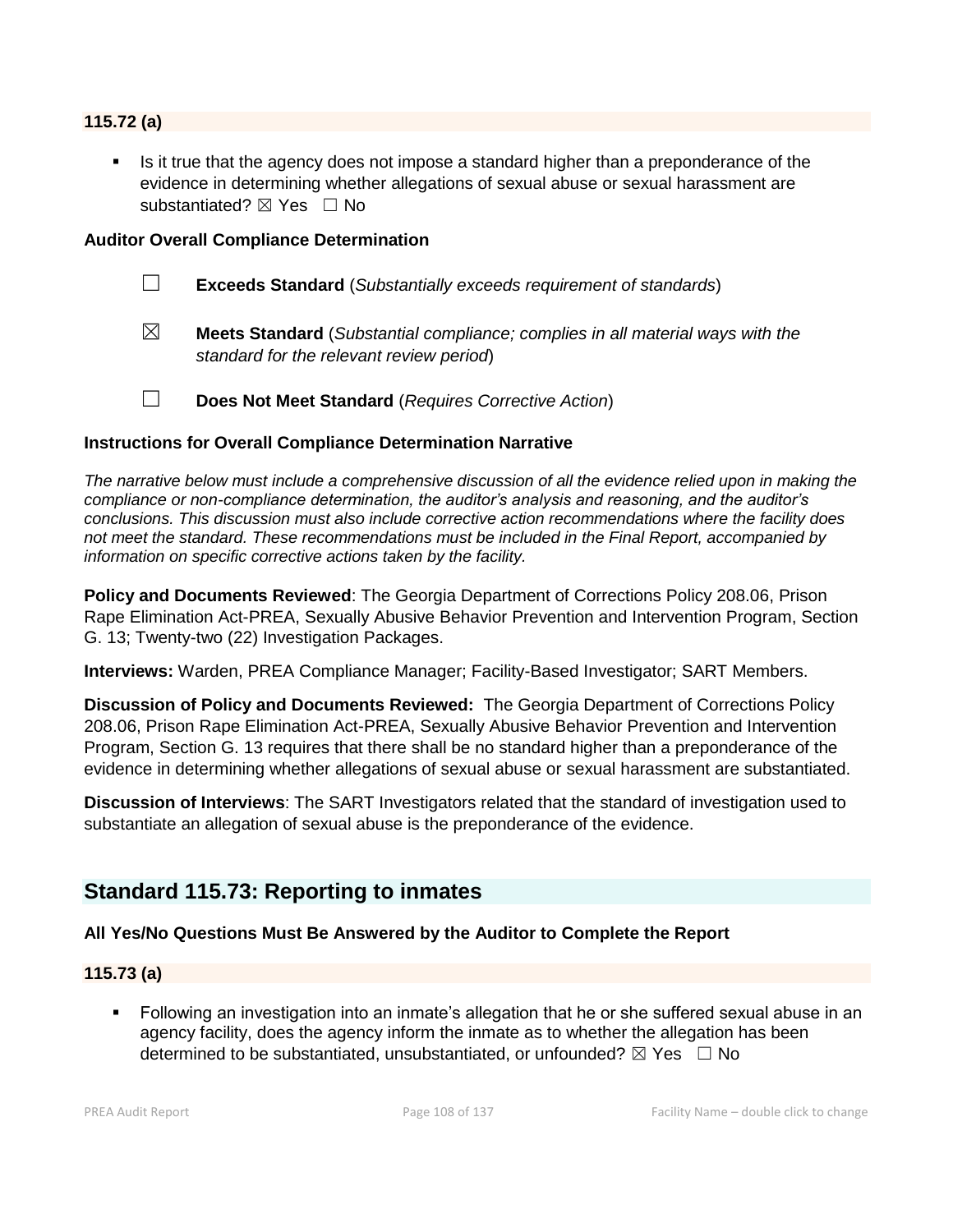# **115.73 (b)**

If the agency did not conduct the investigation into an inmate's allegation of sexual abuse in an agency facility, does the agency request the relevant information from the investigative agency in order to inform the inmate? (N/A if the agency/facility is responsible for conducting administrative and criminal investigations.)  $\boxtimes$  Yes  $\Box$  No  $\Box$  NA

# **115.73 (c)**

- Following an inmate's allegation that a staff member has committed sexual abuse against the resident, unless the agency has determined that the allegation is unfounded, or unless the resident has been released from custody, does the agency subsequently inform the resident whenever: The staff member is no longer posted within the inmate's unit?  $\boxtimes$  Yes  $\Box$  No
- Following an inmate's allegation that a staff member has committed sexual abuse against the resident, unless the agency has determined that the allegation is unfounded, or unless the resident has been released from custody, does the agency subsequently inform the resident whenever: The staff member is no longer employed at the facility?  $\boxtimes$  Yes  $\Box$  No
- Following an inmate's allegation that a staff member has committed sexual abuse against the resident, unless the agency has determined that the allegation is unfounded, or unless the resident has been released from custody, does the agency subsequently inform the resident whenever: The agency learns that the staff member has been indicted on a charge related to sexual abuse in the facility?  $\boxtimes$  Yes  $\Box$  No
- Following an inmate's allegation that a staff member has committed sexual abuse against the resident, unless the agency has determined that the allegation is unfounded, or unless the resident has been released from custody, does the agency subsequently inform the resident whenever: The agency learns that the staff member has been convicted on a charge related to sexual abuse within the facility?  $\boxtimes$  Yes  $\Box$  No

# **115.73 (d)**

- Following an inmate's allegation that he or she has been sexually abused by another inmate, does the agency subsequently inform the alleged victim whenever: The agency learns that the alleged abuser has been indicted on a charge related to sexual abuse within the facility?  $\boxtimes$  Yes  $\Box$  No
- Following an inmate's allegation that he or she has been sexually abused by another inmate, does the agency subsequently inform the alleged victim whenever: The agency learns that the alleged abuser has been convicted on a charge related to sexual abuse within the facility?  $\boxtimes$  Yes  $\Box$  No

# **115.73 (e)**

**•** Does the agency document all such notifications or attempted notifications?  $\boxtimes$  Yes  $\Box$  No

# **115.73 (f)**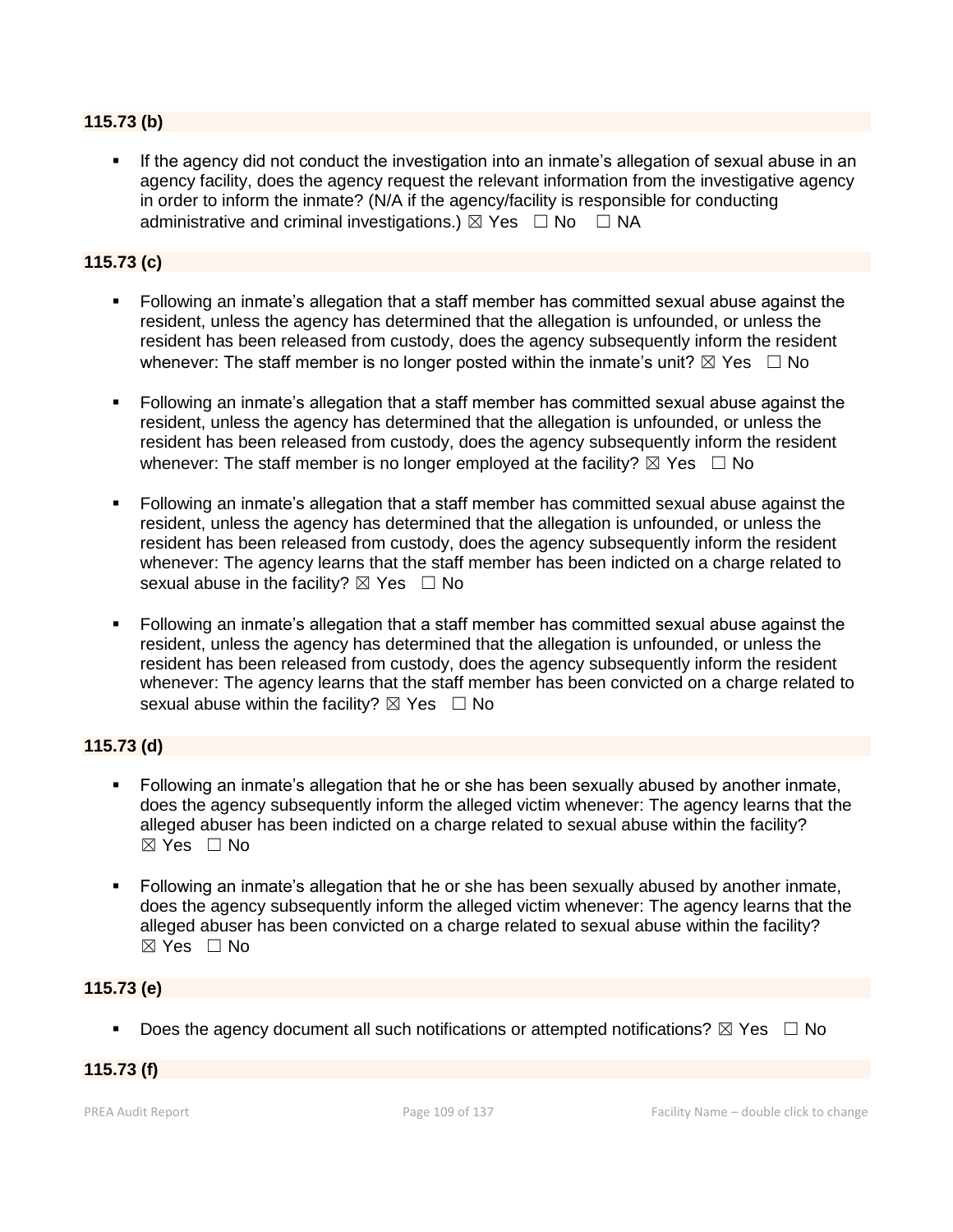■ Auditor is not required to audit this provision.

# **Auditor Overall Compliance Determination**

|             | <b>Exceeds Standard</b> (Substantially exceeds requirement of standards)                                                          |
|-------------|-----------------------------------------------------------------------------------------------------------------------------------|
| $\boxtimes$ | <b>Meets Standard</b> (Substantial compliance; complies in all material ways with the<br>standard for the relevant review period) |
|             | Does Not Meet Standard (Requires Corrective Action)                                                                               |

### **Instructions for Overall Compliance Determination Narrative**

*The narrative below must include a comprehensive discussion of all the evidence relied upon in making the compliance or non-compliance determination, the auditor's analysis and reasoning, and the auditor's conclusions. This discussion must also include corrective action recommendations where the facility does not meet the standard. These recommendations must be included in the Final Report, accompanied by information on specific corrective actions taken by the facility.*

**Policy and Documents Reviewed**: GDC Policy 208.06, Prison Rape Elimination Act – PREA, Sexually Abusive Behavior Prevention and Intervention Program, G.15; Reviewed 20 investigation packages; Reviewed GDC Notification Form, Attachment 5, GDC 208.6; Pre-Audit Questionnaire.

**Interviews**: Warden, Superintendent; PREA Compliance Manager; Sexual Assault Response Team Leader; Facility-Based Investigator

**Discussion of Policy and Documents Review:** Following an investigation into an allegation of sexual abuse, within 30 days, the facility is required, by policy, (208.6), to notify the inmate of the results of the investigation as to whether the allegation has been determined to be substantiated, unsubstantiated, or unfounded or unsubstantiated or substantiated -forwarded to OPS.

Policy requires the notification be completed by a member of the local SART unless the appointing authority delegates to another designee under certain circumstances. Notifications are required to be documented. If an inmate is released from the Department's custody the Department's obligation to "notify" the inmate of the outcome of the investigation is terminated. Notifications are required to comply with the PREA Standards and DOC Policies.

If an outside entity conducts the investigation the agency/facility will request the relevant information from the agency conducting the investigation to inform the resident of the outcome of the investigation.

A member of the SART is required to notify the resident when a staff member is no longer posted within the resident's unit; the staff member is no longer employed at the facility; the agency learns that the staff member has been indicted on a charge related to sexual abuse within the facility or the agency learns that the staff member has been convicted on a charge related to sexual abuse within the facility. The agency would also notify the resident when the agency learns that the alleged abuser has been indicted on a charge related to sexual abuse within the facility; or the agency learns that the alleged abuser has been convicted on a charge related to sexual abuse within the facility.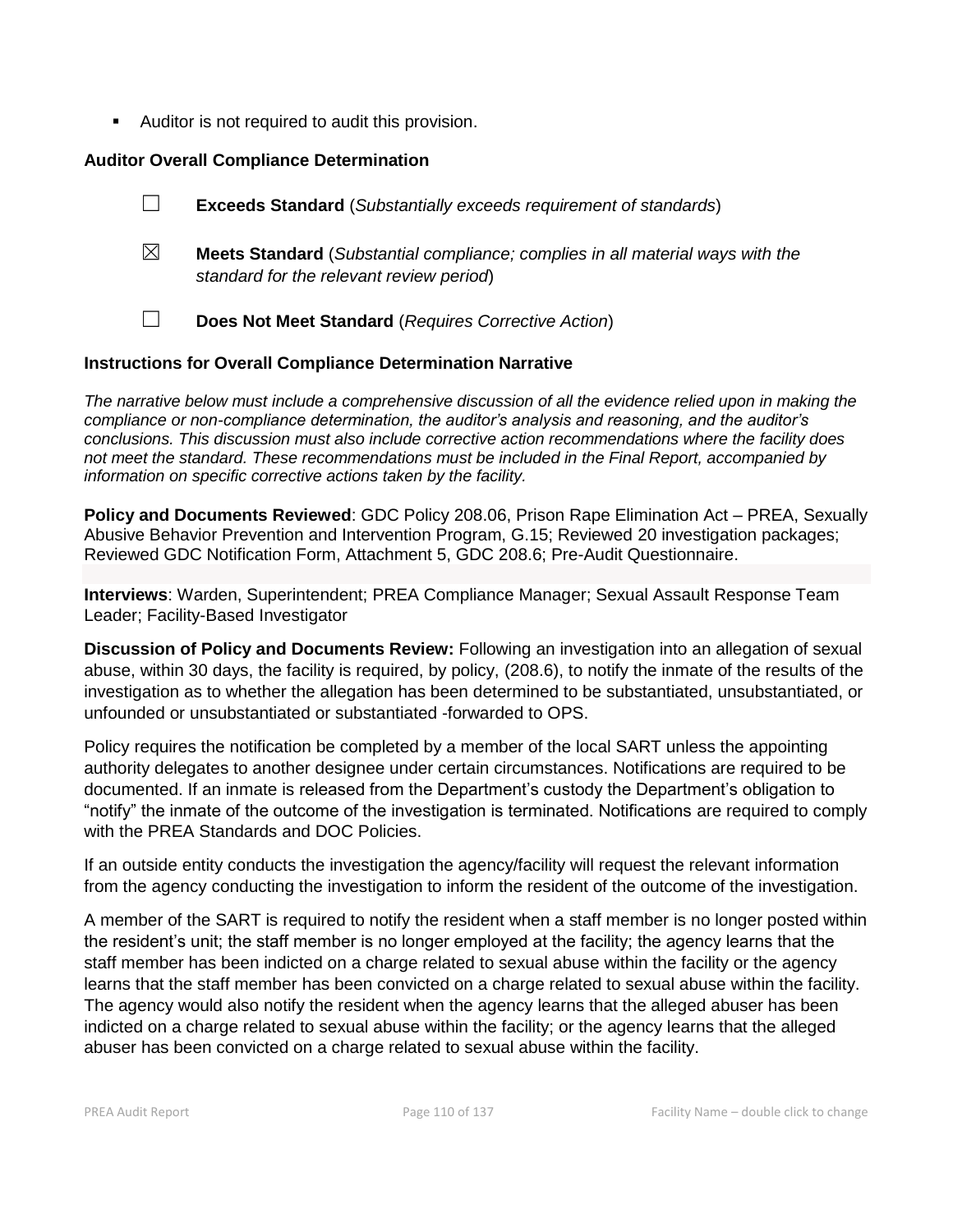The notification form would document, for the resident, if the investigation was determined to be substantiated, unsubstantiated, unfounded or referred to OPS. If the allegation is determined to be substantiated, unsubstantiated, or unfounded, the resident is notified of any of the following if applicable:

- Staff member is no longer posted within the inmate's unit
- Staff member is no longer employed at the facility
- Staff member has been indicted on a charge related to sexual abuse with the facility
- Staff member has been convicted on a charge related to sexual abuse within the facility
- The alleged abuser (offender) has been indicted on a charge related to sexual abuse within the facility
- The alleged abuser (offender) has been convicted on a charge related to sexual abuse within the facility
- Other: Include explanation of why "other:" was checked.

The auditor reviewed 20 Notifications to Inmates advising them of the outcome of the investigation. The reviewed notifications documented that notifications were made within a day or two of the conclusion of the investigation.

**Discussion of Interviews:** Interviews with the Facility-Based Investigator and other members of the SART confirmed the SART would be responsible for notifying a resident of the outcome of an investigation. Notification is documented on the GDC Notification Form, Attachment 5, GDC 208.6. The Warden, in an interview, confirmed the notification process.

# **DISCIPLINE**

# **Standard 115.76: Disciplinary sanctions for staff**

# **All Yes/No Questions Must Be Answered by the Auditor to Complete the Report**

# **115.76 (a)**

**•** Are staff subject to disciplinary sanctions up to and including termination for violating agency sexual abuse or sexual harassment policies?  $\boxtimes$  Yes  $\Box$  No

### **115.76 (b)**

**•** Is termination the presumptive disciplinary sanction for staff who have engaged in sexual abuse? ☒ Yes ☐ No

# **115.76 (c)**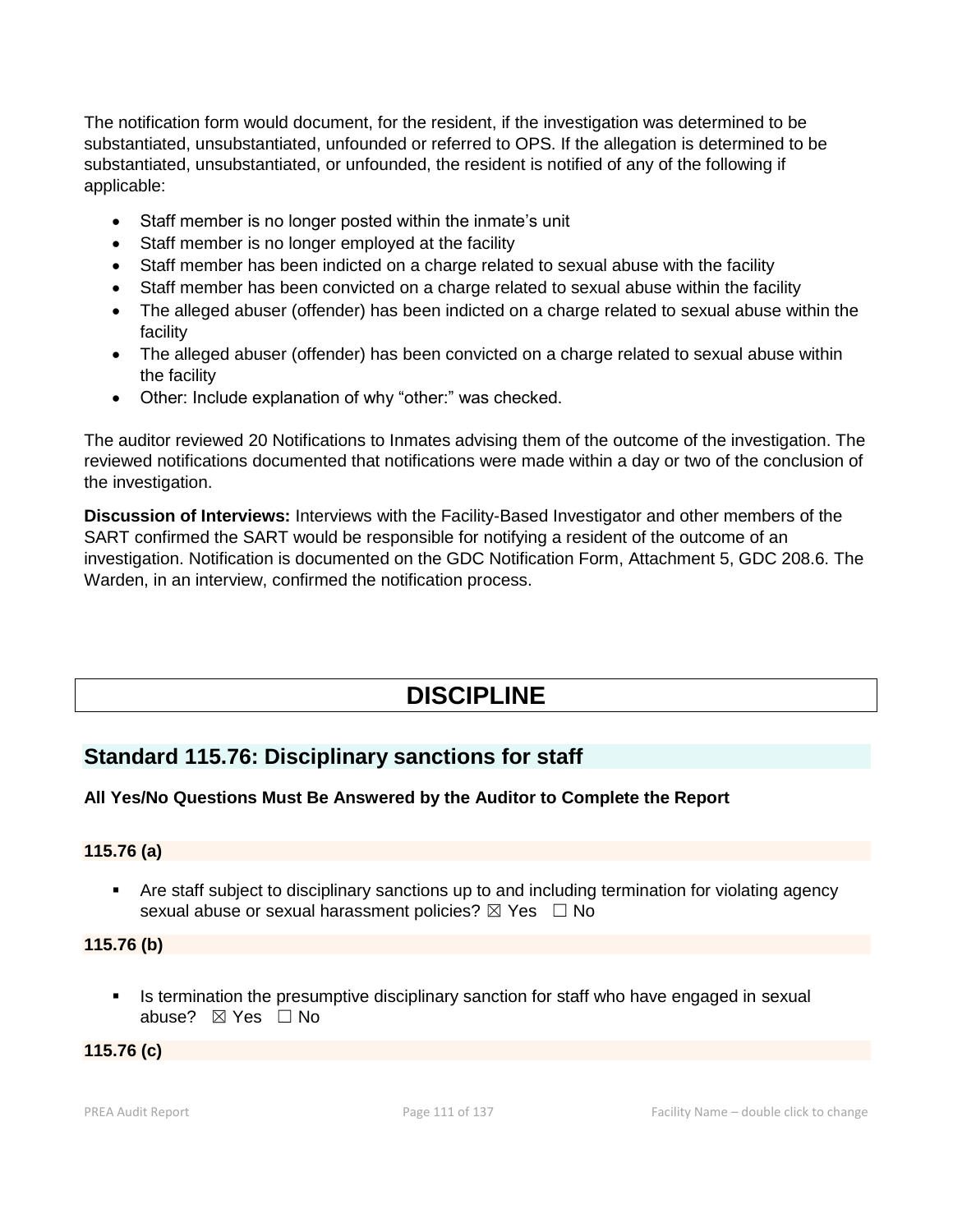▪ Are disciplinary sanctions for violations of agency policies relating to sexual abuse or sexual harassment (other than actually engaging in sexual abuse) commensurate with the nature and circumstances of the acts committed, the staff member's disciplinary history, and the sanctions imposed for comparable offenses by other staff with similar histories?  $\boxtimes$  Yes  $\Box$  No

# **115.76 (d)**

- **EXT** Are all terminations for violations of agency sexual abuse or sexual harassment policies, or resignations by staff who would have been terminated if not for their resignation, reported to: Law enforcement agencies (unless the activity was clearly not criminal)?  $\boxtimes$  Yes  $\Box$  No
- Are all terminations for violations of agency sexual abuse or sexual harassment policies, or resignations by staff who would have been terminated if not for their resignation, reported to: Relevant licensing bodies? ⊠ Yes □ No

# **Auditor Overall Compliance Determination**

- ☐ **Exceeds Standard** (*Substantially exceeds requirement of standards*)
- ☒ **Meets Standard** (*Substantial compliance; complies in all material ways with the standard for the relevant review period*)
- ☐ **Does Not Meet Standard** (*Requires Corrective Action*)

# **Instructions for Overall Compliance Determination Narrative**

*The narrative below must include a comprehensive discussion of all the evidence relied upon in making the compliance or non-compliance determination, the auditor's analysis and reasoning, and the auditor's conclusions. This discussion must also include corrective action recommendations where the facility does not meet the standard. These recommendations must be included in the Final Report, accompanied by information on specific corrective actions taken by the facility.*

**Policy and Documents Reviewed:** Department of Corrections Policy, 208.6, Prison Rape Elimination Act, H. Discipline, 1. Disciplinary Sanction for Staff; GDC Sexual Assault/Sexual Misconduct Prison Rape Elimination Act (PREA) Education Acknowledgment Statement for Employees and Unsupervised Contractors and Unsupervised Volunteers; Reviewed Pre-Audit Questionnaire; Reviewed Twenty-two (22) Incident reports and investigation reports.

**Interviews:** PREA Compliance Manager; Warden; Fifteen (15) Randomly Selected Staff at the prison; Nineteen (19) Specialized Staff

**Discussion of Policy and Document Review:** Department of Corrections Policy, 208.6, Prison Rape Elimination Act, H. Discipline, 1. Disciplinary Sanction for Staff, requires that staff who engage in sexual abuse with an offender will be banned from correctional institutions or subject to disciplinary action, up to and including, termination, whichever is appropriate. Staff may also be referred for criminal prosecution when appropriate.

Violations of Department policy related to sexual harassment (other than engaging in sexual abuse) will be commensurate with the nature and circumstances of the acts committed, the staff member's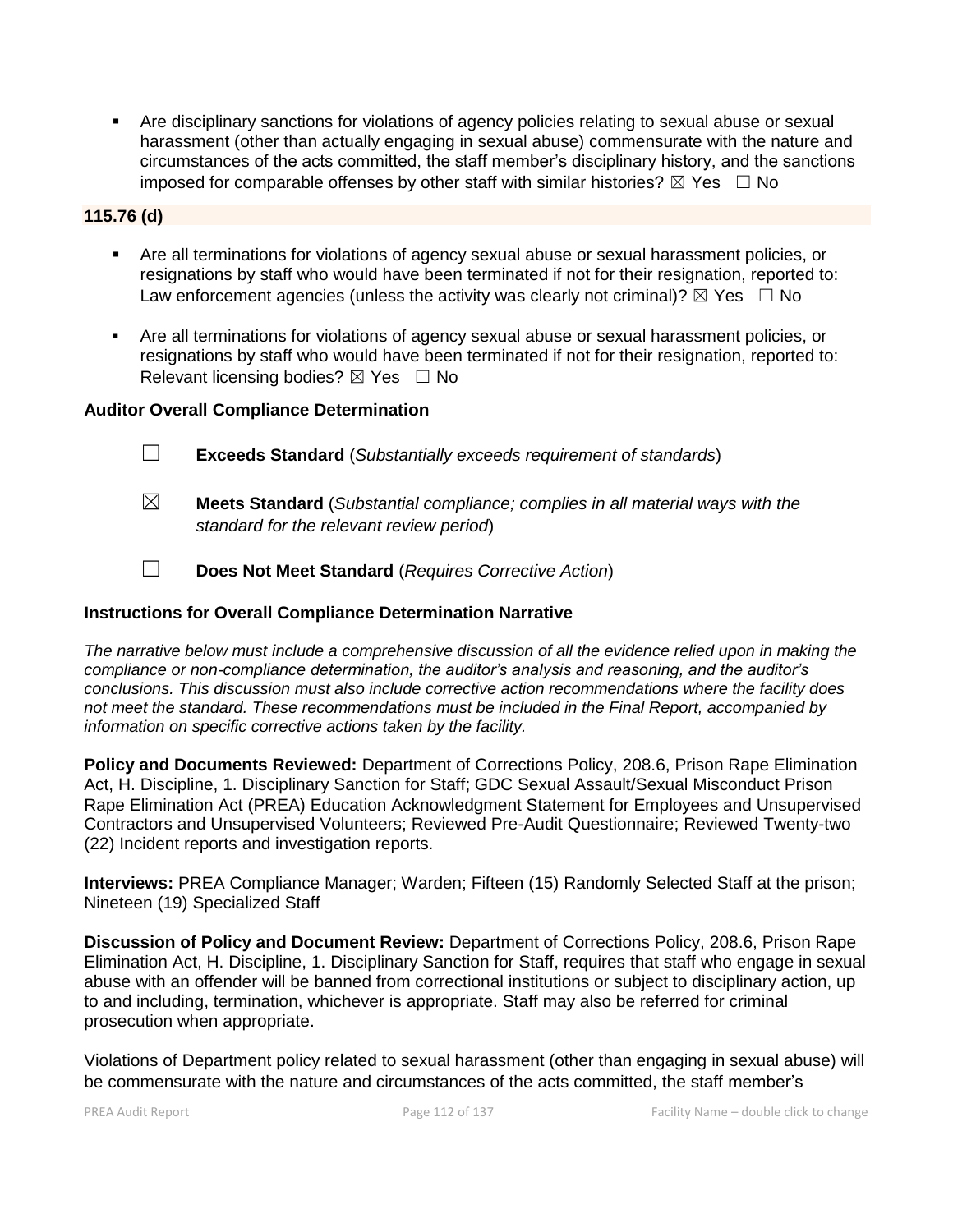disciplinary history and the sanctions imposed for comparable offenses by other staff with similar histories.

Terminations for violations of the Department sexual abuse or sexual harassment policies or resignations by staff that would have been terminated if not for their resignation are reported to law enforcement agencies unless the activity was clearly not criminal. These cases are also reported to the Georgia Peace Officers Standards and Training Council (POST).

Substantiated cases of nonconsensual sexual contact between offenders or sexual contact between a staff member and an offender will be referred for criminal prosecution. This was confirmed through interviews with the PREA Compliance Manager, Warden and Deputy Warden of Security.

Staff, as a part of their PREA training sign a GDC Sexual Assault/Sexual Misconduct Prison Rape Elimination Act (PREA) Education Acknowledgment Statement for Employees and Unsupervised Contractors and Unsupervised Volunteers contains a warning that any violation of the policy will result in disciplinary action, including termination, or that they will be banned from entering any correctional institution. Furthermore, it assets that staff understand that in accordance with Georgia Law, O.C.G.A. 16-6-5.1, certain correctional staff members who engage in sexual contact with an offender commit sexual assault, a felony punishable by imprisonment of not less than one nor more than 25 years, a fine of \$100,000.00 or both. Staff acknowledge that an offender cannot consent to sexual activity. The auditor reviewed multiple PREA Acknowledgment Statements signed by employees and contractors.

The auditor reviewed 22 Investigation Packages. These documented inappropriate comments allegedly made by staff. Most of the comments were alleged to have occurred on a one-time basis. All those allegations were determined to have been unfounded or unsubstantiated.

There were no allegations resulting in disciplinary action against staff during the past 12 months.

**Discussion of Interviews:** Interviews with the Warden's Designee and administrative staff indicated that the agency has a zero-tolerance policy for sexual abuse and sexual harassment. If a staff was involved in an allegation of sexual abuse the staff would be placed on no-contact with that resident or placed on administrative leave. If the allegations were substantiated, the staff would be banned from all GDC facilities and the presumptive disciplinary action is termination.

# **Standard 115.77: Corrective action for contractors and volunteers**

# **All Yes/No Questions Must Be Answered by the Auditor to Complete the Report**

# **115.77 (a)**

- **EXT** Is any contractor or volunteer who engages in sexual abuse prohibited from contact with inmates?  $⊠$  Yes  $□$  No
- **EXECT** Is any contractor or volunteer who engages in sexual abuse reported to: Law enforcement agencies (unless the activity was clearly not criminal)?  $\boxtimes$  Yes  $\Box$  No
- Is any contractor or volunteer who engages in sexual abuse reported to: Relevant licensing bodies? ⊠ Yes □ No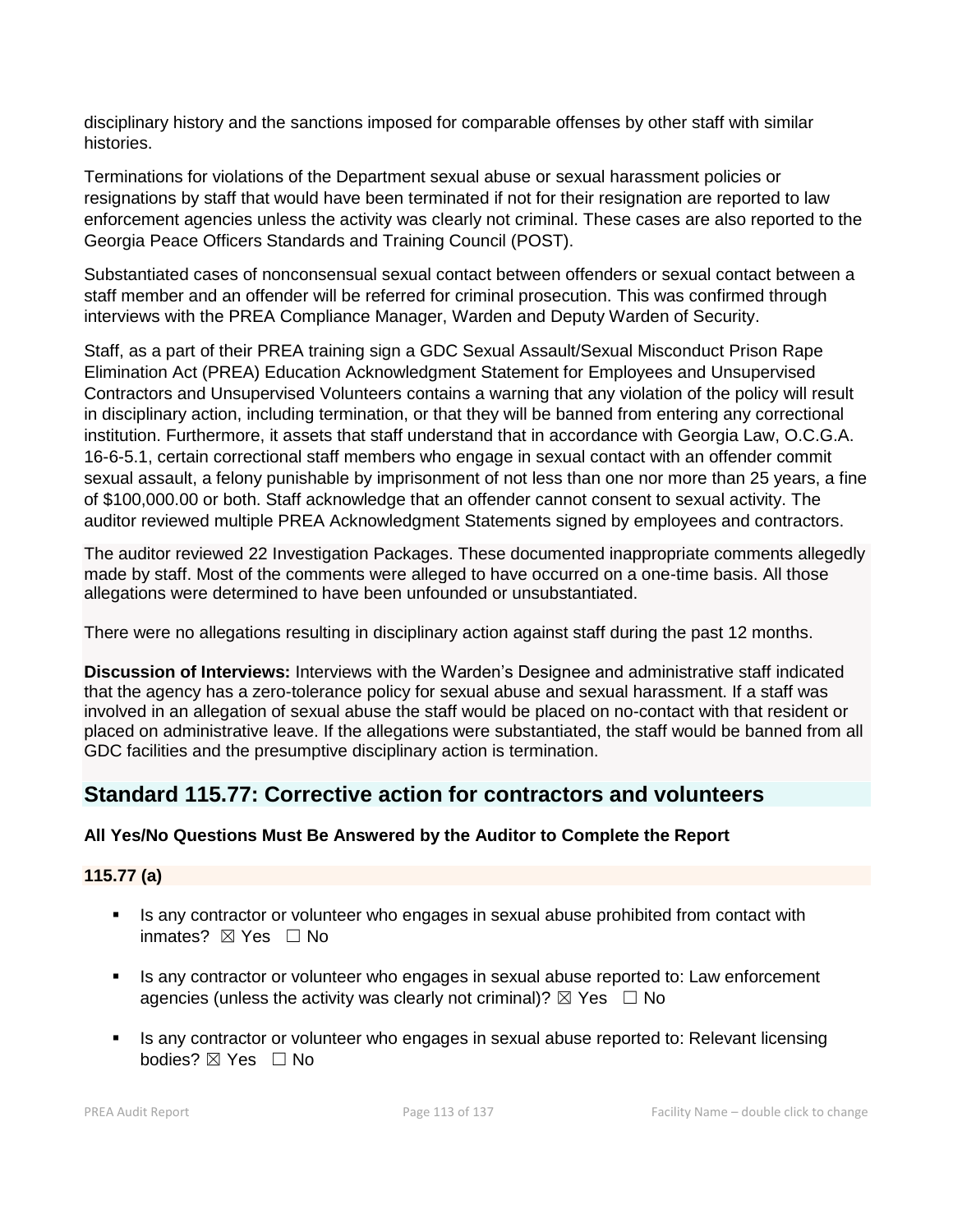### **115.77 (b)**

In the case of any other violation of agency sexual abuse or sexual harassment policies by a contractor or volunteer, does the facility take appropriate remedial measures, and consider whether to prohibit further contact with inmates?  $\boxtimes$  Yes  $\Box$  No

#### **Auditor Overall Compliance Determination**

- ☐ **Exceeds Standard** (*Substantially exceeds requirement of standards*)
- ☒ **Meets Standard** (*Substantial compliance; complies in all material ways with the standard for the relevant review period*)
- ☐ **Does Not Meet Standard** (*Requires Corrective Action*)

### **Instructions for Overall Compliance Determination Narrative**

*The narrative below must include a comprehensive discussion of all the evidence relied upon in making the compliance or non-compliance determination, the auditor's analysis and reasoning, and the auditor's conclusions. This discussion must also include corrective action recommendations where the facility does not meet the standard. These recommendations must be included in the Final Report, accompanied by information on specific corrective actions taken by the facility.*

**Policy and Documents Reviewed:** DOC Policy, 208.06, Prison Rape Elimination Act, Sexually Abusive Behavior Prevention and Intervention Program, Paragraph #2. Contractors and Volunteers; GDC Sexual Assault/Sexual Misconduct Prison Rape Elimination Act (PREA) Education Acknowledgment Statement for Employees and Unsupervised Contractors and Unsupervised Volunteers; Pre-Audit Questionnaire; Reviewed twenty-two (22) Incident Reports and Investigation Packages; (40) Volunteer Packages containing (40) PREA Acknowledgment Statements and (40) Standards of Conduct Acknowledgment Statements.

**Interviews:** PREA Compliance Manager; Warden; SART Leader; Volunteer Coordinator; Facility-Based Investigator

**Discussion of Policies and Reviewed Documents:** DOC Policy, 208.06, Prison Rape Elimination Act, Sexually Abusive Behavior Prevention and Intervention Program, Paragraph #2. Contractors and Volunteers, requires that any contractor or volunteer who engages in sexual abuse will be prohibited from contact with inmates and will be reported to law enforcement agencies, unless the activity was clearly not criminal and to relevant licensing bodies.

The facility is required to take appropriate remedial measures and to consider whether to prohibit further contact with inmates in the case of any other violation of Department sexual abuse or sexual harassment policies by a contractor or volunteer.

PREA Audit Report **PREA Audit Report Page 114 of 137** Facility Name – double click to change Contractors and Volunteers, as a part of their PREA training sign a GDC Sexual Assault/Sexual Misconduct Prison Rape Elimination Act (PREA) Education Acknowledgment Statement for Employees and Unsupervised Contractors and Unsupervised Volunteers contains a warning that any violation of the policy will result in disciplinary action, including termination, or that they will be banned from entering any correctional institution. Furthermore, it assets that staff understand that in accordance with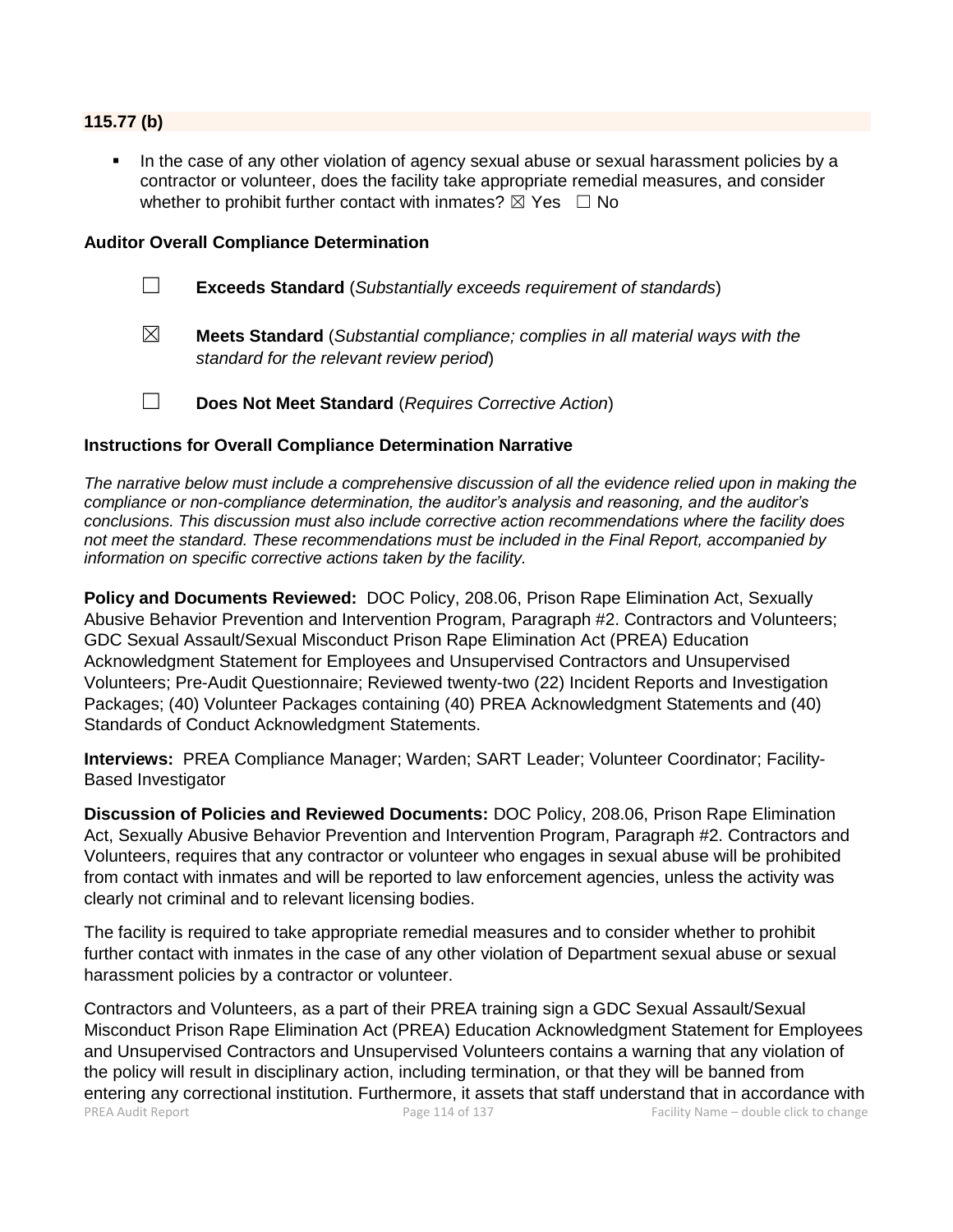Georgia Law, O.C.G.A. 16-6-5.1, certain correctional staff members who engage in sexual contact with an offender commit sexual assault, a felony punishable by imprisonment of not less than one nor more than 25 years, a fine of \$100,000.00 or both. Staff acknowledge that an offender cannot consent to sexual activity.

The Pre-Audit Questionnaire documented that there were no allegations of sexual abuse or sexual harassment against any contractor or volunteer during the past 12 months. This was confirmed as well through interviews with the Warden, PREA Compliance Manager, and SART Leader.

Twenty-two (22) investigation packages documenting allegations made during 2017-2018 were reviewed. None of the reviewed investigation packages contained any allegations against a contractor or a volunteer.

**Discussion of Interviews:** Interviews with the PREA Compliance Manager; SART Leader and Warden indicated that they have not had any allegations made against a volunteer of a contractor in the past twelve (12) months. Interviewed staff related that any volunteer or contractor who was alleged to have violated an agency sexual abuse or sexual harassment would be prohibited from coming into the prison and would have no contact at all with any inmate. An investigation would be conducted and if the allegations were substantiated the volunteer or contractor would be referred for prosecution.

# **Standard 115.78: Disciplinary sanctions for inmates**

# **All Yes/No Questions Must Be Answered by the Auditor to Complete the Report**

# **115.78 (a)**

▪ Following an administrative finding that an inmate engaged in inmate-on-inmate sexual abuse, or following a criminal finding of guilt for inmate-on-inmate sexual abuse, are inmates subject to disciplinary sanctions pursuant to a formal disciplinary process?  $\boxtimes$  Yes  $\Box$  No

# **115.78 (b)**

■ Are sanctions commensurate with the nature and circumstances of the abuse committed, the inmate's disciplinary history, and the sanctions imposed for comparable offenses by other inmates with similar histories?  $\boxtimes$  Yes  $\Box$  No

# **115.78 (c)**

▪ When determining what types of sanction, if any, should be imposed, does the disciplinary process consider whether an inmate's mental disabilities or mental illness contributed to his or her behavior?  $\boxtimes$  Yes  $\Box$  No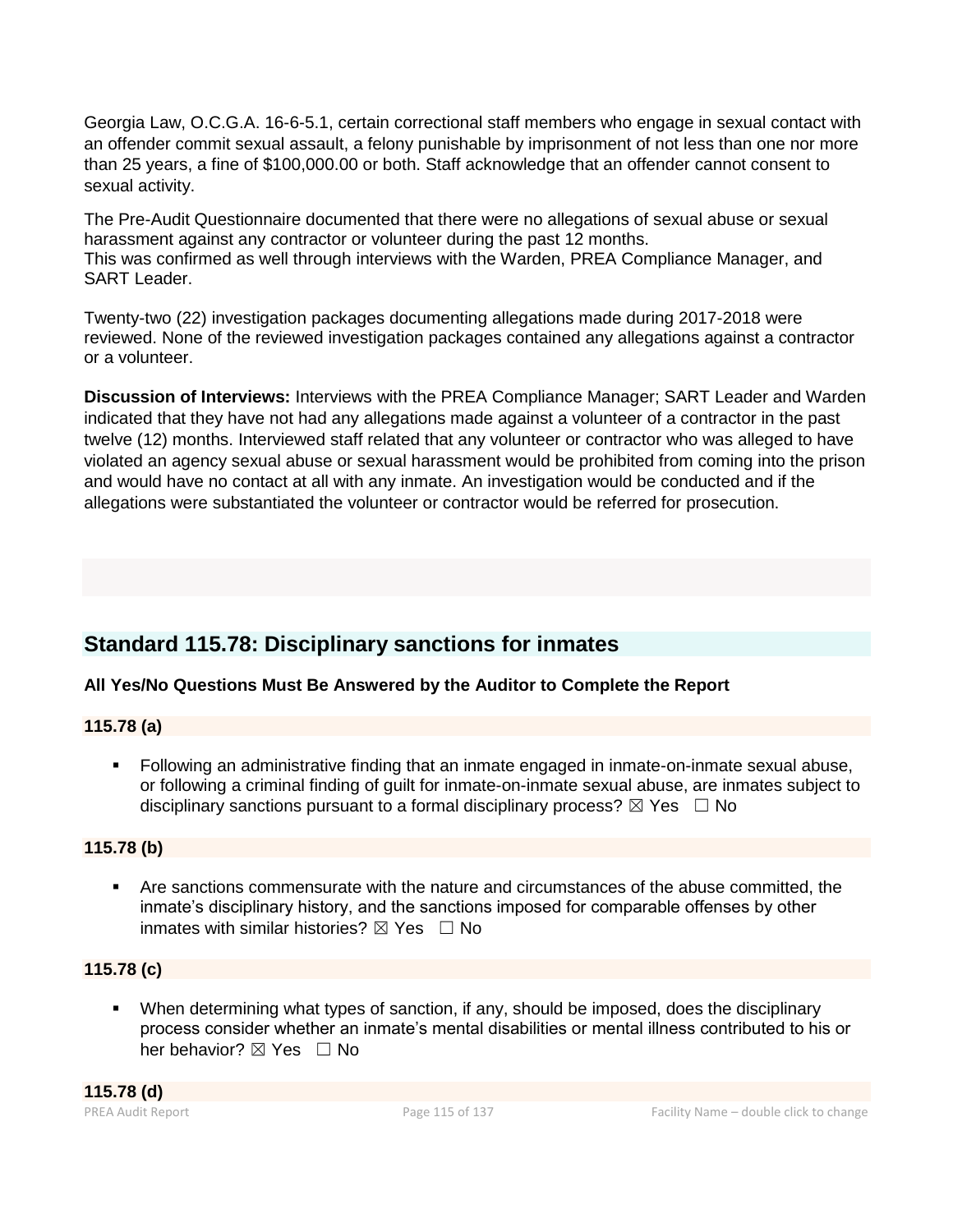**■** If the facility offers therapy, counseling, or other interventions designed to address and correct underlying reasons or motivations for the abuse, does the facility consider whether to require the offending inmate to participate in such interventions as a condition of access to programming and other benefits?  $\boxtimes$  Yes  $\Box$  No

# **115.78 (e)**

▪ Does the agency discipline an inmate for sexual contact with staff only upon a finding that the staff member did not consent to such contact?  $\boxtimes$  Yes  $\Box$  No

# **115.78 (f)**

■ For the purpose of disciplinary action does a report of sexual abuse made in good faith based upon a reasonable belief that the alleged conduct occurred NOT constitute falsely reporting an incident or lying, even if an investigation does not establish evidence sufficient to substantiate the allegation?  $\boxtimes$  Yes  $\Box$  No

# **115.78 (g)**

**•** Does the agency always refrain from considering non-coercive sexual activity between inmates to be sexual abuse? (N/A if the agency does not prohibit all sexual activity between inmates.)  $\boxtimes$  Yes  $\Box$  No  $\Box$  NA

### **Auditor Overall Compliance Determination**

- ☐ **Exceeds Standard** (*Substantially exceeds requirement of standards*)
- ☒ **Meets Standard** (*Substantial compliance; complies in all material ways with the standard for the relevant review period*)
- ☐ **Does Not Meet Standard** (*Requires Corrective Action*)

### **Instructions for Overall Compliance Determination Narrative**

*compliance or non-compliance determination, the auditor's analysis and reasoning, and the auditor's conclusions. This discussion must also include corrective action recommendations where the facility does not meet the standard. These recommendations must be included in the Final Report, accompanied by information on specific corrective actions taken by the facility.*

**Policy and Documents Reviewed:** GDC Policy, 208.6, Sexually Abusive Behavior Prevention and Intervention Program, H. Discipline, Paragraph 3. Disciplinary Sanctions for Offenders, Pre-Audit Questionnaire; Reviewed Incident Reports; Reviewed Investigation Reports.

**Interviews**: Warden; Superintendent; PREA Compliance Manager; SART Leader; SART Members; Staff Supervising Segregation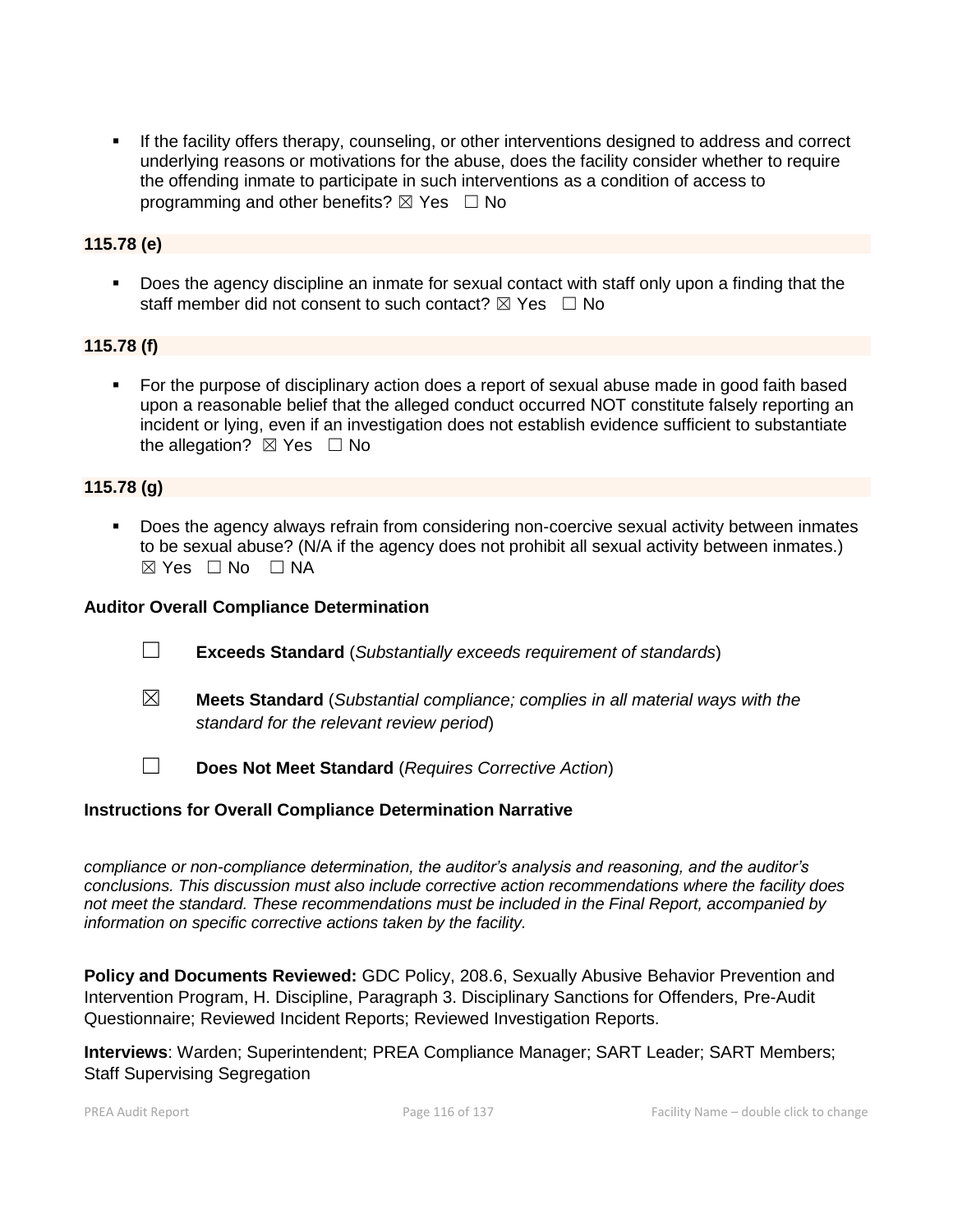**Discussion of Policy and Documents Reviewed:** GDC Policy prohibits all consensual sexual activity between offenders and offenders may be subject to disciplinary action for such activity. Consensual sexual activity between offenders does not constitute sexual abuse but is considered a disciplinary issue. Paragraph b. requires that offenders are subject to disciplinary sanctions pursuant to a formal disciplinary process following an administrative finding that the offender engaged in offender-onoffender sexual abuse or a criminal finding of guilt for offender-on-offender sexual abuse. The sanctions that may be imposed are prescribed in Standard Operating Procedures 209.01, Offender Discipline.

Policy requires that the disciplinary process consider whether an offender's mental disabilities or mental illness contributed to behavior when determining what type of sanction, if any, will be imposed. And if the facility offers therapy, counseling or other interventions to address and correct underlying reasons or motivations for the abuse, the facility is required to consider whether to offer the offending offender to participate in such interactions as a condition of access to programming or other benefits.

Policy affirms that an offender may be disciplined for sexual contact with a staff member only upon a finding that the staff member did not consent to such contact.

Reports made in good faith upon a reasonable belief that the alleged conduct occurred shall not constitute false reporting or lying, even if the investigation does not establish sufficient evidence to substantiate the allegation. However, following an administrative finding of malicious intent on behalf of the offender making the report, then the offender will be subject to disciplinary sanctions pursuant to a formal disciplinary process in accordance with SOP 209.01, Offender Discipline.

This facility is a close security prison and the offenders here are challenging. Sexual Harassment allegations are common in this facility and in the reviewed investigation reports most of them are unfounded and some unsubstantiated following an investigation. The reviewed reports seemed to indicate a review of witness statements and often reviewed camera footage. The cameras to not have audio so it cannot be proven either way often if it is an allegation the staff made inappropriate comments to them. The investigator seemed to do a good job in following time lines reported in the witness statements and watching the video to see if what is verbally and stated in witness statements is consistent with either. However, the staff seem to take all allegations seriously when they become aware of them and an investigation is conducted. The facility documented on the PAQ and reviewed documentation seemed to indicate the facility does not write the inmates up for what seems at times to be frivolous complaints.

**Discussion of Interviews**: Interviews confirmed that if an inmate had been involved in a violation of any agency sexual abuse policy, the inmate could be subjected to possible criminal prosecution and depending on the charge or violation, the inmate will be disciplined according to the inmate disciplinary code.

# **MEDICAL AND MENTAL CARE**

# **Standard 115.81: Medical and mental health screenings; history of sexual abuse**

# **All Yes/No Questions Must Be Answered by the Auditor to Complete the Report**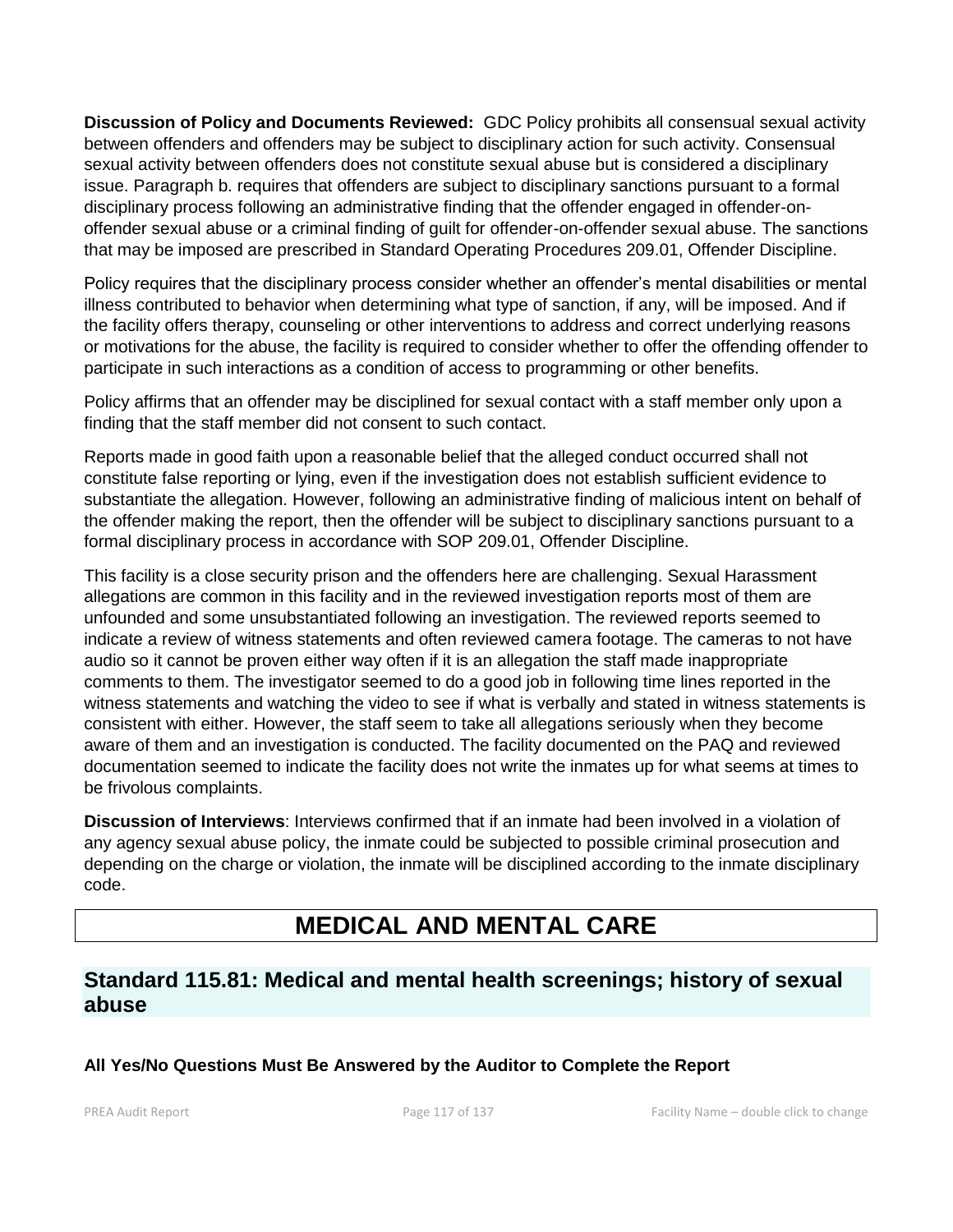### **115.81 (a)**

If the screening pursuant to  $\S$  115.41 indicates that a prison inmate has experienced prior sexual victimization, whether it occurred in an institutional setting or in the community, do staff ensure that the inmate is offered a follow-up meeting with a medical or mental health practitioner within 14 days of the intake screening?  $\boxtimes$  Yes  $\Box$  No

### **115.81 (b)**

**.** If the screening pursuant to  $\S$  115.41 indicates that a prison inmate has previously perpetrated sexual abuse, whether it occurred in an institutional setting or in the community, do staff ensure that the inmate is offered a follow-up meeting with a mental health practitioner within 14 days of the intake screening? (N/A if the facility is not a prison.)  $\boxtimes$  Yes  $\Box$  No  $\Box$  NA

### **115.81 (c)**

If the screening pursuant to  $\S$  115.41 indicates that a jail inmate has experienced prior sexual victimization, whether it occurred in an institutional setting or in the community, do staff ensure that the inmate is offered a follow-up meeting with a medical or mental health practitioner within 14 days of the intake screening?  $\boxtimes$  Yes  $\Box$  No

### **115.81 (d)**

Is any information related to sexual victimization or abusiveness that occurred in an institutional setting strictly limited to medical and mental health practitioners and other staff as necessary to inform treatment plans and security management decisions, including housing, bed, work, education, and program assignments, or as otherwise required by Federal, State, or local law?  $\boxtimes$  Yes  $\Box$  No

### **115.81 (e)**

Do medical and mental health practitioners obtain informed consent from inmates before reporting information about prior sexual victimization that did not occur in an institutional setting, unless the inmate is under the age of 18?  $\boxtimes$  Yes  $\Box$  No

### **Auditor Overall Compliance Determination**

- ☐ **Exceeds Standard** (*Substantially exceeds requirement of standards*)
- ☒ **Meets Standard** (*Substantial compliance; complies in all material ways with the standard for the relevant review period*)

☐ **Does Not Meet Standard** (*Requires Corrective Action*)

### **Instructions for Overall Compliance Determination Narrative**

*The narrative below must include a comprehensive discussion of all the evidence relied upon in making the compliance or non-compliance determination, the auditor's analysis and reasoning, and the auditor's*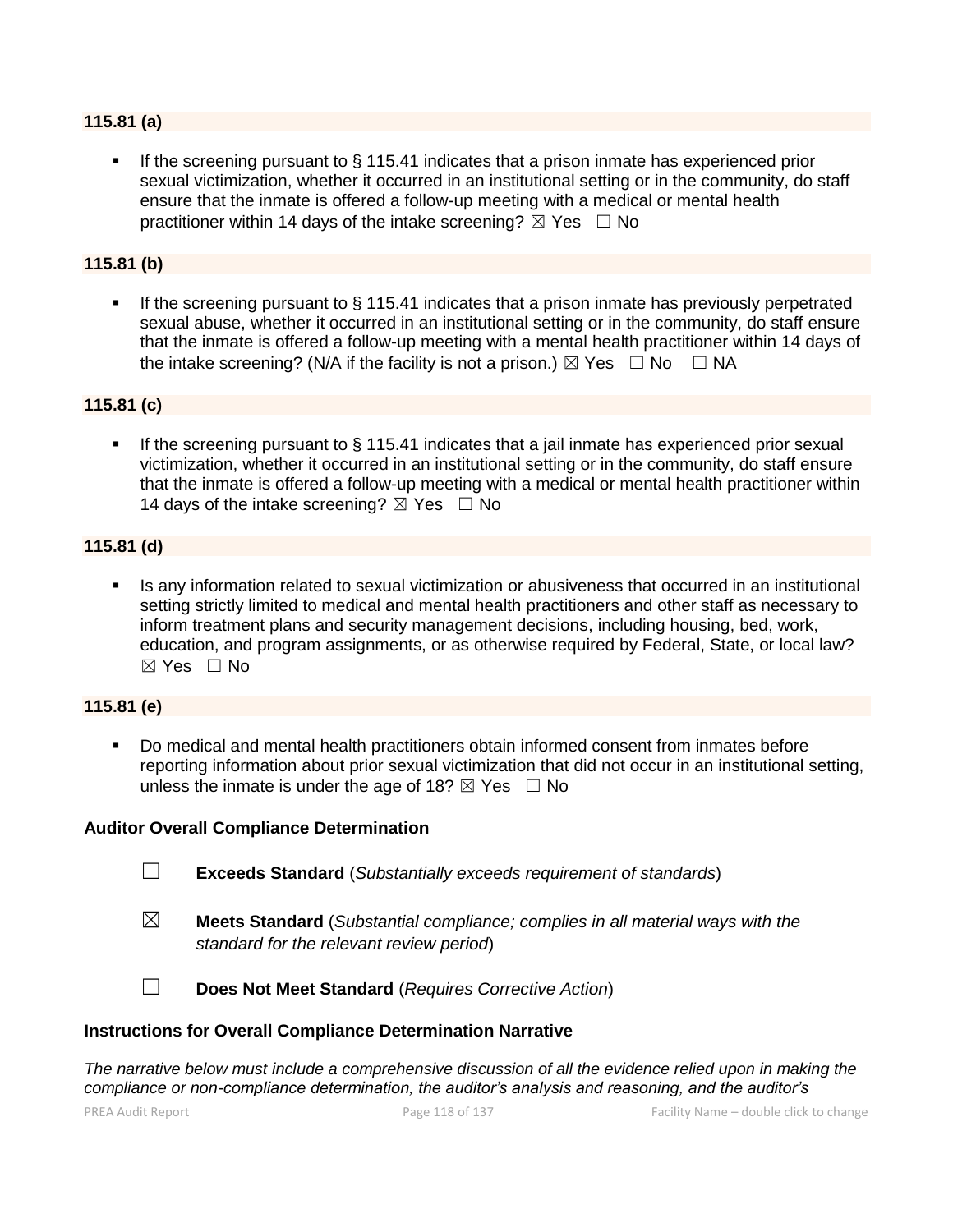*conclusions. This discussion must also include corrective action recommendations where the facility does not meet the standard. These recommendations must be included in the Final Report, accompanied by information on specific corrective actions taken by the facility.*

**Policy and Documents Reviewed**: GDC Policy 208.06, Sexually Abusive Behavior Prevention and Intervention Program, I., Medical and Mental Health Care; Pre-Audit Questionnaires; Victim/Aggressor Assessment; Referrals to Mental Health (10).

**Interviews:** Health Services Administrator, Staff Conducting Victim/Aggressor Assessments; Warden; PREA Compliance Manager

**Discussion of Reviewed Policy and Documents**: GDC Medical Policies are specific and voluminous regarding health care. Health Care services are provided through a contract. The GDC Policy, 208.06, Sexually Abusive Behavior Prevention and Intervention Program I, Medical and Mental Health Care requires that the GDC provide prompt and appropriate medical and mental health services in compliance with 28 CFR 115 and in accordance with the GDC Standard Operating Procedures. The auditor reviewed referrals to mental health for inmates alleging sexual abuse or sexual harassment, including prior victimization. The referral process is expedited by the fact the mental health staff conduct the victim/aggressor assessments during the intake process. Prior to the provision of services, based on referrals, documentation, including Informed Consent/Confidentiality Forms, are explained and signed by inmates.

If the screening process indicates an offender has previously perpetrated sexual abuse whether it occurred in an institutional setting or in the community, staff ensure that the offender is offered a followup meeting with a mental health practitioner within 14 days of the intake screening. Reviewed investigation files consistently had documented referrals to mental health at Central State Prison.

Care is taken to protect reported information. Information reported by offenders related to prior victimization or abusiveness that occurred in an institutional setting is limited to medical and mental health practitioners and other staff, as necessary, to inform treatment plans and security and management decisions, including housing, bed, work, education and program assignments or as otherwise required by Federal, State or local law.

Interviews with medical and mental health staff indicated that they obtain and document informed consent from offenders before reporting information about prior sexual victimization that did not occur in an institutional setting.

Staff provided referrals to mental health for every inmate making an allegation of sexual abuse or sexual harassment. Documentation was in the form of a case history note documenting the referral and another case note documenting that the inmate received the follow-up with mental health. Case history notes documented the referral and the follow-up documenting that the appointment occurred.

**Discussion of Interviews:** Interviews with medical and mental health counseling staff indicated inmates are screened for prior victimization. Policy requires, and staff, stated in interviews, if the screening indicates that an offender has experienced prior sexual victimization, whether it occurred in an institutional setting or in the community, staff ensure the offender is offered a follow-up meeting with a medical or mental health practitioner within 14 days of the intake screening.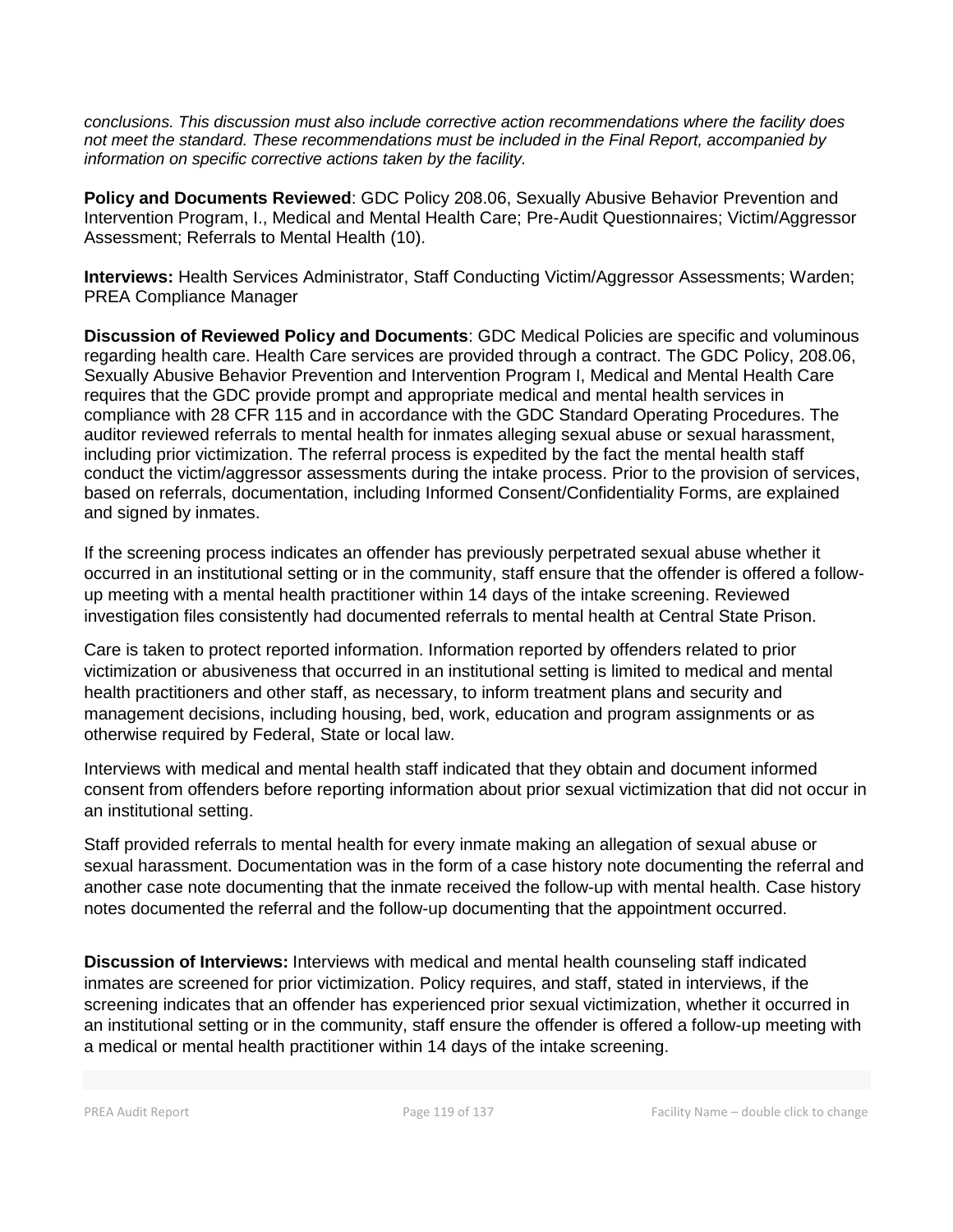# **Standard 115.82: Access to emergency medical and mental health services**

# **All Yes/No Questions Must Be Answered by the Auditor to Complete the Report**

# **115.82 (a)**

▪ Do inmate victims of sexual abuse receive timely, unimpeded access to emergency medical treatment and crisis intervention services, the nature and scope of which are determined by medical and mental health practitioners according to their professional judgment?  $\boxtimes$  Yes  $\Box$  No

# **115.82 (b)**

- If no qualified medical or mental health practitioners are on duty at the time a report of recent sexual abuse is made, do security staff first responders take preliminary steps to protect the victim pursuant to § 115.62?  $\boxtimes$  Yes  $\Box$  No
- Do security staff first responders immediately notify the appropriate medical and mental health practitioners?  $\boxtimes$  Yes  $\Box$  No

### **115.82 (c)**

Are inmate victims of sexual abuse offered timely information about and timely access to emergency contraception and sexually transmitted infections prophylaxis, in accordance with professionally accepted standards of care, where medically appropriate?  $\boxtimes$  Yes  $\Box$  No

# **115.82 (d)**

**•** Are treatment services provided to the victim without financial cost and regardless of whether the victim names the abuser or cooperates with any investigation arising out of the incident? ☒ Yes ☐ No

### **Auditor Overall Compliance Determination**

- ☐ **Exceeds Standard** (*Substantially exceeds requirement of standards*)
- ☒ **Meets Standard** (*Substantial compliance; complies in all material ways with the standard for the relevant review period*)

☐ **Does Not Meet Standard** (*Requires Corrective Action*)

### **Instructions for Overall Compliance Determination Narrative**

*The narrative below must include a comprehensive discussion of all the evidence relied upon in making the compliance or non-compliance determination, the auditor's analysis and reasoning, and the auditor's conclusions. This discussion must also include corrective action recommendations where the facility does*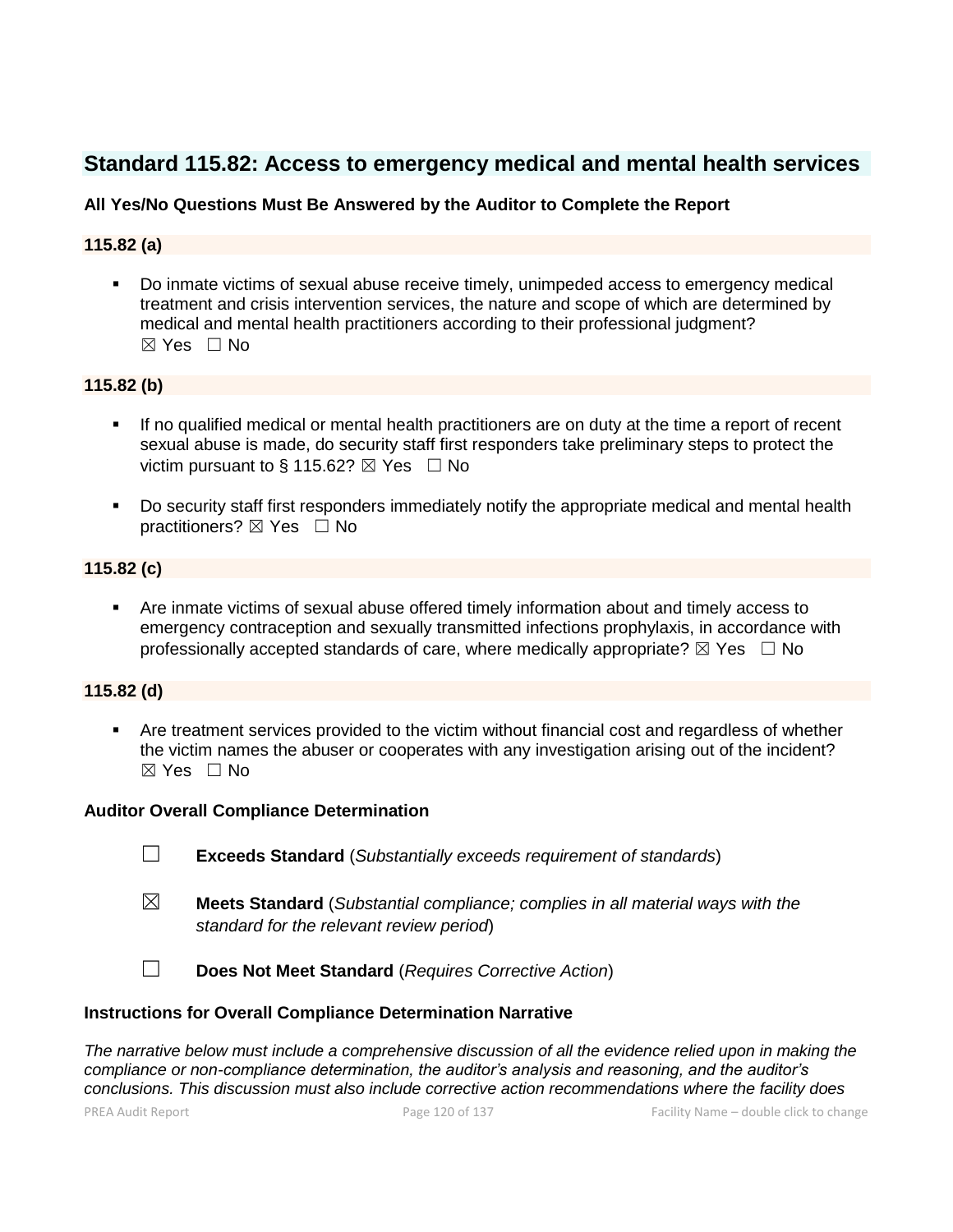*not meet the standard. These recommendations must be included in the Final Report, accompanied by information on specific corrective actions taken by the facility.*

**Policy and Documents Reviewed**: GDC Policy, 208.6, Prison Rape Elimination Act, Sexually Abusive Behavior Prevention and Intervention Program; PREA Medical Logs; Coordinated Response Plan; Lists of SANEs; 22 Reviewed Investigation Packages; Reviewed 12 months of Medical PREA Logs

**Interviews:** Health Services Administrator**,** Interviews with Seventeen (17) Randomly Selected Staff; Security and Non-Security First Responders; Twenty (20) Specialized Staff, and interviews with Inmates who reported prior sexual abuse;

# **Discussion of Reviewed Policies and Documents:**

GDC Policy, 208.6, Prison Rape Elimination Act, Sexually Abusive Behavior Prevention and Intervention Program requires the facility to provide prompt and appropriate medical and mental health services in compliance with this standard. It requires the SART to arrange for immediate medical examination of the alleged victim, followed by a mental health evaluation within 24 hours. One of the SART Members is the health services administrator. Medical Staff are required to contact the appropriate Sexual Assault Nurse Examiner, who will respond as soon as possible, but within 72 hours of the time the alleged assault occurred to collect forensic evidence. The facility provided the agency's procedures for SANE Nurse Evaluation/Forensic Collection. This document provides detailed procedures beginning with the initial report of sexual abuse or assault. Medical staff are charged with conducting an initial assessment of the offender to determine if there is evidence of physical trauma requiring immediate medical intervention in accordance with good clinical judgment. Medical staff immediately initiate all necessary urgent/emergent treatment for bleeding, wounds and other traumas. They then complete the Nursing Protocol Assessment form for alleged sexual assault. Facility clinicians document physical examinations in the progress notes. When medically indicated, medical staff are required to arrange transfer the offender (if no SANE's is available on site) to the designated emergency facility for continued treatment and collection of forensic evidence. If an alleged assault occurred within 72 hours of the reported incident and the offender does not require transport to the emergency room, the designated facility SANE Nurse (from the list of SANE Nurses) shall be immediately notified and an appointment scheduled for the collection of forensic evidence. The facility provided the auditor with a list of SANEs who can be called to come to the facility to conduct the Sexual Assault Forensic Exam. This will occur only if there has been penetration, including oral penetration, reported by the patient. Otherwise no rape kit will be collected. If the sexual assault occurred more than 72 hours previously, the decision on whether the evaluation is done by a local hospital, by the SANE Nurse, or facility staff will be made on a case by case basis. The decision is made by the Health Authority in consultation with the facility investigator and in accordance with GDC PREA Policy requires that If the facility does not have a designated SANE Nurse, the offender is sent to the designated emergency room for collection of forensic evidence.

The facility provided the Medical PREA Log maintained by medical staff. This document logs the date of the incident, reported within 72 hours, Transport to ER, Inmate consent signed, SANE notified, Time notified, Date Exam scheduled, Date exam completed, time SANE arrived, Sane Conducting the Exam, Company Chain of Command for Rape Kit, and Date the rape kit is accepted by security. There were 74 documented inmates being brought to medical as the result of either a sexual abuse allegation or a sexual harassment allegation. One of the inmates had to be taken to the emergency room and none had to be referred to the SANE for forensic exam.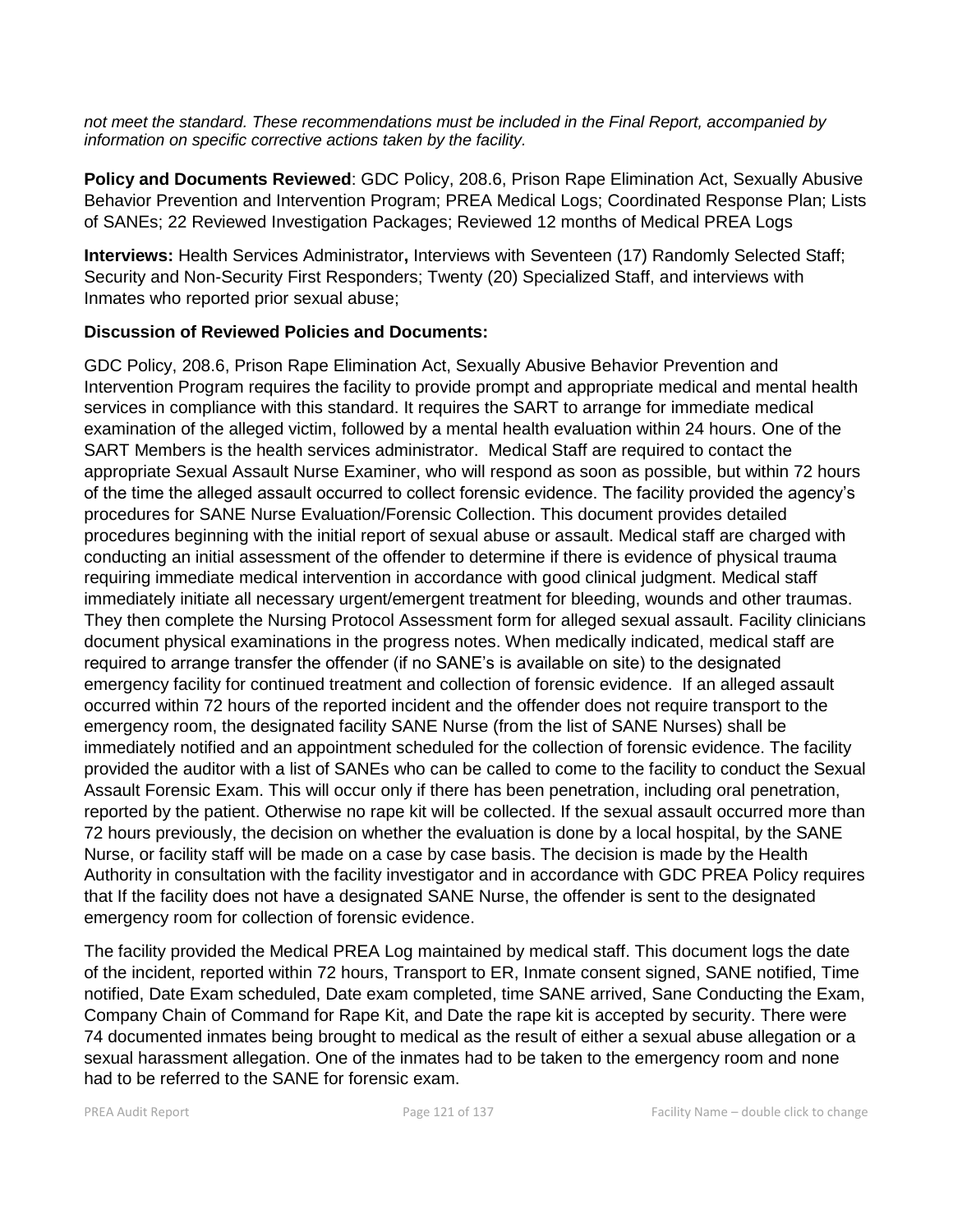Emergency crisis intervention from mental health is available at Valdosta State Prison. Documentation in the investigation reports indicated the inmates were transported either to Valdosta State Prison for the mental health assessment or saw a mental health professional at Valdosta via tele psyche.

# **Discussion of Interviews:**

Interviews with staff confirmed that, as first responders, they would separate the victim from the perpetrator and get the victim to medical for treatment and an examination. Non-uniformed staff also could explain their roles as first responders. The Health Services Administrator indicated that the SART process involved Physical Safety for the offender, being seen by medical to assess for trauma/injuries, bringing in mental health and for the physician to determine if the SANE should be called.

# **Standard 115.83: Ongoing medical and mental health care for sexual abuse victims and abusers**

# **All Yes/No Questions Must Be Answered by the Auditor to Complete the Report**

# **115.83 (a)**

▪ Does the facility offer medical and mental health evaluation and, as appropriate, treatment to all inmates who have been victimized by sexual abuse in any prison, jail, lockup, or juvenile facility?  $\boxtimes$  Yes  $\Box$  No

# **115.83 (b)**

Does the evaluation and treatment of such victims include, as appropriate, follow-up services, treatment plans, and, when necessary, referrals for continued care following their transfer to, or placement in, other facilities, or their release from custody?  $\boxtimes$  Yes  $\Box$  No

# **115.83 (c)**

▪ Does the facility provide such victims with medical and mental health services consistent with the community level of care?  $\boxtimes$  Yes  $\Box$  No

# **115.83 (d)**

■ Are inmate victims of sexually abusive vaginal penetration while incarcerated offered pregnancy tests? (N/A if all-male facility.)  $\boxtimes$  Yes  $\Box$  No  $\Box$  NA

# **115.83 (e)**

**.** If pregnancy results from the conduct described in paragraph  $\S$  115.83(d), do such victims receive timely and comprehensive information about and timely access to all lawful pregnancyrelated medical services? (N/A if all-male facility.)  $\Box$  Yes  $\Box$  No  $\boxtimes$  NA

# **115.83 (f)**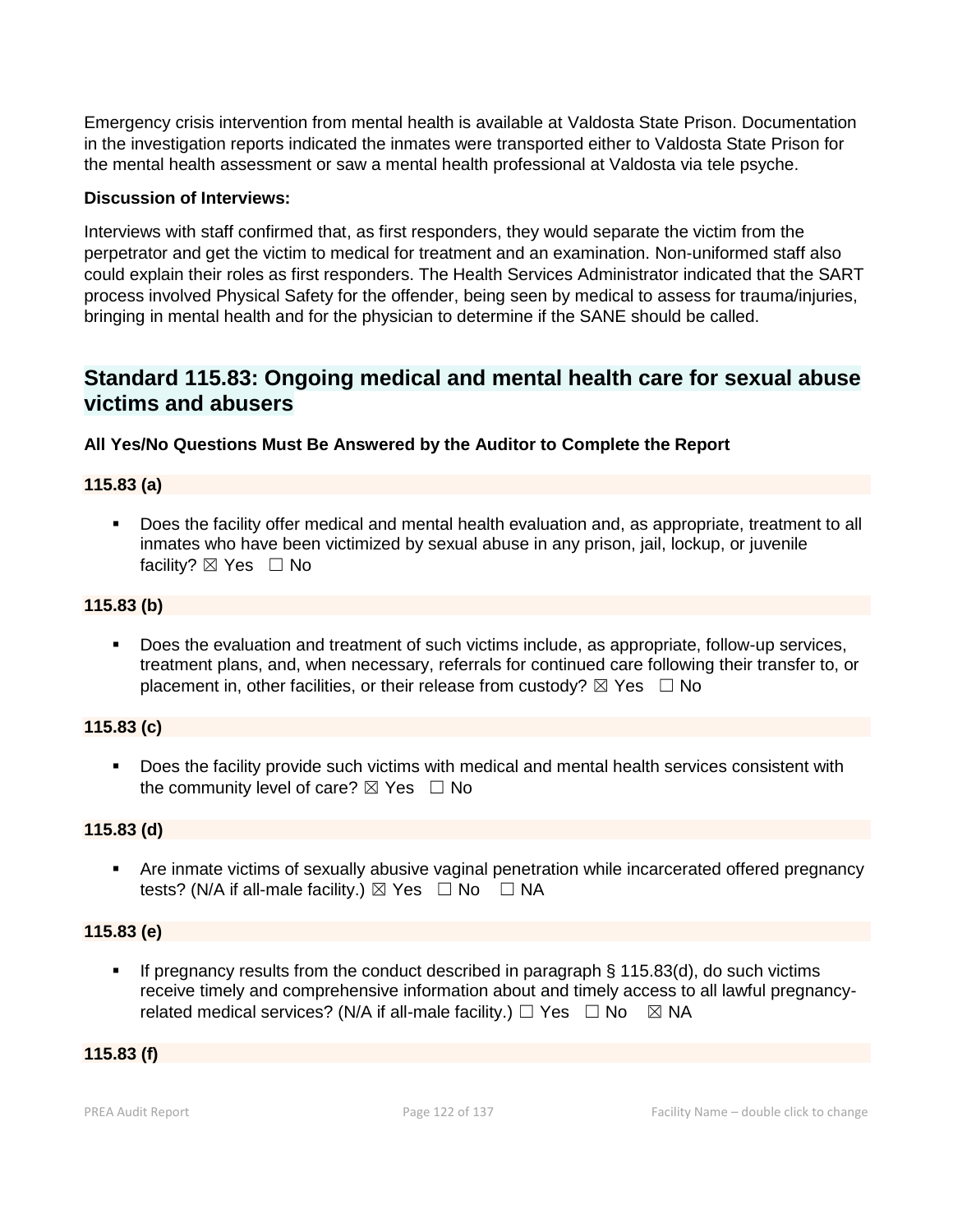▪ Are inmate victims of sexual abuse while incarcerated offered tests for sexually transmitted infections as medically appropriate?  $\boxtimes$  Yes  $\Box$  No

# **115.83 (g)**

Are treatment services provided to the victim without financial cost and regardless of whether the victim names the abuser or cooperates with any investigation arising out of the incident?  $\boxtimes$  Yes  $\Box$  No

# **115.83 (h)**

If the facility is a prison, does it attempt to conduct a mental health evaluation of all known inmate-on-inmate abusers within 60 days of learning of such abuse history and offer treatment when deemed appropriate by mental health practitioners? (NA if the facility is a jail.)  $\boxtimes$  Yes  $\Box$  No  $\Box$  NA

# **Auditor Overall Compliance Determination**

- ☐ **Exceeds Standard** (*Substantially exceeds requirement of standards*)
- ☒ **Meets Standard** (*Substantial compliance; complies in all material ways with the standard for the relevant review period*)
- ☐ **Does Not Meet Standard** (*Requires Corrective Action*)

# **Instructions for Overall Compliance Determination Narrative**

*The narrative below must include a comprehensive discussion of all the evidence relied upon in making the compliance or non-compliance determination, the auditor's analysis and reasoning, and the auditor's conclusions. This discussion must also include corrective action recommendations where the facility does not meet the standard. These recommendations must be included in the Final Report, accompanied by information on specific corrective actions taken by the facility.*

**Policies and Documents Reviewed:** Procedure for Sane Nurse Evaluation/Forensic Collection; facility specific coordinated response plan (Local Procedure Directive); Pre-Audit Questionnaire; Memo from the Health Service Administrator re: Inmate Access Free; Twenty-two (22) reviewed investigation packages.

**Interviews:** Health Services Administrator**,** PREA Compliance Manager; Warden;

**Policy and Document Review**: The agency's "Procedure for Sane Nurse Evaluation/Forensic Collection" provides specific actions required when an inmate alleges sexual abuse/assault. It also requires that following a SANE Examination, the facility provider or designee is responsible for ordering prophylactic treatment for STIs. A follow up visit by a clinician is required three working days following the exam. The facility has a facility specific coordinated response plan (Local Procedure Directive). This plan requires each victim receive a mental health evaluation within 24 hours.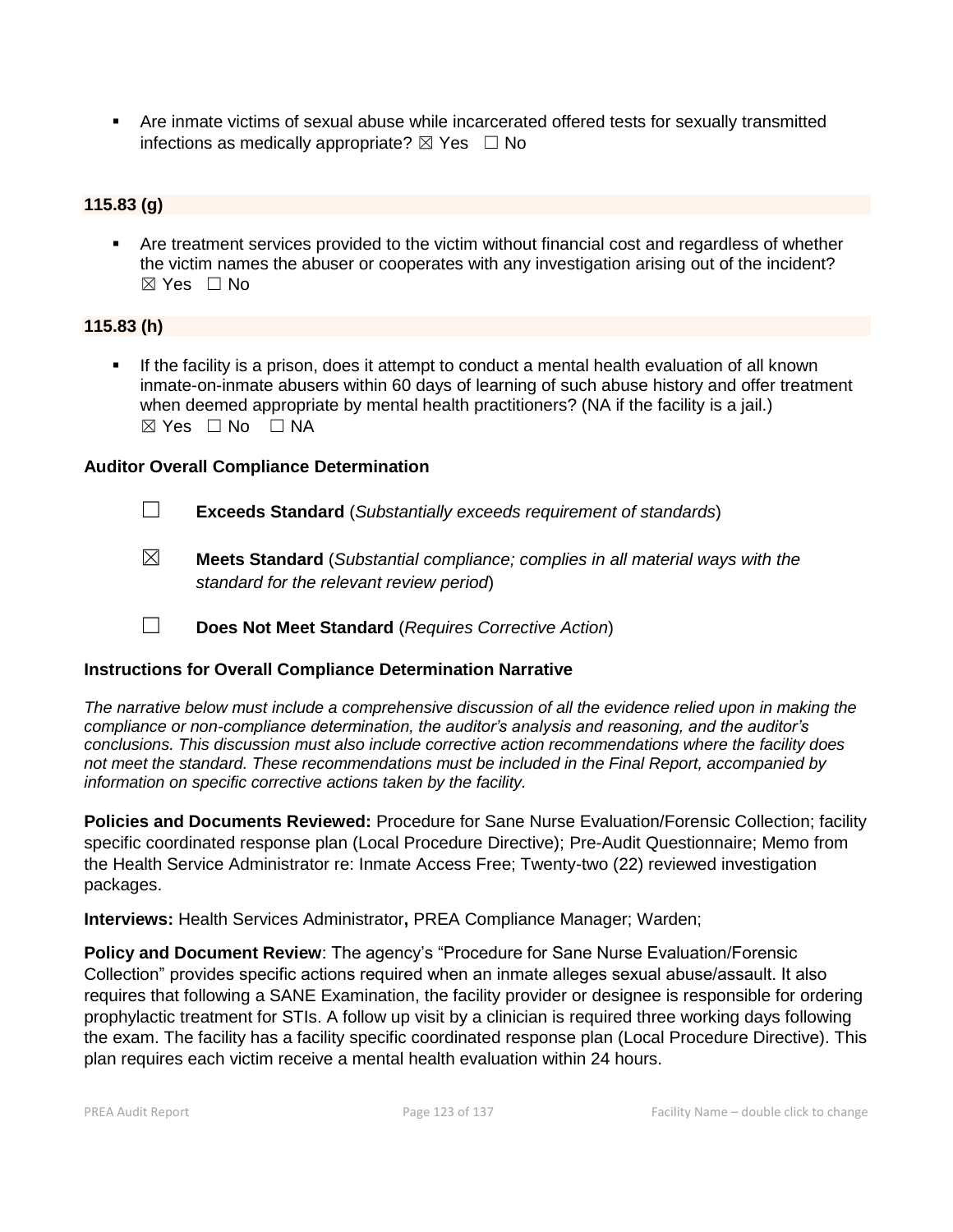Offender victims of sexual abuse are offered STI prophylaxis on the recommendation of the Sexual Assault Nurse Examiner and authorized by the physician. Follow-up is provided, as needed and ordered, as well.

GDC Policy requires that the facility attempt to conduct a mental health evaluation of all known resident on resident abusers within 60 days of becoming aware of such history and offer treatment as appropriate.

GDC Policy requires that victims of sexual abuse are provided health care services, including the forensic exam at no cost to the victim. This is confirmed through review of the GDC PREA Policy as well as interviews with medical staff.

The auditor reviewed twenty-two (22) investigation packages. The auditor requested, and the facility provided documentation to confirm the inmates as well as a sample of those reporting prior sexual victimization during intake were referred to mental health as required. Inmates have the option to refuse the follow-up and if so staff document that as well. Case notes documented referrals and the dates the inmates were seen by mental health staff either at Valdosta State Prison or vie tele psyche.

**Discussion of Interviews:** Interviewed medical staff explained medical's role in responding to an allegation of sexual abuse as well as their role following a forensic examination.

# **DATA COLLECTION AND REVIEW**

# **Standard 115.86: Sexual abuse incident reviews**

# **All Yes/No Questions Must Be Answered by the Auditor to Complete the Report**

# **115.86 (a)**

Does the facility conduct a sexual abuse incident review at the conclusion of every sexual abuse investigation, including where the allegation has not been substantiated, unless the allegation has been determined to be unfounded?  $\boxtimes$  Yes  $\Box$  No

# **115.86 (b)**

▪ Does such review ordinarily occur within 30 days of the conclusion of the investigation?  $\boxtimes$  Yes  $\Box$  No

# **115.86 (c)**

▪ Does the review team include upper-level management officials, with input from line supervisors, investigators, and medical or mental health practitioners?  $\boxtimes$  Yes  $\Box$  No

**115.86 (d)**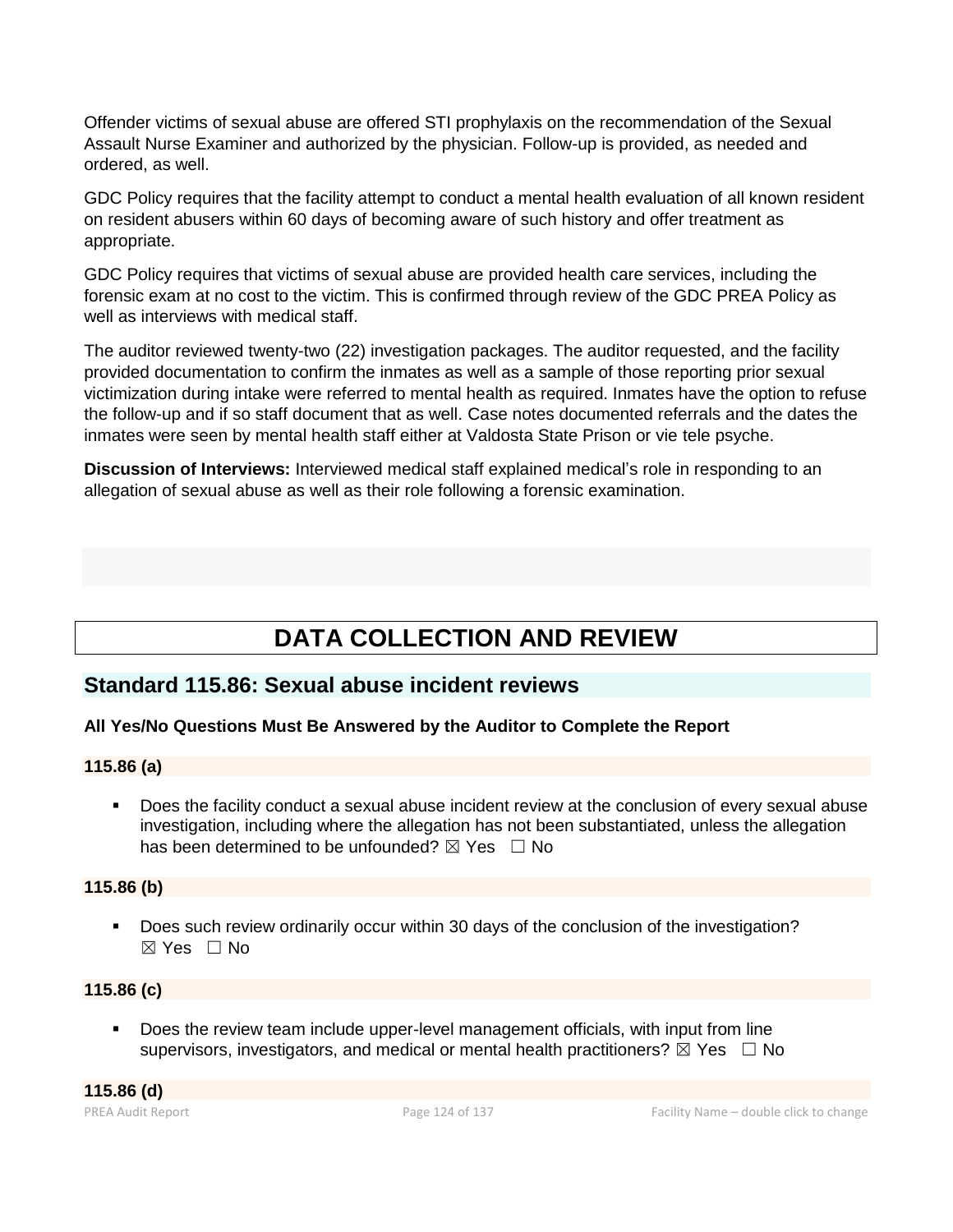- Does the review team: Consider whether the allegation or investigation indicates a need to change policy or practice to better prevent, detect, or respond to sexual abuse?  $\boxtimes$  Yes  $\Box$  No
- Does the review team: Consider whether the incident or allegation was motivated by race; ethnicity; gender identity; lesbian, gay, bisexual, transgender, or intersex identification, status, or perceived status; gang affiliation; or other group dynamics at the facility?  $\boxtimes$  Yes  $\Box$  No
- Does the review team: Examine the area in the facility where the incident allegedly occurred to assess whether physical barriers in the area may enable abuse?  $\boxtimes$  Yes  $\Box$  No
- Does the review team: Assess the adequacy of staffing levels in that area during different shifts? ⊠ Yes □ No
- Does the review team: Assess whether monitoring technology should be deployed or augmented to supplement supervision by staff?  $\boxtimes$  Yes  $\Box$  No
- Does the review team: Prepare a report of its findings, including but not necessarily limited to determinations made pursuant to §§ 115.86(d)(1) - (d)(5), and any recommendations for improvement and submit such report to the facility head and PREA compliance manager?  $\boxtimes$  Yes  $\Box$  No

# **115.86 (e)**

■ Does the facility implement the recommendations for improvement, or document its reasons for not doing so?  $\boxtimes$  Yes  $\Box$  No

### **Auditor Overall Compliance Determination**

- ☐ **Exceeds Standard** (*Substantially exceeds requirement of standards*)
- ☒ **Meets Standard** (*Substantial compliance; complies in all material ways with the standard for the relevant review period*)
- ☐ **Does Not Meet Standard** (*Requires Corrective Action*)

### **Instructions for Overall Compliance Determination Narrative**

*The narrative below must include a comprehensive discussion of all the evidence relied upon in making the compliance or non-compliance determination, the auditor's analysis and reasoning, and the auditor's conclusions. This discussion must also include corrective action recommendations where the facility does not meet the standard. These recommendations must be included in the Final Report, accompanied by information on specific corrective actions taken by the facility.*

**Policy and Document Review:** GDC Policy 208.06, Prison Rape Elimination Act-PREA, Sexually Abusive Behavior Prevention and Intervention Program J. Data Collection and Review, 1. Monthly Sexual Abuse and Sexual Assault Program Review; GDC Incident Review Forms (22); Investigation Packages (22); Pre-Audit Questionnaire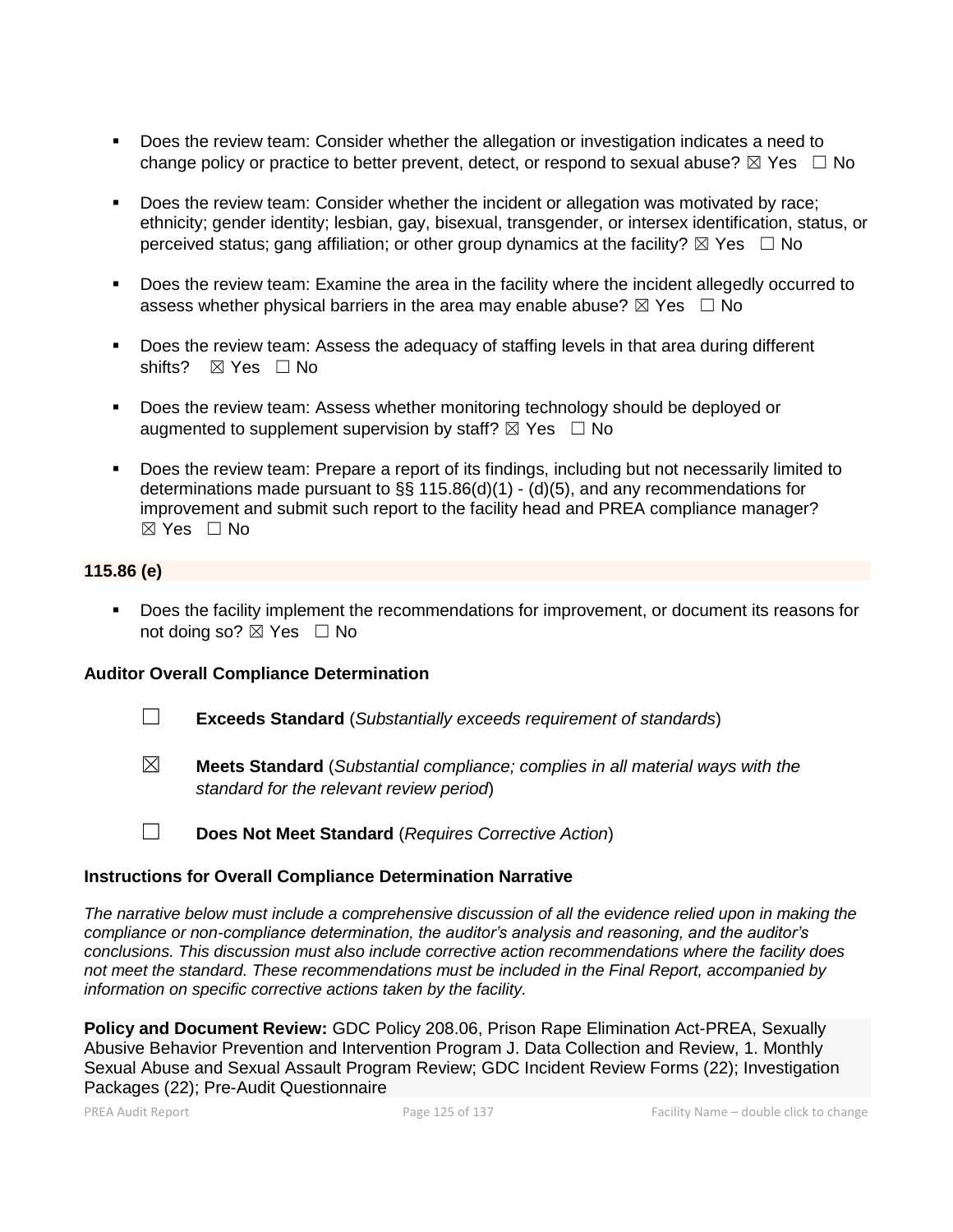. **Interviews**: Warden, Deputy Warden, PREA Compliance Manger; SART Leader, Facility-Based Investigator; Health Services Administrator

**Discussion of Policies and Documents**: GDC Policy 208.06, Prison Rape Elimination Act-PREA, Sexually Abusive Behavior Prevention and Intervention Program J. Data Collection and Review, 1. Monthly Sexual Abuse and Sexual Assault Program Review, affirms and requires that each facility meet once per month to review and assess the facility's PREA prevention, detection, and response efforts. During that meeting, policy requires an incident review to be conducted for each sexual abuse allegation that has been concluded within the past 30 days. This review is to be conducted on all abuse allegations deemed to be substantiated and unsubstantiated. Reviews of unfounded allegations are not necessary.

This policy requires that the members of the incident review team consist of the PREA Compliance Manager, SART and representatives from upper level management, line supervisors and other staff members, as designated by the Warden of the facility. The Warden provided a memo designating the members of the SART for the Prison.

Team members consider whether the allegation or investigation indicates a need to change policy or practice to better prevent, detect or respond to sexual abuse; whether the allegation was motivated by the perpetrator's or victim's race, ethnicity, gender identity, gay, lesbian, bisexual, transgender or intersex identification, status or perceived status, or gang affiliation, or was motivated by other group dynamics at the facility; to examine the area where the incident allegedly occurred to assess whether physical barriers in the area enabled the abuse; to assess the adequacy of staffing levels in the area during different shifts; assess whether monitoring technology should be deployed or augmented to supplement supervision by staff and prepare a report of findings, including, but not limited to , determinations regarding all of the above and any recommendations for improvements, and submit the report to the Warden or PREA Compliance Manager. This information is documented on the Sexual Abuse Incident Review Checklist. The second page of the review documents any corrective action for improvement or the reason for not doing so. Lastly, the Warden documents the review and comments as well as documenting the date the review was sent to the PREA Compliance Manager.

The reviews are conducted at the end of the investigation, as required. Interviews with team members confirmed the reviews are conducted within 30 days of the conclusion of the investigation and that the team would consider, what motivated the incident (identification, status, gang related etc.), where it happened, blind spots, the presence of cameras, staffing and other items included on the Incident Review Checklist (Sexual Abuse Incident Review Checklist).

The auditor reviewed twenty-two (22) investigation packages. Incident reviews are documented as required. They are documented on the GDC Incident Review Form that documents consideration and review of each of the required items in the PREA Standards and in GDC Policy.

**Discussion of Interviews:** Interviews with the PREA Compliance Manager/Deputy Warden for Care and Treatment, Warden, Medical and Mental Health Staff and other members of the Sexual Assault Response Team, confirmed the facility does have a process for conducting incident reviews following an investigation.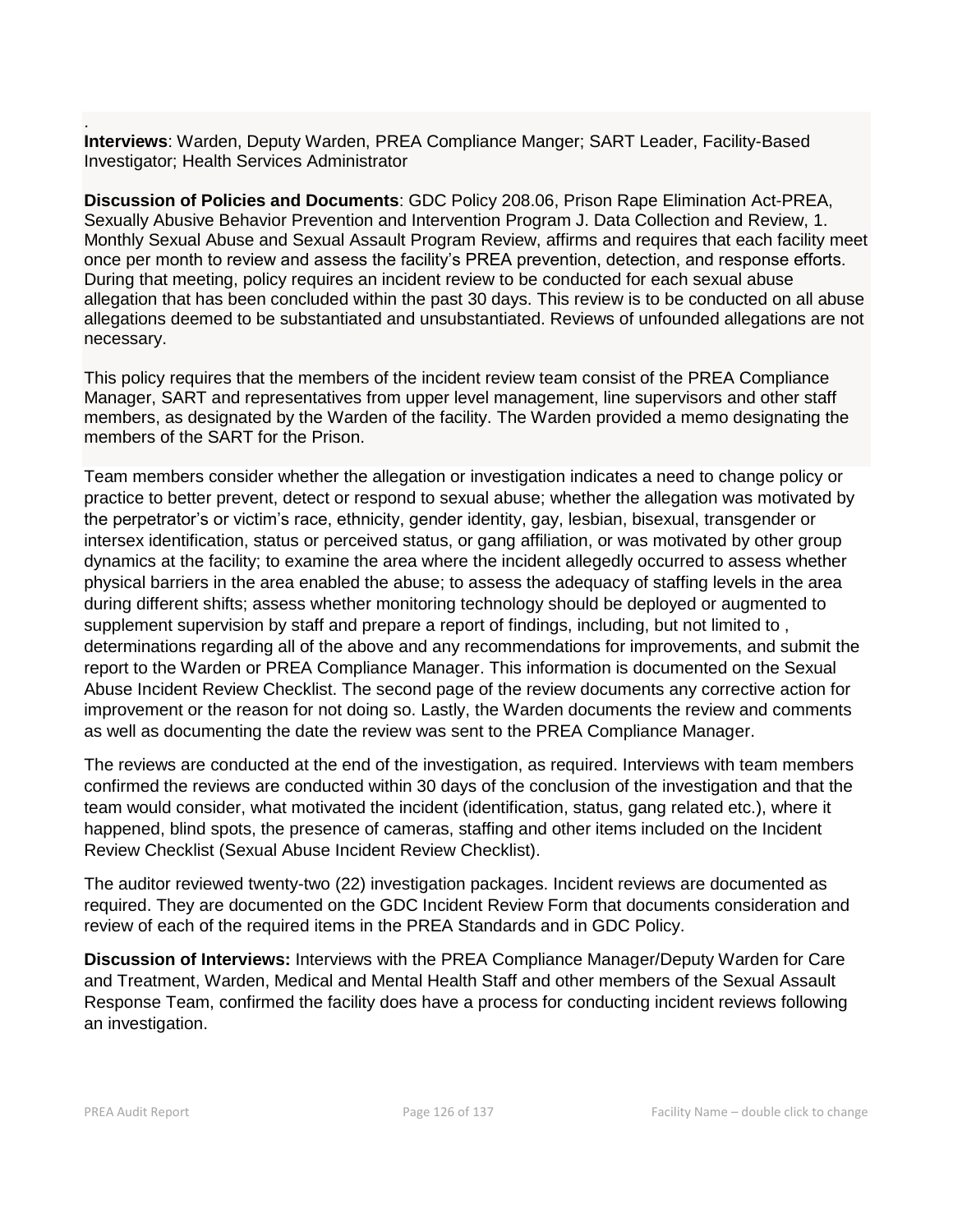Interviewed staff on the incident review team identified and described a procedure that is consistent with the standards. Staff seem to understand the importance of conducting these reviews. Staff indicated, in the reviewed cases, that staffing levels were sufficient and that there were no changes in policies needed.

# **Standard 115.87: Data collection**

# **All Yes/No Questions Must Be Answered by the Auditor to Complete the Report**

# **115.87 (a)**

■ Does the agency collect accurate, uniform data for every allegation of sexual abuse at facilities under its direct control using a standardized instrument and set of definitions?  $\boxtimes$  Yes  $\Box$  No

### **115.87 (b)**

▪ Does the agency aggregate the incident-based sexual abuse data at least annually?  $\boxtimes$  Yes  $\Box$  No

### **115.87 (c)**

▪ Does the incident-based data include, at a minimum, the data necessary to answer all questions from the most recent version of the Survey of Sexual Violence conducted by the Department of Justice? ⊠ Yes □ No

### **115.87 (d)**

▪ Does the agency maintain, review, and collect data as needed from all available incident-based documents, including reports, investigation files, and sexual abuse incident reviews?  $\boxtimes$  Yes  $\Box$  No

# **115.87 (e)**

Does the agency also obtain incident-based and aggregated data from every private facility with which it contracts for the confinement of its inmates? (N/A if agency does not contract for the confinement of its inmates.)  $\boxtimes$  Yes  $\Box$  No  $\Box$  NA

# **115.87 (f)**

Does the agency, upon request, provide all such data from the previous calendar year to the Department of Justice no later than June 30? (N/A if DOJ has not requested agency data.)  $\boxtimes$  Yes  $\Box$  No  $\Box$  NA

# **Auditor Overall Compliance Determination**



- ☒ **Exceeds Standard** (*Substantially exceeds requirement of standards*)
- ☐ **Meets Standard** (*Substantial compliance; complies in all material ways with the standard for the relevant review period*)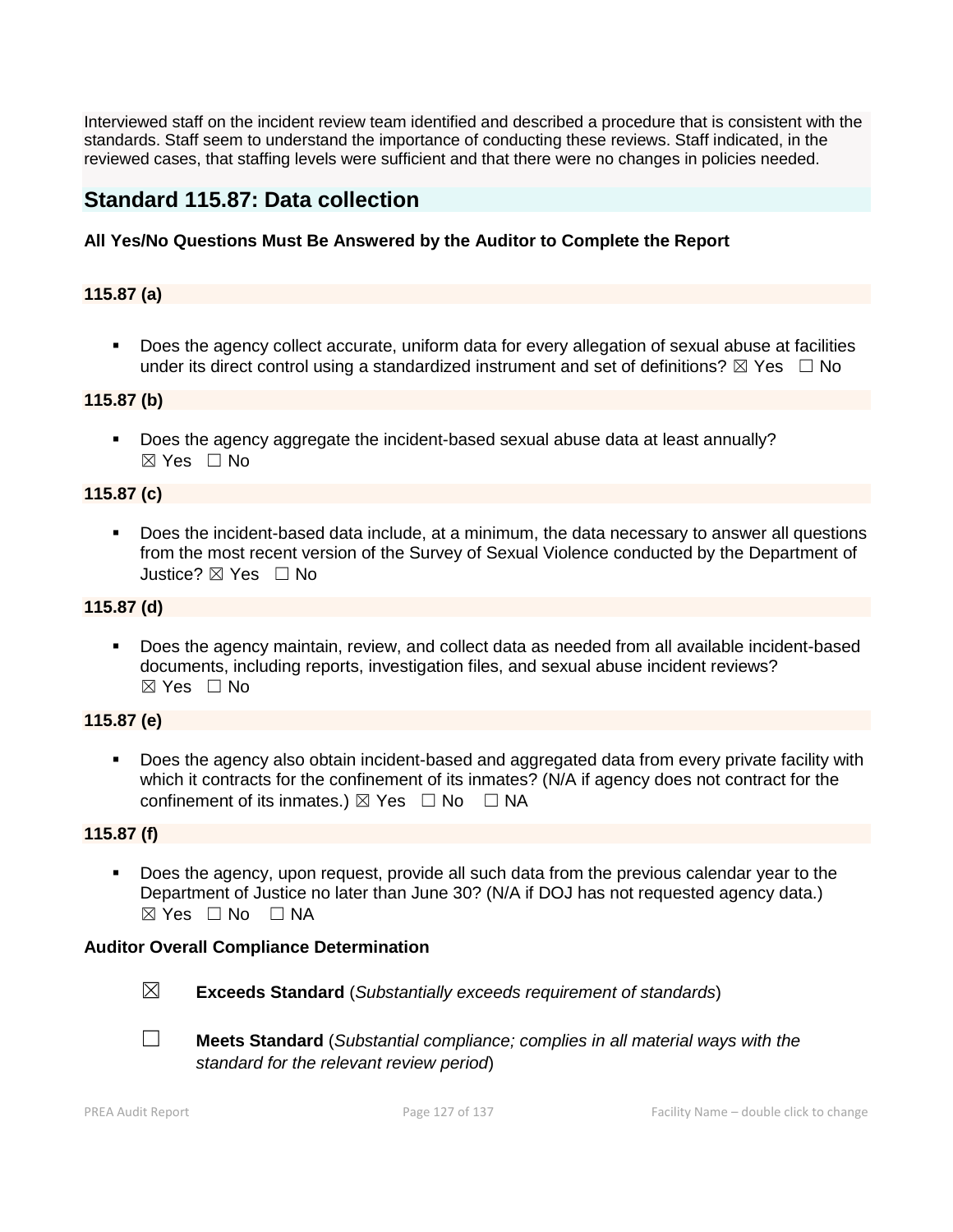☐ **Does Not Meet Standard** (*Requires Corrective Action*)

### **Instructions for Overall Compliance Determination Narrative**

*The narrative below must include a comprehensive discussion of all the evidence relied upon in making the compliance or non-compliance determination, the auditor's analysis and reasoning, and the auditor's conclusions. This discussion must also include corrective action recommendations where the facility does not meet the standard. These recommendations must be included in the Final Report, accompanied by information on specific corrective actions taken by the facility.*

This standard is rated exceeds because of the sophisticated reports the PREA Analyst generates in support of the PREA Audit process. In addition to the monthly reports of sexual abuse/sexual harassment submitted to the PREA Unit from which the Annual Report is compiled, the PREA Analyst secures a report of disabled residents/inmates for the auditor prior to each audit, enabling the auditor to identify residents who are hearing or visually impaired or otherwise disabled. Also, prior to each audit the PREA Analyst provides the auditor with a report of all calls to the PREA Hotline during the past twelve (12) months. Where names are associated with the hotline calls, these are provided to the auditor. At each facility the auditor collects the Monthly COMSTAT Reports submitted to the GDC, documenting multiple areas of facility operations, including major incidents. Too, each facility maintains color coded Monthly PREA Reports documenting the allegations received during a given month.

**Policies and Documents Review**: GDC Policy 208.06, Prison Rape Elimination Act, Sexually Abusive Behavior Prevention and Intervention Program, J.3; Georgia Department of Corrections Annual Report; Monthly PREA reports to the GDC PREA Unit; Monthly Operational Report/COMSTAT; Reports from the GDC PREA Analyst; Reports of Calls to the PREA Hotline.

**Interviews:** Statewide PREA Coordinator (previous interview); Assistant Statewide PREA Coordinator; PREA Compliance Manager; Superintendent

**Discussion of Policies and Documents**: The Georgia Department of Corrections collects accurate and uniform data for every allegation of sexual abuse at facilities under its direct control using a standardized instrument and set of definitions and aggregates the incident-based sexual abuse data at least annually. The incident-based data collected is based on the most recent version of the Survey of Sexual Violence conducted by the US Department of Justice. The department maintains, reviews and collects data as needed from all available incident-based documents, including reports, investigation files and sexual abuse incident reviews. Information is also secured from every facility, including private facilities with whom, DOC contracts for the confinement of residents. Upon request, DOC provides data from the previous calendar year to the US Department of Justice no later than June  $30<sup>th</sup>$ .

GDC Policy 208.06, Prison Rape Elimination Act, Sexually Abusive Behavior Prevention and Intervention Program, J.3, requires each facility to submit to the Department's PREA Analyst, each month, a report, using the electronic spreadsheet provided from the PREA Coordinator's office. The form is submitted by email the fifth calendar day of the month following the reporting month. It requires that allegations occurring within the month will be included on this report along with the appropriate disposition. The monthly report is to be completed in accordance with the Facility PREA Log User Guide.

The auditor reviewed the most recent Georgia Department of Corrections Annual Report. The Agency issues annual PREA reports and posts them on the GDC Website. The auditor reviewed the 2016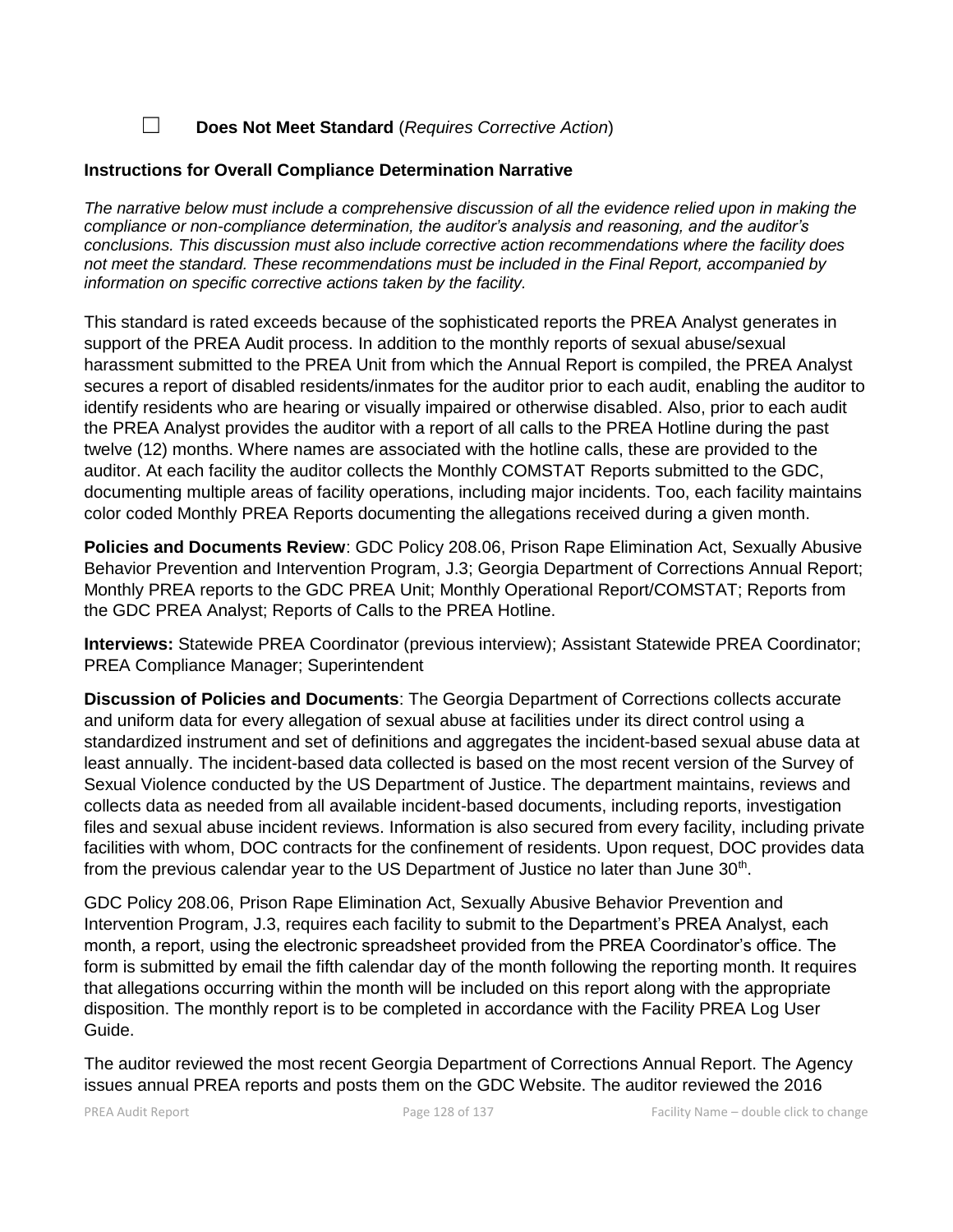Georgia Department of Corrections Prison Rape Elimination Annual Report. The report was detailed and comprehensive. The report indicated that the Georgia DOC has 34 prisons, 13 Transition Centers, 9 probation detention centers, 5 substance abuse and integrated treatment facilities and 4 private prisons. Data is collected from each of the facilities and aggregated. Georgia DOC compiles and investigates PREA allegations in 4 major categories including 1) Staff on inmate Abuse, 2) Staff on Inmate Harassment, 3) Inmate on Inmate Abuse, and 4) Inmate on Inmate Harassment. The report provided data regarding the total number of allegations from all facilities and then it breaks the allegations down into those that were substantiated, unsubstantiated and unfounded. A chart then breaks down the data by facility. The 2016 report indicated there was a 18.7% increase in allegations reported and this was attributed to better reporting. An increase in substantiated cases was noted and attributed to better trained investigators. The report concluded with a breakdown of PREA related initiatives in each of the Georgia Department of Corrections facilities. Statistics are provided for each GDC facility.

The GDC PREA Unit has a dedicated staff person, an analyst, who collects and analyzes the data. Based on the data reviewed the GDC can track allegations and investigations and findings from each facility and assess the need for any corrective actions. The PREA Compliance Manager related the facility sends a monthly PREA report (208.06, Attachment 2), to the Agency's PREA Analyst. This report, according to the compliance manager, consists of the numbers of PREA Cases, victims and predators, statistics on allegations of sexual abuse, assaults, grievances filed, the results of investigations and a response to the question, "was the investigation or allegations sent to the OPS investigators.

In addition to the monthly PREA statistical report submitted by each facility; the facility also submits to GDC, a Monthly Operational Report, providing statistics on a multitude of topics, including PREA incidents. The monthly PREA Report documents all allegations/incidents of sexual abuse or sexual harassment.

The PREA Analyst provides the auditor, prior to each audit; reports documenting the disabilities of residents; lists of residents disclosing prior victimization (when available), as well as an email documenting the names of residents contacting the PREA Hotline during the past twelve (12) months. The disability report enables the auditor to identify residents/residents who are hearing or visually impaired or who have some other form of disability.

# **Standard 115.88: Data review for corrective action**

# **All Yes/No Questions Must Be Answered by the Auditor to Complete the Report**

# **115.88 (a)**

- Does the agency review data collected and aggregated pursuant to  $\S$  115.87 in order to assess and improve the effectiveness of its sexual abuse prevention, detection, and response policies, practices, and training, including by: Identifying problem areas?  $\boxtimes$  Yes  $\Box$  No
- Does the agency review data collected and aggregated pursuant to § 115.87 in order to assess and improve the effectiveness of its sexual abuse prevention, detection, and response policies,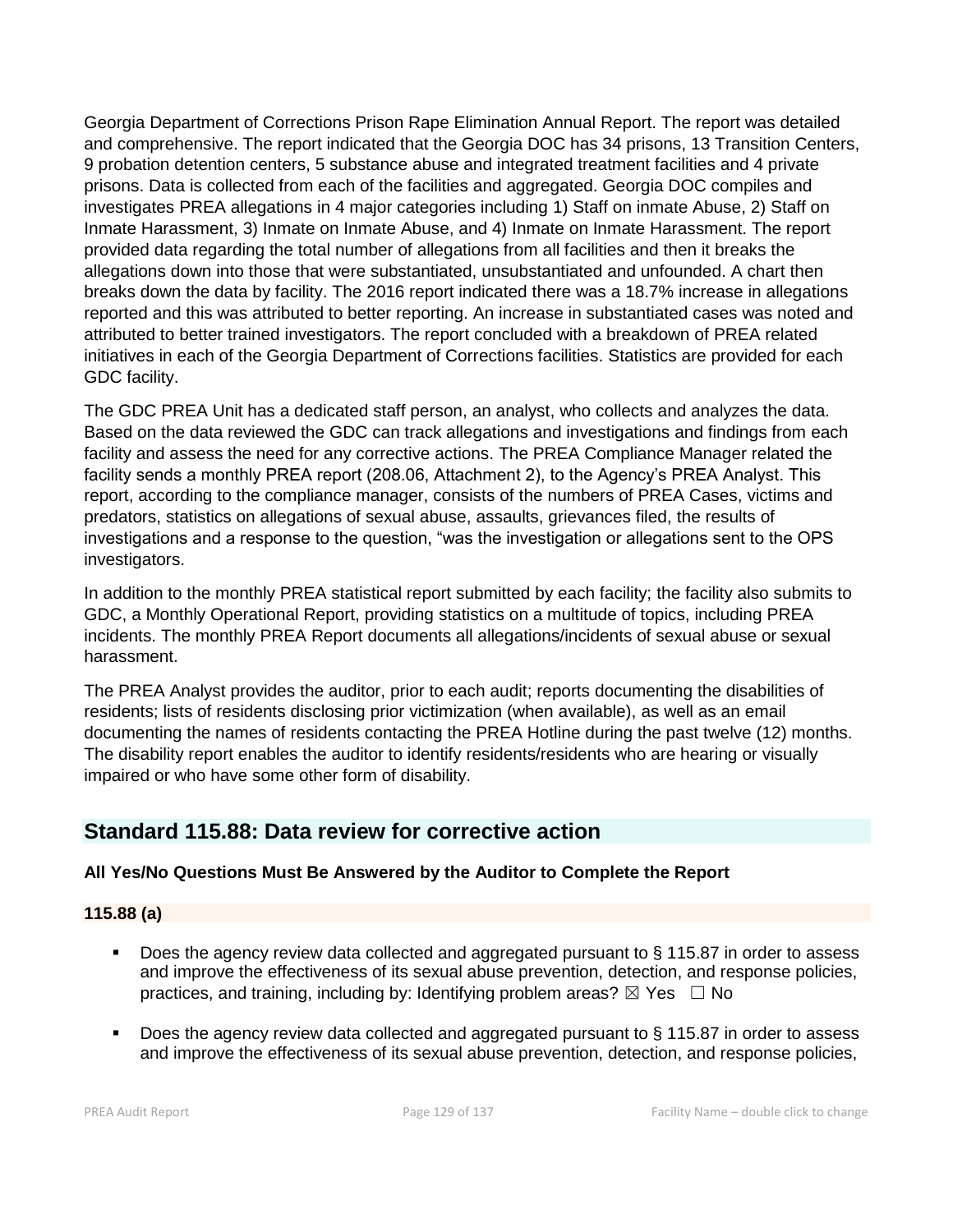practices, and training, including by: Taking corrective action on an ongoing basis? ☒ Yes ☐ No

■ Does the agency review data collected and aggregated pursuant to § 115.87 in order to assess and improve the effectiveness of its sexual abuse prevention, detection, and response policies, practices, and training, including by: Preparing an annual report of its findings and corrective actions for each facility, as well as the agency as a whole?  $\boxtimes$  Yes  $\Box$  No

# **115.88 (b)**

■ Does the agency's annual report include a comparison of the current year's data and corrective actions with those from prior years and provide an assessment of the agency's progress in addressing sexual abuse  $\boxtimes$  Yes  $\Box$  No

# **115.88 (c)**

Is the agency's annual report approved by the agency head and made readily available to the public through its website or, if it does not have one, through other means?  $\boxtimes$  Yes  $\Box$  No

# **115.88 (d)**

▪ Does the agency indicate the nature of the material redacted where it redacts specific material from the reports when publication would present a clear and specific threat to the safety and security of a facility?  $\boxtimes$  Yes  $\Box$  No

# **Auditor Overall Compliance Determination**

- ☐ **Exceeds Standard** (*Substantially exceeds requirement of standards*)
- ☒ **Meets Standard** (*Substantial compliance; complies in all material ways with the standard for the relevant review period*)
- ☐ **Does Not Meet Standard** (*Requires Corrective Action*)

# **Instructions for Overall Compliance Determination Narrative**

*The narrative below must include a comprehensive discussion of all the evidence relied upon in making the compliance or non-compliance determination, the auditor's analysis and reasoning, and the auditor's conclusions. This discussion must also include corrective action recommendations where the facility does not meet the standard. These recommendations must be included in the Final Report, accompanied by information on specific corrective actions taken by the facility.*

**Policy and Documents Reviewed**: Investigation Packages (20); Incident Reviews Georgia Department of Corrections 2016 Annual Report; Agency Website.

**Interviews:** PREA Compliance Manager; Members of Incident Review Team; Previous interview with the Agency's Statewide PREA Coordinator.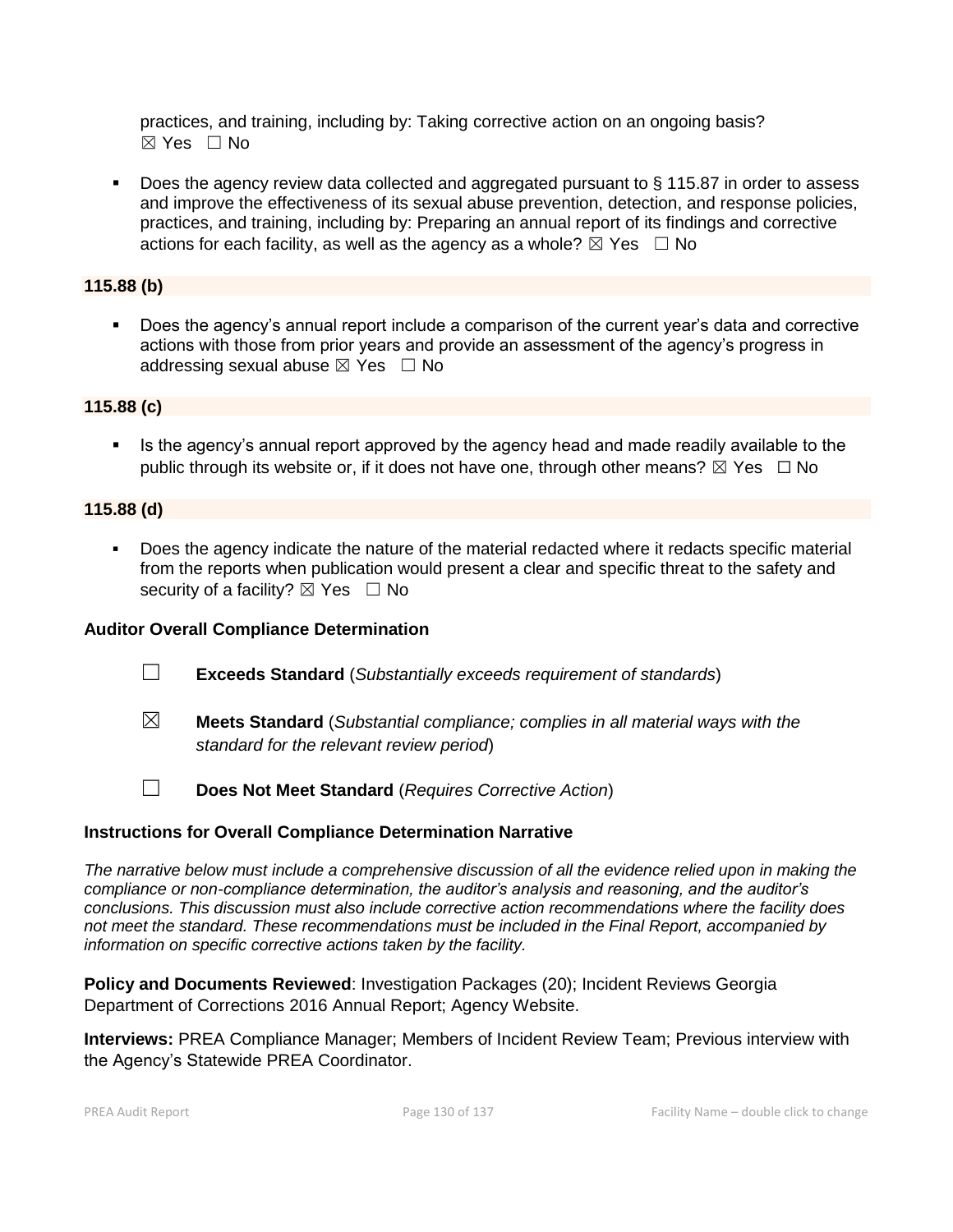**Policy and Document Review**: The Georgia Department of Corrections requires each facility to conduct incident reviews after each sexual abuse allegation investigation if the allegations are founded or unsubstantiated. The purpose of this is to determine what the motivation for the incident was and to assess whether there is a need for corrective actions including additional staff training, staffing changes or requests for additional video monitoring technology or other actions to help prevent similar incidents in the future. The auditor reviewed twenty (20) investigation packages. One-hundred percent (100%) of the investigation packages contained Sexual Abuse Incident Reviews that were conducted well within the required time frames. Interestingly enough, the facility also conducted Incident Reviews of allegations of sexual harassment investigations.

Likewise, the agency reviews data collected to assess and improve the effectiveness of its sexual abuse prevention, detection and response policies, practices and training, including identifying problem areas; taking corrective action on an ongoing basis and preparing an annual report of its findings and corrective actions for each facility and the GDC. The department has a dedicated staff person whose job it is to collect and analyze the data.

The reviewed annual report for 2016 affirms the agency is continuously improving the reporting and investigation methods to ensure the highest level of compliance, as well as swift corrective action when needed. The report also states the Georgia DOC continues to improve the processes of how PREA allegations are reported, investigated and tracked. The development, testing and implementation of a PREA allegation tracking method allowed for further breakdowns of allegations, along with detailed reporting from all GDC facilities, as compared to last year.

The reviewed 2016 annual report identified initiatives at each GDC facility to improve and enhance the facility and agency's approach to prevention, detection, responding and reporting sexual abuse and sexual harassment. Annual reports are posted on the Georgia Department of Corrections website.

# **Standard 115.89: Data storage, publication, and destruction**

# **All Yes/No Questions Must Be Answered by the Auditor to Complete the Report**

# **115.89 (a)**

■ Does the agency ensure that data collected pursuant to § 115.87 are securely retained? ☒ Yes ☐ No

# **115.89 (b)**

Does the agency make all aggregated sexual abuse data, from facilities under its direct control and private facilities with which it contracts, readily available to the public at least annually through its website or, if it does not have one, through other means?  $\boxtimes$  Yes  $\Box$  No

# **115.89 (c)**

■ Does the agency remove all personal identifiers before making aggregated sexual abuse data publicly available?  $\boxtimes$  Yes  $\Box$  No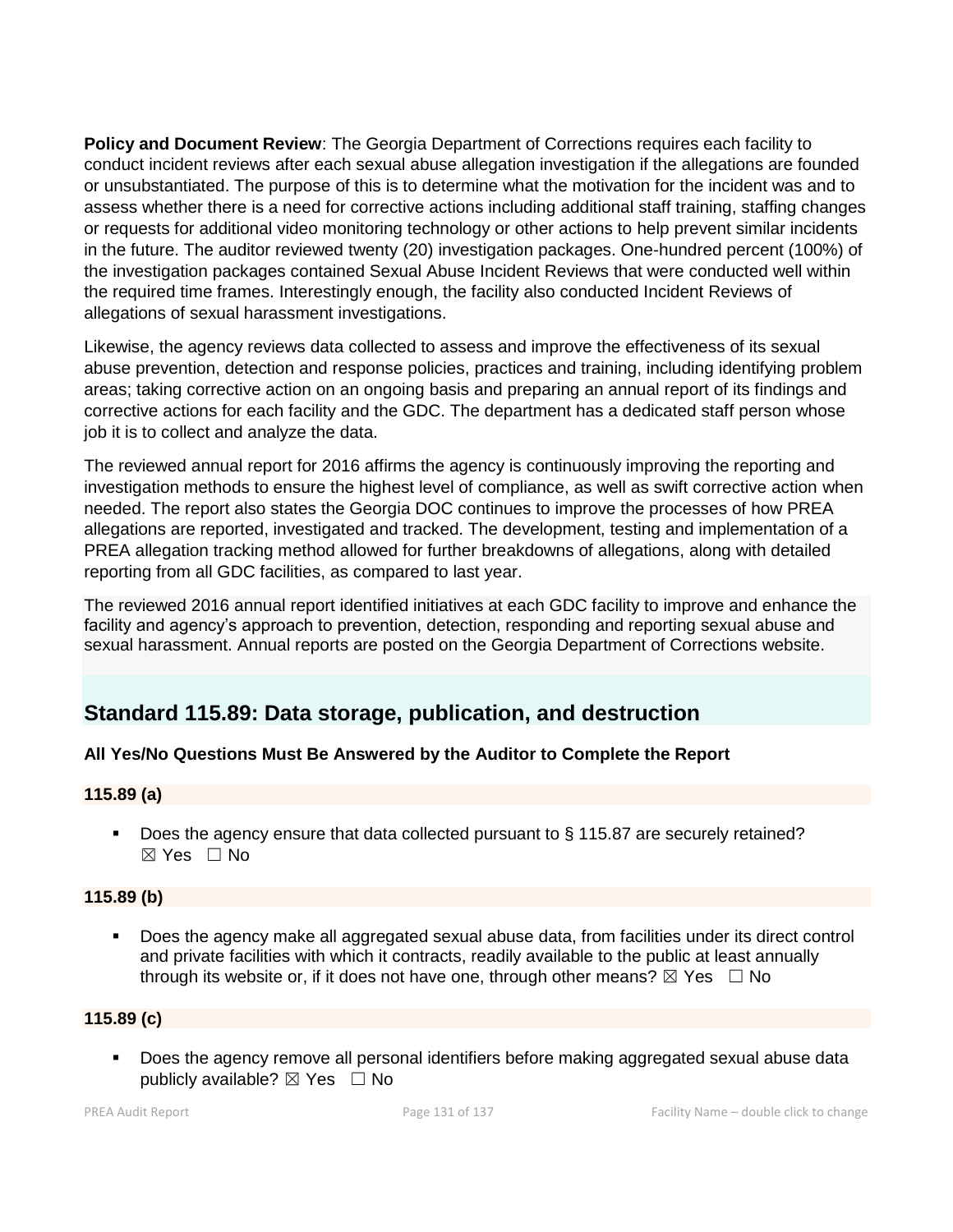### **115.89 (d)**

Does the agency maintain sexual abuse data collected pursuant to § 115.87 for at least 10 years after the date of the initial collection, unless Federal, State, or local law requires otherwise?  $\boxtimes$  Yes  $\Box$  No

#### **Auditor Overall Compliance Determination**

- ☐ **Exceeds Standard** (*Substantially exceeds requirement of standards*)
- ☒ **Meets Standard** (*Substantial compliance; complies in all material ways with the standard for the relevant review period*)
- ☐ **Does Not Meet Standard** (*Requires Corrective Action*)

### **Instructions for Overall Compliance Determination Narrative**

*The narrative below must include a comprehensive discussion of all the evidence relied upon in making the compliance or non-compliance determination, the auditor's analysis and reasoning, and the auditor's conclusions. This discussion must also include corrective action recommendations where the facility does not meet the standard. These recommendations must be included in the Final Report, accompanied by information on specific corrective actions taken by the facility.*

**Policy and Documents Reviewed:** GDC Policy 208.06, Prison Rape Elimination Act -PREA, Sexually Abusive Behavior Prevention and Intervention Program, VI. Record Retention of Forms Relevant to this Policy; Pre-Audit Questionnaire.

**Interviews:** Previous Interview with Agency's Statewide PREA Coordinator; PREA Compliance Manager; Superintendent, Warden.

**Policy and Document Review:** Georgia Department of Corrections makes all aggregated sexual abuse data from all facilities under its direct control and private facilities with whom it contracts, readily available to the public through the Georgia GDC Website. GDC Policy requires all reports are securely retained and maintained for at least 10 years after the date of the initial collection unless the Federal, State or local laws require otherwise.

GDC Policy 208.06, Prison Rape Elimination Act -PREA, Sexually Abusive Behavior Prevention and Intervention Program, VI. Record Retention of Forms Relevant to this Policy, requires that the retention of PREA related documents and investigations will be securely retained and made in accordance with this policy and policy in VI.1, Sexual abuse data, files and related documentation requires they are retained at least 10 years from the date of the initial report.

Criminal investigation data, files and related documentation is required to be retained for as long as the alleged abuser is incarcerated or employed by the agency, plus five years or 10 years from the date of the initial report, whichever is greater. Administrative investigation data files and related documentation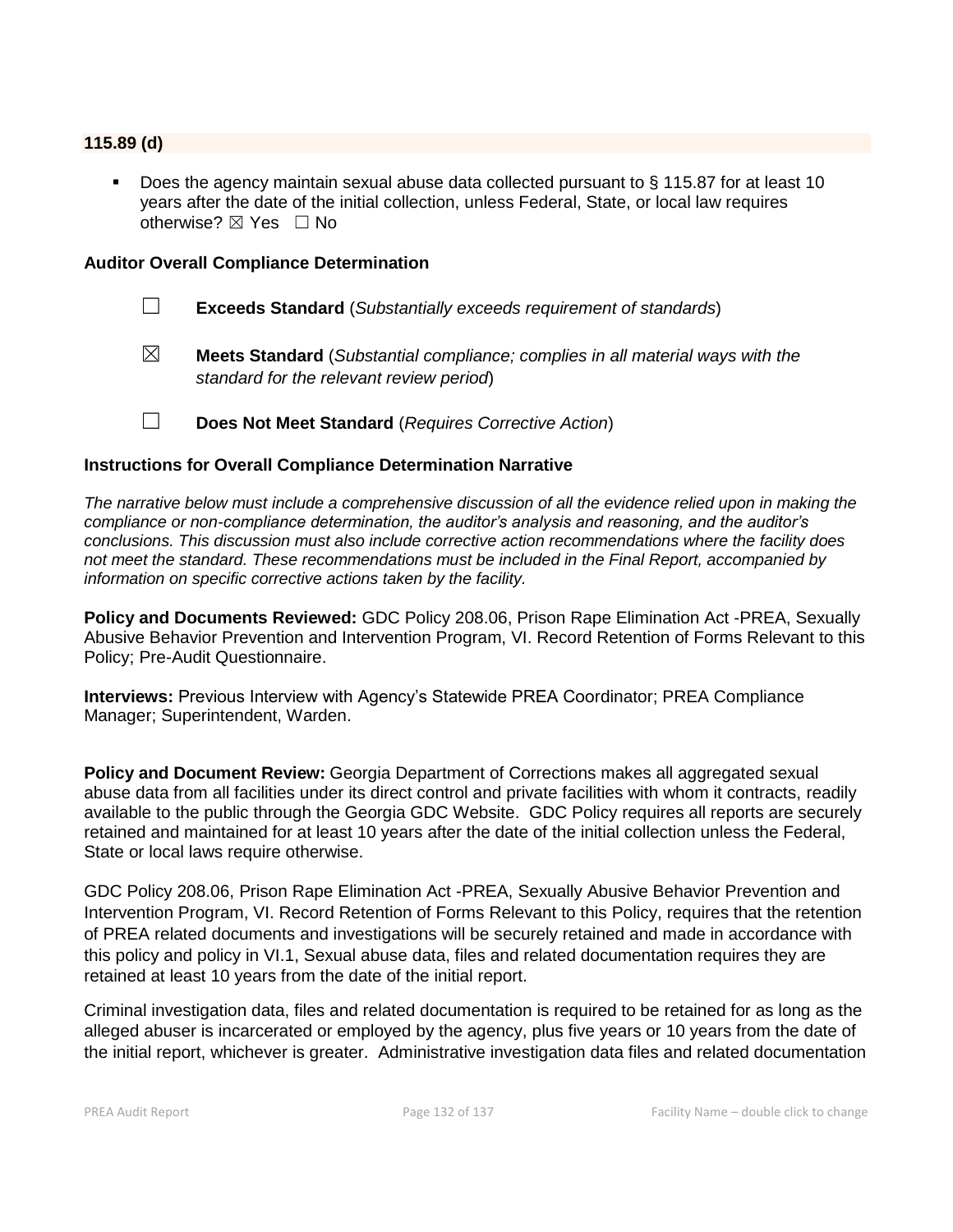is to be retained for as long as the alleged abuser is incarcerated or employed by the agency, plus five years; or 10 years from the date of the initial report, whichever is greater

# **AUDITING AND CORRECTIVE ACTION**

# **Standard 115.401: Frequency and scope of audits**

# **All Yes/No Questions Must Be Answered by the Auditor to Complete the Report**

### **115.401 (a)**

**•** During the three-year period starting on August 20, 2013, and during each three-year period thereafter, did the agency ensure that each facility operated by the agency, or by a private organization on behalf of the agency, was audited at least once? (N/A before August 20, 2016.) ☒ Yes ☐ No ☐ NA

### **115.401 (b)**

▪ During each one-year period starting on August 20, 2013, did the agency ensure that at least one-third of each facility type operated by the agency, or by a private organization on behalf of the agency, was audited?  $\boxtimes$  Yes  $\Box$  No

### **115.401 (h)**

▪ Did the auditor have access to, and the ability to observe, all areas of the audited facility?  $\boxtimes$  Yes  $\Box$  No

# **115.401 (i)**

▪ Was the auditor permitted to request and receive copies of any relevant documents (including electronically stored information)?  $\boxtimes$  Yes  $\Box$  No

### **115.401 (m)**

▪ Was the auditor permitted to conduct private interviews with inmates, residents, and detainees? ☒ Yes ☐ No

### **115.401 (n)**

▪ Were inmates permitted to send confidential information or correspondence to the auditor in the same manner as if they were communicating with legal counsel?  $\boxtimes$  Yes  $\Box$  No

### **Auditor Overall Compliance Determination**



☐ **Exceeds Standard** (*Substantially exceeds requirement of standards*)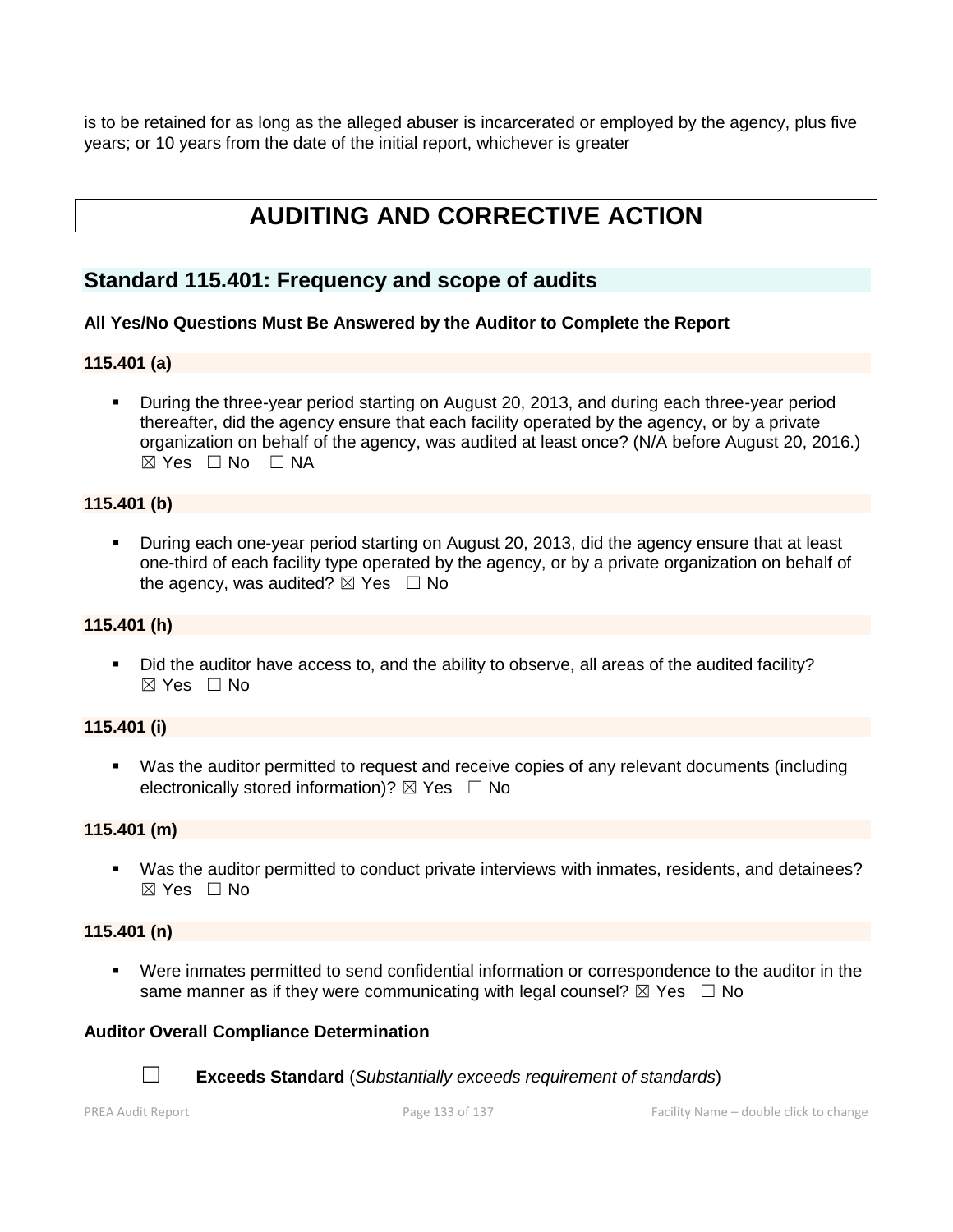☒ **Meets Standard** (*Substantial compliance; complies in all material ways with the standard for the relevant review period*)

☐ **Does Not Meet Standard** (*Requires Corrective Action*)

### **Instructions for Overall Compliance Determination Narrative**

*The narrative below must include a comprehensive discussion of all the evidence relied upon in making the compliance or non-compliance determination, the auditor's analysis and reasoning, and the auditor's conclusions. This discussion must also include corrective action recommendations where the facility does not meet the standard. These recommendations must be included in the Final Report, accompanied by information on specific corrective actions taken by the facility.*

**Policy and Document Review**: GDC Policy, 208.06, Prison Rape Elimination Act-PREA, Sexually Abusive Behavior Prevention and Intervention Program, K. Audits; Notices of PREA Audit;

GDC Policy, 208.06, Prison Rape Elimination Act-PREA, Sexually Abusive Behavior Prevention and Intervention Program, K. Audits, asserts that the Department will conduct audits pursuant to 28 C.F.R/ 114.401-405. Each facility operated by the Department will be audited every three years or on a schedule determined by the PREA Coordinator.

The agency also contracts with county and private facilities. Policy requires that county facilities and privately operated on behalf of the Department (housing state offenders) must meet the same audit requirements. These entities are responsible for scheduling and funding their audits. All audits are required to be certified by the Department of Justice and each facility will bear the burden of demonstrating compliance with the federal standards. A copy of the final report will be submitted to the Department's PREA Coordinator upon completion of the audit and must be conducted every three years.

The auditor was provided complete and unfettered access to all areas of the prison at any time the auditor requested it. Staff, in this facility appeared eager to show their processes and explain them as well. It appeared that the individual staff were working as a team. The Warden was an enthusiastic leader and having been the leader of a GDC Quality Assurance/Compliance Team, staff consistently said, as he did, that his expectation if for staff to follow the GDC policies without fail. Staff appeared forthcoming and credible and provided the auditor with anything requested. An office was provided for the auditor to conduct interviews with complete privacy. Private space was also provided for the assisting auditor for interviewing inmates. When additional documentation was requested, it was provided expeditiously.

The auditor received information on the flash drive prior to the on-site audit. The flash drives primarily contained policies and examples of forms used by the GDC, however in a number of standards, documentation to demonstrate practice was provided. The auditor requested and received completed documentation and samples of documentation as identified and requested. The prison promptly provided whatever was asked for by the auditor and following the on-site audit, as information was requested, the PREA Compliance Manager and the PREA Coordinator provided it, and again, expeditiously.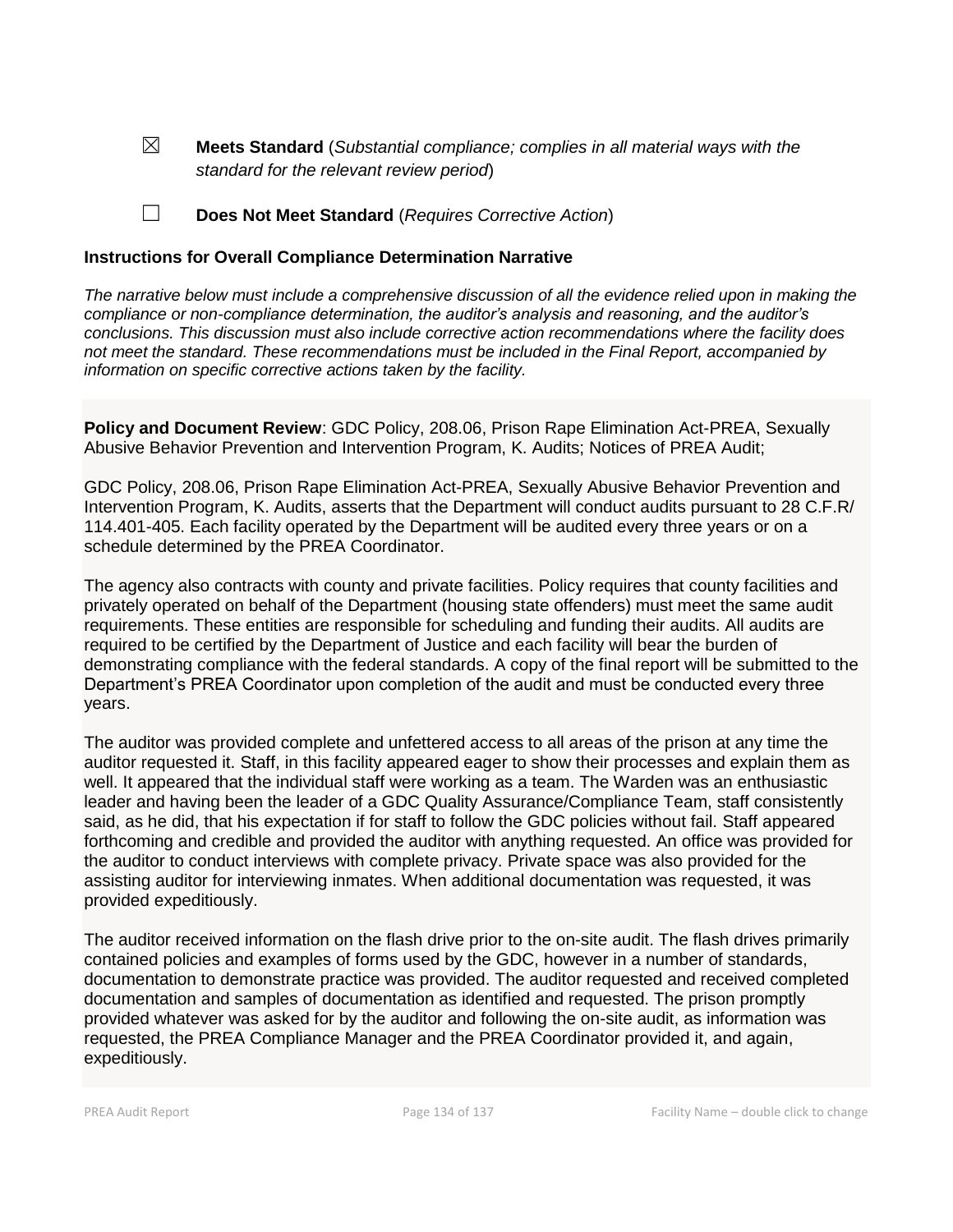The PREA Notice was observed posted in virtually every area of the facility and throughout the Transition Center. The notice contained contact information for the auditor. The auditor did not receive any correspondence as a result of the notice posting. During the tour of the facility the auditor informally talked with inmates and staff. None of the residents requested to talk with the auditor in private. Interviews were conducted in complete privacy and every resident chosen for interviews participated in the interviews. The audit was free to move about the facility at will, providing the opportunity for any resident to communicate with the auditor, if they needed to.

# **Standard 115.403: Audit contents and findings**

# **All Yes/No Questions Must Be Answered by the Auditor to Complete the Report**

# **115.403 (f)**

The agency has published on its agency website, if it has one, or has otherwise made publicly available, all Final Audit Reports within 90 days of issuance by auditor. The review period is for prior audits completed during the past three years PRECEDING THIS AGENCY AUDIT. In the case of single facility agencies, the auditor shall ensure that the facility's last audit report was published. The pendency of any agency appeals pursuant to 28 C.F.R. § 115.405 does not excuse noncompliance with this provision. (N/A if there have been no Final Audit Reports issued in the past three years, or in the case of single facility agencies that there has never been a Final Audit Report issued.)  $\boxtimes$  Yes  $\Box$  No  $\Box$  NA

# **Auditor Overall Compliance Determination**

- ☐ **Exceeds Standard** (*Substantially exceeds requirement of standards*)
- ☒ **Meets Standard** (*Substantial compliance; complies in all material ways with the standard for the relevant review period*)
- ☐ **Does Not Meet Standard** (*Requires Corrective Action*)

# **Instructions for Overall Compliance Determination Narrative**

*The narrative below must include a comprehensive discussion of all the evidence relied upon in making the compliance or non-compliance determination, the auditor's analysis and reasoning, and the auditor's conclusions. This discussion must also include corrective action recommendations where the facility does not meet the standard. These recommendations must be included in the Final Report, accompanied by information on specific corrective actions taken by the facility.*

The GDC PREA Coordinator ensures that all PREA Reports are published on the agency's website within 90 days of the completion of the report. Reports for all facilities for all reporting periods are posted on the agency's website and easily accessible to the public.